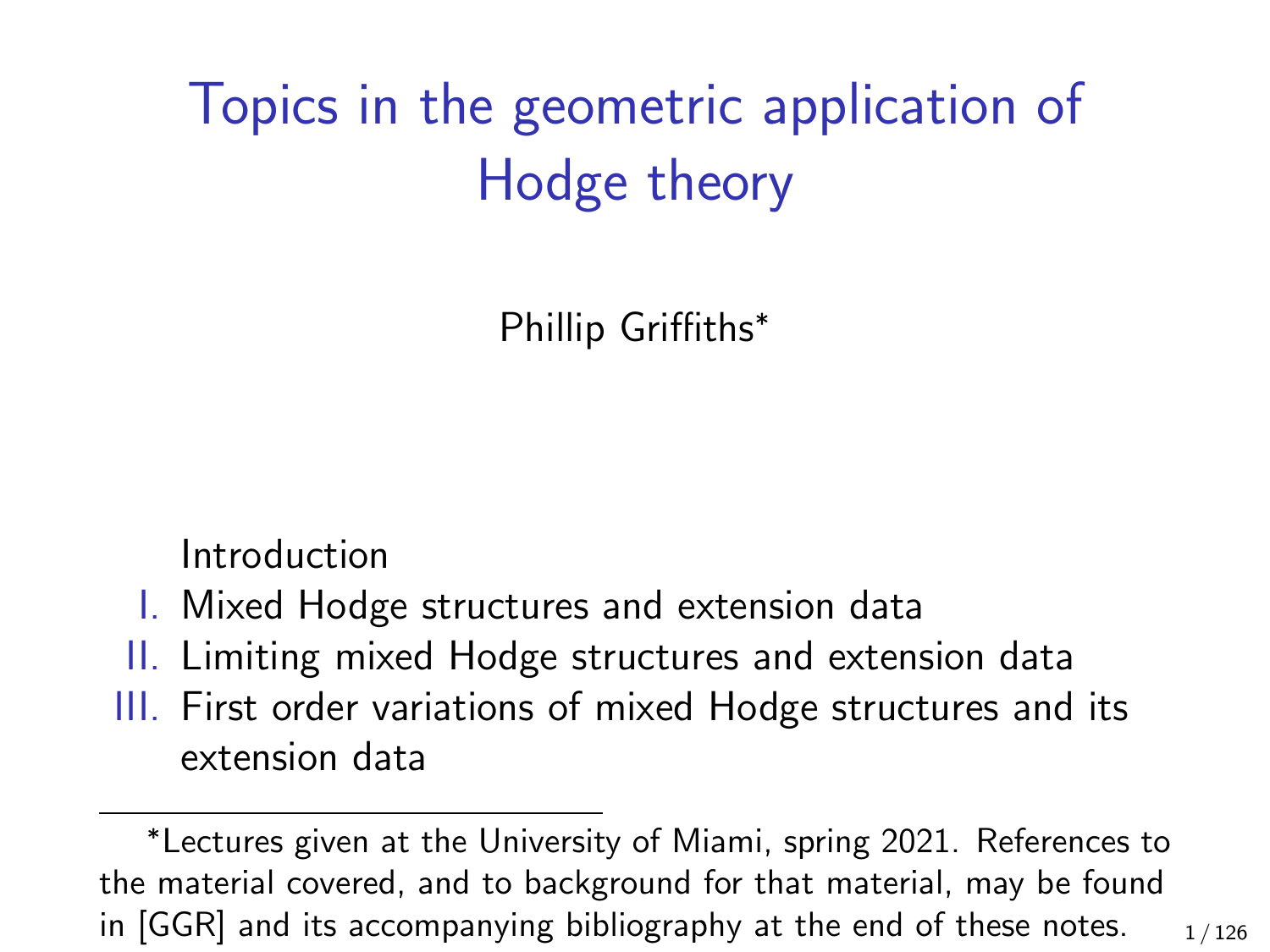## **Introduction**

The classification of algebraic varieties is a central part of algebraic geometry. Among the common tools that are employed are birational geometry, especially using the analysis of singularities, and Hodge theory. The latter is frequently used as a sort of "black box": the cohomology of an algebraic variety has a functorial mixed Hodge structure and the formal properties of the corresponding category have very strong consequences.

On the other hand, geometric structures arise naturally in Hodge theory and one aspect of this will be the focus of these lectures. This aspect originates from the fact that mixed Hodge structures have extension data expressed by linear algebra.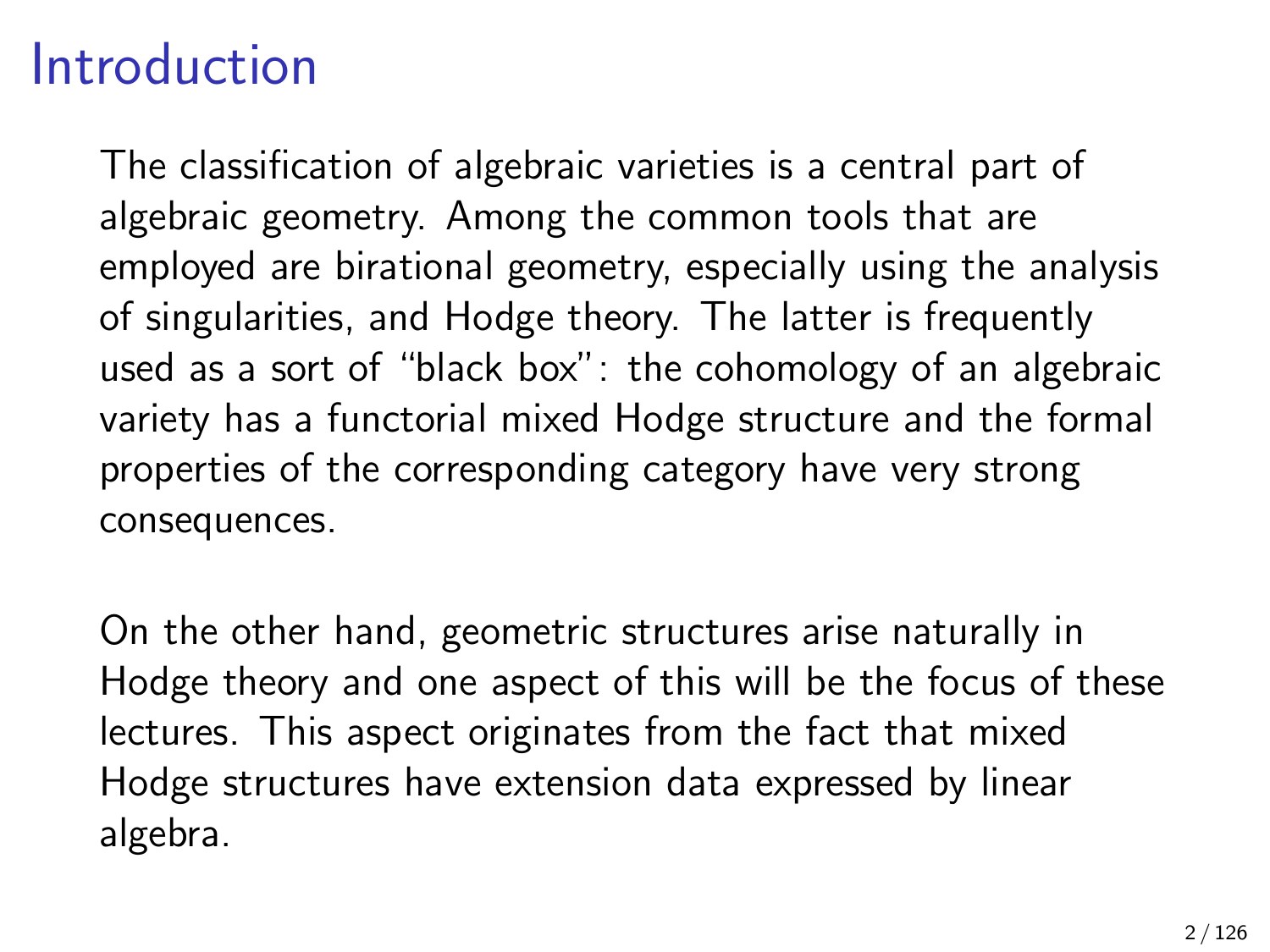However limiting mixed Hodge structures that arise when singular varieties are smoothed are also constructed by linear algebra but from this construction there is an associated geometric structure, and it is this property and its uses, illustrated by examples, that these lectures will mainly be centered around. The first two lectures will be elementary, mostly consisting of linear algebra constructions; in them we will assume no knowledge of Hodge theory or algebraic geometry, and the examples will be mostly given by pictures.

In the third lecture we will take up a related topic, namely the differential of the period mapping at a singular variety. This discussion will also be formulated by linear algebra but it will use some background from sheaf cohomology as used in the study of Hodge theory of algebraic varieties.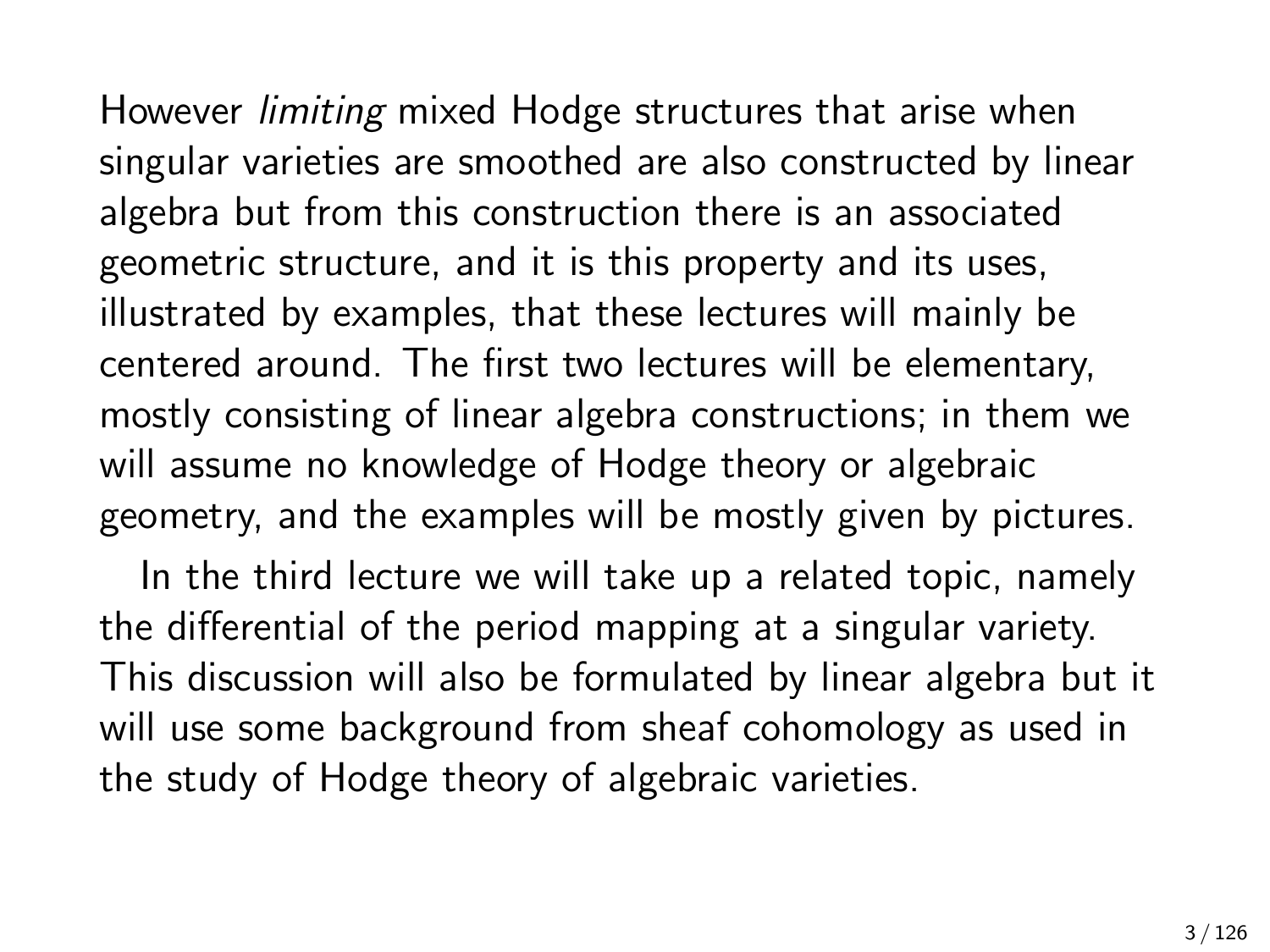I. Mixed Hodge structures and extension data

A Hodge structure of weight n  $(V, F)$  is given by a Q-vector space V and a decreasing Hodge filtration

$$
F^n \subset F^{n-1} \subset \cdots \subset F^0 = V_{\mathbb C}
$$

on the complexification that satisfies the conditions

$$
F^p \oplus \overline{F}^{n-p} \xrightarrow{\sim} V_{\mathbb{C}} \quad 0 \leqq p \leqq n
$$

that F be opposite to  $\overline{F}$ . Setting

$$
V^{p,q}=F^p\cap \overline{F}^q
$$

these conditions are equivalent to having a *Hodge* decomposition

$$
V_{\mathbb C}=\overset{p+q=n}{\oplus}V^{p,q},\quad {\overline V}^{p,q}=V^{q,p}.
$$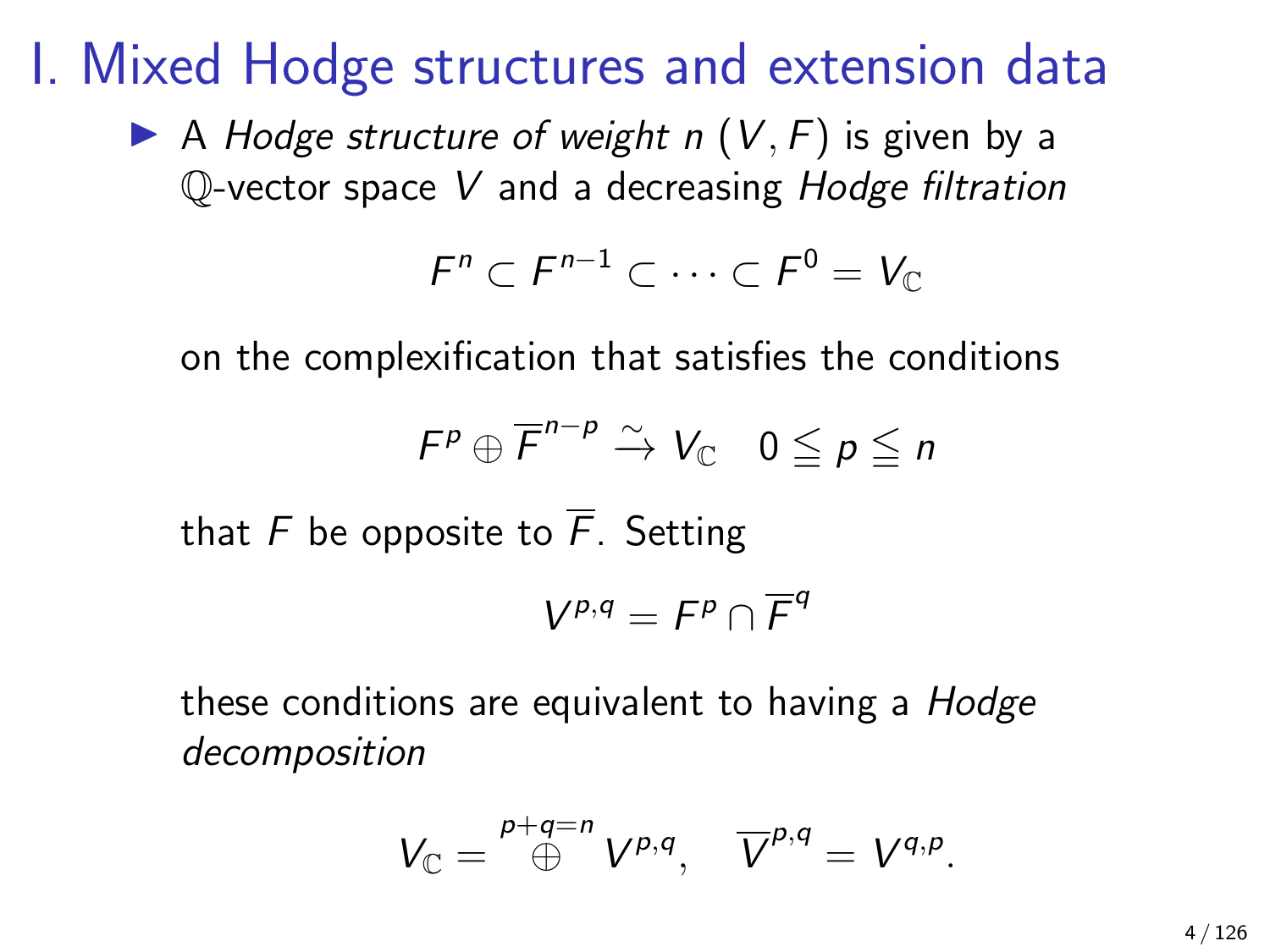The relation between the two is given by

$$
F^p = \overset{p' \geq p}{\oplus} V^{p',q}.
$$

Example: The Tate Hodge structure  $\mathbb{Q}(-1)$  has  $V = \mathbb{Q}$  and is of weight 2 with  $V^{1,1} = \mathbb{C}$ .

A polarized Hodge structure  $(V, Q, F)$  is given by a Hodge structure  $(V, F)$  together with a *polarizing form* 

$$
Q:V\otimes V\to \mathbb{Q}
$$

with  $Q(u, v) = (-1)^n Q(v, u)$  and satisying the two Hodge-Riemann bilinear relations

(HRI) 
$$
Q(V^{p,q}, V^{p',q'}) = 0, p' \neq n - p
$$
  
\n(HRI)  $i^{p-q}Q(V^{p,q}, \overline{V}^{p,q}) > 0.$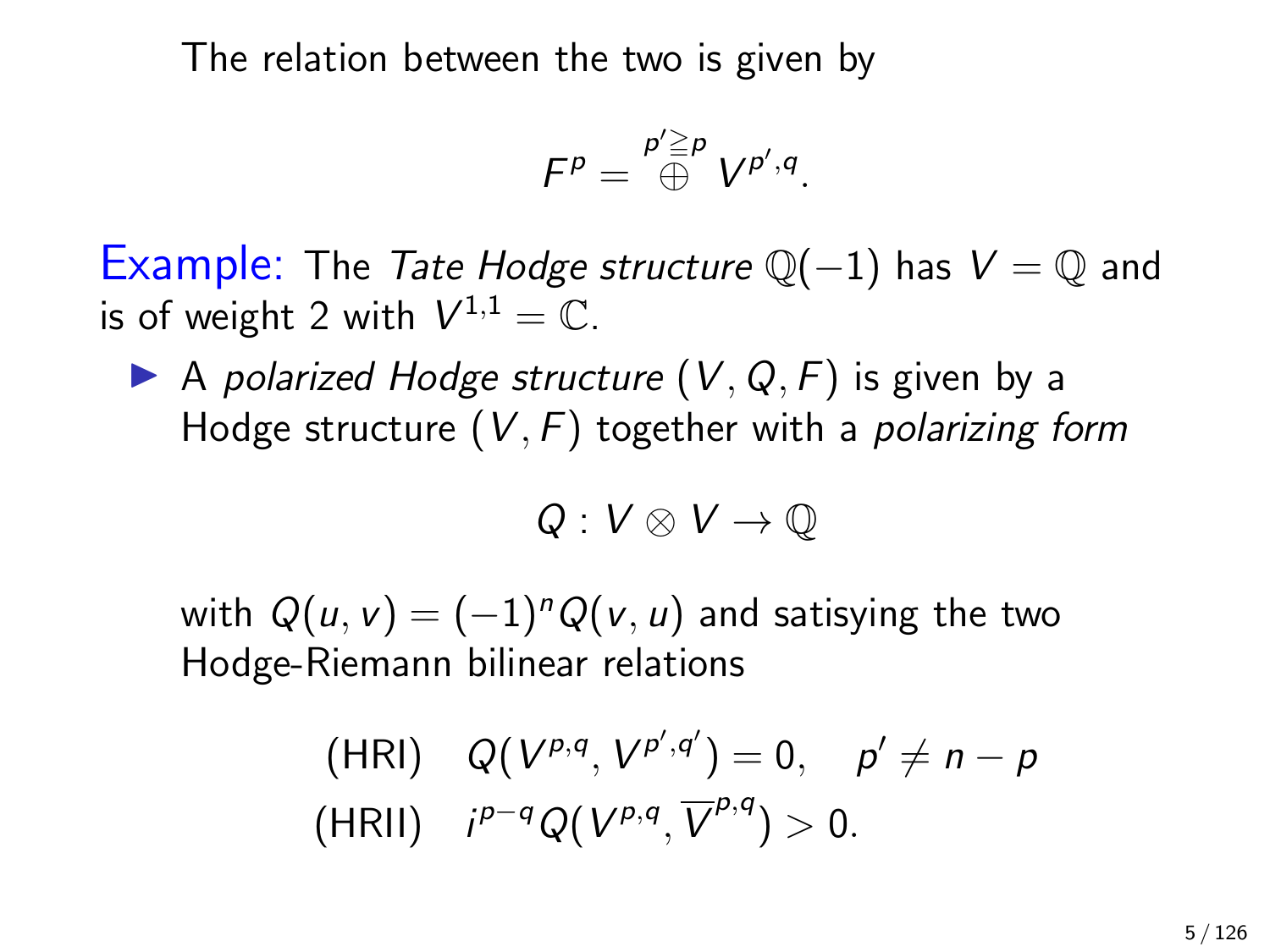The first is equivalent to

$$
Q(F^p,F^{n-p+1})=0;
$$

this together with (HRII) gives  $F^{n-p+1}=(F^p)^{\perp}.$ 

In practice the Hodge structures that arise in geometry are almost always polarizable. For these lectures this will be assumed but the notation will be suppressed.

Example: For  $X$  a smooth projective complex algebraic variety the cohomology group  $H^n(X, \mathbb{Q}) = V$  has a polarizable Hodge structure.

► Also in practice there will usually be a lattice  $V_{\mathbb{Z}} \subset V$ with  $\mathbb{Q} \otimes_{\mathbb{Z}} V_{\mathbb{Z}} = V$ . This will also be assumed in these lectures.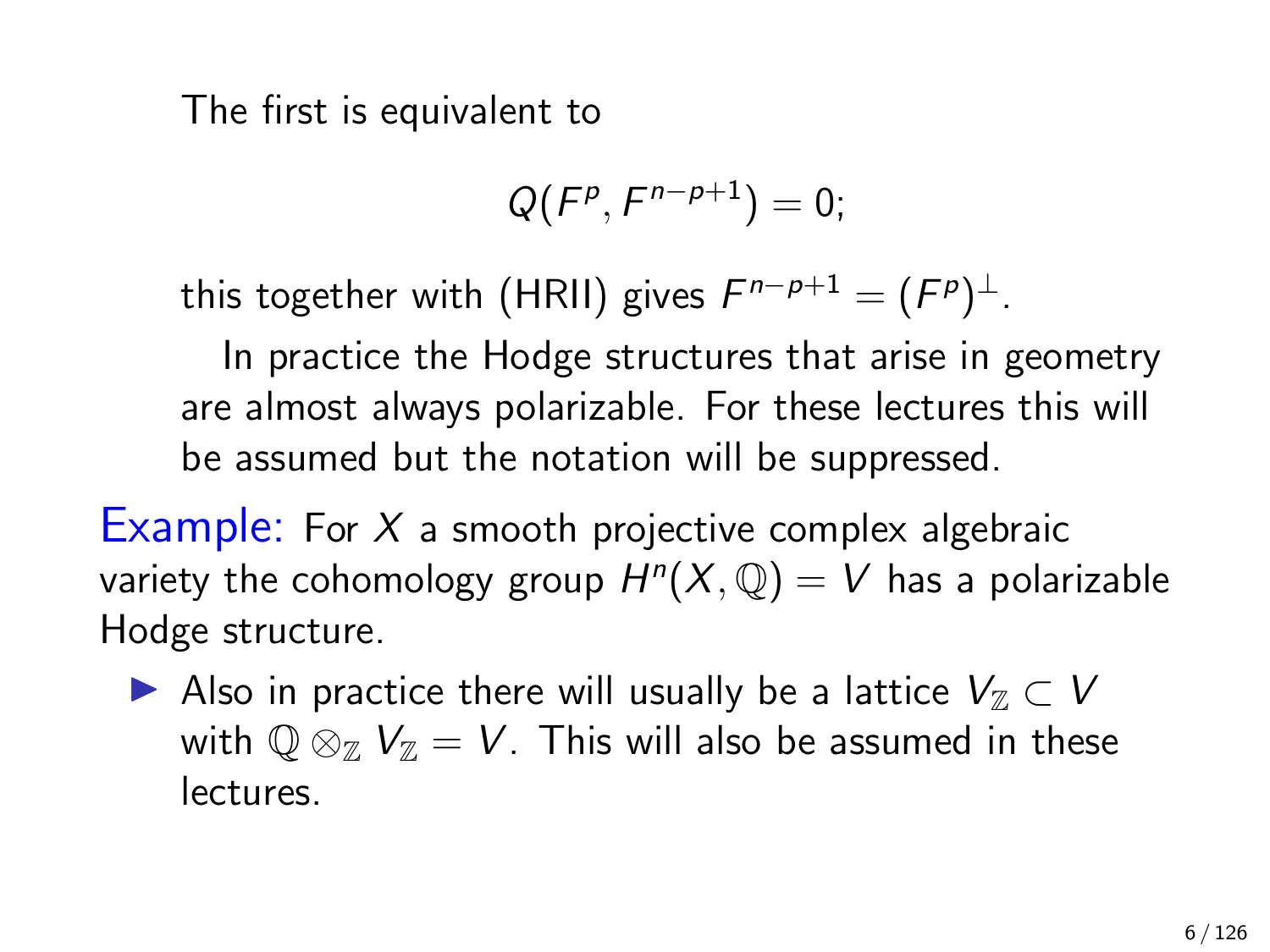A mixed Hodge structure  $(V, W, F)$  is given by a  $\mathbb Q$ -vector space  $V$  with two filtrations

> $W_0 \subset W_1 \subset \cdots \subset W_m$  (weight filtration)  $F_n \subset F_{n-1} \subset \cdots \subset F_0 = V_O$  (Hodge filtration)

such that on the *associated graded* 

$$
\operatorname{Gr}^W_k(V)=W_k/W_{k-1}
$$

the Hodge filtration induces a Hodge structure of weight  $k$ . Specifically

$$
F^p \operatorname{Gr}_k^W(V) = \frac{F^p \cap W_k}{F^p \cap W_{k-1}}.
$$

We really should use  $W_{k,\mathbb{C}}=\mathbb{C}\otimes_{\mathbb{O}} W_k$  etc., but to avoid notational clutter we shall not do so.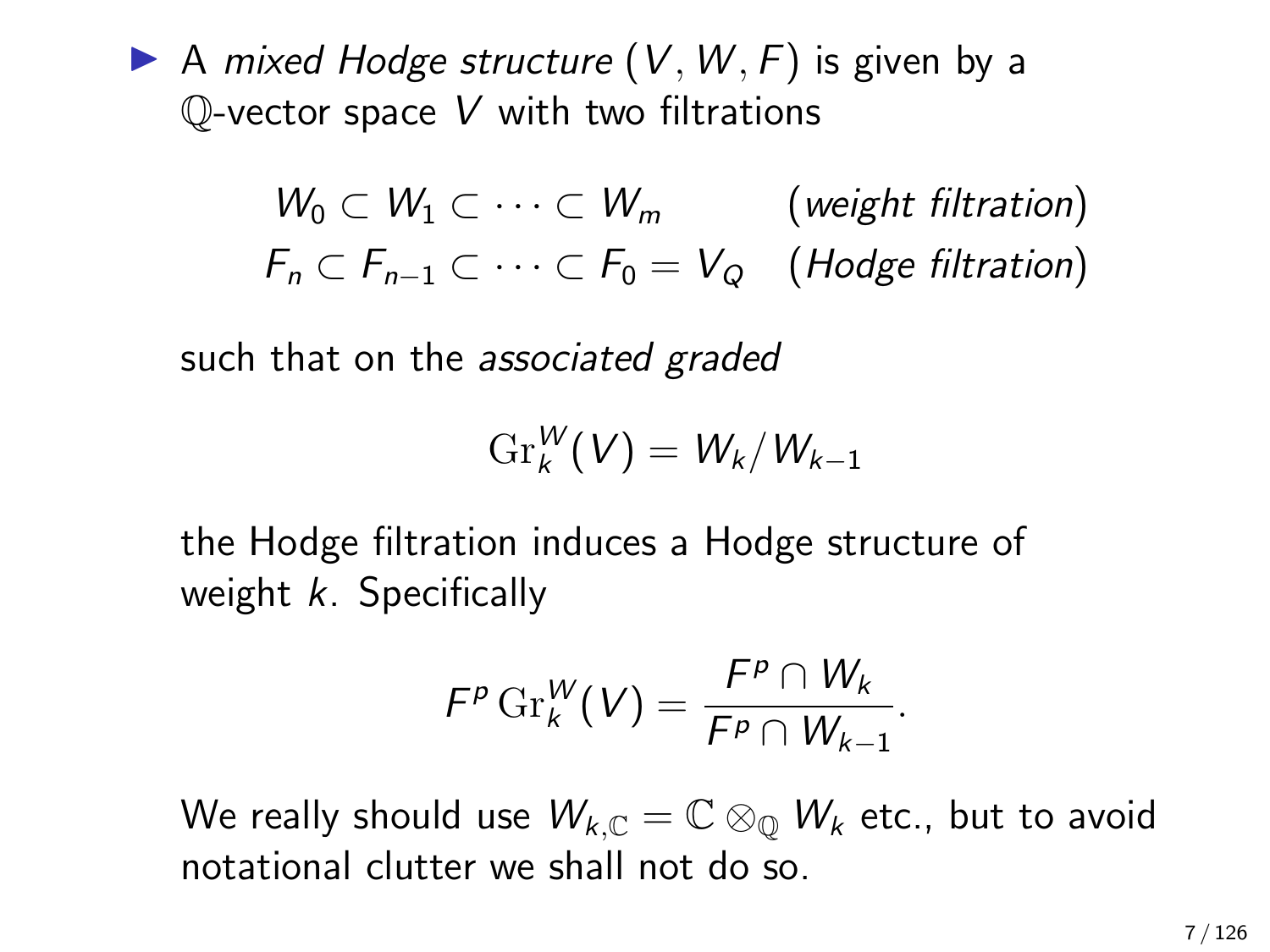Example: The cohomology  $H^m(X, \mathbb{Q})$  of a complex algebraic variety has a mixed Hodge structure. For  $X$  complete the weights are  $0 \leq k \leq m$ ; for X affine they are  $m \leq k \leq 2m$ .

Example: For complex algebraic varieties  $Y \subset X$  the cohomology groups  $H^m(X, Y; \mathbb{Q})$  and  $H^m(X \backslash Y; \mathbb{Q})$  have mixed Hodge structures.

 $\blacktriangleright$  Mixed Hodge structures don't have Hodge decompositions but they do have canonical Hodge-Deligne decompositions

$$
\begin{cases}\nV_{\mathbb{C}} = \bigoplus I^{p,q}, & \bar{I}^{p,q} \equiv I^{q,p} \text{ modulo } W_{p+q-2} \\
W_k = \bigoplus_{p+q \leq k} I^{p,q}, & \bar{I}^{p,q} \xrightarrow{\sim} \left(\text{Gr}_{p+q}^W(V)\right)^{p,q}.\n\end{cases}
$$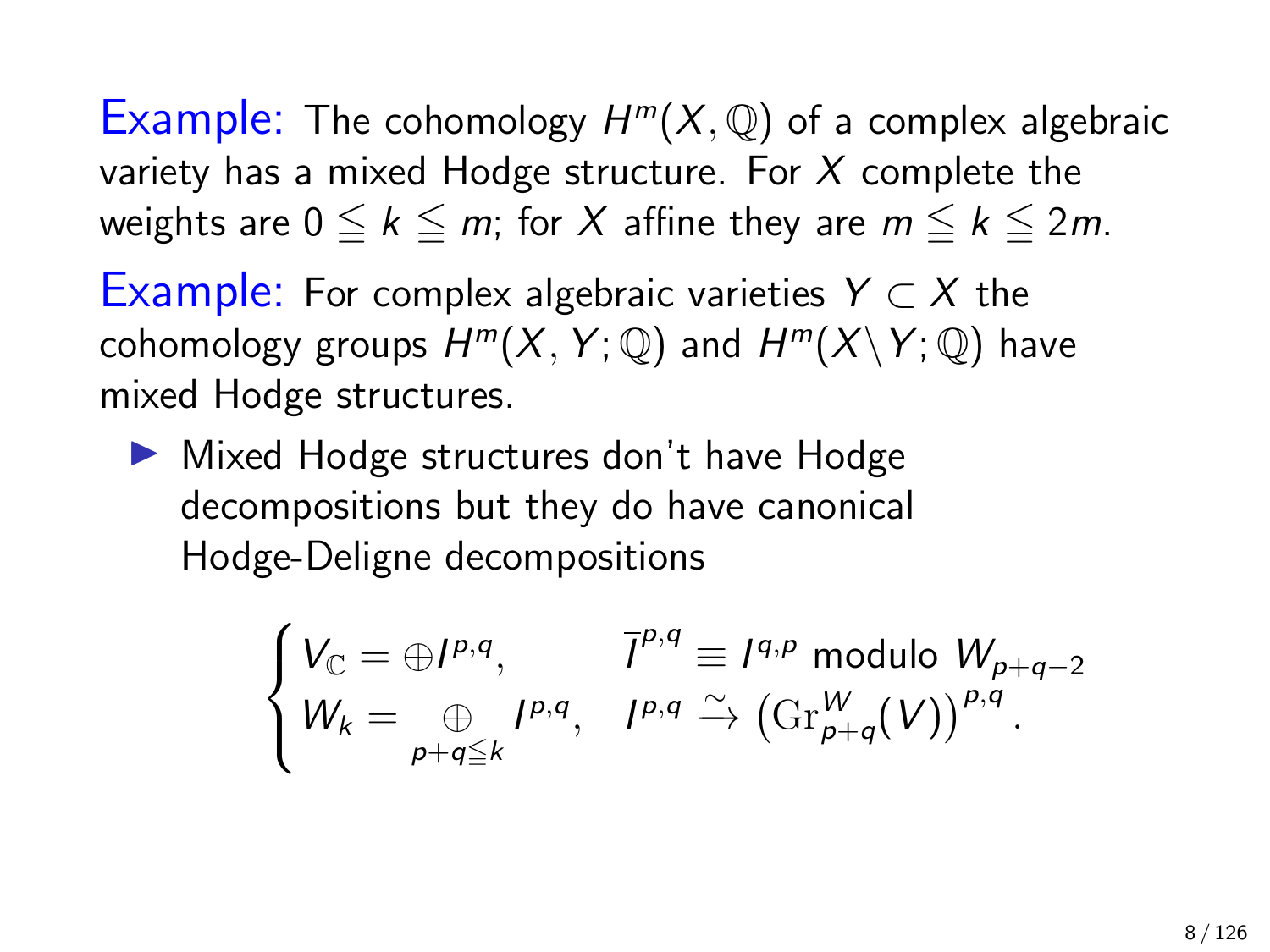The  $I^{p,q}$  may be defined by

$$
I^{p,q} = (F^p \cap W_{p+q}) \cap (\overline{F}^q \cap W_{p+q})
$$
  
+ 
$$
\overline{F}^{q-1} \cap W_{p+q-1} + \overline{F}^{q-2} \cap W_{p+q-2} + \cdots
$$

They are pictured by a Hodge-Deligne diagram, here drawn for  $n = 2$  and with  $h^{p,q} = \dim I^{p,q}$ :

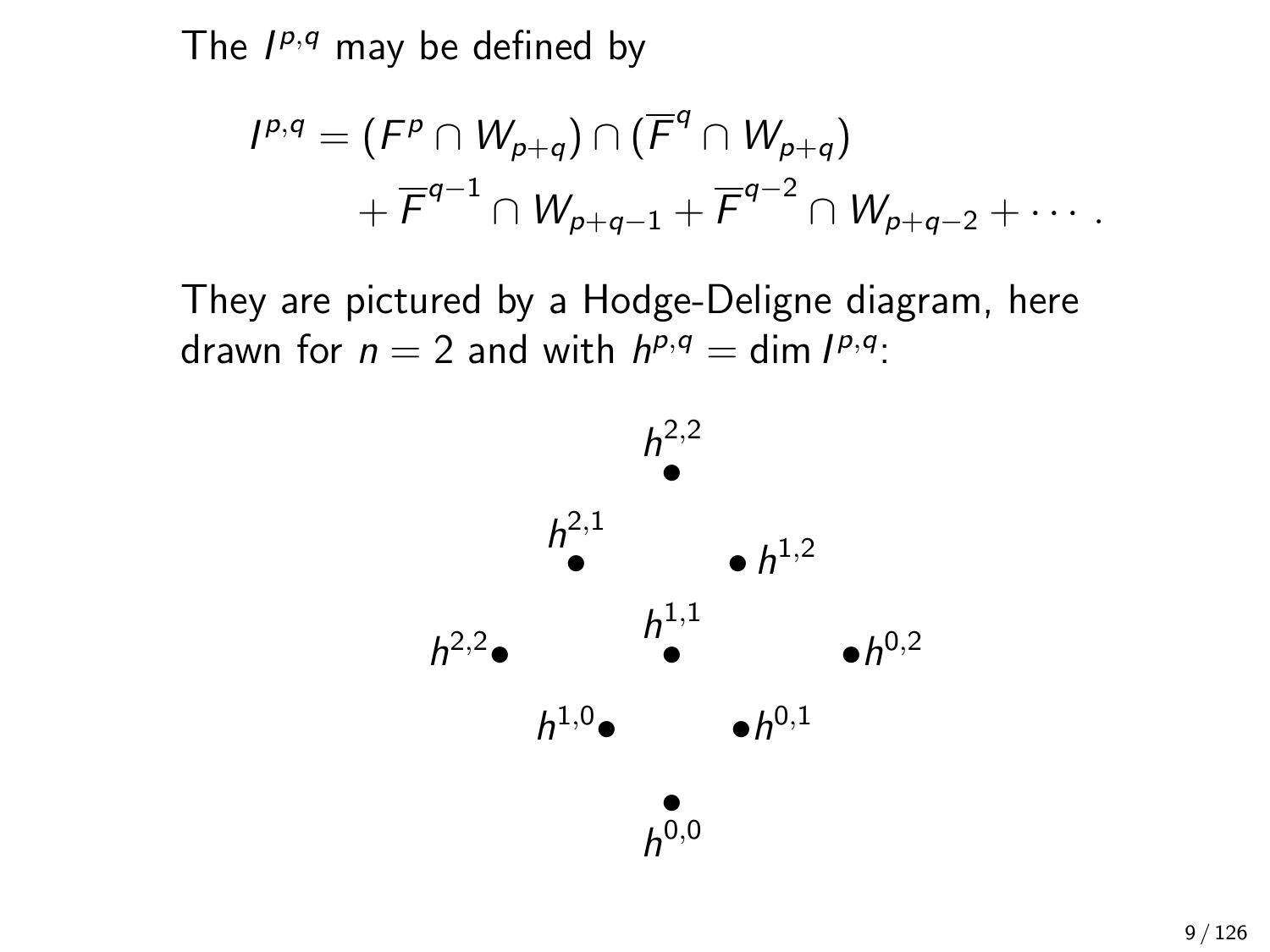A morphism of weight  $2r$  from  $(V, W, F)$  to  $(V', W', F')$ is given by  $\Phi:V\rightarrow V'$  satisfying

$$
\begin{cases}\n\Phi(W_k) \subset W'_{k+2r}, \\
\Phi(F^p) \subset F'^{p+r}.\n\end{cases}
$$

This induces

$$
\Phi: I^{p,q} \to I^{p+r,q+r},
$$

and conversely any  $\Phi \in \mathrm{Hom}(V,V')$  satisfying this condition is a morphism of weight  $r$ . In general morphisms of mixed Hodge structures are strict in the sense that

$$
\begin{cases} \Phi(W) \cap W'_{k+r} = \Phi(W_k), \\ \Phi(V) \cap F'^{p+r} = \Phi(F^p). \end{cases}
$$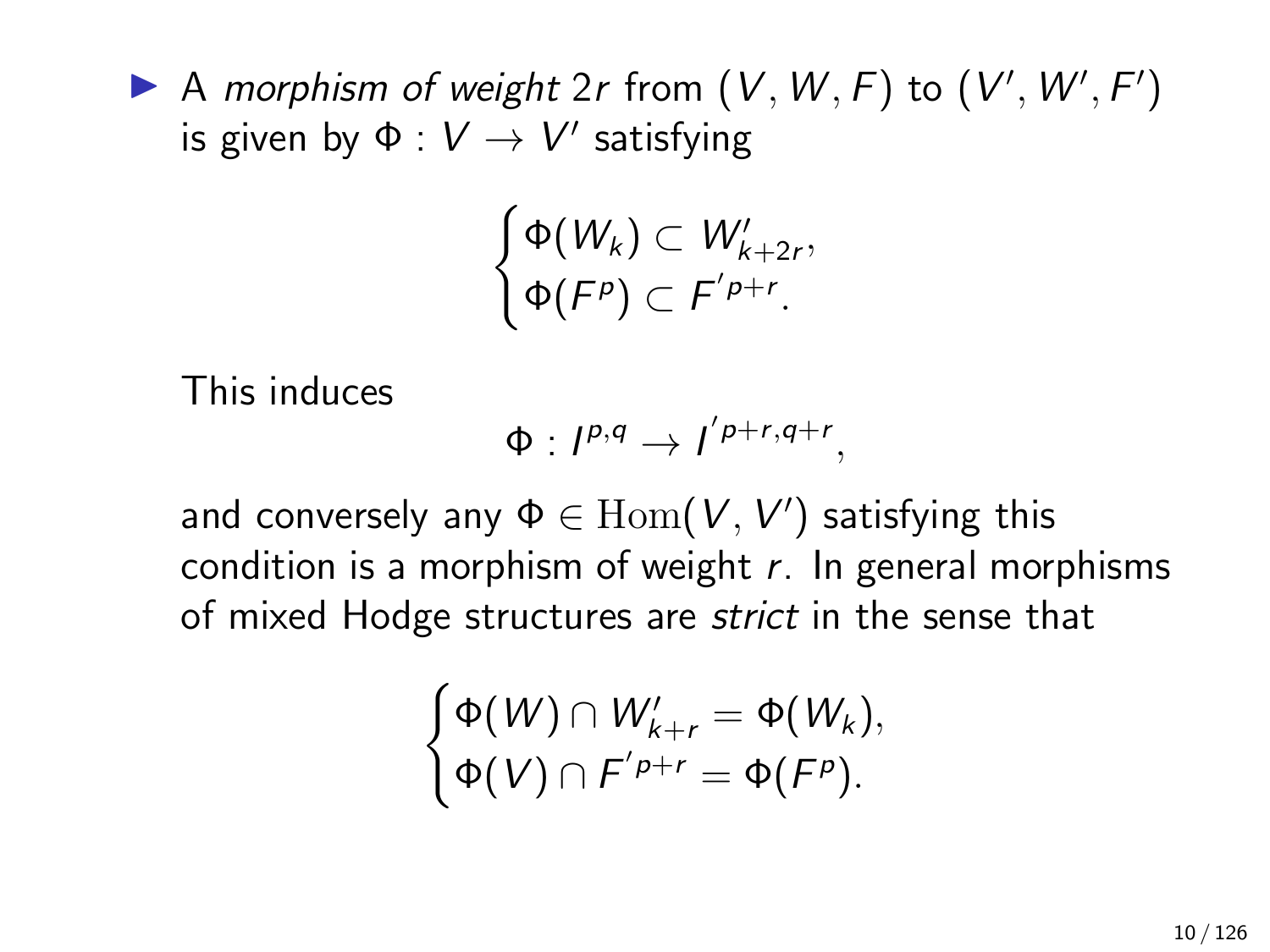It is this strictness property together with the functoriality of mixed Hodge structures on the cohomology of complex algebraic varieties that underlies much of their use in algebraic geometry. In particular it is used to show that a sub-quotient of a mixed Hodge structure is itself a mixed Hodge structure.

 $\blacktriangleright$  Associated to a mixed Hodge structure  $(V, W, F)$  is a set of pure Hodge structures  $\{H^0,\ldots,H^m\}$  on the *associated* graded

$$
\operatorname{Gr}_{k}^{W}(V)=W_{k}/W_{k-1}:=H^{k}.
$$

It is most frequently these, together with the above mentioned functoriality and strictness, that are most commonly used in algebro-geometric applications.†

 $\dagger$ A notable exception is the variational theory of mixed Hodge structures whose associated graded Hodge structures are of Hodge-Tate type, meaning that  $H^k$  is isomorphic to a direct sum of  $\mathbb{Q}(-k)$ 's.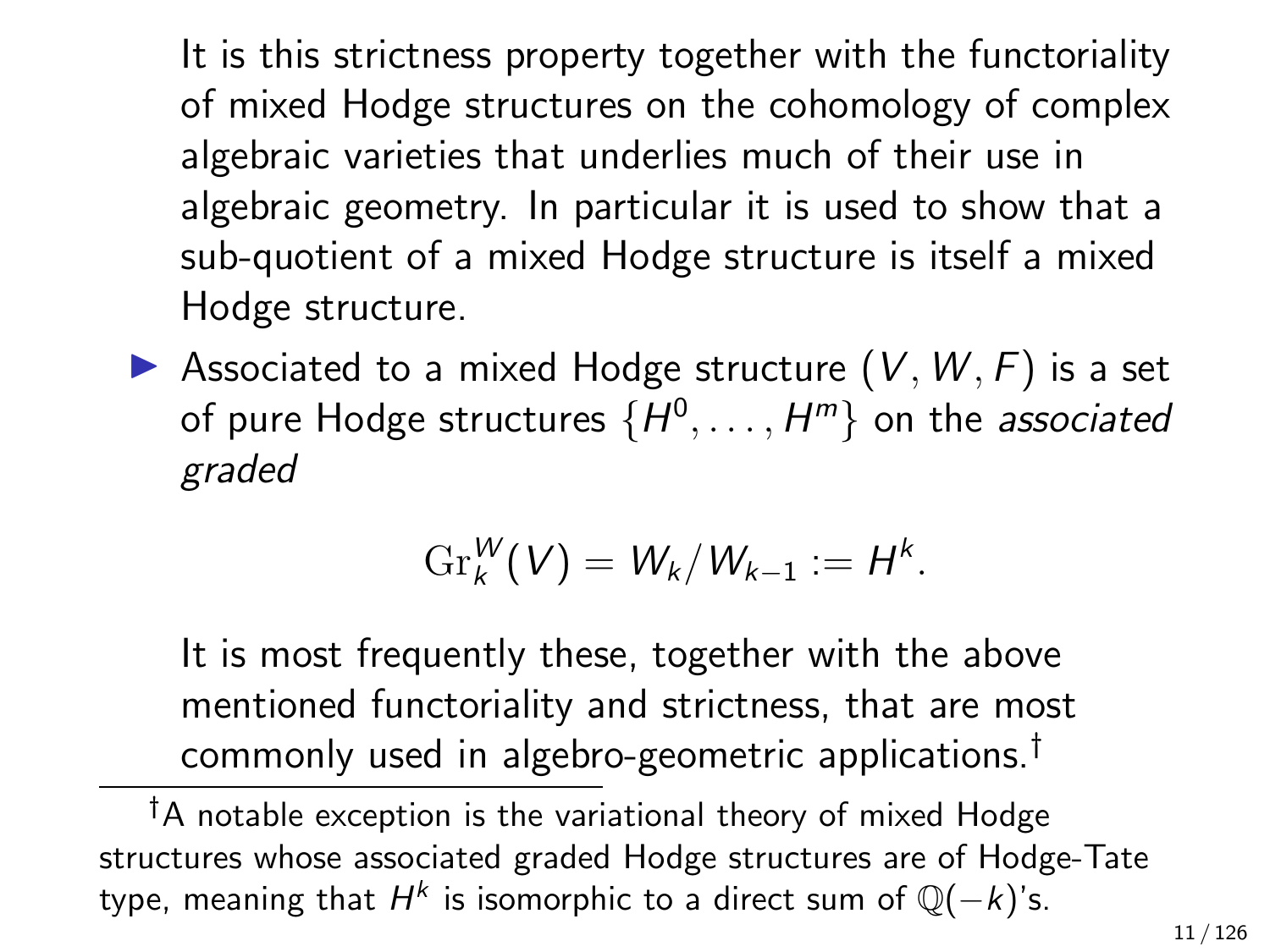In these lectures it is the remaining extension data that is encoded in a mixed Hodge structure that will be our primary object of interest. For the special class of *limiting* mixed Hodge structures we shall see that this extension data has an intrinsic geometric structure not present for general Hodge structures or mixed Hodge structures.

Informal Definition:‡ Given Hodge structures  $\{H^0,\ldots,H^m\}$  the set  $E=E(H^0,\ldots,H^m)$  of mixed Hodge structures  $(V, W, F)$  with

$$
\mathrm{Gr}_\bullet^W(V)\cong\{H^0,\ldots,H^m\}
$$

will be called the *extension data* associated to  $\{H^0,\ldots,H^m\}.$ 

<sup>‡</sup>See [GGR] for the formal definition.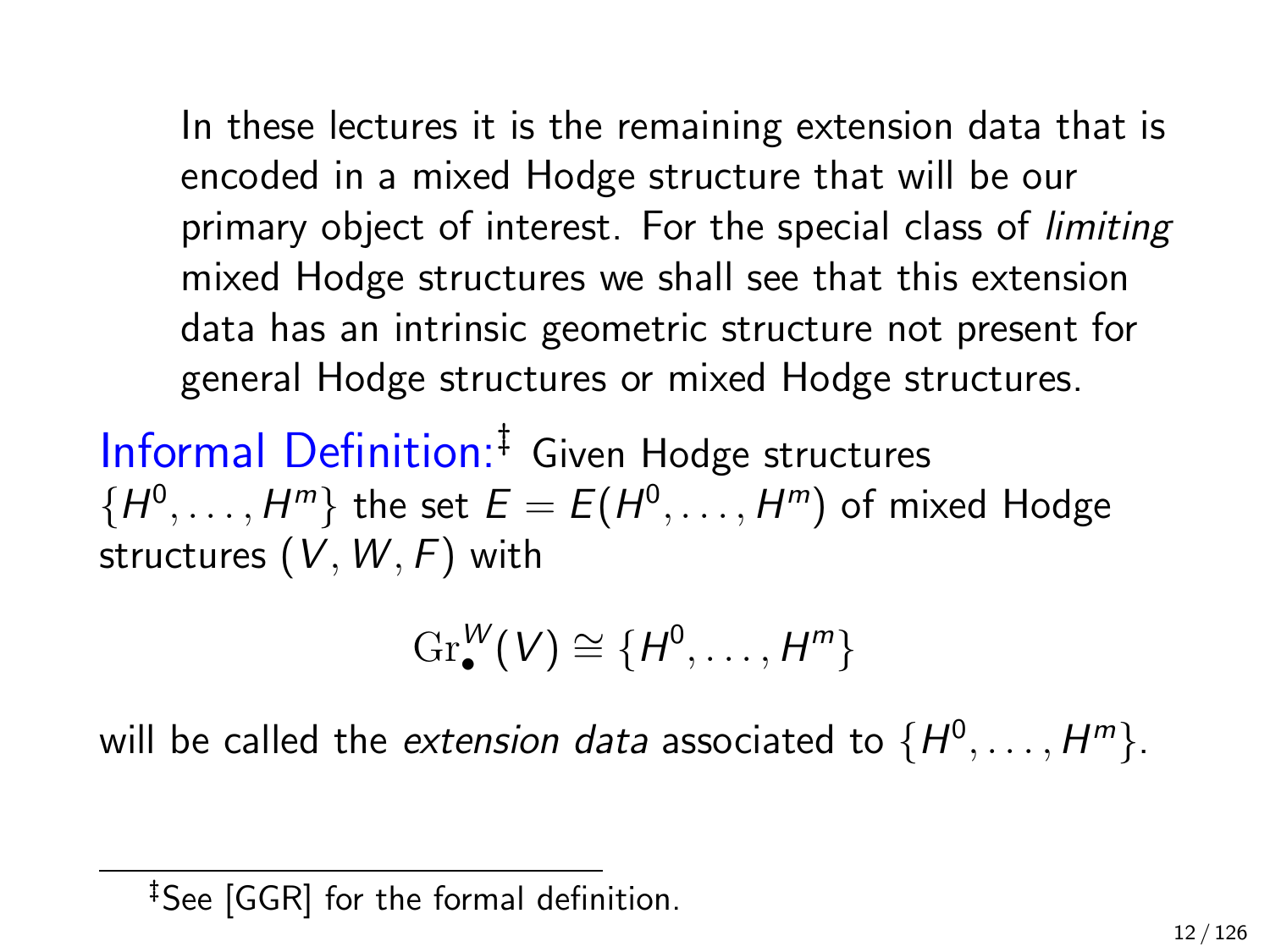In a standard way one may formalize this by using the obvious notions of equivalence of mixed Hodge structures and of their associated gradeds. More important for these lectures will be the notion of extension data of level  $\leq k$ . Intuitively this is just the set of  $k$ -fold iterated extensions of pure Hodge structures taken from  $\{ H^0, \ldots, H^m \}$  in the category of mixed Hodge structures. For our computational purposes we shall deal with this in a very concrete fashion.

Extensions of level 1: Let  $A, C$  be pure Hodge structures of weights  $k - 1$ , k respectively, and

$$
0 \to A \to B \to C \to 0
$$

an extension in the category of mixed Hodge structures.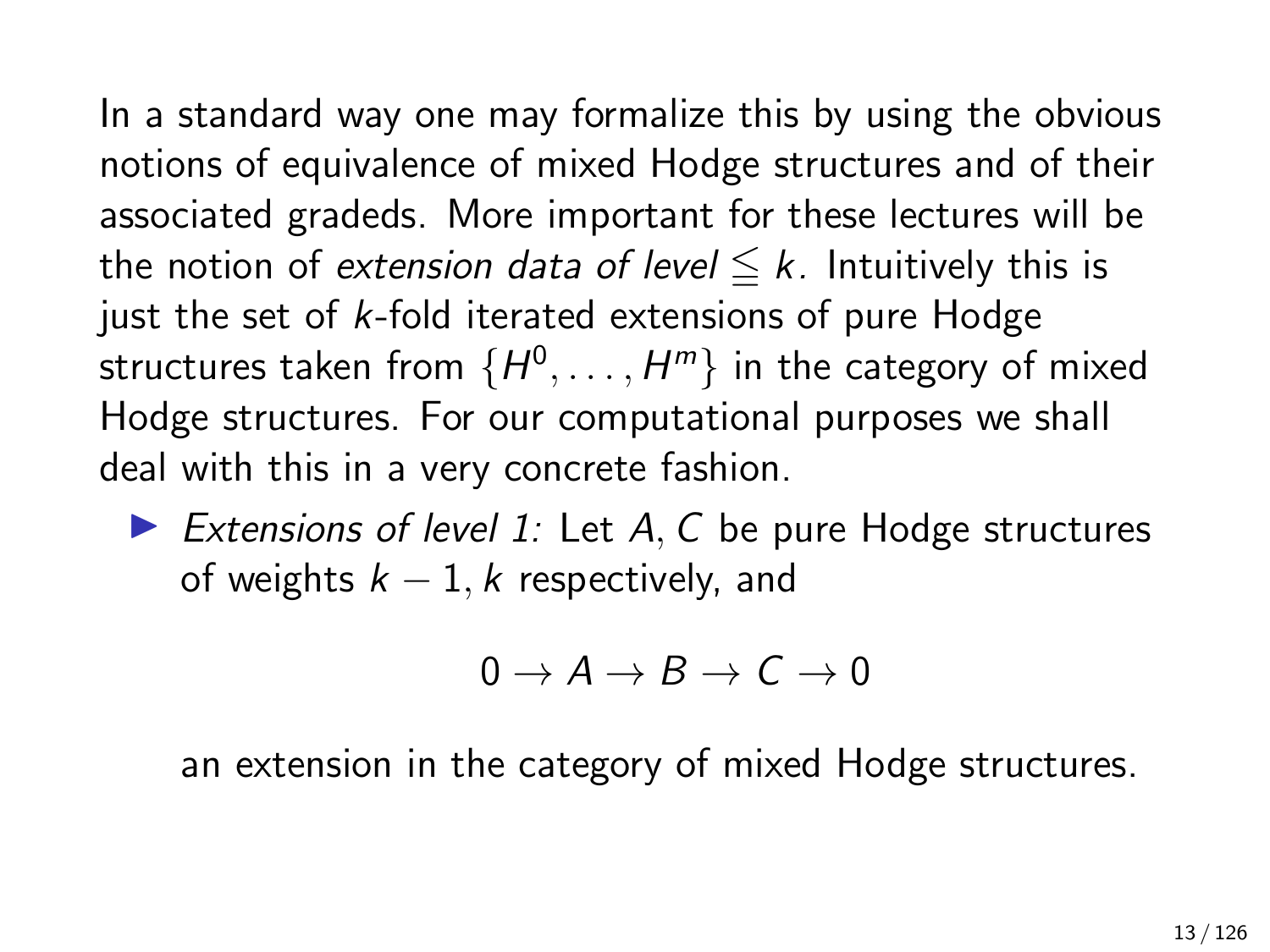This exact sequence splits over  $\mathbb Z$  and also splits as an exact sequence of filtered complex vector spaces. But it does not split over both simultaneously, and the obstruction to doing is given by intrinsically interpreting the difference of these two and lies in the group

$$
(I.1) \quad \mathrm{Ext}^1_{\mathrm{MHS}}(\mathcal{C}, A) \cong \frac{\mathrm{Hom}_{\mathbb{C}}(\mathcal{C}, A)}{F^0 \mathrm{Hom}_{\mathbb{C}}(\mathcal{C}, A) + \mathrm{Hom}_{\mathbb{Z}}(\mathcal{C}, A)}.
$$

We note that

Ext $_{\text{MHS}}^1(\mathcal{C}, \mathcal{A})$  is a compact, complex torus X whose tangent space at the identity is the quotient of a pure Hodge structure of weight  $-1$  and with Hodge decomposition

(I.2)

<span id="page-13-0"></span>
$$
(k-1,-k)+\cdots+(0,-1)+(\underline{(-1,0)}+\cdots+(-k,k-1))
$$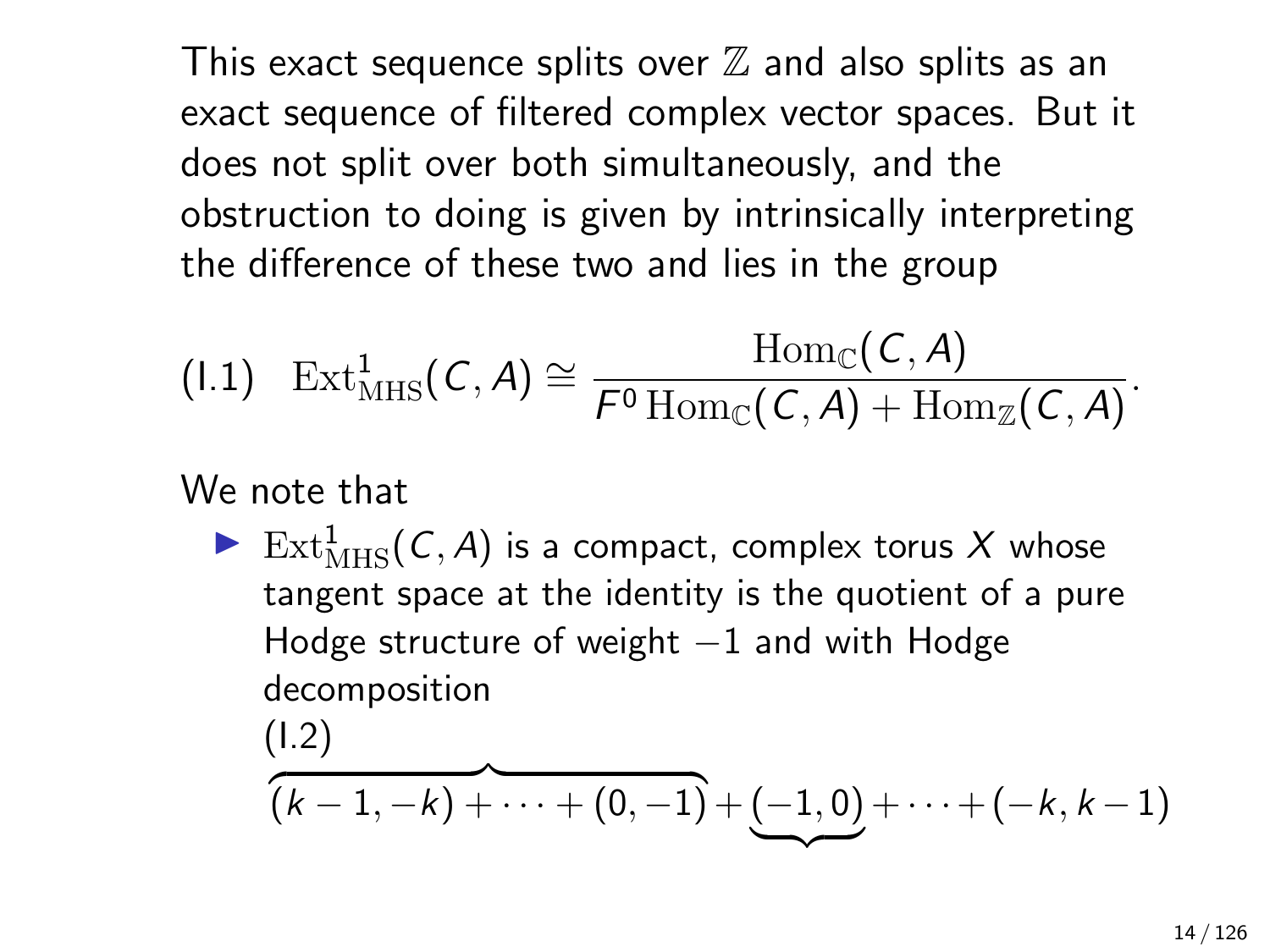The part under the top bracket is  $\mathcal{F}^0 \operatorname{End}(\mathcal{A} \otimes \mathcal{C}^\vee)$ , and it is quotiented out to get  $TX \cong \frac{\mathrm{End}(A \otimes C^{\vee})}{F^0 \mathrm{End}(A \otimes C^{\vee})}$  $\frac{\text{End}(A\otimes C)}{F^0 \text{End}(A\otimes C^{\vee})}$ . We will denote by  $J \subset X$  the sub-torus whose tangent space is the quotient of the maximal sub-Hodge structure of  $\mathrm{End}(A\otimes C^\vee)$  lying over the lower bracket term above. $^{\S}$ 

ighthrow the level 1 extension data of  $(V, W, F)$  is naturally isomorphic to (I.3)  $\stackrel{k}{\oplus} \text{Ext}^1_{\text{MHS}}(W_k/W_{k-1}, W_{k-1}/W_{k-2}) \cong \stackrel{k}{\oplus} \text{Ext}^1_{\text{MHS}}(H^k, H^{k-1}).$ 

<sup>§</sup>This maximal sub-Hodge structure is the largest sub-space of the  $(-1, 0) + (0, -1)$  part that is defined over  $\mathbb{Q}$ .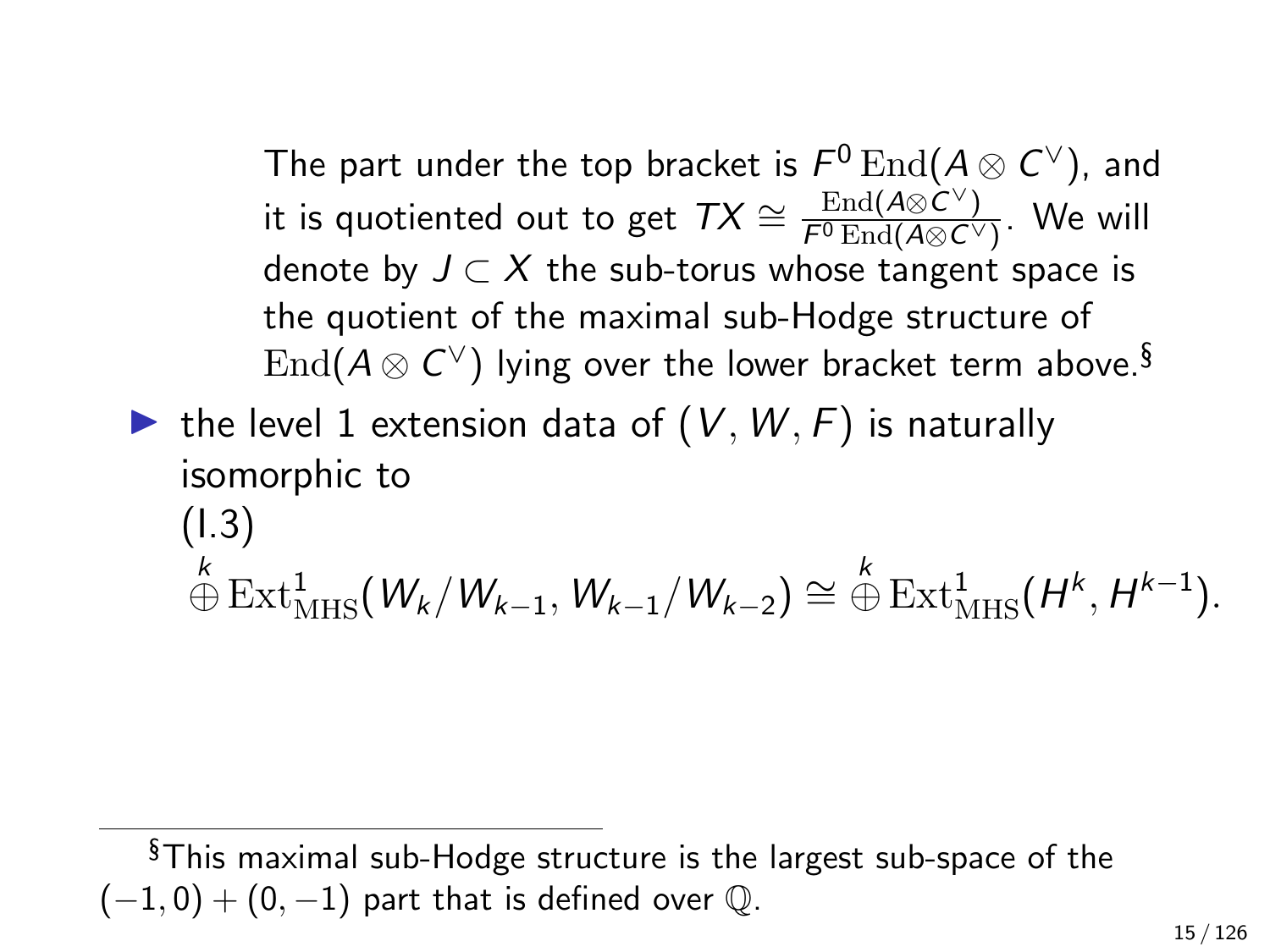Extension data of level  $\leq$  2. First we remark that in the category of mixed Hodge structures the higher Ext's are zero:

$$
\mathrm{Ext}_{\mathrm{MHS}}^q(A, C) = 0, \quad q \geq 2.
$$

Therefore we shall use a more geometric description.<sup>∗</sup>

Intuitively, level  $\leq 2$  extension data may be described as first using the set of all extension data for a mixed Hodge structure  $(V', W', F')$  whose weight filtration is  $W'_0 \subset W'_1 \subset W'_2 \subset W'_3 = V$ . Then the observation that a sub-quotient of a mixed Hodge structure is a mixed Hodge structure may be used to describe the extension data of level  $\leq 2$  for a general mixed Hodge structure.

<sup>∗</sup> In some ways the Lie-theoretic description is the most satisfactory; cf. [GGR].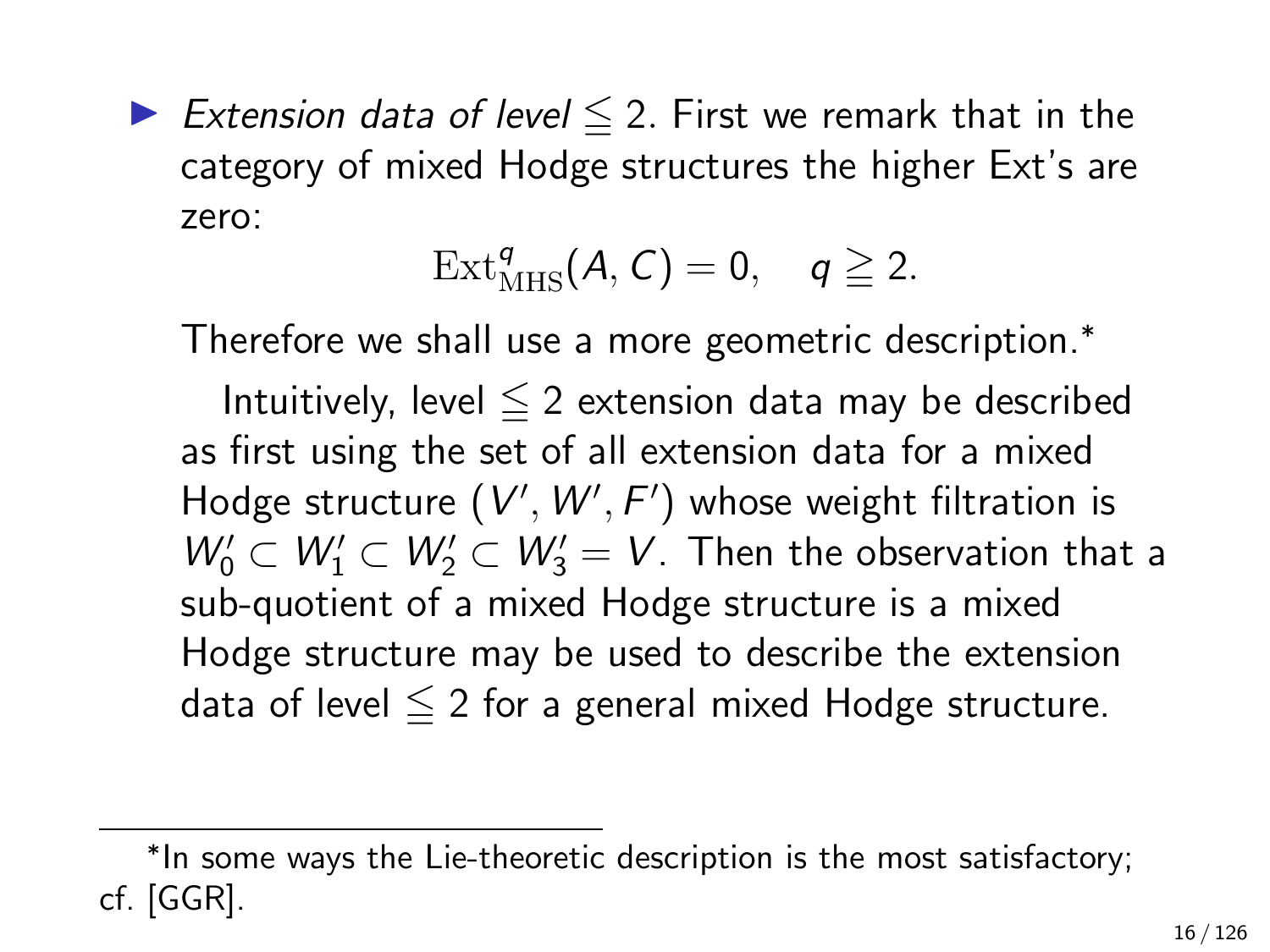For the use in geometry what is important is the fibration

$$
\begin{Bmatrix} \text{extension data} \\ \text{of level} \leqq 2 \end{Bmatrix} \rightarrow \begin{Bmatrix} \text{extension data} \\ \text{of level 1} \end{Bmatrix}
$$

where we shall refer to a typical fibre as extension data of level 2. With this understood we have

<span id="page-16-0"></span>the extension data of level 2 is isomorphic to  $\stackrel{k}{\oplus} \operatorname{Ext}^1_{\operatorname{MHS}}(H^k, H^{k-2}).$ (I.4)

In more detail, the exact sequence

$$
0\rightarrow W_{k-2}/W_{k-3}\rightarrow W_k/W_{k-3}\rightarrow W_k/W_{k-1}\rightarrow 0
$$

gives a class

 $\ddot{\phantom{0}}$ 

$$
e \in \text{Ext}^1_{\text{MHS}}(W_k/W_{k-1}, W_{k-2}/W_{k-3}).
$$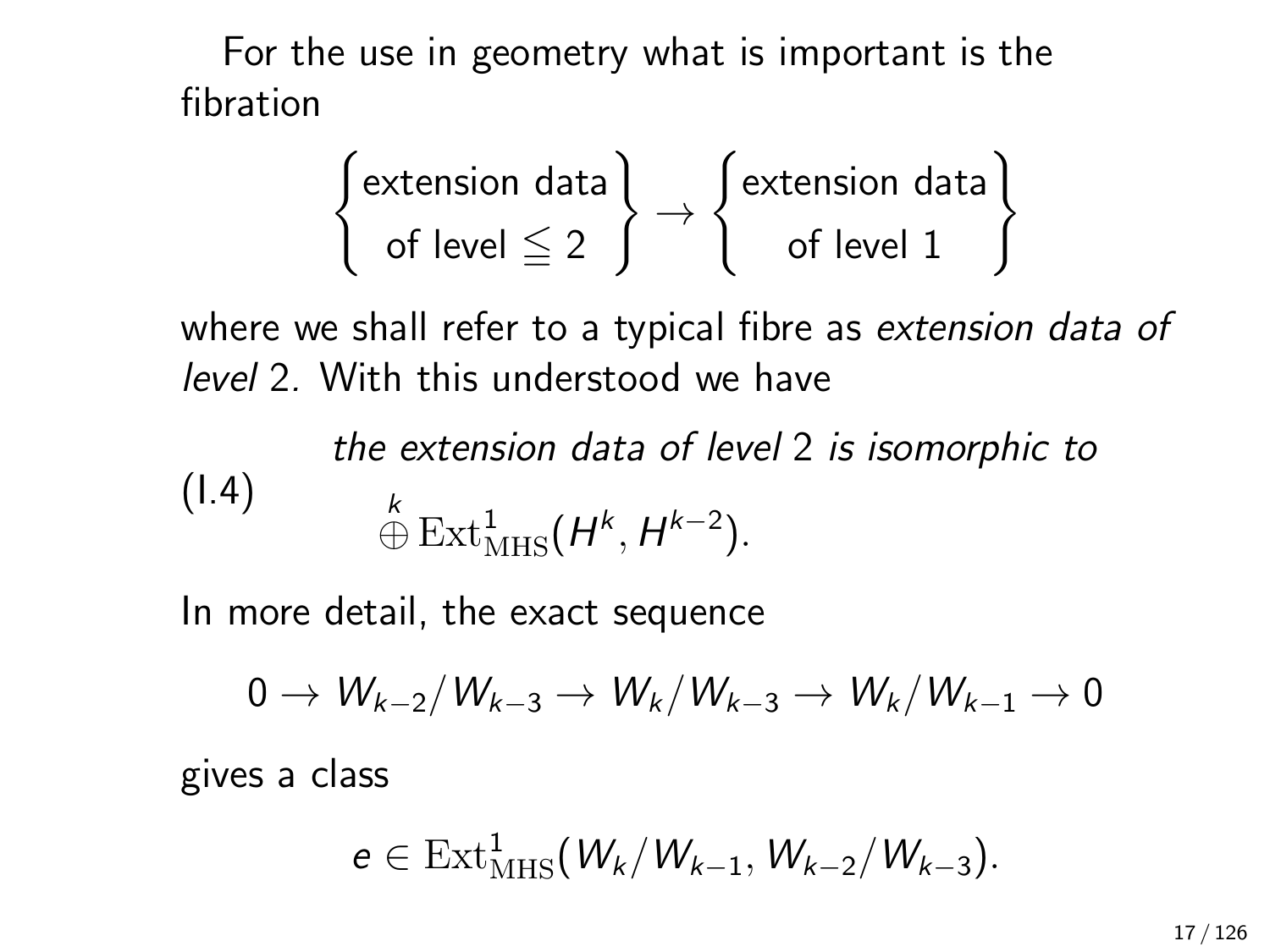Using that in the category of MHS's the higher Ext's are out and  $\mathrm{Ext}^0_{\mathrm{MHS}}(H^k,H^{k-1})=0$  gives the exact sequence

$$
0 \to \text{Ext}^{1}_{\text{MHS}}(W_{k}/W_{k-1}, W_{k-2}/W_{k-3})
$$
  
\n
$$
\to \text{Ext}^{1}_{\text{MHS}}(W_{k}/W_{k-2}, W_{k-2}/W_{k-3})
$$
  
\n
$$
\to \text{Ext}^{1}_{\text{MHS}}(W_{k-1}/W_{k-2}, W_{k-2}/W_{k-3}) \to 0
$$

that represents the differential of the fibration  $E_2 \rightarrow E_1$ where the first term is the tangent space to a fibre.

## $\blacktriangleright$  We note that

$$
\text{Ext}^1_{\text{MHS}}(H^k, H^{k-2}) \cong \frac{\text{Hom}_{\mathbb{C}}(H^k, H^{k-2})}{\mathcal{F}^0 \text{Hom}_{\mathbb{C}}(H^k, H^{k-2}) + \text{Hom}_{\mathbb{Z}}(H^k, H^{k-1})}
$$

is a complex Lie group that is a quotient of a  $\mathbb{C}^m$  by a discrete subgroup that is a partial lattice, and whose tangent space at the identity is again the quotient of a pure Hodge structure of weight −2 with Hodge decomposition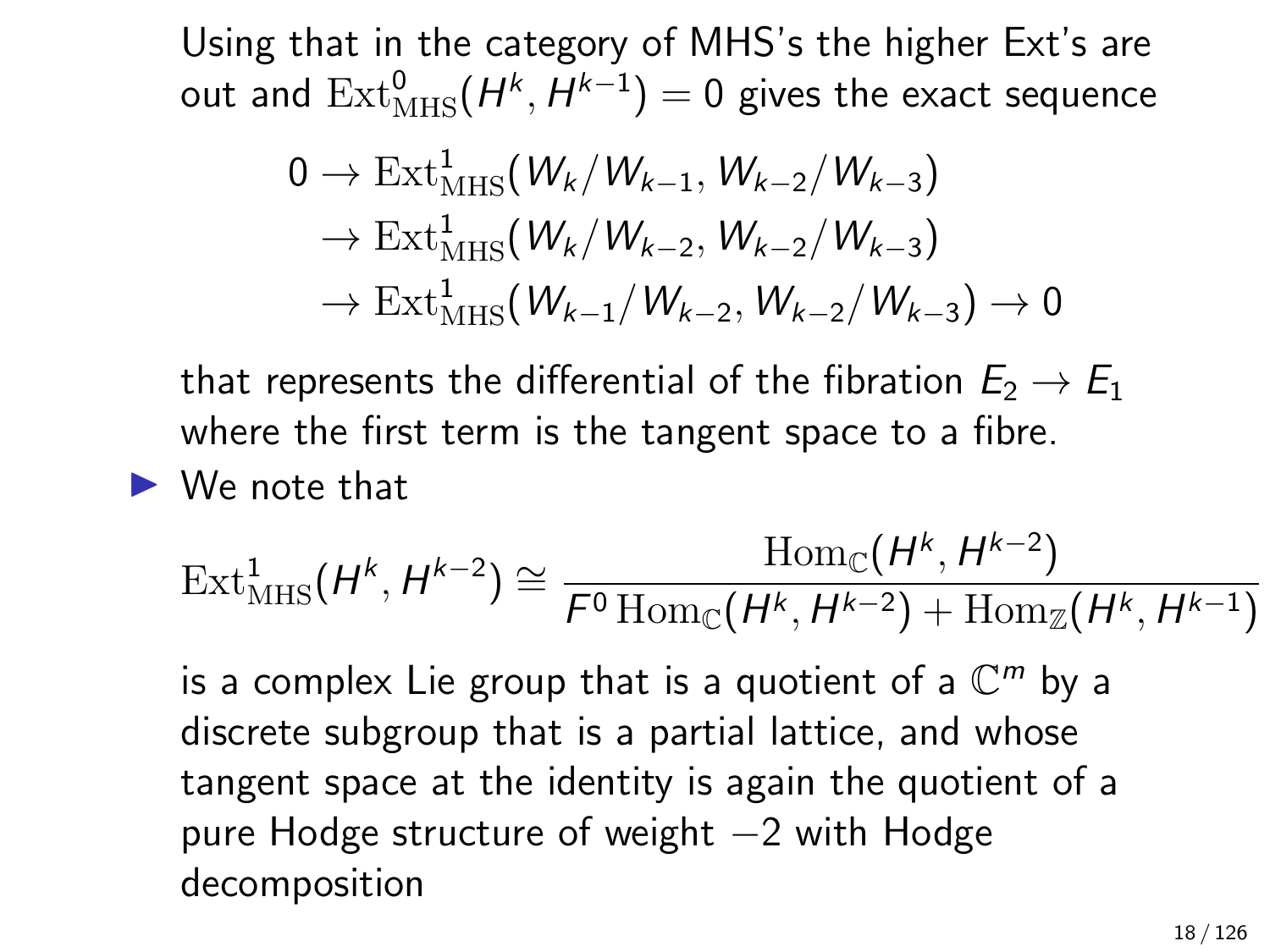<span id="page-18-0"></span>(1.5) 
$$
\overbrace{(k-2,-k)+\cdots+(0,-2)}^{(k-2,-k)+\cdots+(0,-2)} + \underbrace{(-1,-1)}_{(k-2,0)+\cdots+(-k,k-2)}.
$$

Specifically the tangent space  $\frac{\text{End}(H^{k-2}\otimes \breve{H}^k)}{F^0\,\text{End}(H^{k-2}\otimes \breve{H}^k)}$  $\frac{\text{End}(H^{\kappa-2}\otimes H^{\kappa})}{F^0\,\text{End}(H^{k-2}\otimes H^k)}$  is obtained by quotienting out the part under the top bracket.

 $\blacktriangleright$  In general the fibres of the filtration

$$
\begin{Bmatrix} \text{extension data} \\ \text{of level} \leq \ell \end{Bmatrix} \rightarrow \begin{Bmatrix} \text{extension data} \\ \text{of level} \leq \ell - 1 \end{Bmatrix}
$$

are isomorphic to  $\stackrel{\ell}{\oplus} \operatorname{Ext}^1_{\operatorname{MHS}}(H^k,H^{k-\ell})$  and are complex Lie groups that are quotients of  $\mathbb{C}^m$ 's by partial lattices and whose complex tangent spaces are quotients of Hodge structures of weight  $-\ell$ .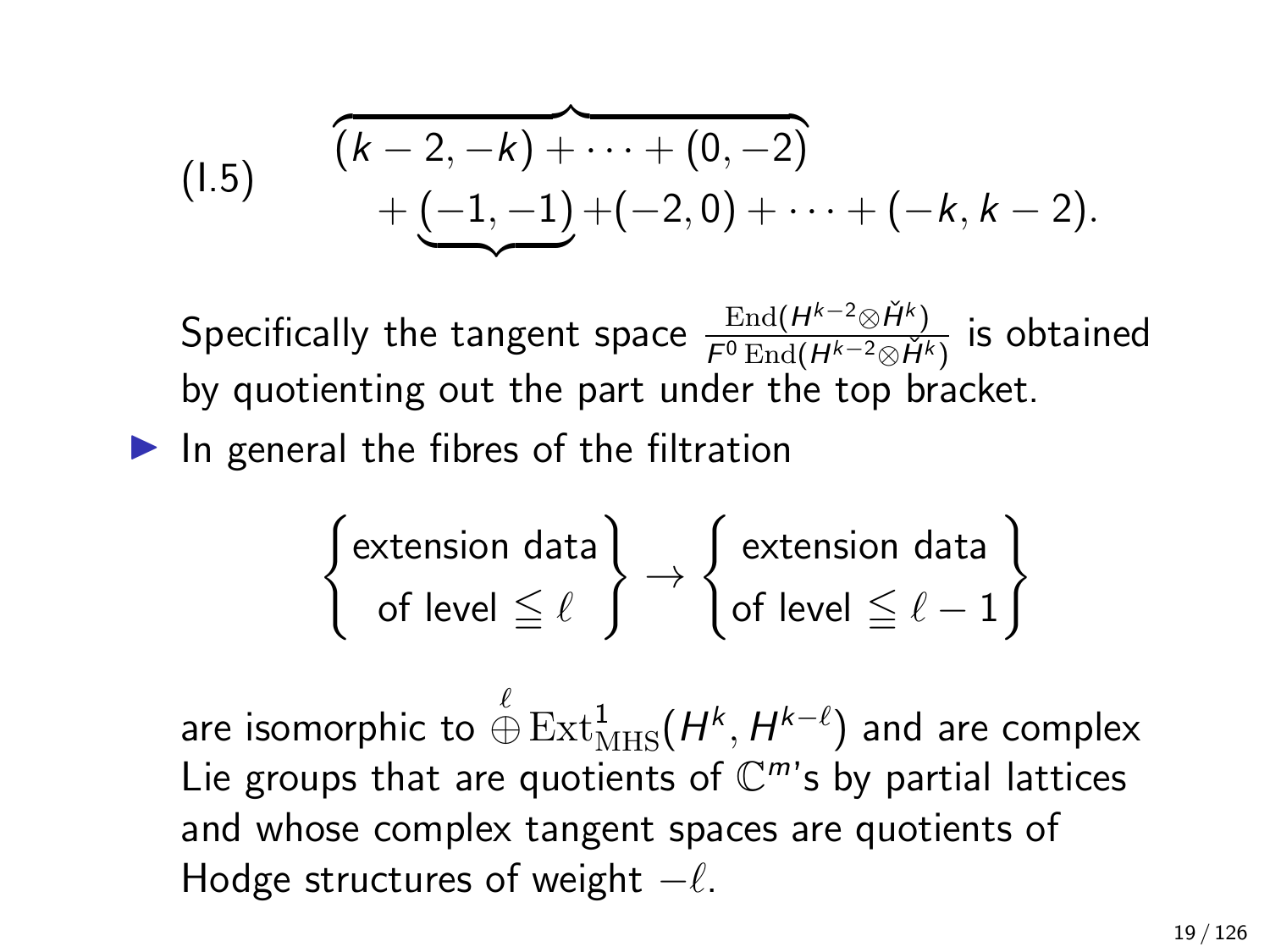$\blacktriangleright$  The above gives a description of the successive tangent spaces to the fibres of the tower of fibrations

<span id="page-19-0"></span>
$$
(1.6) \tE=E_m\to E_{m-1}\to\cdots\to E_1
$$

where  $E_k$  are the set of extensions of level  $\leq k$  of mixed Hodge structures constructed from  $\{H^0,\ldots,H^m\}$ . From  $(1.6)$ , for any complex manifold B and holomorphic mapping from  $B$  to  $E$  we have a tower of holomorphic mappings

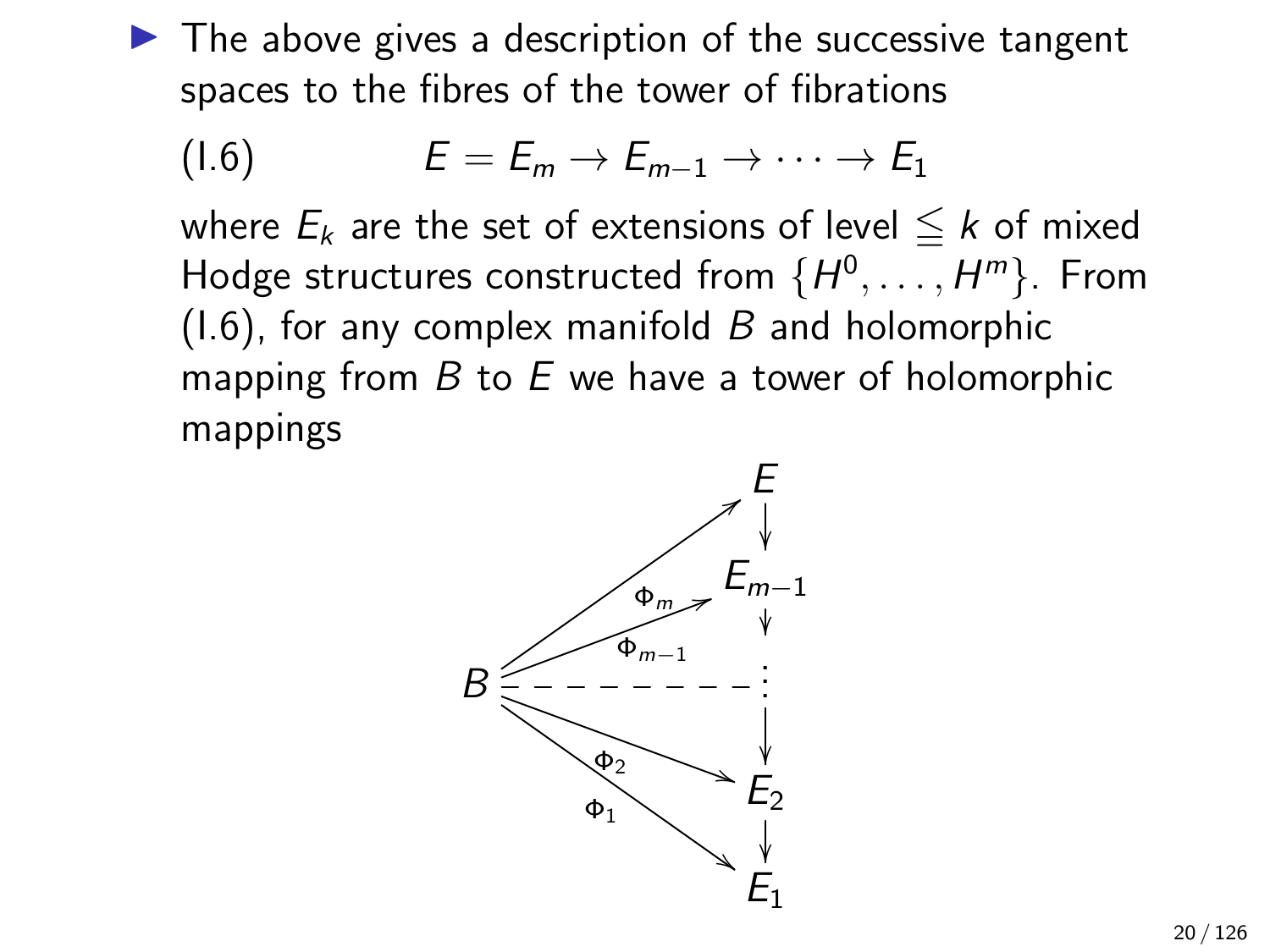We will show that in the situation arising from algebraic geometry there are very strong constraints on these mappings. Namely, arising naturally in algebraic geometry is the situation of a holomorphic mapping

$$
\Phi:B\to E
$$

where  $B$  is a smooth, possibly non-complete algebraic variety and where the differential of Φ satisfies the differential constraint

<span id="page-20-0"></span>
$$
(1.7) \qquad \qquad \overline{\dot{F}^p \subseteq F^{p-1}} \qquad \qquad (\text{IPR})
$$

We may write this as  $d\Phi \in \mathcal{F}^{-1}\operatorname{End}(V).$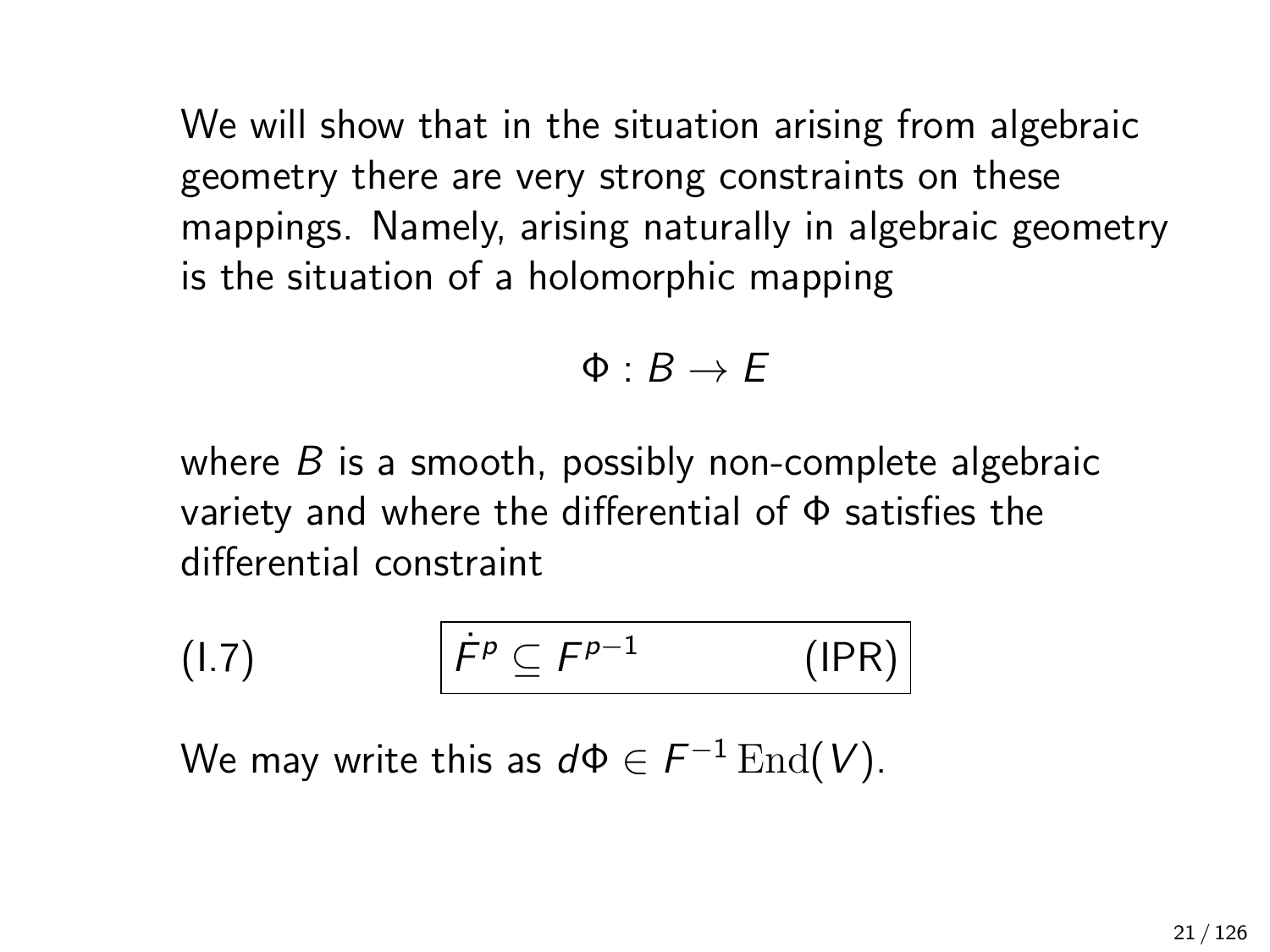Theorem 1.8: (i) The differential of  $\Phi_1$  maps TB to a translate of the subspace given by the  $(-1,0)$  part of the tangent space to  $E_1$  as given in (1.2). Thus  $\Phi_1$  maps B to a translate of J.

(ii) On a fibre  $S_1$  of  $\Phi_1$  the differential of  $\Phi_2$  maps  $TS_1$  to a translate of the subspace given by the  $(-1, -1)$  part in (1.5). More specifically, it maps  $TS<sub>1</sub>$  to a translate of the maximal sub-Hodge structure in the term over the bracket in [\(I.5\)](#page-18-0).

The proof results from the following points:

- $\blacktriangleright$  the tangent spaces to complex manifolds are real vector spaces that have a complex structure;
- $\blacktriangleright$  the differential of a holomorphic map is a complex linear mapping between real vector spaces that have complex structures; and
- $\blacktriangleright$  the differential constraint (1.7).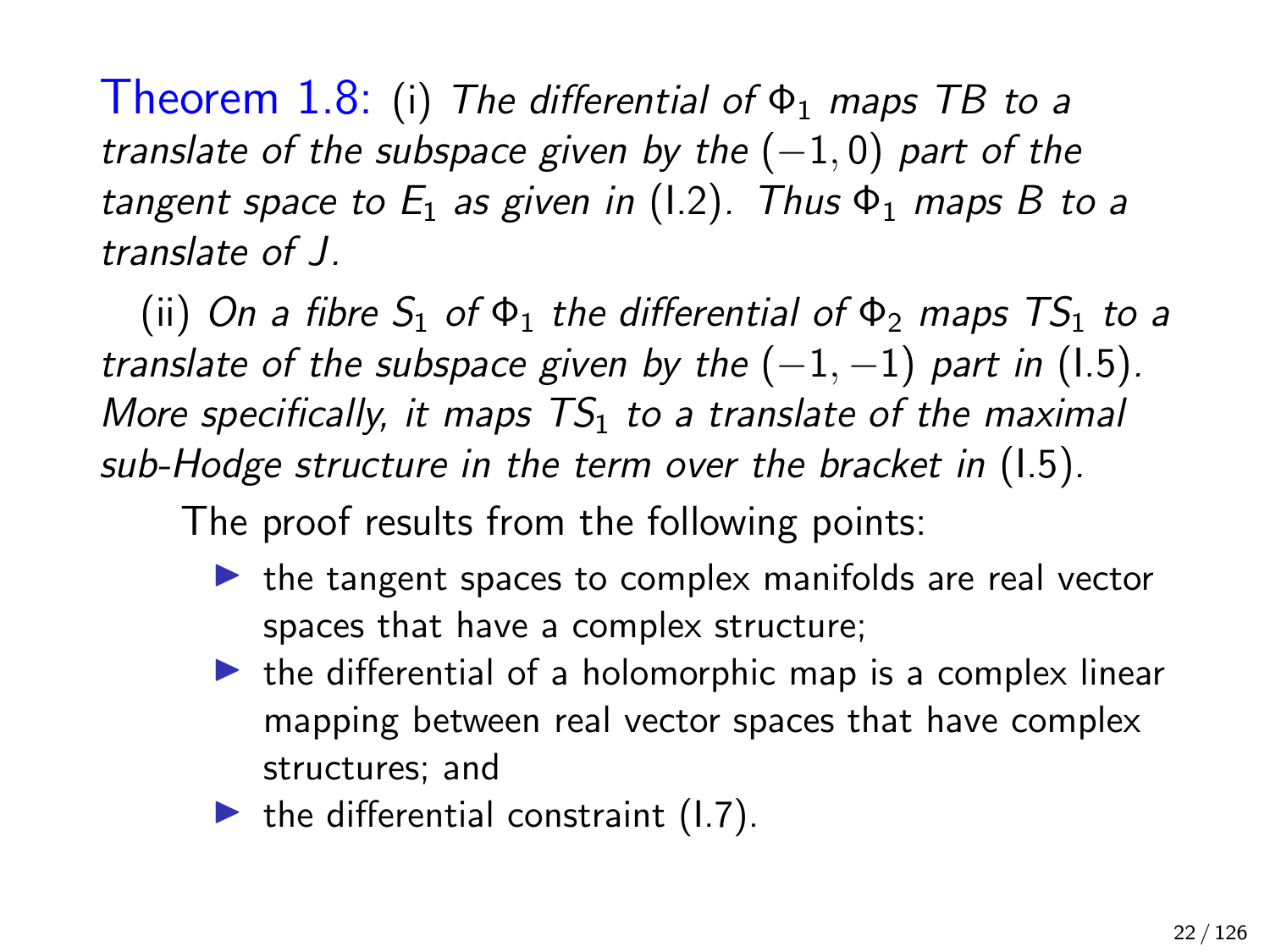In the situation at hand we are modding out the complexified vector space  $\operatorname{End}(\mathcal{C}\otimes A^\vee)$  by the part under the brackets  $\sim$  in [\(I.2\)](#page-13-0) and [\(I.5\)](#page-18-0) for extension data of levels 1,2,

$$
\overbrace{(k-3,-k)+\cdots+(1,-4)+(0,-3)}^{(k-3)+(1,-2)++}+(-1,-2)+\cdots+(-k,k-3)
$$

for level 3 and so forth. Moreover, the differential commutes with complex conjugation and satisfies the differential constraint [\(I.7\)](#page-20-0) and thus lands in the term  $(-1, -2)$ . Combining these properties leads to a proof of the theorem.

Remark: The mapping  $\Phi_1 : B \to J$  may be extended holomorphically to any smooth completion  $\overline{B}$  of B.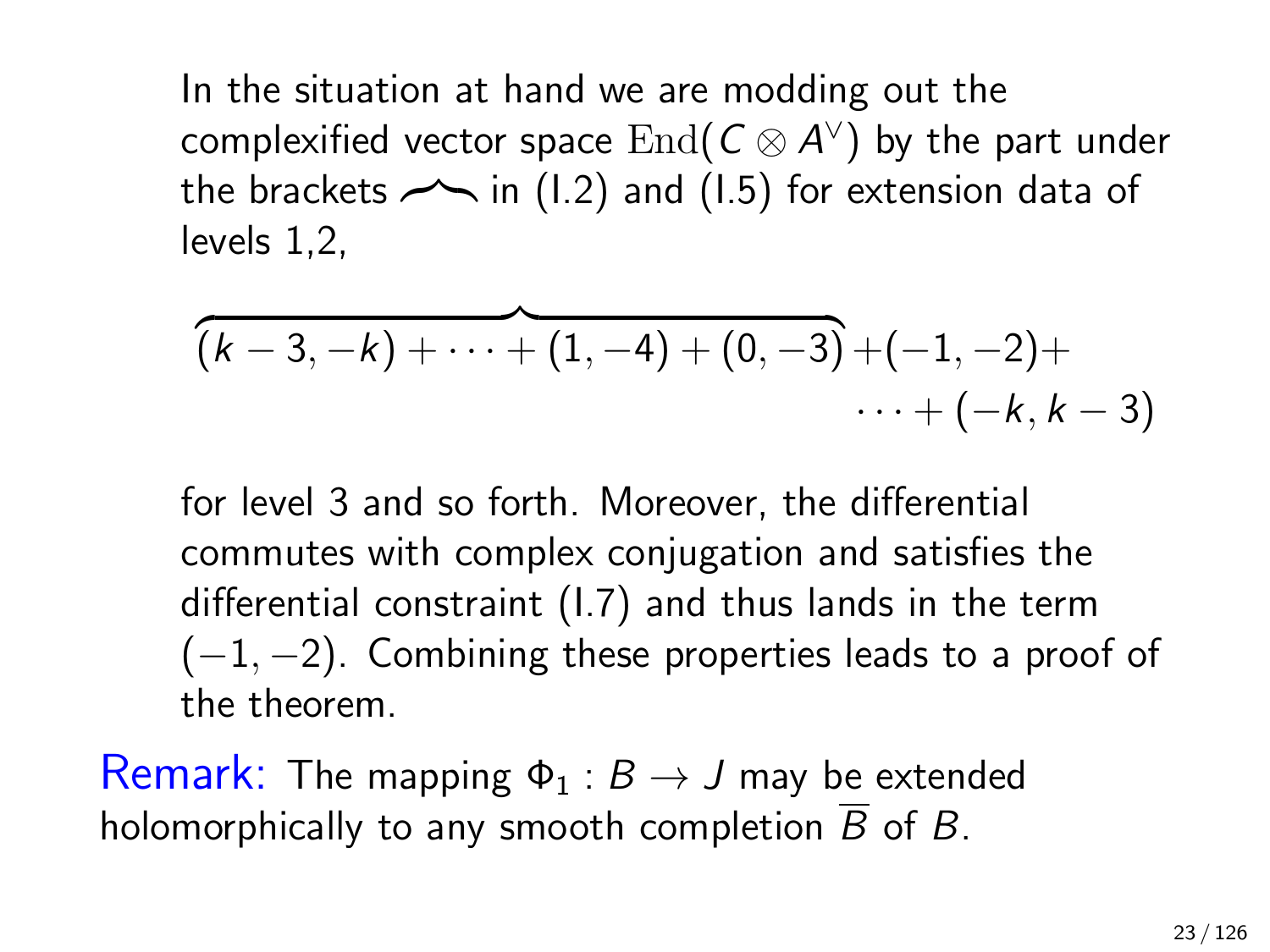Application: A holomorphic mapping  $\Phi : B \to E$  satisfying [\(I.7\)](#page-20-0) is determined up to integration constants by the mapping to extension data of level  $\leq 2$ .

By determined up to integration constants we mean that the restriction of  $\Phi$  to a fibre of  $\Phi_k$ ,  $k \geq 2$ , is constant on connected components of that fibre.

Example  $1.9: X$  is a compact Riemann surface of genus  $g\geqq 1$  and  $D=\sum_i n_i p_i$  is a divisor of degree 0 and with support  $|D| = \cup_{n_i \neq 0} p_i$ .



We may (non-uniquely) write  $\sum_\alpha p_\alpha - q_\alpha$  where the  $p_\alpha, q_\alpha$  are distinct points on X.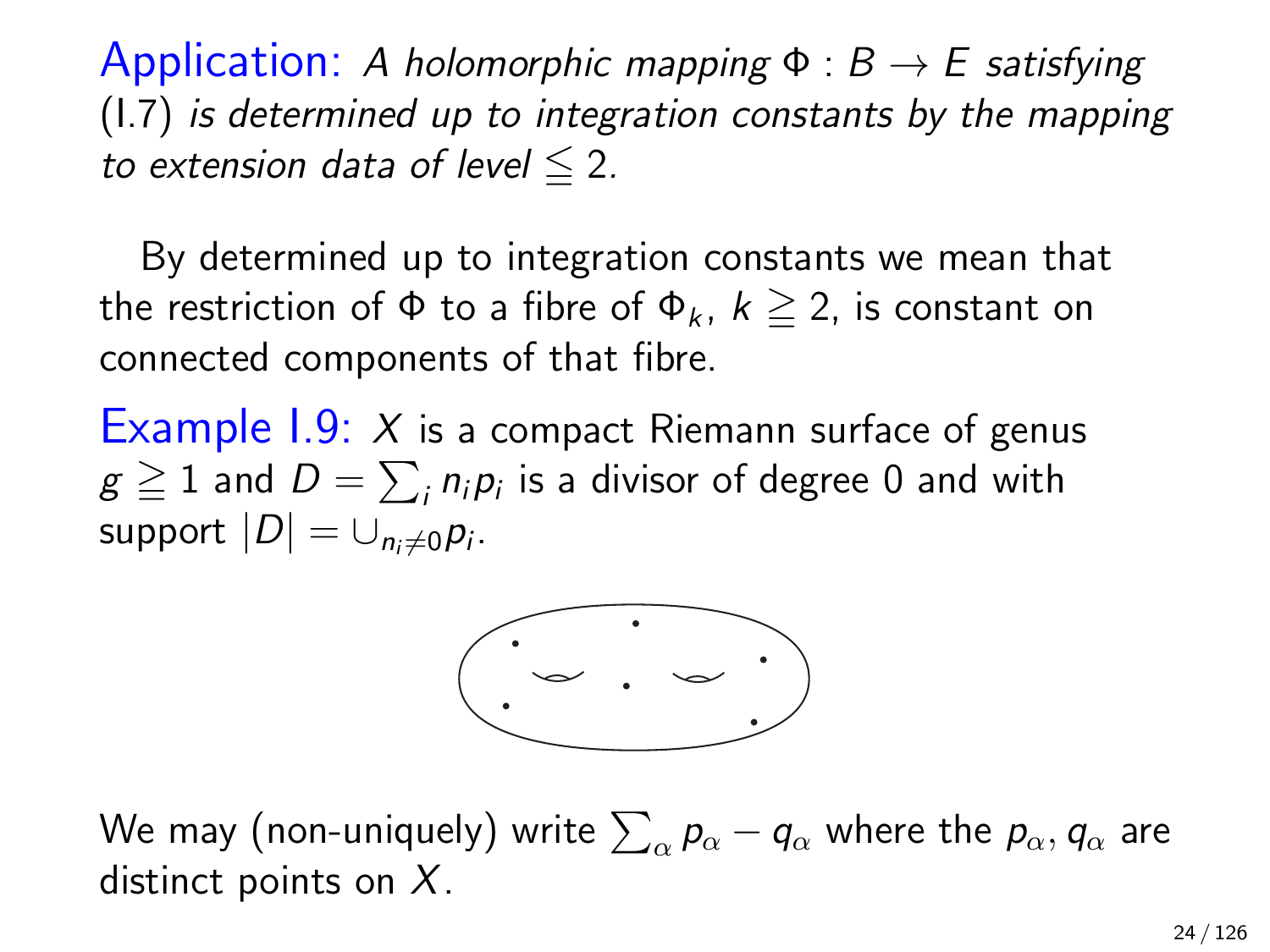We then have  $(Z$ -coefficients)

$$
0 \to \frac{H^0(|D|)}{H^0(X)} \to H^1(X,|D|) \to H^1(X) \to 0.
$$

The middle term has a mixed Hodge structure with weight filtration  $\mathit{W}_{0}\subset\mathit{W}_{1}$ , Hodge filtration  $\mathit{F}^{1}\subset\mathit{F}^{0}$  and with

$$
\mathrm{Gr}_{0}^{W} \cong \frac{H^{0}(|D|)}{H^{0}(X)} = H^{0}
$$

$$
\mathrm{Gr}_{1}^{W} \cong H^{1}(X) = H^{1}.
$$

Using the Hodge decomposition

$$
H^1(X,\mathbb{C})=H^{1,0}(X)\oplus H^{0,1}(X)
$$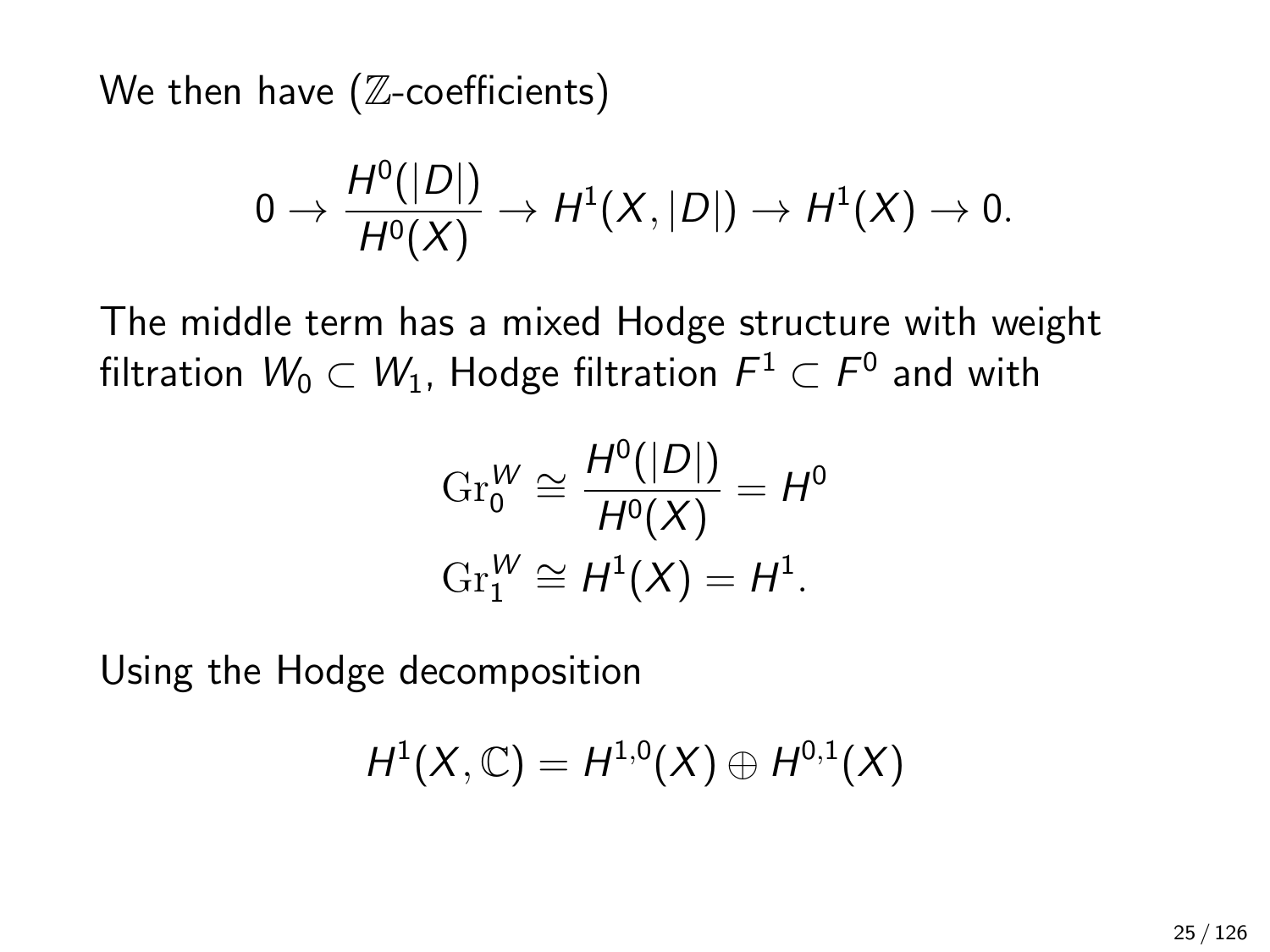where  $H^{1,0} \cong H^0(\Omega^1_X)$  is the space of holomorphic 1-forms on X

$$
\begin{aligned} \operatorname{Ext}^1_{\operatorname{MHS}}(H^1, H^0) &= \frac{\operatorname{Hom}_{\mathbb{C}}(H^1, H^0)}{F^0 \operatorname{Hom}_{\mathbb{C}}(H^1, H^0) + \operatorname{Hom}_{\mathbb{Z}}(H^1, H^0)} \\ &\cong (H^{1,0}(X)^*/H_1(X,\mathbb{Z})) \otimes H^0_{\mathbb{Z}} \\ &= J(X) \otimes H^0_{\mathbb{Z}} \end{aligned}
$$

where  $J(X)$  is the Jacobian variety of X. The extension class e is the direct sum of the images

$$
\langle \mathrm{AJ}_{X}(p_{\alpha}-q_{\alpha}), \omega \rangle = \int_{q_{\alpha}}^{p_{\alpha}} \omega, \text{ mod periods}
$$

where  $\omega \in H^0(\Omega^1_X).$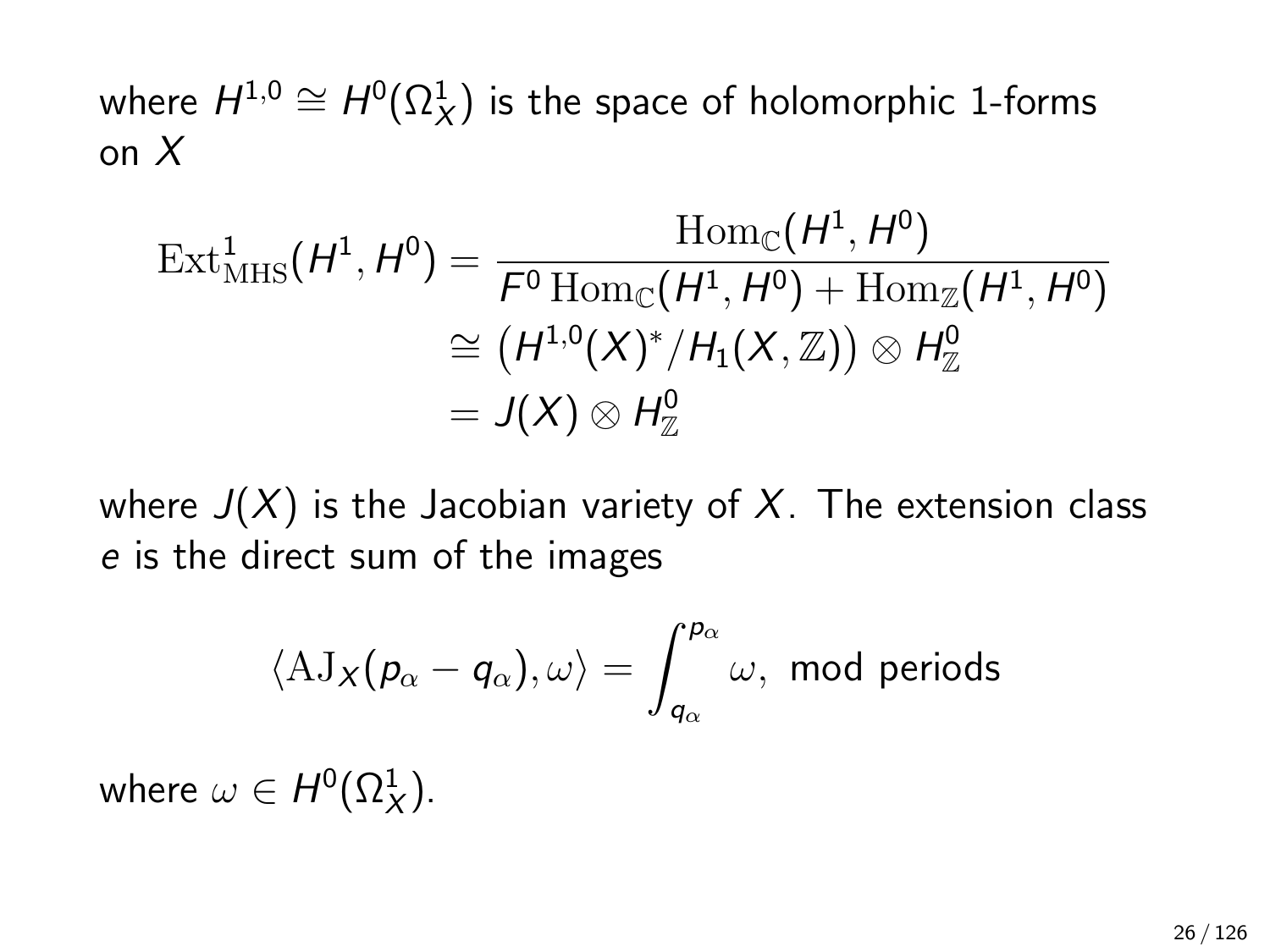Example  $1.10: X$  is a smooth algebraic surface, where for the purposes of illustration we assume that  $H^1(X)=0.$  Then using Z-coefficients

$$
H^2(X) = H^2(X)_{\text{tr}} \oplus \text{Pic}(X)
$$

where  $\mathrm{Pic}(X)=\mathrm{Hg}^1(X)=H^2(X,\mathbb{Z})\cap H^{1,1}(X)$  are the cohomology classes of algebraic 1-cycles (linear combinations of algebraic curves) and is called the *algebraic part* of  $H^2(X)$ . The other piece  $H^2(X)_{\rm tr} = H^2(X,{\mathbb Z}) \cap {\rm Pic}(X)^\perp$  is the orthogonal under the cup-product (or intersection pairing) of  $\mathrm{Pic}(X)$  and is referred to as the *transcendental part* of  $H^2(X)$ .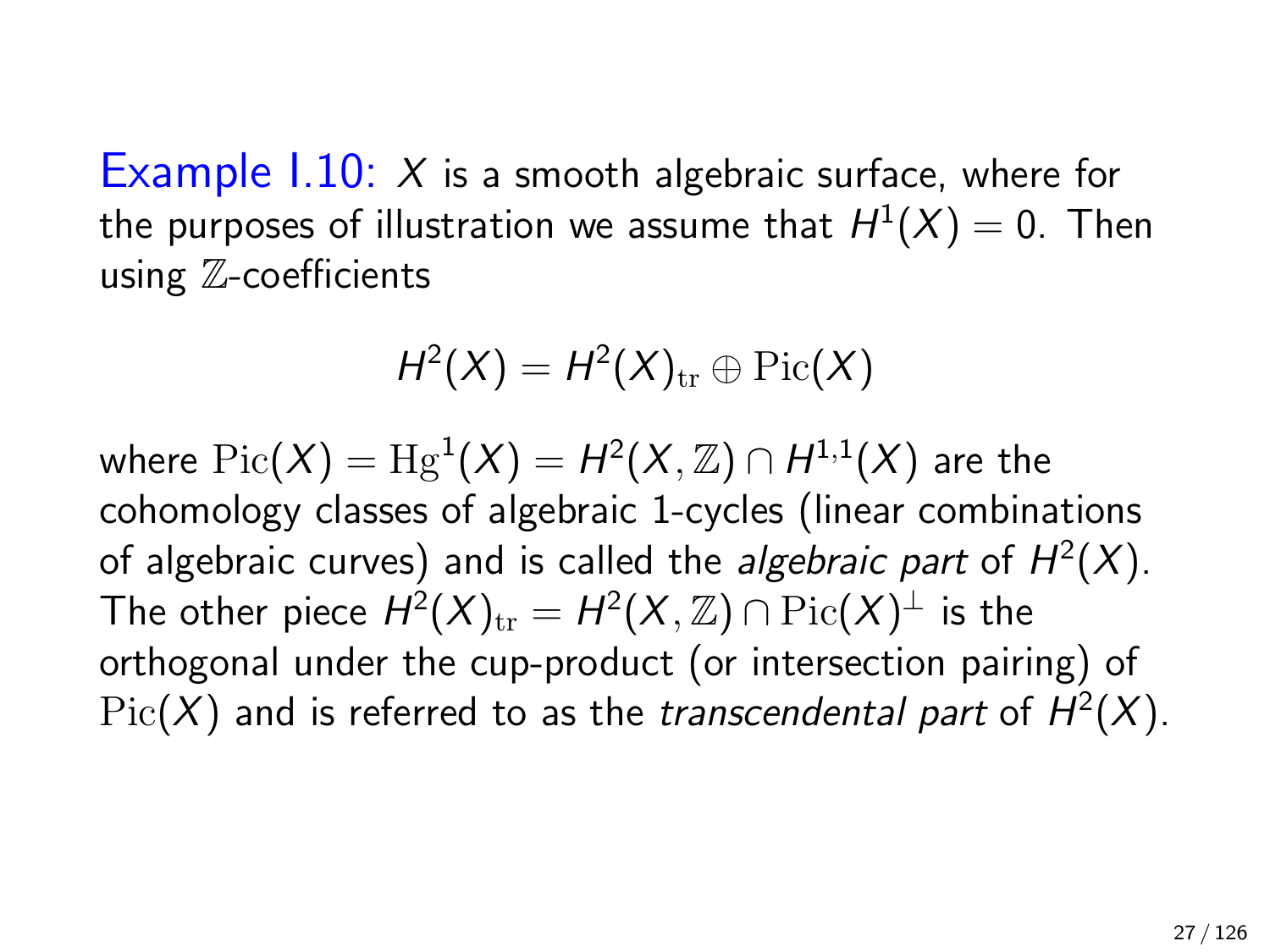Let  $C \subset X$  be a smooth and irreducible algebraic curve. Then we have

$$
0 \to H^1(\mathcal{C}) \to H^2(X,\mathcal{C}) \to \operatorname{ker}\{H^2(X) \to H^2(\mathcal{C})\} \to 0.
$$

The last term is  $H^2(X)_{\text{tr}}\oplus \mathsf{C}^\perp$  where  $\mathsf{C}^\perp\subset {\mathrm{Hg}}^1(X).$  The middle term is a mixed Hodge structure and the above is the sequence  $0\to W_1\to W_2\to W_2/W_1\to 0$ . The  $\mathrm{Ext}^1$  is a sum of two terms corresponding to the direct sum decomposition of  $\text{Gr}_{2}^{W}$ .

Tracing through the definition as in the previous example, the term in the level 1 extension data corresponding to  $C^\perp$  is in

 $\mathrm{Hom}(\mathcal{C}^{\perp},J(\mathcal{C}))$ .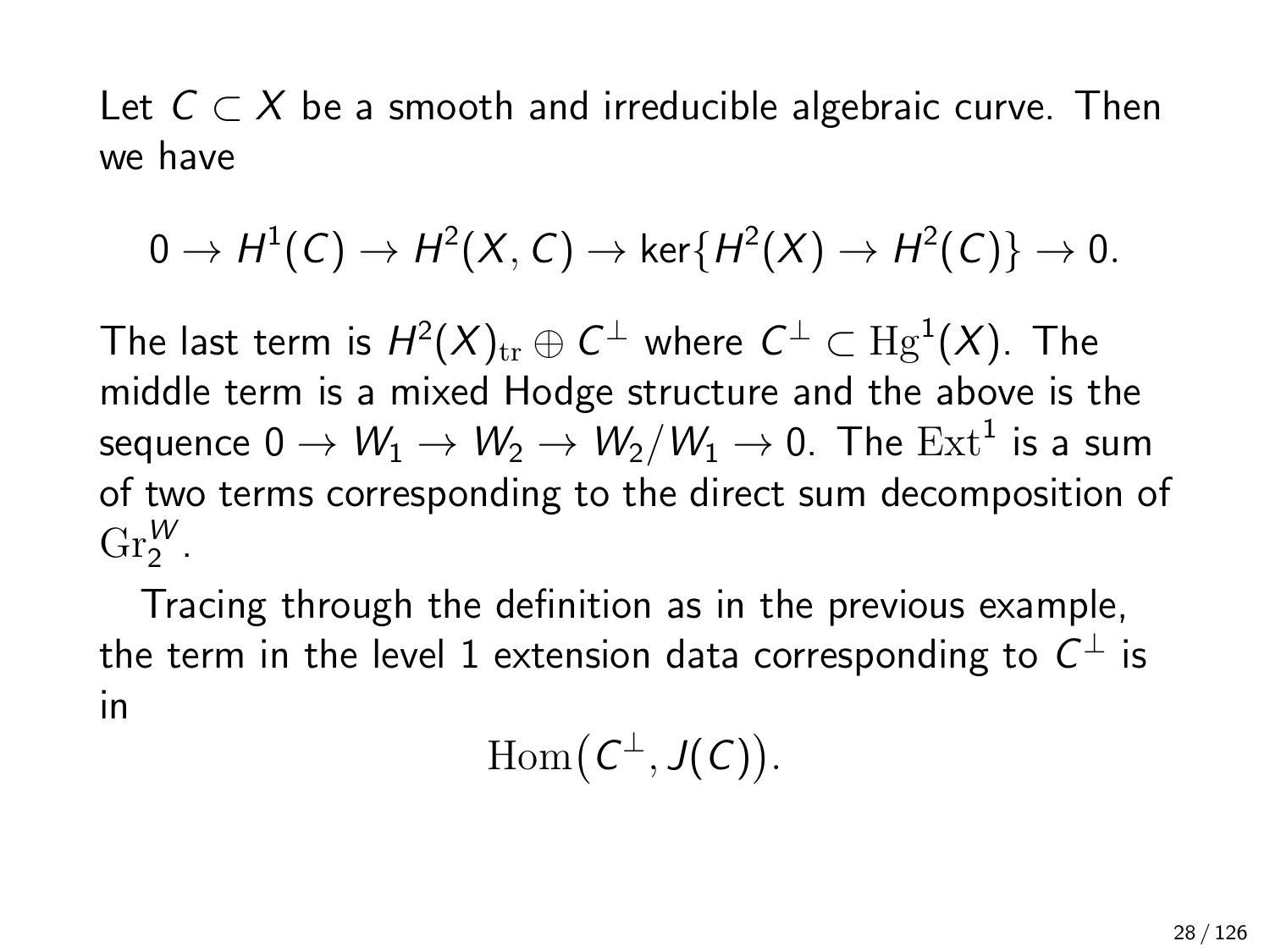The extension class is described as follows: An element in  $\mathsf{C}^\perp$ is represented by an algebraic 1-cycle  $D$  that intersects  $C$ properly in a 0-cycle  $D \cdot C$  of degree zero, and the extension is given by

$$
(1.11) \tD \to \mathrm{AJ}_X(D \cdot C).
$$

The other term in the  $\operatorname{Ext}^1$  is what is called a *membrane* integral. To describe it, again tracing through the definition it is determined by a mapping

<span id="page-28-0"></span>
$$
\digamma^1 H^2(X)_{\rm tr}\otimes H^1(C)^*\to \mathbb{C}
$$

given by

$$
\omega \otimes \delta \to \int_{\Delta} \omega
$$

where  $\omega \in F^1H^2(X)_{\rm tr}$  and  $\delta \in H_1(\mathsf{C})$  is a boundary  $\delta = \partial \Delta$ of a 2-chain  $\Delta$  in X. The integral is considered modulo periods  $\int_{\Gamma}\omega$  where  $\Gamma\in H_2(X)$ . We will omit the argument that this is well-defined.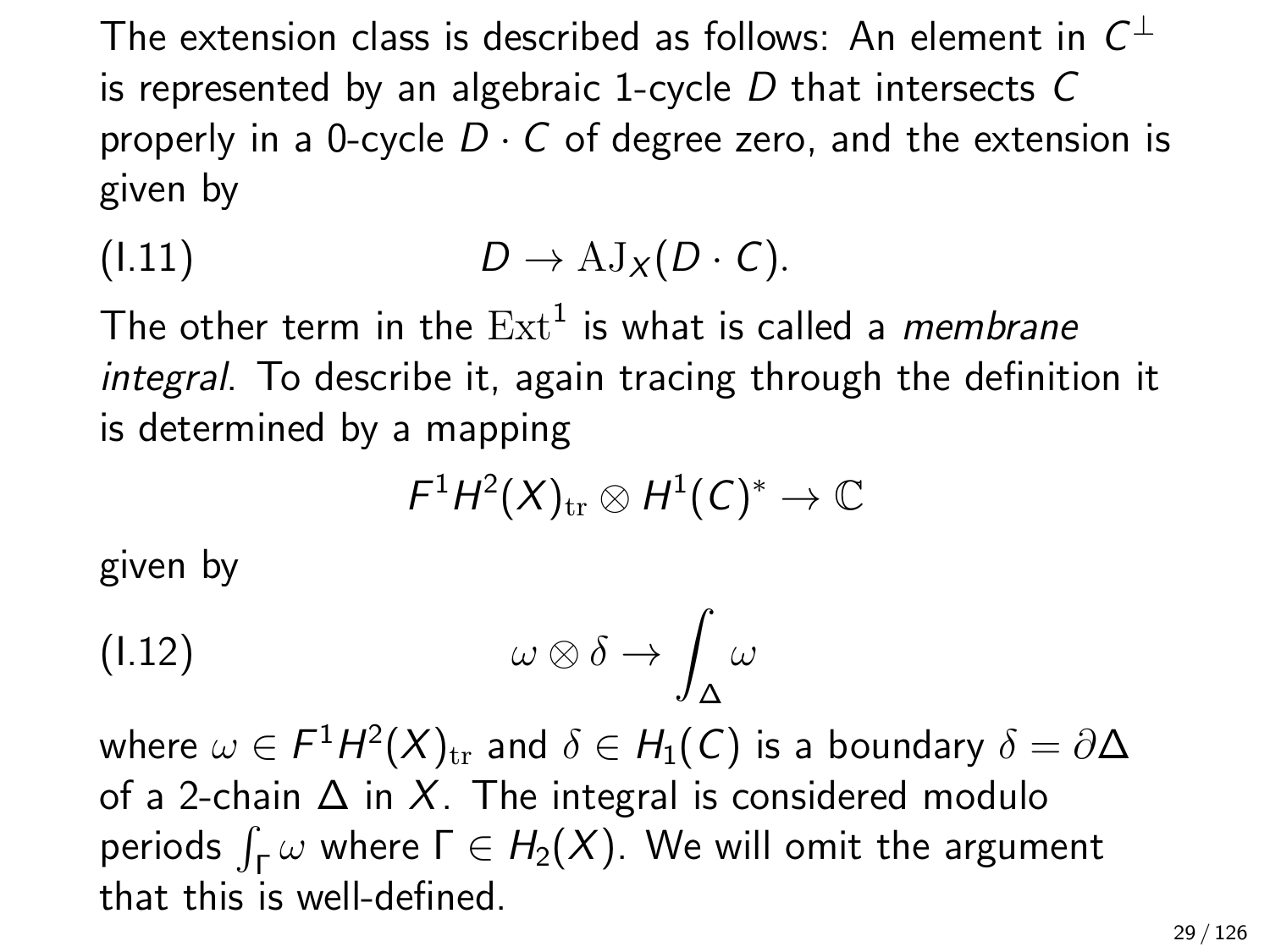$\blacktriangleright$  **Remark.** For later use we consider the situation where the surface  $X = X_0$  varies in a family  $X_t$  with the same curve  $C$  embedded as a curve  $\mathcal{C}_t \subset \mathcal{X}_t.$  This implies that the associated gradeds of the mixed Hodge structure on the  $H^2(X_t, \, \mathcal{C}_t)$  don't vary. Then the level 1 extension data varies with  $t$  in the fixed vector space  $\mathrm{Ext}^1_{\mathrm{MHS}}(H^2,H^1)$ . Our assumptions imply that the  $\mathrm{Pic}(X_t)$  and subspace  $C_t^\perp\subset \mathrm{Pic}(X_t)$  are constant rank lattices. The extension class of the family of mixed Hodge structures has the two parts, the part [\(I.4\)](#page-16-0) given by

$$
AJ_{C_t}(D_t\cdot C_t)\in J(C_t)=J(C),
$$

and the membrane integral part [\(I.12\)](#page-28-0). As a consequence of Theorem I.8 we may infer that

(I.13) The Abel-Jacobi part of the extension class may vary with t but the membrane integral part is constant.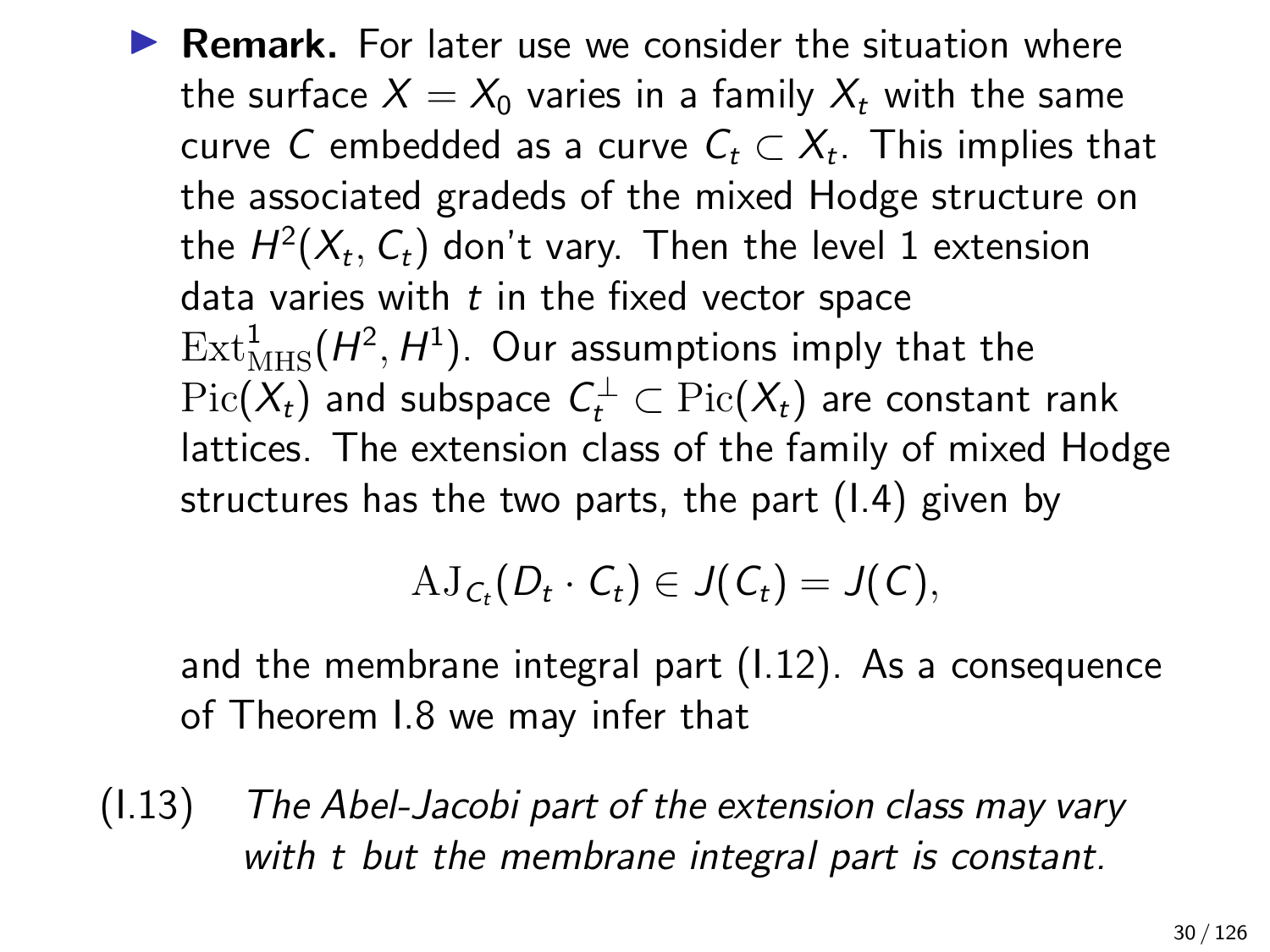$\blacktriangleright$  Variants of one of the above examples. These are both examples of the mixed Hodge structure and level 1 extension for the relative cohomology of a smooth variety and a smooth subvariety. However our real interest is in singular varieties, and in preparation for this we will give a variant of the first of the above examples.

Example:  $\hat{X}$  = smooth algebraic curve and we take d distinct ordered pairs  $\{p_i,q_i\}$  of points and join them to points  $P_i$  to obtain a singular curve X with d nodes

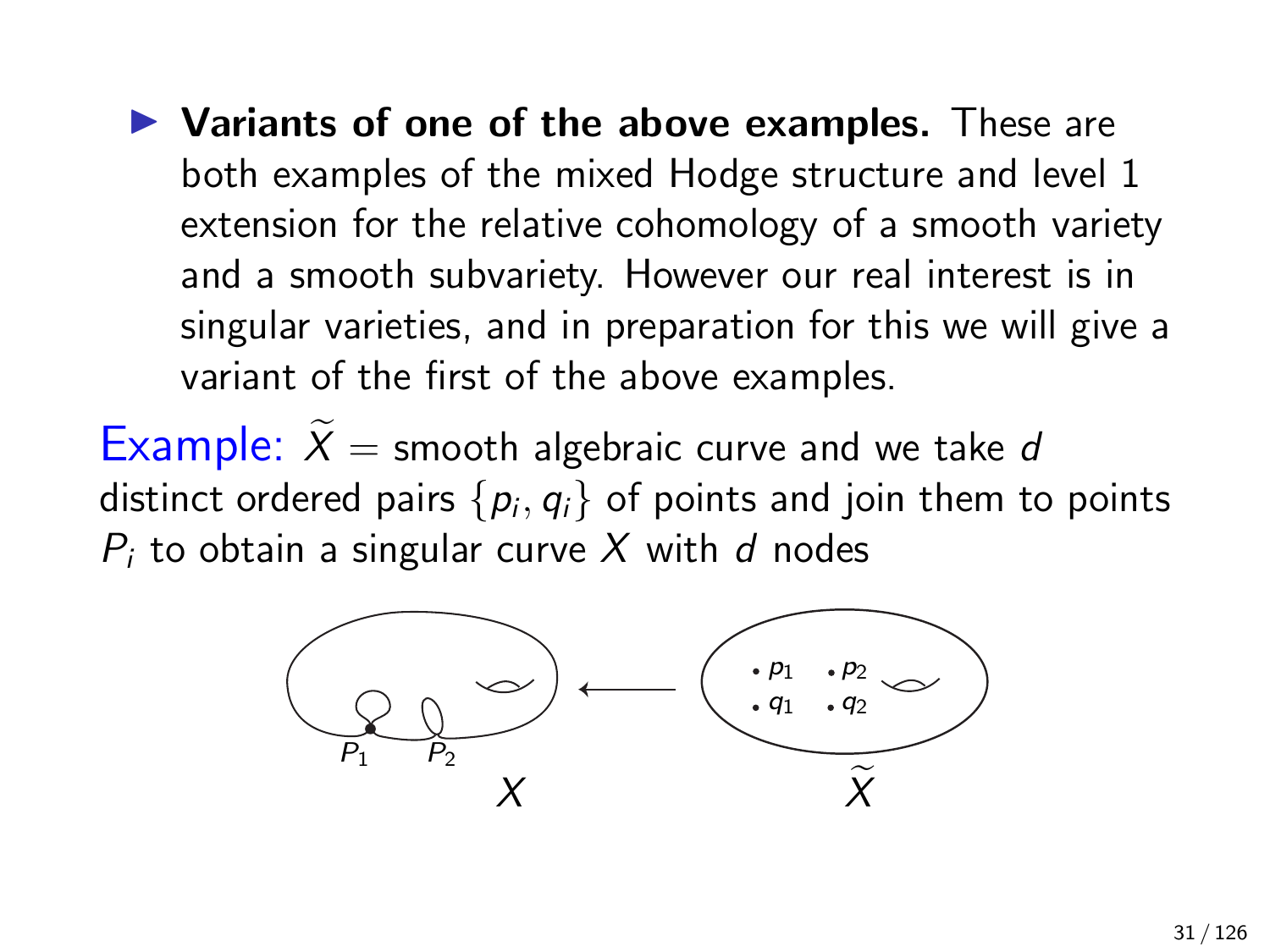Then  $H^1(X)$  has a mixed Hodge structure with associated graded  $\{H^0, H^1\}$  where  $H^0 \cong \oplus \mathbb{Z} P_i$  and  $H^1 \cong H^1(\widetilde{X})$ . Using differential forms the Hodge filtration is given by  $H^0(\Omega_{\tilde{ \mathbf{y}} }^1)$   $^\dagger$  The level 1 extension data  $\chi$ is isomorphic to  $\overset{d}{\oplus}$  J $(\widetilde{X})$  and the extension class is given by  $\underset{\alpha}{\oplus}$   $\mathrm{AJ}_{\widetilde{X}}(p_{\alpha}-q_{\alpha}).$ 

<sup>†</sup>This means that it is the unique subspace  $\mathit{F}^1 \subset H^1(X,\mathbb{C})$  with  $F^1 \cap H^0_{\mathbb{C}} = (0)$  and  $F^1 \xrightarrow{\sim} H^{1,0}(\widetilde{X}) \subset H^1_{\mathbb{C}}$ .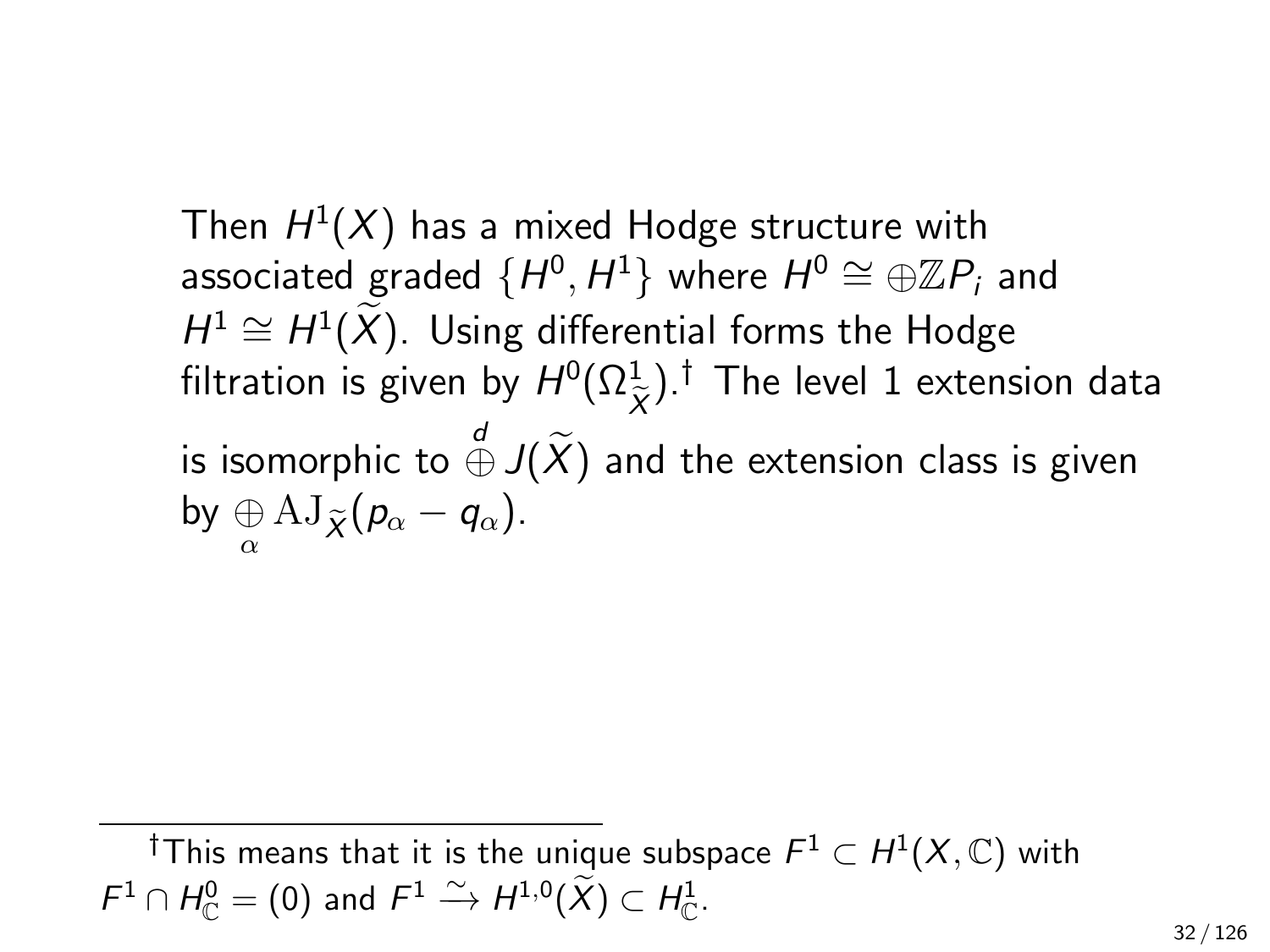## II. Limiting Mixed Hodge structures

► Given V and a nilpotent operator  $N \in \text{End}(V)$  with  $\mathcal{N}^{m+1}=0$ , there exists a unique weight filtration

$$
W_0(N)\subset\cdots\subset W_{2m}(N)
$$

satisfying

<span id="page-32-0"></span>
$$
(II.1) \qquad \begin{cases} N: W_k(N) \to W_{k-2}(N) \\ N^k: \mathrm{Gr}_{m+k}^{W(N)}(V) \xrightarrow{\sim} \mathrm{Gr}_{m-k}^{W(N)}(V). \end{cases}
$$

A limiting mixed Hodge structure is a mixed Hodge structure  $(V, W(N), F)$  such that

$$
N: F^p \to F^{p-1},
$$

or equivalently

$$
N\in F^{-1}\operatorname{End}(V).
$$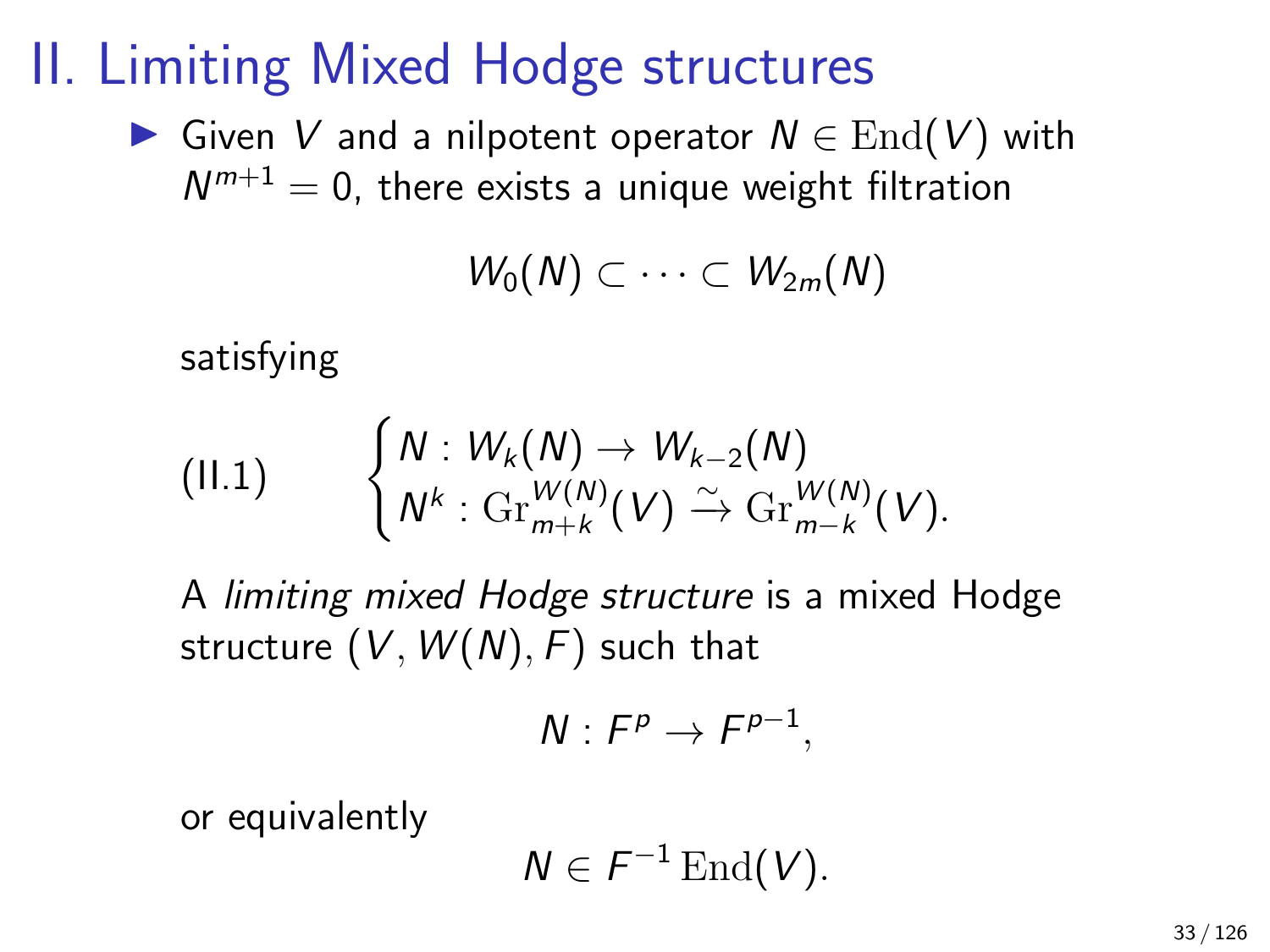In terms of the Deligne decomposition

$$
N: I^{p,q} \to I^{p-1,q-1}.
$$

Using the second condition in [\(II.1\)](#page-32-0)

$$
(II.2) \tH^{m+k} \cong H^{m-k}(-k);
$$

we will frequently write the limiting mixed Hodge structure as

$$
\{H^0,\ldots,H^{m-1},H^m,H^{m-1}(-1),\ldots,H^0(-m)\}.
$$

Example: Let  $\mathfrak{X}^* \to \Delta^*$  be a smooth family of algebraic varieties  $X_t$  over the punctured disc  $\Delta^* = \{0 < |t| < 1\}.$ Then lim $_{t\rightarrow0}$   $H^n(X_t)$  may be defined and is a limiting mixed Hodge structure.‡

‡More precisely, it is an equivalence class of such where  $(V, W(N), F) \sim (V, W(N), F')$  if  $F' = \exp(\lambda N)F$  for some  $\lambda \in \mathbb{C}$ .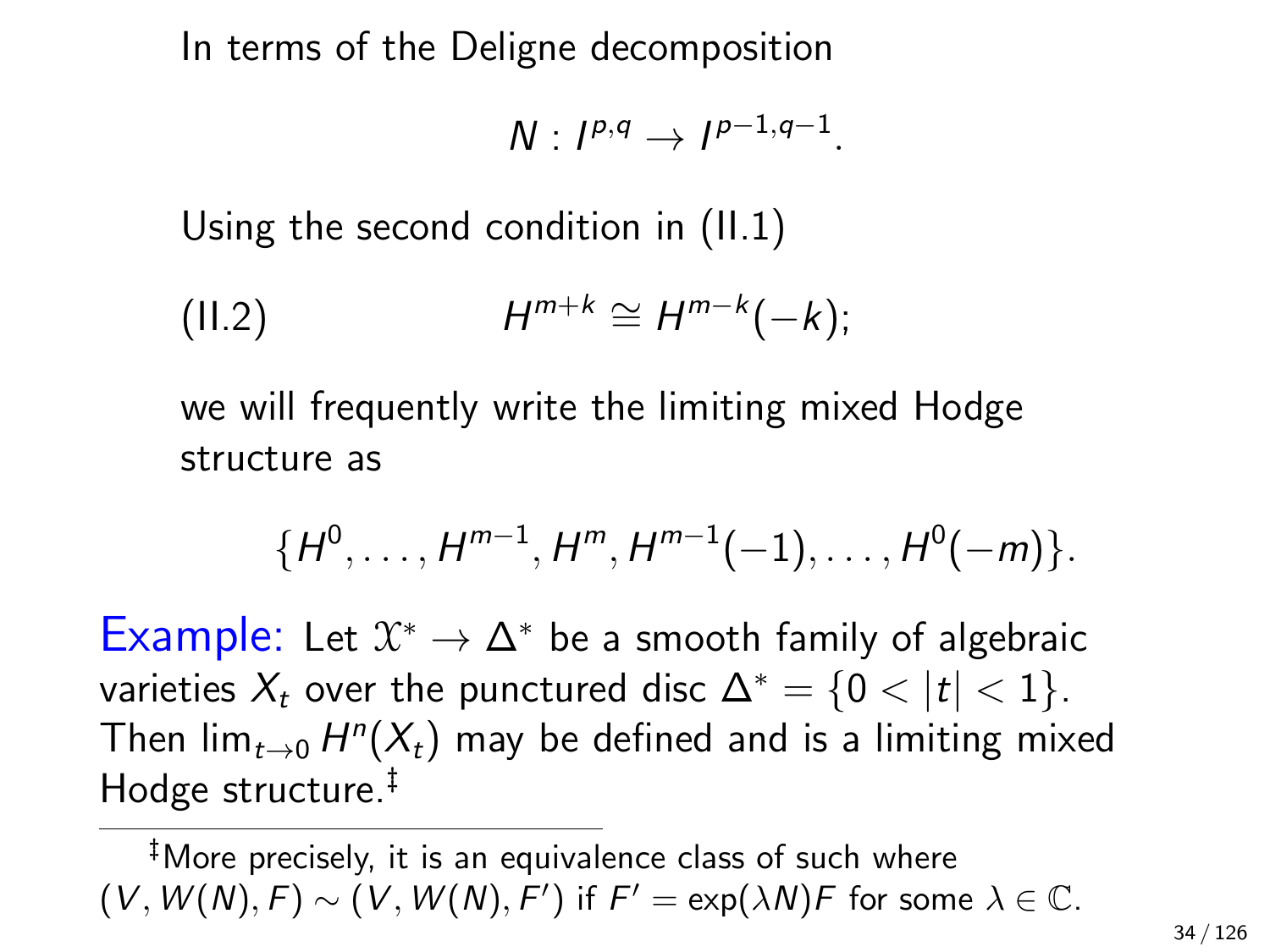The  $N$  arises from the *monodromy T* :  $H^n(X_{t_0}) \to H^n(X_{t_0})$ . It is known (monodromy theorem) that  $T$  has a Jordan decomposition

$$
T=T_s T_u
$$

where the unipotent part  $\, {\mathcal T}_u = e^{{\mathcal N}}$  with  $\, {\mathcal N}^{m+1} = 0 \,$  for some  $m \leq n$ . The semi-simple part  $T<sub>s</sub>$  has all eigenvalues roots of unity; i.e.,  $T_s^{\mu} = \mathrm{Id}$  for some  $\mu$ . By a base change  $\tilde{t} = t^{\mu}$  we may assume that  $T = e^N$ .

 $\triangleright$  Given a limiting mixed Hodge structure as above, the action of N may be completed to the action of an  $sl_2$ , denoted  $\{N,H,N^+\}$ , where

$$
\begin{cases}\n[H, N] = 2N, \\
[H, N^+] = -2N^+, \\
[N^+, N] = H.\n\end{cases}
$$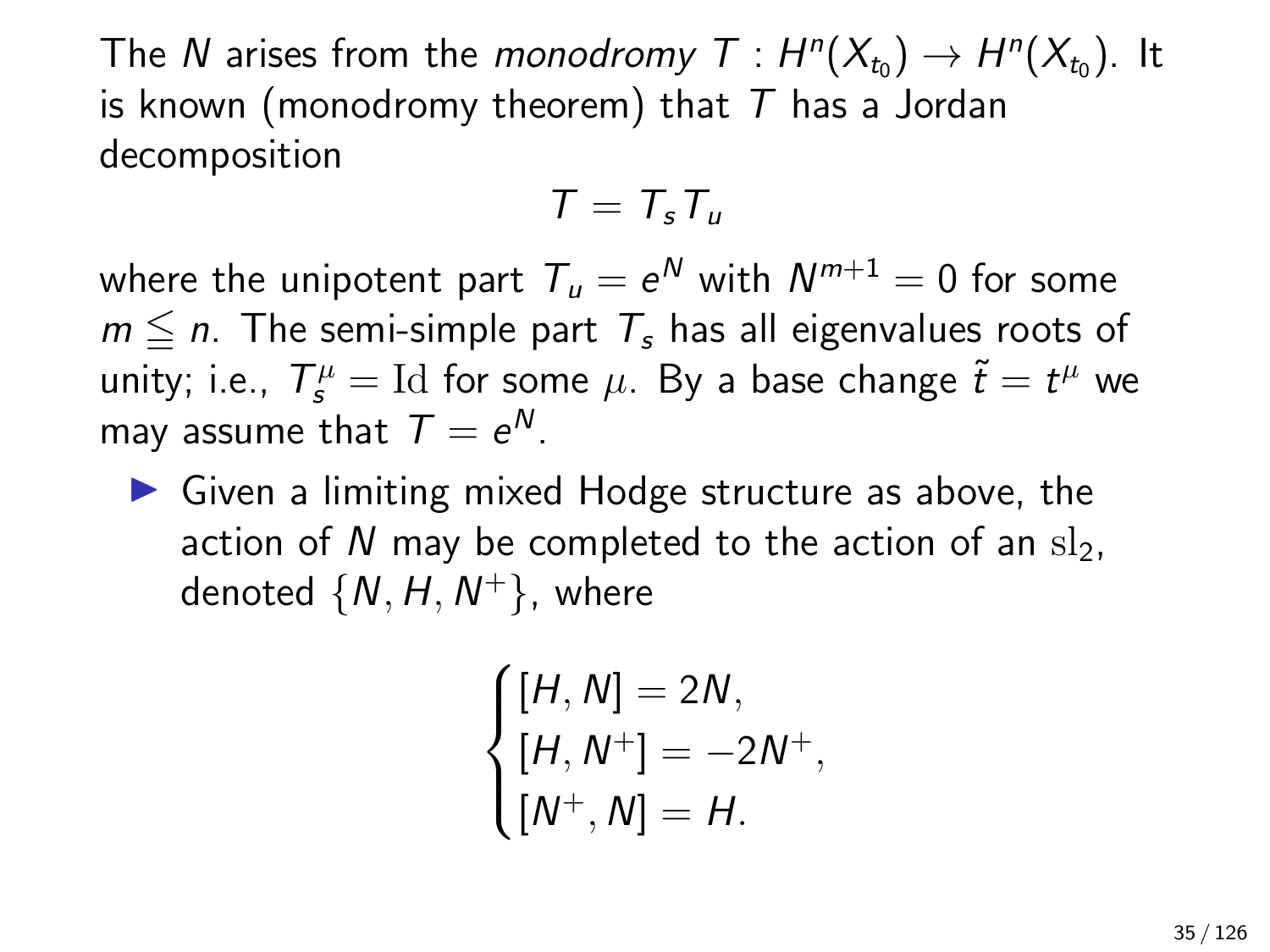The induced action on  $\mathrm{Gr}^{W(N)}_{\bullet}(V)$  is semi-simple. The irreducible sl<sub>2</sub>-module of dimension  $\ell + 1$  is isomorphic to the homogeneous polynomials in  $x, y$  of degree  $\ell$  and where

$$
N = x\partial_x
$$
,  $N^+ = y\partial y$ ,  $H(x^i y^{\ell-i}) = (2i - \ell)x^i y^{\ell-i}$ .

The sequence  $x^\ell, x^{\ell-1}y, \ldots, y^\ell$  is called an  $N$ -string, and the tops of the N-strings are called the primitive pieces of V.

▶ Assuming that  $N \in$  End(V, Q) we may choose the sl<sub>2</sub> to lie in  $\text{End}(V, Q)$ . Decomposing V into a direct sum of irreducible  $sl_2$ -modules, on the primitive pieces of dimension  $\ell + 1$  the forms

$$
Q_{\ell}(v, w) = Q(N^{\ell}v, w)
$$

induce polarizations. In this way,  $\mathrm{Gr}^{W(N)}_{\bullet}(V)$  becomes a direct sum of polarized Hodge structures; this construction is independent of the particular  $sl<sub>2</sub>$ containing N.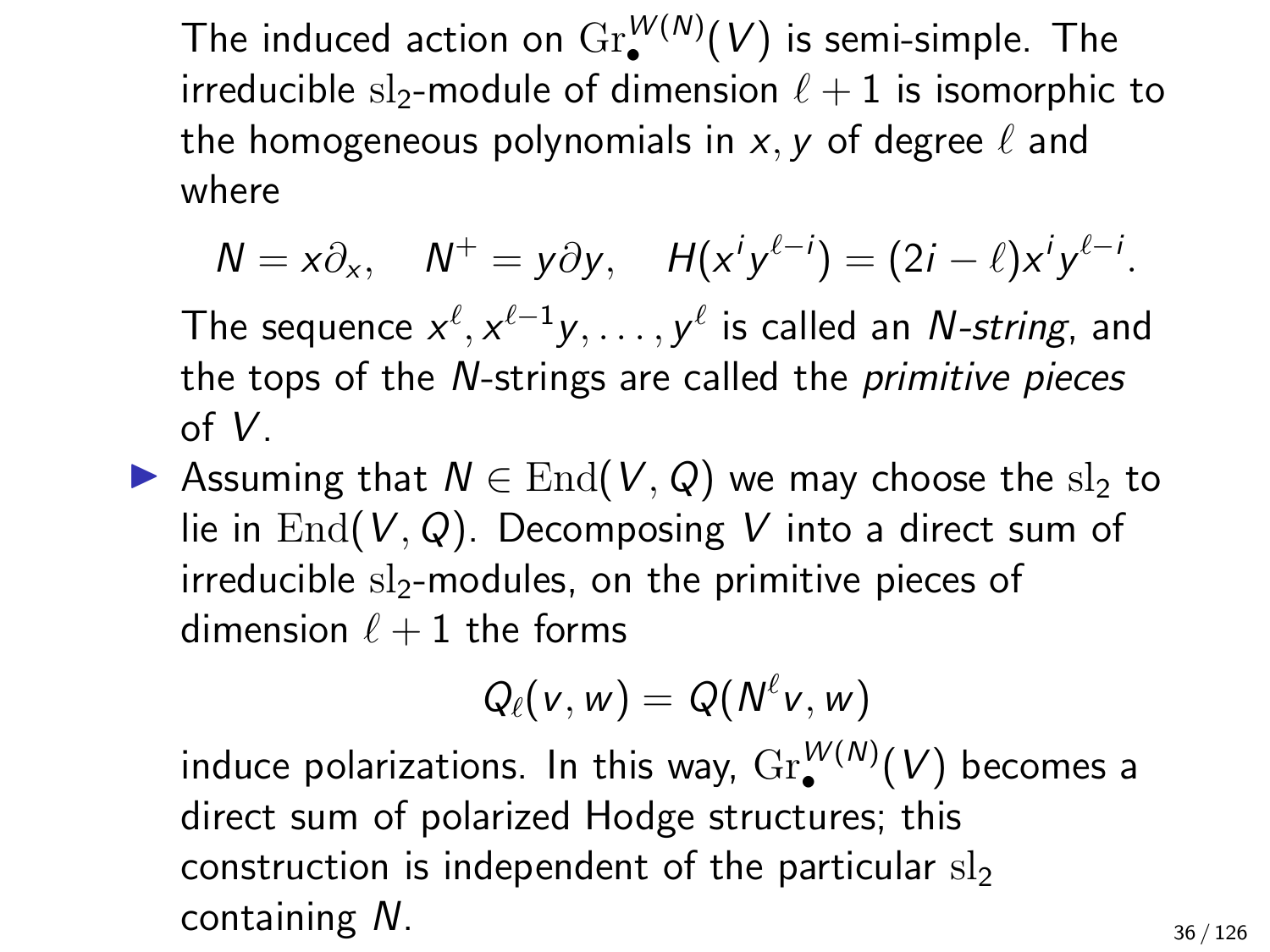► Let  $N_1, \ldots, N_k \in \text{End}(V, Q)$  be commuting nilpotent endomorphisms and denote by

$$
\sigma := \left\{ N_{\lambda} = \sum_{i=1}^{k} \lambda_{i} N_{i}, \lambda_{i} \in \mathbb{Q}^{+} \right\}
$$

the positive cone they generate. We shall frequently refer to  $\sigma$  as a monodromy cone.

Theorem (Cattani-Kaplan): If each  $(V, Q, W(N_\lambda), F)$  is a limiting mixed Hodge structure, then  $W(N_\lambda)$  is independent of the  $N_\lambda \in \sigma$ .

We shall write the limiting mixed Hodge structure as  $(V, W(\sigma), F)$ . This is a purely linear algebra result, one whose only known proof is a Hodge theoretic argument that crucially involves the first and second Hodge-Riemann bilinear relations. We note that the primitive decomposition and polarizations on those factors depend on the particular  $N_{\lambda}$ .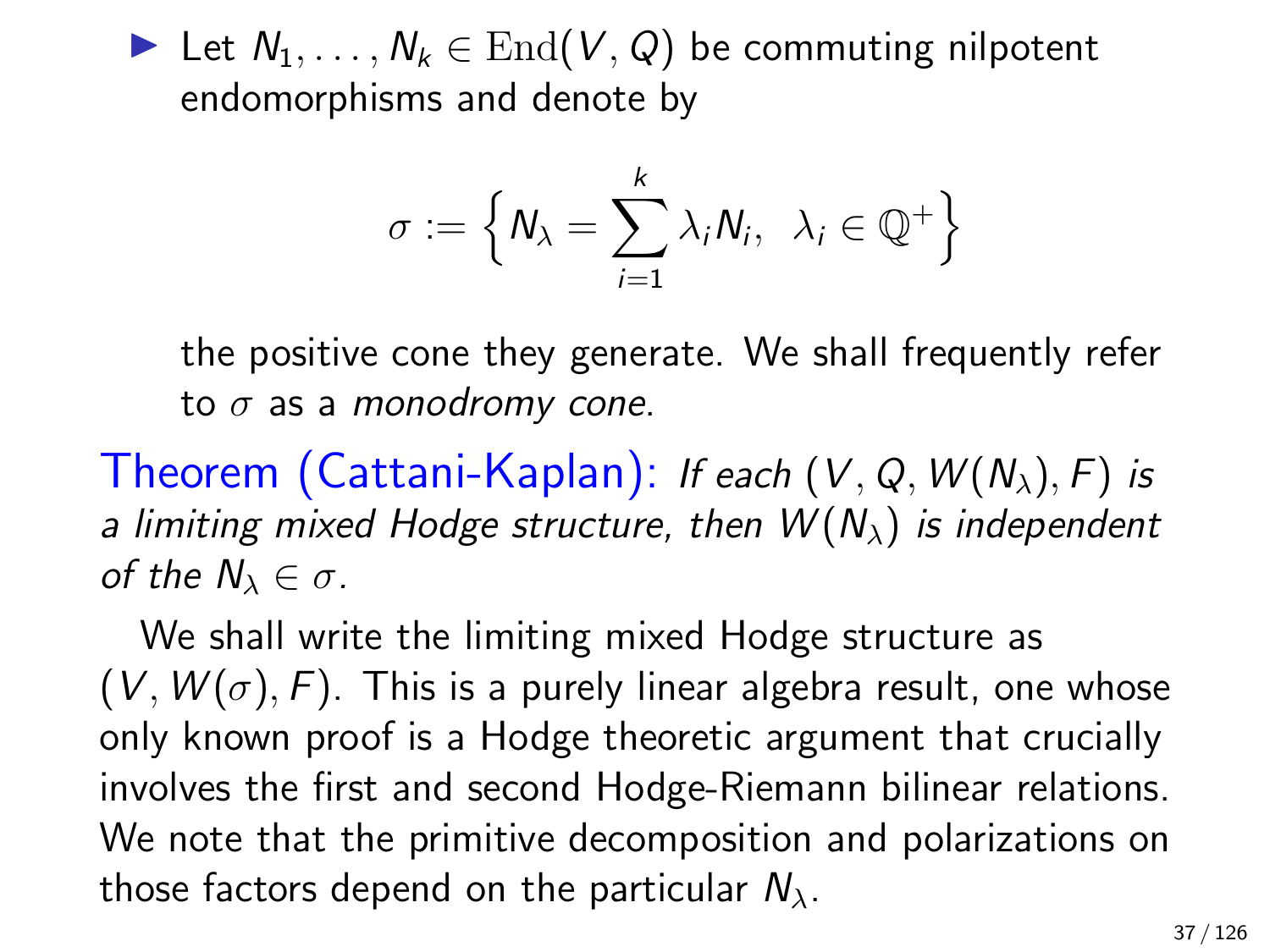Example: A smooth family  $\mathfrak{X}^* \to \Delta^{*k}$  gives a monodromy cone and limiting mixed Hodge structure as above.

Theorem 2.3: Let  $(V, W(\sigma), F)$  be a limiting mixed Hodge structure with  $E_1$  the compact complex torus giving the level 1 extension data and  $J \subset E_1$  the sub-torus corresponding to the maximal sub-Hodge structures in the part  $(0, -1) + (-1, 0)$  of the Hodge structure  $\text{End}(H^1, H^0)$ . Denote by  $\text{Pic}^+(J)$  the ample cone in  $\mathrm{Pic}(J)/\mathrm{Pic}^0(J)$ . Then there is an inclusion

 $\check{\sigma} \hookrightarrow \mathrm{Pic}^+(J) \otimes \mathbb{Q}.$ 

In other words, limiting mixed Hodge structures with fixed associated graded have the special geometric property that there is a distinguished cone of ample line bundles over the sub-torus of the level 1 extension data.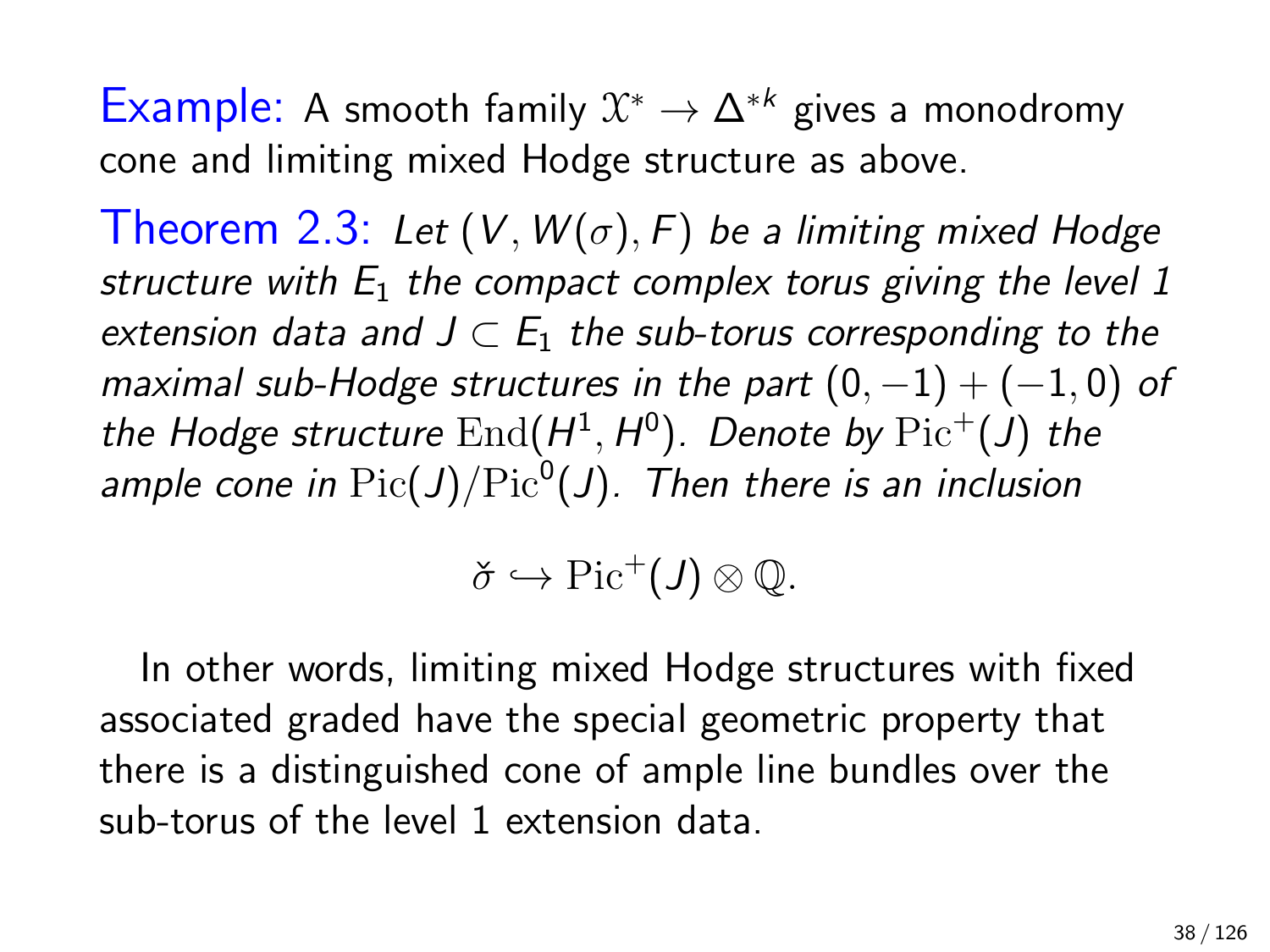This situation typically arises when we have a complete family  $\mathfrak{X} \rightarrow \overline{B}$  of projective varieties whose fibres over a Zariski open  $B \subset \overline{B}$  are smooth and where the varieties over a normal crossing divisor  $Z := \overline{B} \backslash B$  are singular. Then the level 1 extension data of the limiting mixed Hodge structures over Z have distinguished semi-ample line bundles. In [GGR] it is proved that these line bundles are geometrically tied to the normal bundles in  $\overline{B}$  of the stratification of Z. As discussed in loc. cit. they appear to be the main feature of the geometry of the period mapping at infinity.

 $\triangleright$  Rather than discuss the details of the linear algebra argument for the proof of Theorem II.3, we will discuss how the relevant natural maps arise, in particular why the dual of the monodromy cone appears. Restricting to the case where we have just one N with  $W = W(N)$  the steps are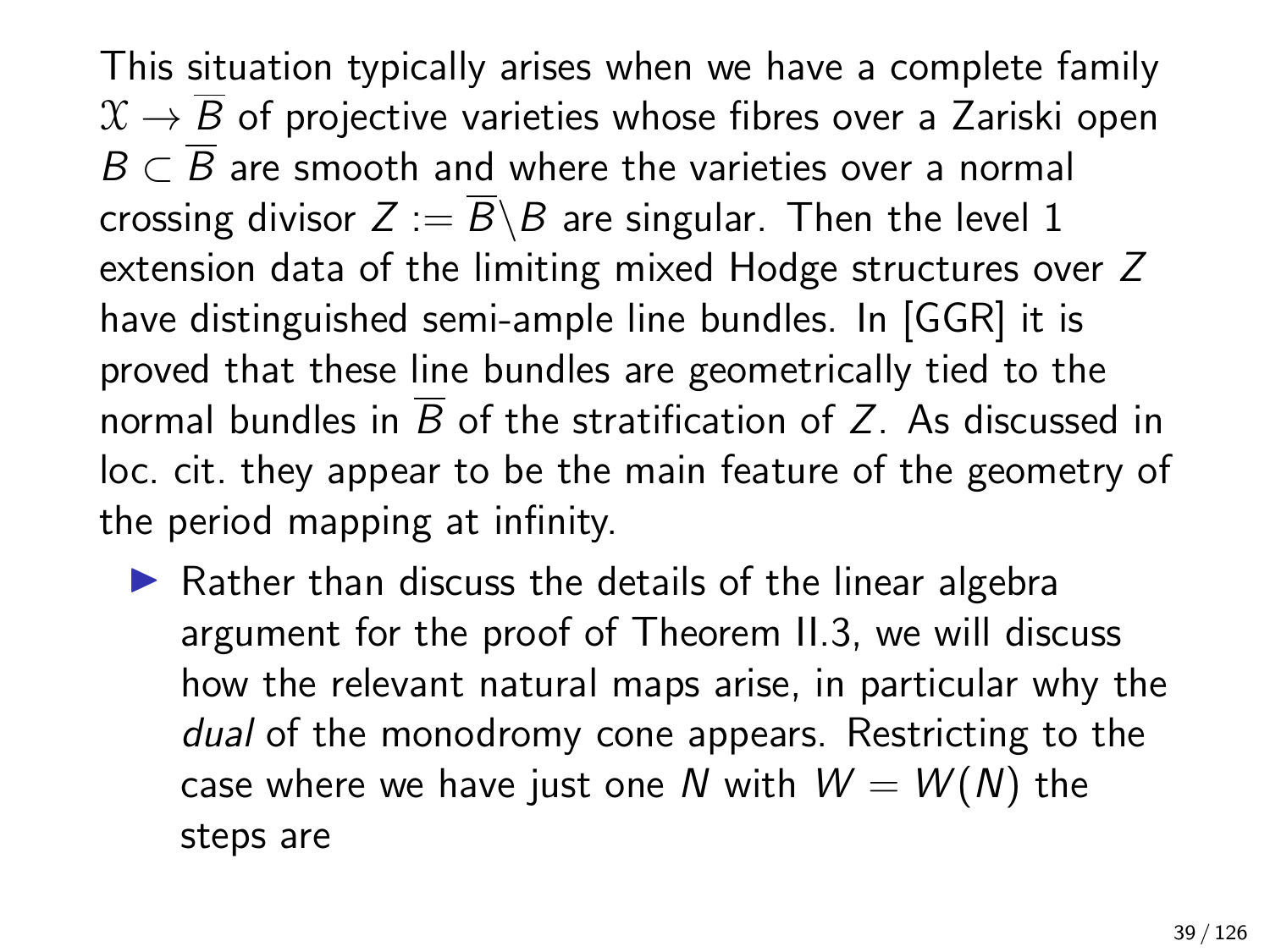$\blacktriangleright$   $H_1(E_1, \mathbb{Z}) \cong \text{End}_{\mathbb{Z}}(H^1, H^0) \subset \text{Gr}_{-1}^W \text{End}_{\mathbb{Z}}(V);$ 

ighthrow using the duality induced by the form  $Q$  there is a natural map

$$
\operatorname{Gr}_{+2}^W\mathrm{End}_{\mathbb{Z}}(V)\rightarrow H^2(E_1,\mathbb{Z});
$$

- In tracing through the linear algebra one sees that  $N^+$ maps to a class in  $H^2(E_1,\mathbb{Q});$
- ightharpoonup using the symmetries induced by  $Q$  and the first Hodge-Riemann bilinear relation, a multiple of  $N^+$  gives a class in  $H^2(E_1,\mathbb{Z})\cap H^{1,1}(E_1)$  and therefore defines (up to translation) a holomorphic line bundle  $L_{N^+} \rightarrow E_1$ ;
- $\triangleright$  these last two steps use that for vector spaces A and B,  $\Lambda^2 A \otimes S^2 B$  is a direct summand of  $\Lambda^2 (A \otimes B);$
- $\triangleright$  the second Hodge-Riemann bilinear relation defines a metric in this line bundle whose curvature form is positive on  $TJ \subset TE_1$ , and using Kodaira's theorem this gives the proof of Theorem 2.3.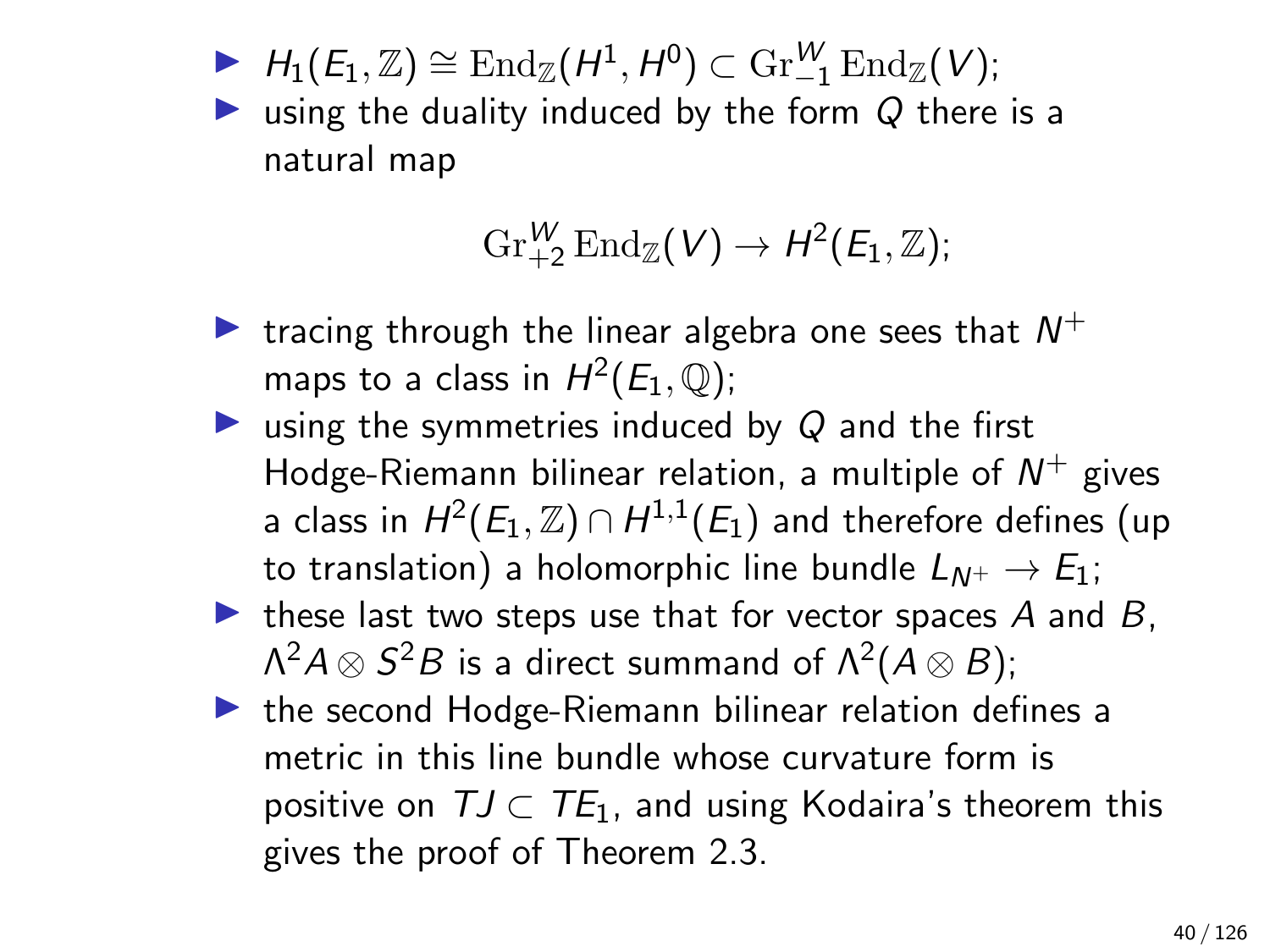The details of this construction are in [GGR]. Below we shall give a coordinate calculation that illustrates how these bundles, which for reasons that will appear in the calculation we shall call theta line bundles, arise.

Our first example will be about algebraic curves. It will be in two parts, the first describing using pictures the limiting mixed Hodge structure associated to a stable, irreducible curve, and second being a period matrix calculation for this example that illustrates how the line bundle in Theorem II.3 initially arose.

Example: We consider a family of smooth curves  $X_t, t \in \Delta^*$ , degenerating to a stable irreducible curve

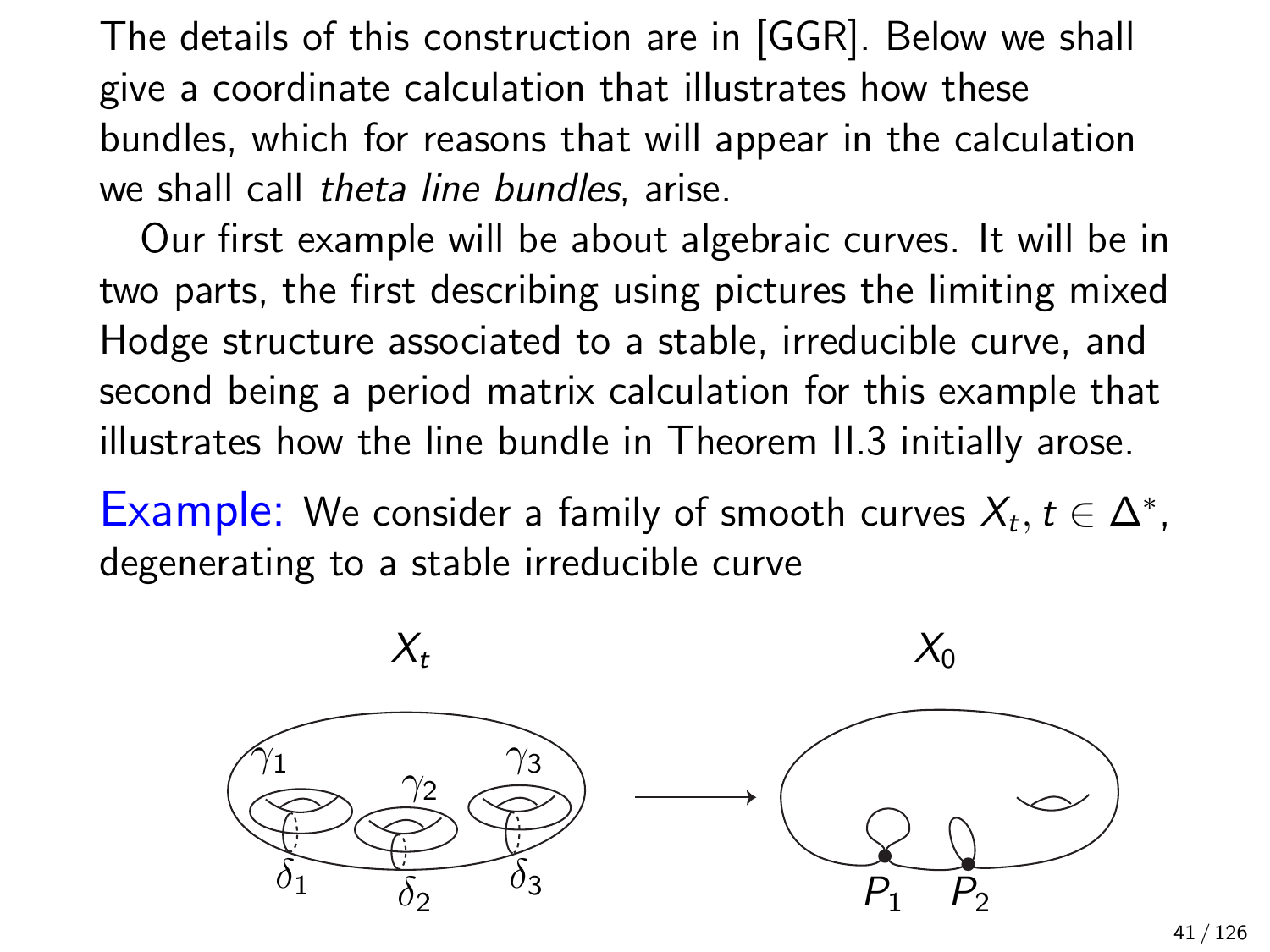In this picture the vanishing cycles  $\delta_1, \delta_2$  on  $X_t$  contract to the nodes  $P_1$ ,  $P_2$  on  $X_0$ . Using the Picard-Lefschetz formula, the monodromy is given by

$$
N\gamma_i=\delta_i, \quad i=1,2.
$$

The desingularization of  $X_0$  is



The limiting mixed Hodge structure has associated graded  $\{H^0, H^1, H^0(-1)\}$  where  $H^0_{\mathbb{Z}} = \mathbb{Z}P_1 \oplus \mathbb{Z}P_2$  and  $H^1 = H^1(\widetilde{X}_0)$ .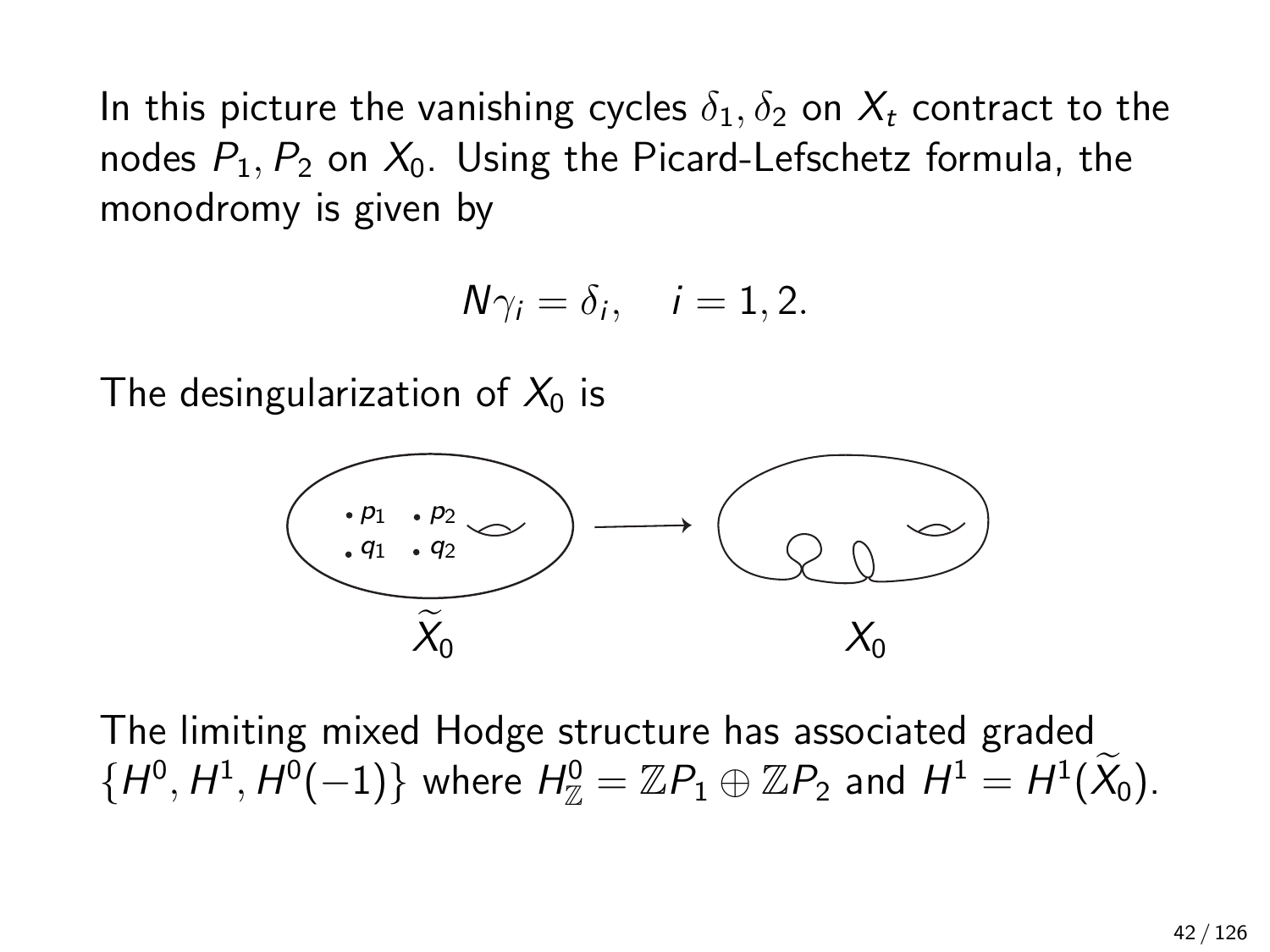We have previously described the associated graded to the mixed Hodge structure on  $H^1(X_0)$ . For the limiting mixed Hodge structure  $H_{\textrm{lim}}^1$  on  $V$  the Hodge-Deligne diagram and weight and Hodge filtrations are



where the solid vertical arrow is  $N$  Here using previous notations  $W_0 \cong H^0(X_{0,\mathrm{sing}}) = H^0(|D|), \ W_1 \cong H^1(\widetilde{X}_0, |D|)$  and  $W_2/W_0 \cong H^1(\widetilde{X}_0 \setminus |D|)$ . In terms of differential forms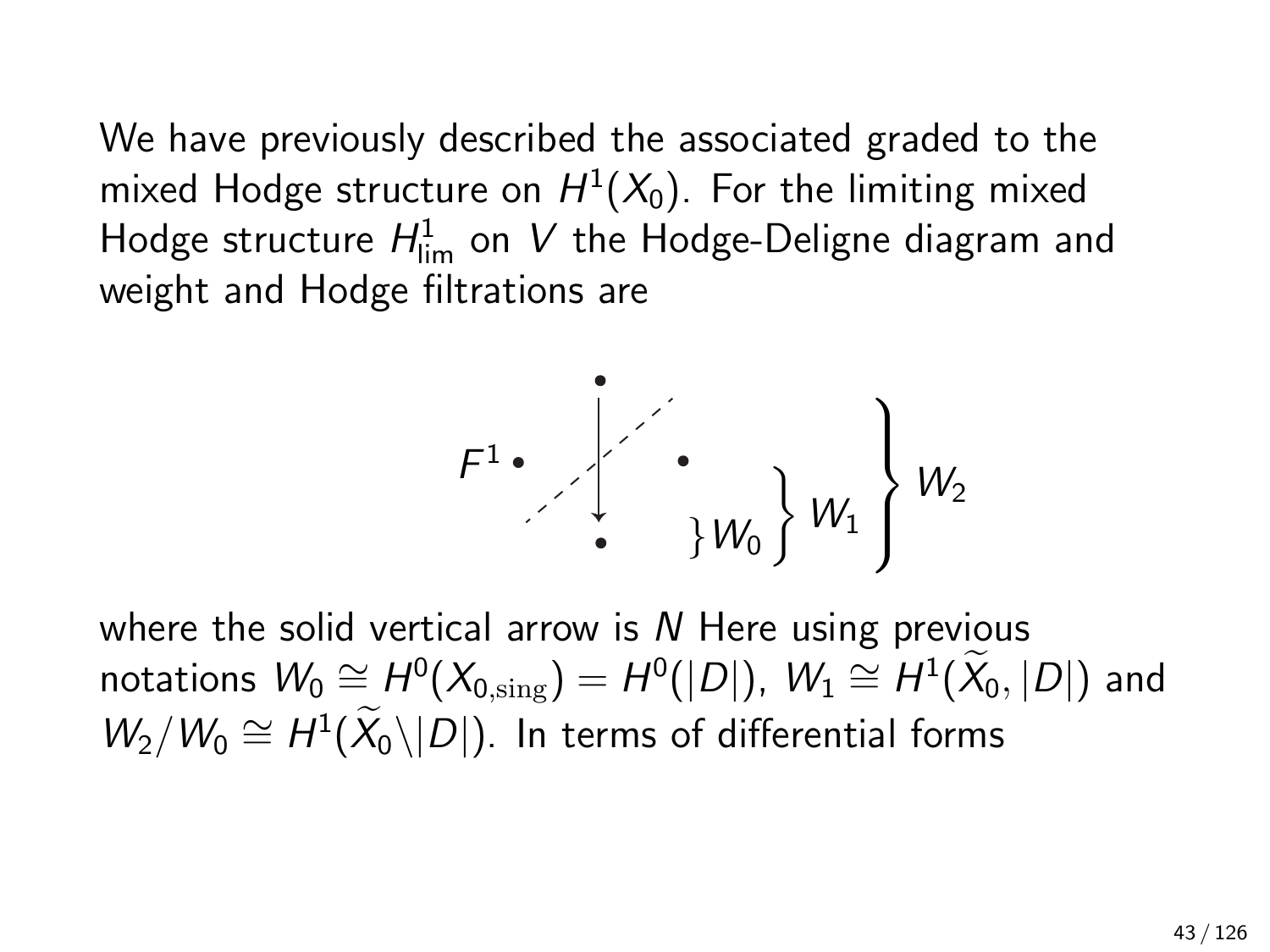$$
\blacktriangleright \hspace{2mm} \digamma^1 \cong \underbrace{\hspace{2mm} H^0(\Omega^1_{\widetilde{X}_0})}_{\digamma^1 \cap W_1} + \underbrace{\mathbb{C} \eta_{p_1,q_1} + \mathbb{C} \eta_{p_2,q_2}}_{\digamma^1 \cap W_2/\digamma^1 \cap W_1};
$$

$$
\blacktriangleright \; N(\eta_{p_iq_i}) = \operatorname{Res}_{p_i} \eta_{p_i,q_i};
$$

The notation here is that the  $\eta_{pi,q_i}$  is a differential of the third kind with poles at  $p_i, q_i$  where the residues are  $\pm 1;$ such an  $\eta_{{\scriptscriptstyle \mathcal{P}} i,\mathsf{q}_i}$  is unique modulo  $H^0(\Omega_{\widehat\lambda}^1)$  $\frac{X_0}{P}$ ) and becomes unique if we normalize it to have the  $B$ -periods (the integrals over the  $\gamma$ 's) to be zero.

We recall that  $\mathrm{Ext}^1_{\mathrm{MHS}}(H^1, H^0) \cong J(\widetilde{X}_0)$  and the extension class is given by  $\mathop{\rm AJ}\nolimits_{\widetilde{X}_0}(\sum p_i - q_i) = \int_{q_1}^{p_1} \omega + \int_{q_2}^{p_2}$  mod periods, where  $\omega$  is a basis for  $H^0(\Omega^1_\mathfrak{S}^1)$  $X_0$ ).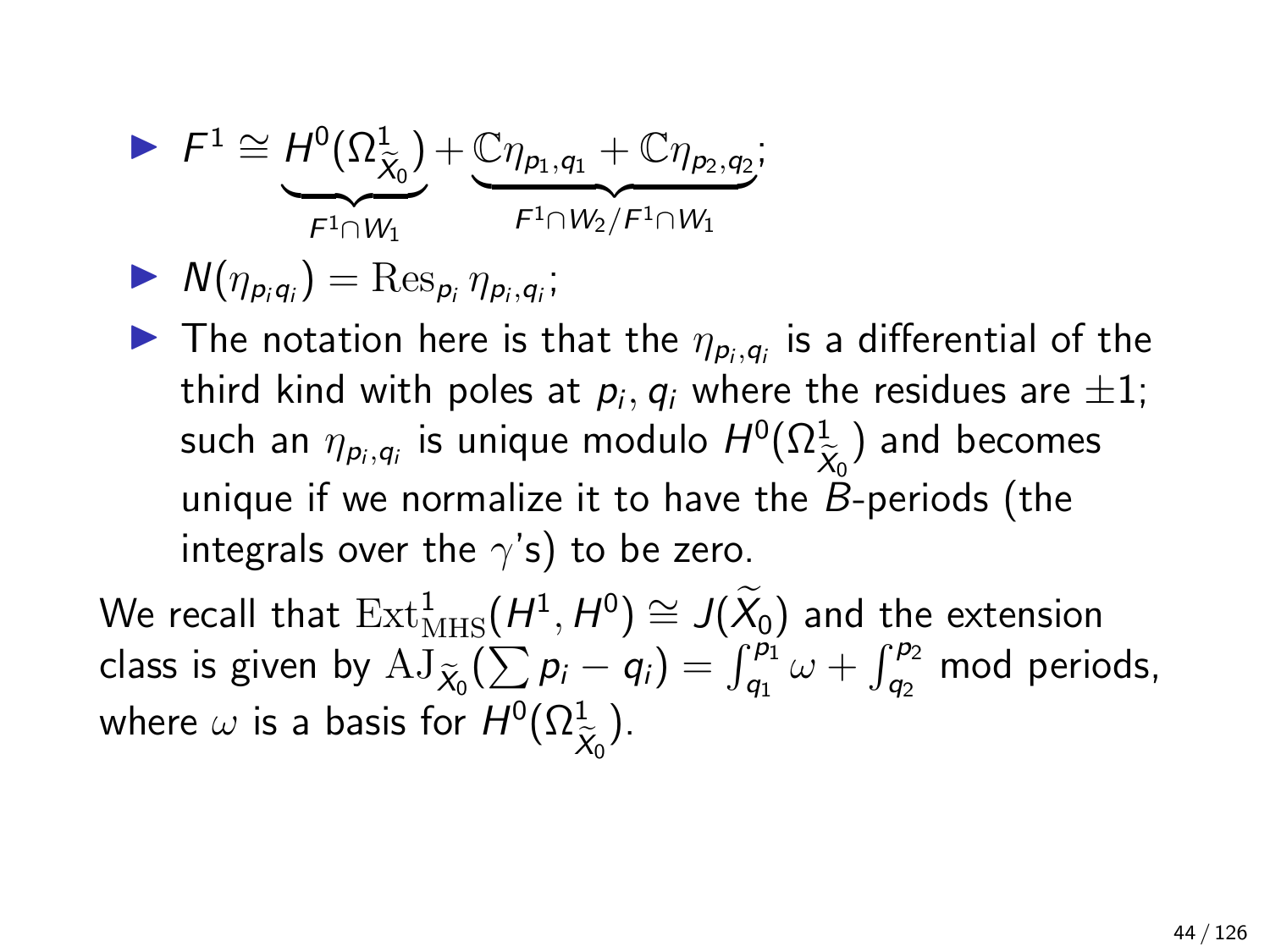As a special case of the general dualities,  $\text{Ext}^1_{\text{MHS}}(H^0(-1), H^1)$ is dual to  $\mathrm{Ext}^1_{\mathrm{MHS}}(H^1,H^0)$  and contains equivalent information. In this case tracing through the definition

$$
\operatorname{Ext}^1_{\operatorname{MHS}}(H^1,H^0(-1))\cong H^{0,1}(\widetilde{X}_0)/H^1(\widetilde{X}_0,\mathbb{Z})
$$

and the extension class is given by

$$
\left(\int_{\lambda_1}\eta_{p_1,q_1}+\cdots+\int_{\lambda_{2g}}\eta_{p_1,q_1}\right)+\left(\int_{\lambda_1}\eta_{p_2,q_2}+\cdots+\int_{\lambda_{2g}}\eta_{p_2,q_2}\right)
$$

where  $\lambda_1, \ldots, \lambda_{2g}$  is a standard basis for  $H_1(\widetilde{X}_0, \mathbb{Z}) \cong$  $H^1(\widetilde{X}_0, \mathbb Z)$   $(g = 3$  in the case under discussion). The equivalence of these two expressions for the extension class is a consequence of the bilinear relation between differentials of the first and third kinds on a compact Reimann surface.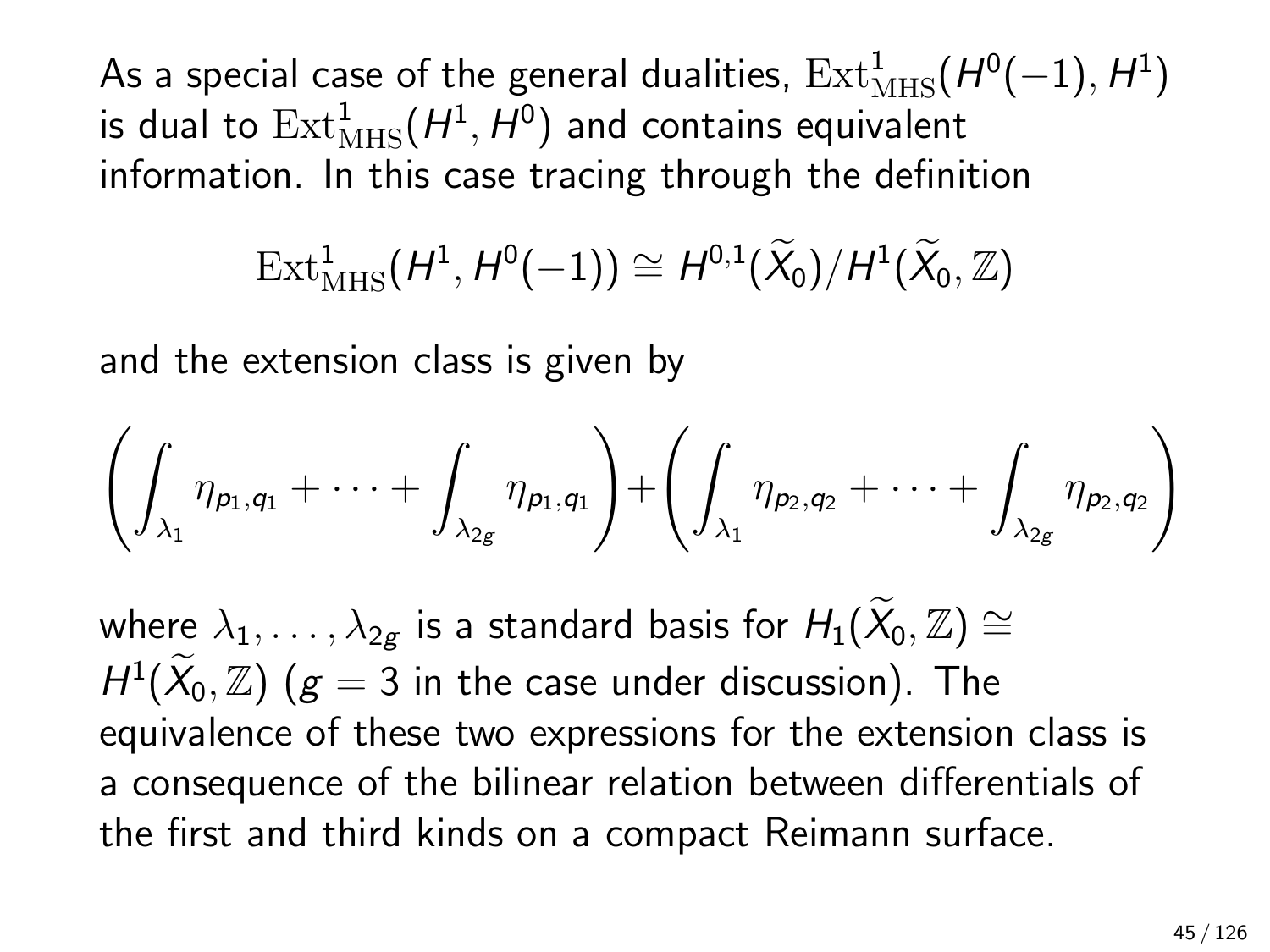$\triangleright$  When we come to the level 2 extension data, without going into the details we comment that in this example we really should consider a 2-parameter family obtained by independently smoothing the nodes. In this case we have monodromies  $N_1, N_2$  and a 2-dimensional monodromy cone  $\sigma$ .

A fibre of the map from extension data of level  $\leq 2$  to level 1 extension data is  $\mathrm{Ext}^1_{\mathrm{MHS}}(H^0(-1), H^0).$  Here, again without going into the details, the symmetries arising from the bilinear form Q and from modding out by passing to equivalence classes of limiting mixed Hodge structures by rescaling the smoothing parameters  $t_1, t_2$ should be taken into account. This will become clearer when we next redo this example using period matrix calculations. Thus although  $\mathrm{Ext}^1_{\mathrm{MHS}}(\mathbb{Z}^2(-1),\mathbb{Z}^2)$  $\cong^4\mathbb{C}/\mathbb{Z}$ , what is left for the intrinsic part of the definition of the level 2 extension data is a single  $\mathbb{C}/\mathbb{Z}$ ,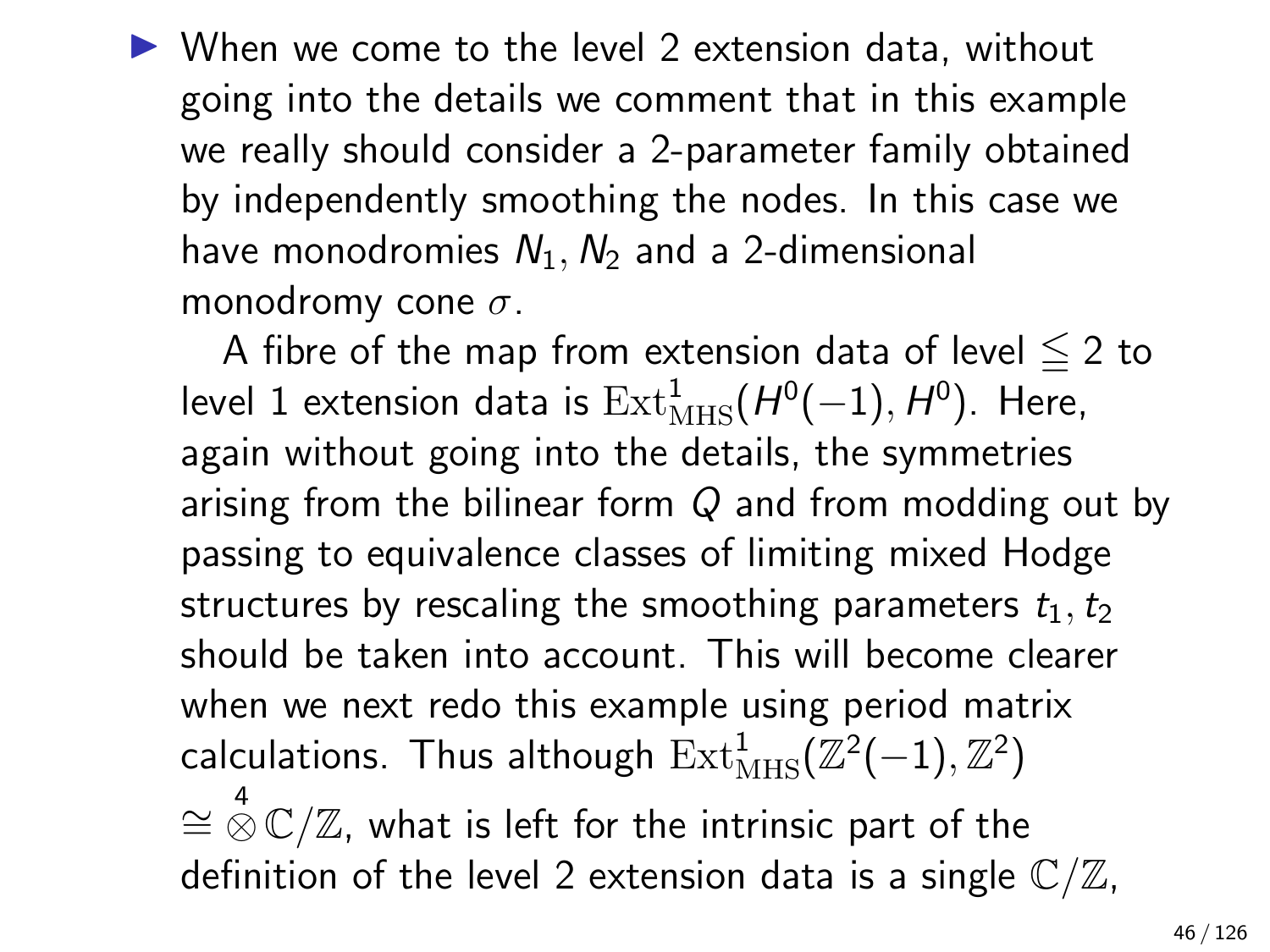and the extension class  $e_2$  has the geometric interpretation

$$
e_2=\int_{q_2}^{p_2}\eta_{p_1,q_1}\equiv\int_{q_1}^{p_1}\eta_{p_2,q_2}\,{\rm mod}\, \mathbb{Z}.
$$

The equality results from the bilinear relation between differentials of the third kind. The integrals in  $e_2$  are well defined modulo  $\mathbb{Z}$ , so that the quantity  $\exp(2\pi i \epsilon_2) \in \mathbb{C}^*$ is then well defined and gives a "cross-ratio" of the two pairs of points  $(p_i, q_i)$ .

 $\blacktriangleright$  The normalized period matrix for the above family of curves has the form

$$
\Omega = \binom{I}{M}
$$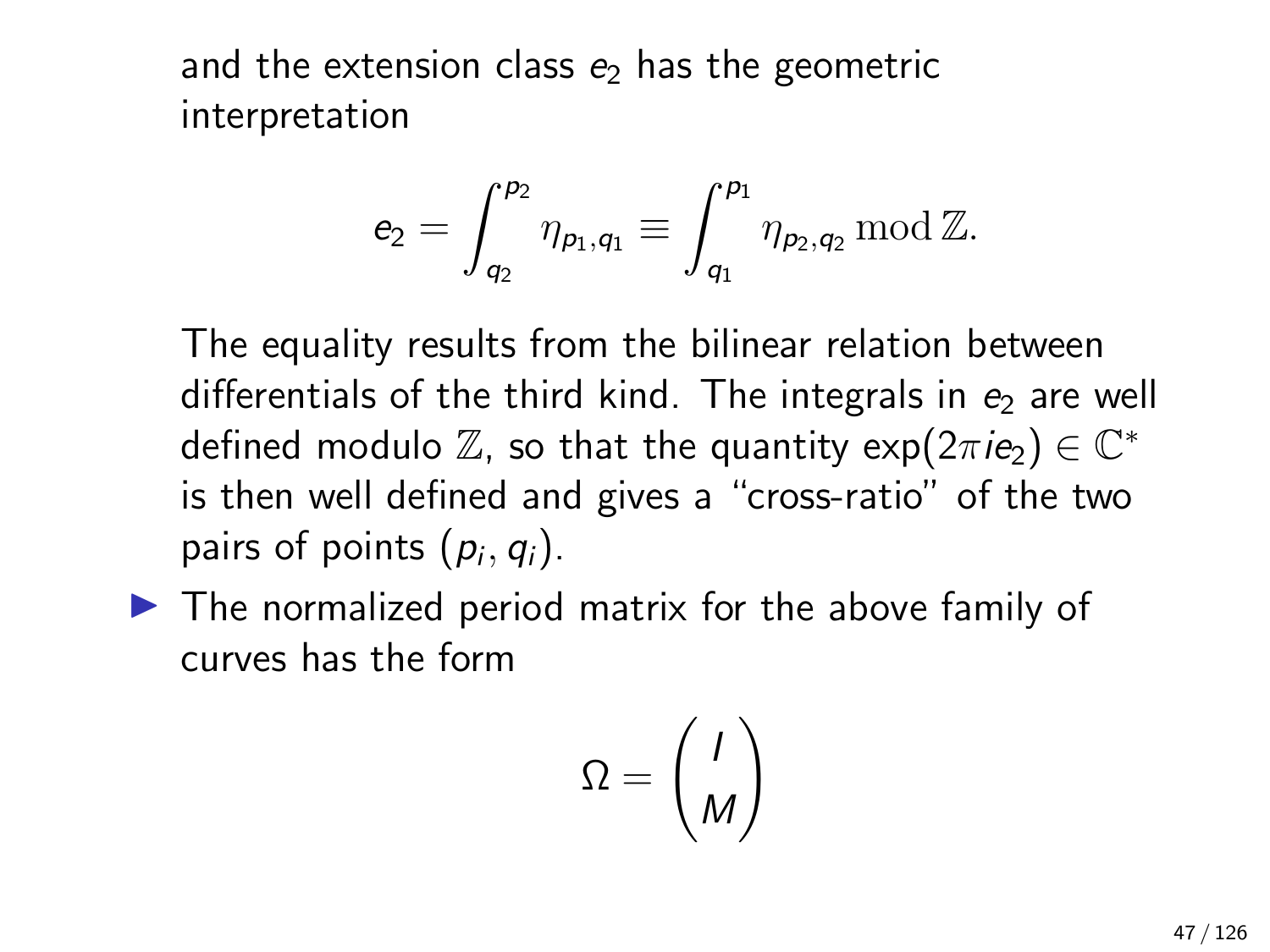where

$$
M = \begin{pmatrix} a_1 & a_2 & \lambda \\ b_{11} & b_{12} & a_1 \\ b_{21} & b_{22} & a_2 \end{pmatrix}, \quad b_{12} = b_{21} \text{ and } \text{Im } \lambda > 0.
$$

Here the basis for  $H_1(X_t, \mathbb{Z})$ ,  $t = (t_1, t_2)$ , is



where  $\textsf{N}_i\gamma_i=\delta_i$ , $i=1,2.$  The basis  $\omega_1,\omega_2,\omega_3$  for  $H^0(\Omega^1_{\mathcal{X}_t})$  has  $\lim_{t\rightarrow 0}\omega_i=\eta_{\rho_i,q_i}$  for  $i=1,2.$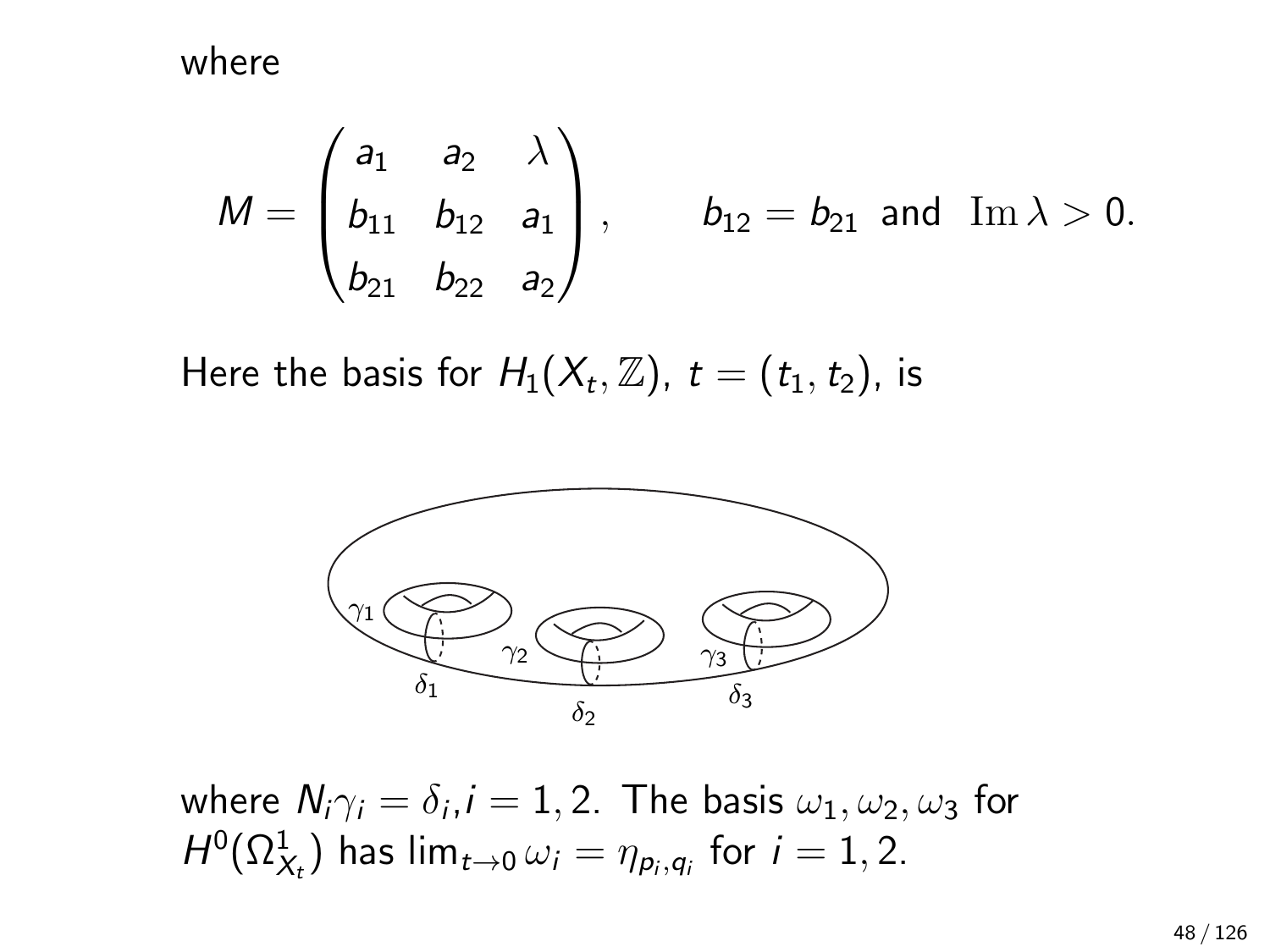At  $t_1=t_2=0$  the  $H^1$  in the limiting mixed Hodge structure is  $H^1(X_0)$ , which determines the elliptic curve  $\mathbb{C}/\mathbb{Z} + \mathbb{Z} \cdot \lambda$ . At  $t_1 = t_2 = 0$  the level 1 extension data is given by  $(a_1, a_2)$ ; the first above interpretation of this is in the third column on M, and the second dual interpretation is in the top row.

Turning to the level 2 extension data, it is encoded in the  $b_{ij} = b_{ji}.$  Setting  $\ell(t) = \bigl(\frac{1}{2\pi}\bigr)$  $\frac{1}{2\pi i}$ ) log  $t$  one may show that

$$
\begin{cases}\nb_{ii} = \ell(t_i) + (\text{holomorphic function}) & i = 1, 2 \\
b_{12} = b_{21} \text{ is holomorphic.}\n\end{cases}
$$

The well-defined part of the level 2 extension data is then  $b_{12}$ , and one may check that exp( $b_{12}$ ) is the  $e_2$  given above.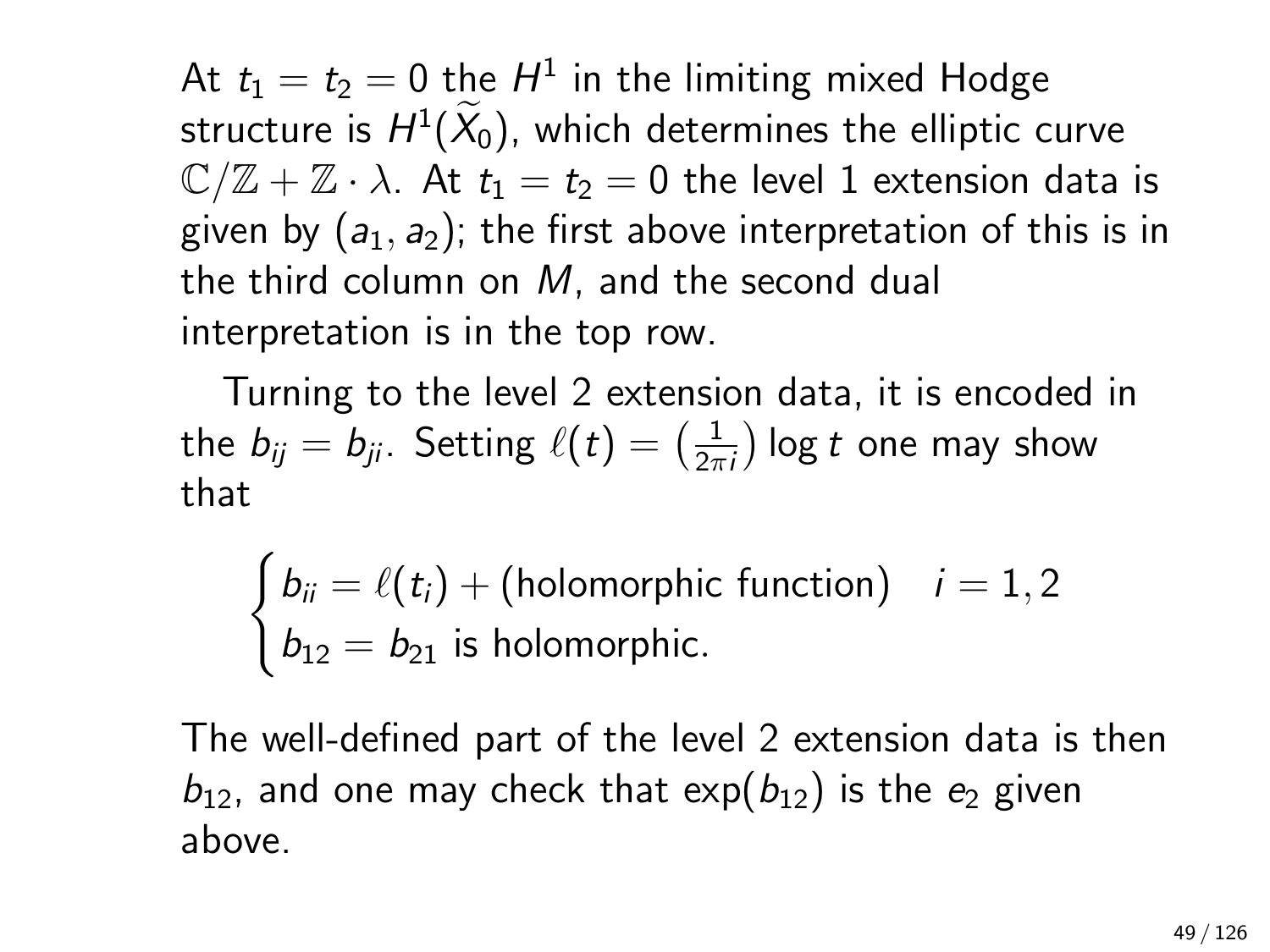$\blacktriangleright$  These considerations are local, and an interesting question is: What global information is there?§ To discuss this we shall take the notationally simpler case of a family of  $g = 2$  curves acquiring a node.



§A stratum in  $\overline{\mathcal{M}}_2$  consists of the irreducible curves with one node as in the picture above, together with the curves  $\binom{\infty}{\infty}$  that have two nodes, and the reducible curves  $\left( \begin{array}{c} 0 \\ 0 \end{array} \right)$ . The latter do not significantly effect the period matrix.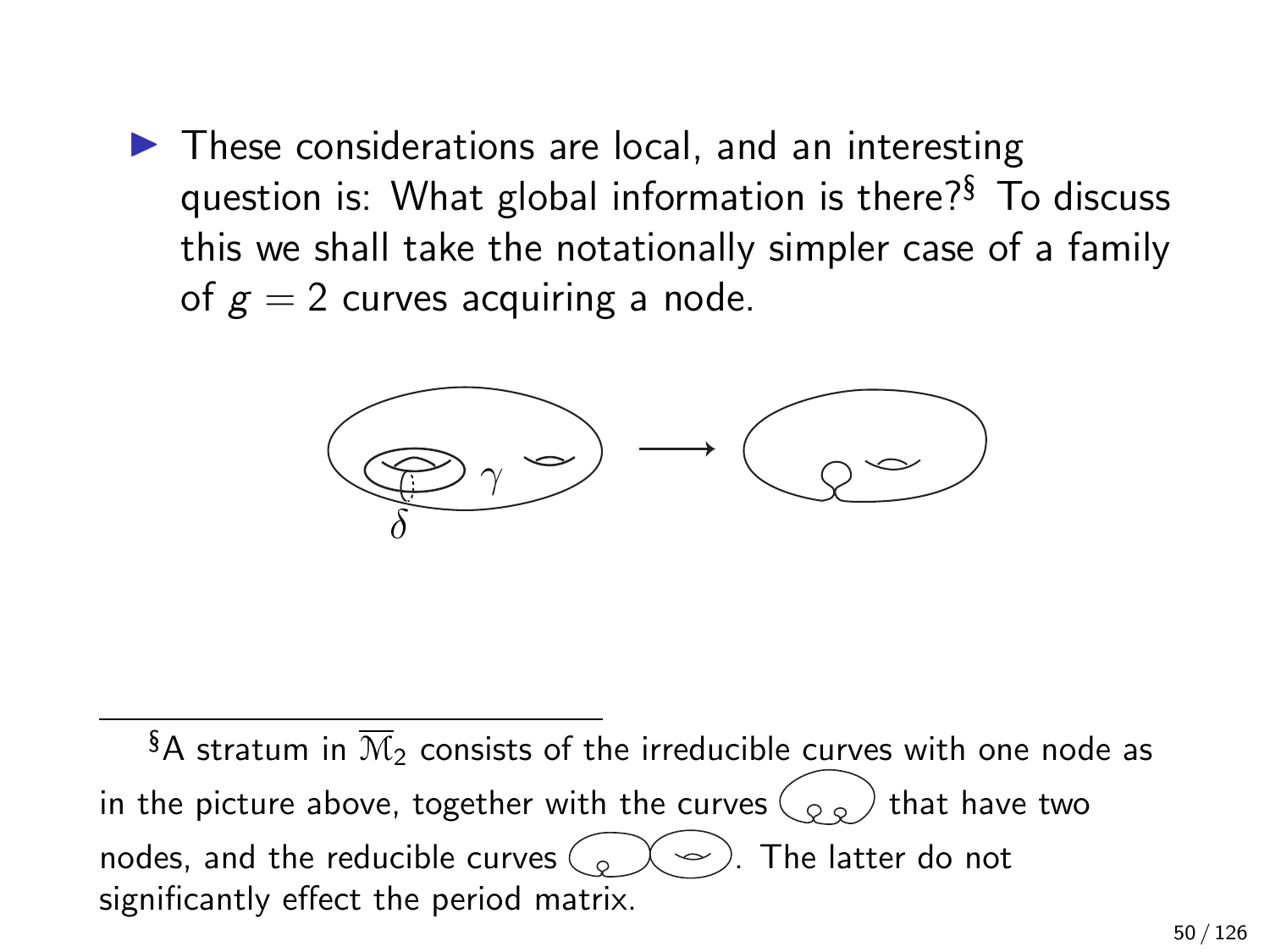The period matrix is then

$$
\Omega = \begin{pmatrix} 1 & 0 \\ 0 & 1 \\ a & \lambda \\ b & a \end{pmatrix}
$$

where  $b(t) = b(t) +$  (holomorphic). The global monodromy acting on  $\Omega$  is given by  $\Omega \to T\Omega$  where

$$
T = \begin{pmatrix} 1 & 0 & 0 & 0 \\ m_1 & 1 & 0 & 0 \\ m_2 & 0 & 1 & 0 \\ n & m_2 & m_1 & 1 \end{pmatrix} \qquad m_i, n \in \mathbb{Z}.
$$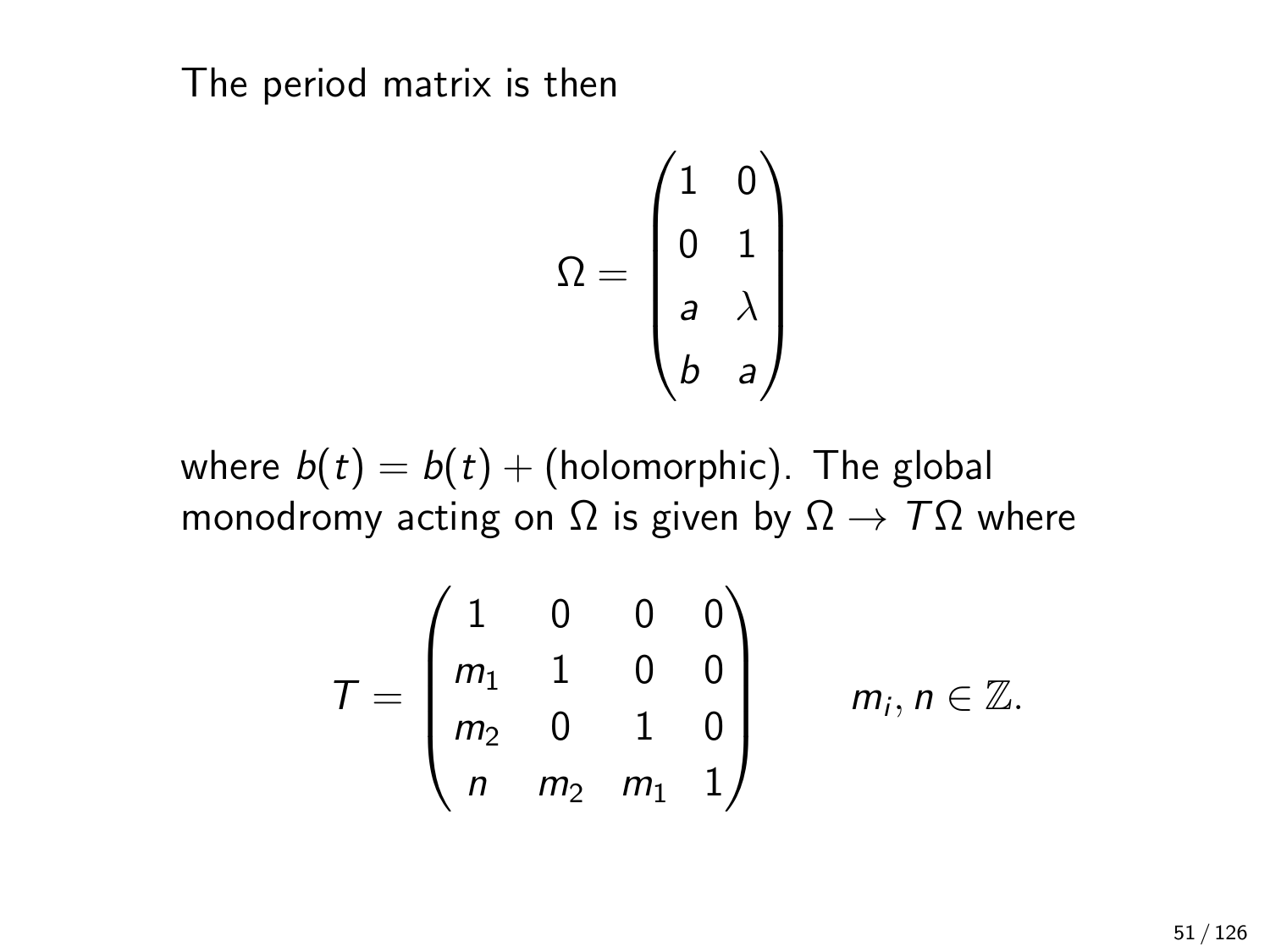Then

$$
T\Omega = \begin{pmatrix} 1 & 0 \\ m_1 & 1 \\ a + m_2 & \lambda \\ n - m_1 a + b & a + m_2 - m_1 \lambda \end{pmatrix}
$$

which when the period matrix is renormalized is given by

$$
\begin{pmatrix}\n1 & 0 \\
0 & 1 \\
a + m_2 - m_1\lambda & \lambda \\
n - 2m_1a - m_1m_2 + m_1^2\lambda & a + m_2 - m_1\lambda\n\end{pmatrix}
$$

.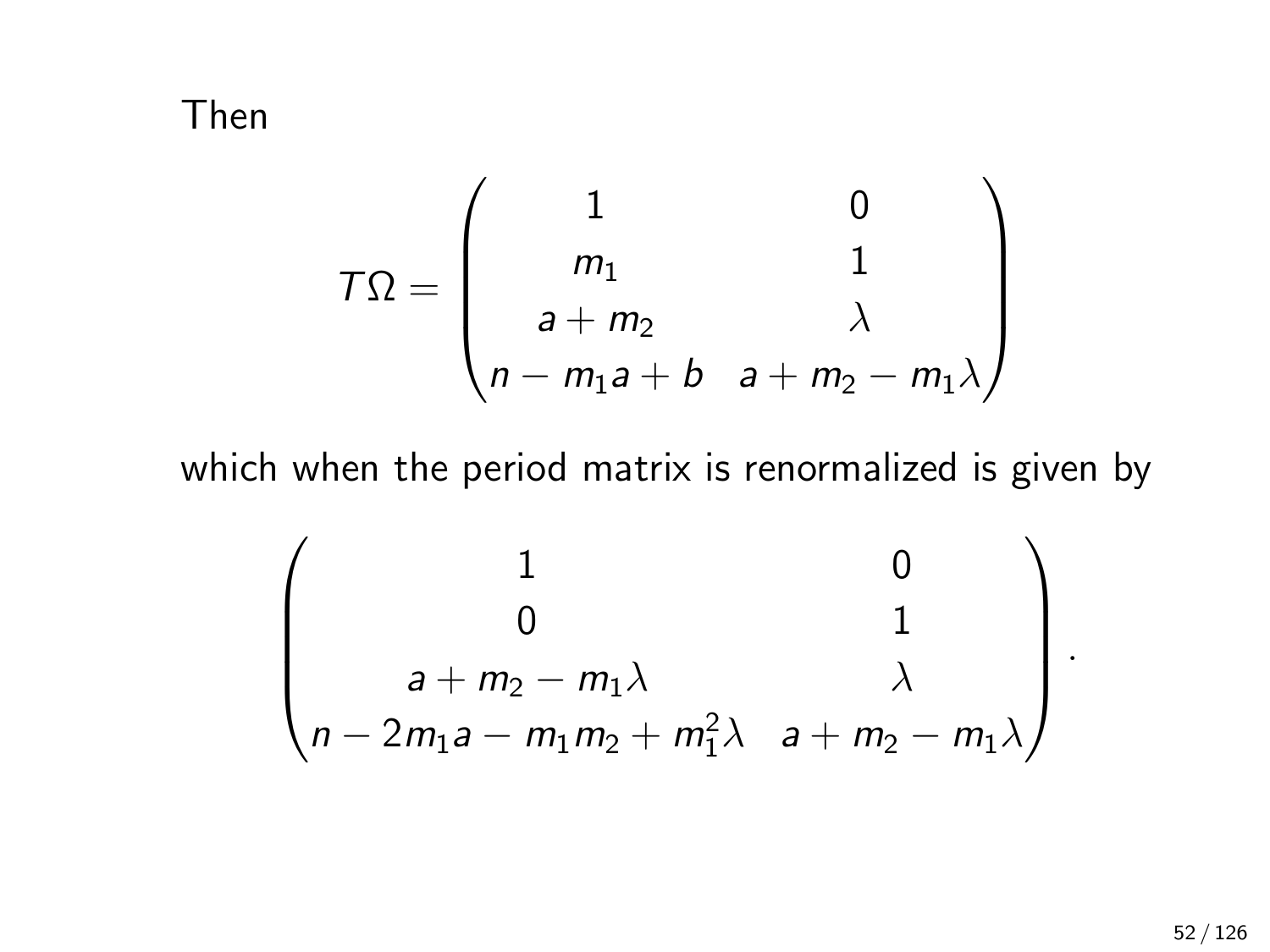The  $a + m_2 - m_1\lambda$  term expresses that the level 1 extension data is globally well-defined in  $\text{Ext}^1_{\text{MHS}}(H^1, H^0) \cong J(\widetilde{X}_0)$ . The interesting term is the *b*, which under the action of monodromy gives

$$
b \to b - 2m_1a + m_1^2\lambda \mod \mathbb{Z}.
$$

The classical theta function  $\theta(a)$  satisfies

$$
\left(\frac{1}{2\pi i}\right) \log \theta(a+\lambda) \equiv \left(\frac{1}{2\pi i}\right) \log \theta(a) - a + \frac{\lambda}{2} \mod \mathbb{Z},
$$

while from the above

$$
b(a+\lambda) \equiv b(a) - 2a + \lambda \mod \mathbb{Z}.
$$

Thus

$$
e^{2\pi ib}
$$
 transforms like  $\theta(a)^2$ .

This is the origin of the theta line bundle constructed above. It also says that the level 2 extension data is intrinsically given as a section of the theta line bundle.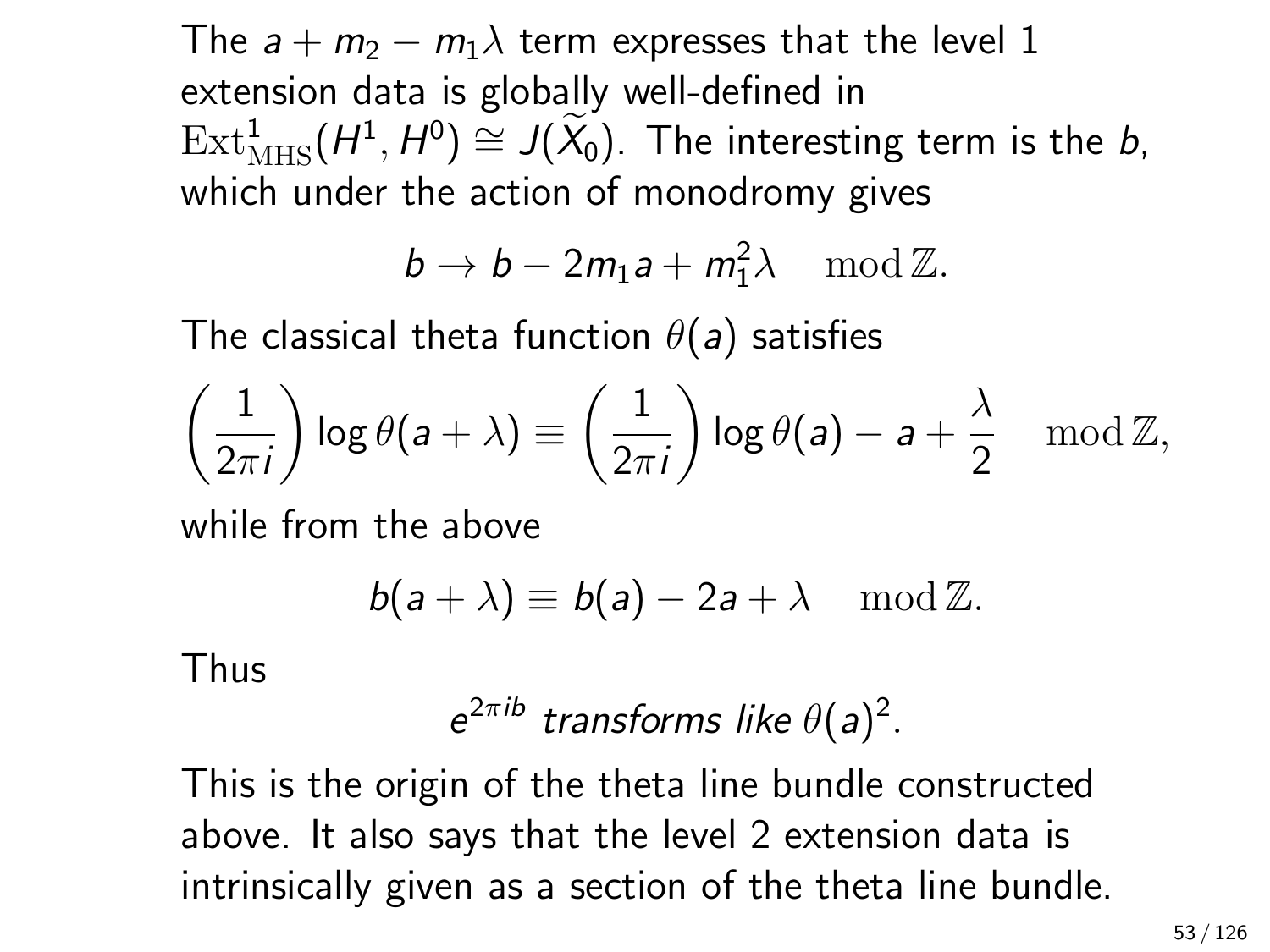$\blacktriangleright$  This brings up the question of what happens to the extension data when we have a further degeneration? For example, in the  $g = 3$  example above suppose we have a further degeneration



where the singular curves acquire an additional node whose vanishing cycle is  $\delta_1 + \delta_2$ . Thus we have  $N_1, N_2, N_3$ where as a map from  $\mathbb{Z}\gamma_1 \oplus \mathbb{Z}\gamma_2$  to  $\mathbb{Z}\delta_1 \oplus \mathbb{Z}\delta_2$ 

$$
\textbf{N}_1 = \begin{pmatrix} 1 & 0 \\ 0 & 0 \end{pmatrix}, \quad \textbf{N}_2 = \begin{pmatrix} 0 & 0 \\ 0 & 1 \end{pmatrix}, \quad \textbf{N}_3 = \begin{pmatrix} 1 & 1 \\ 1 & 1 \end{pmatrix}.
$$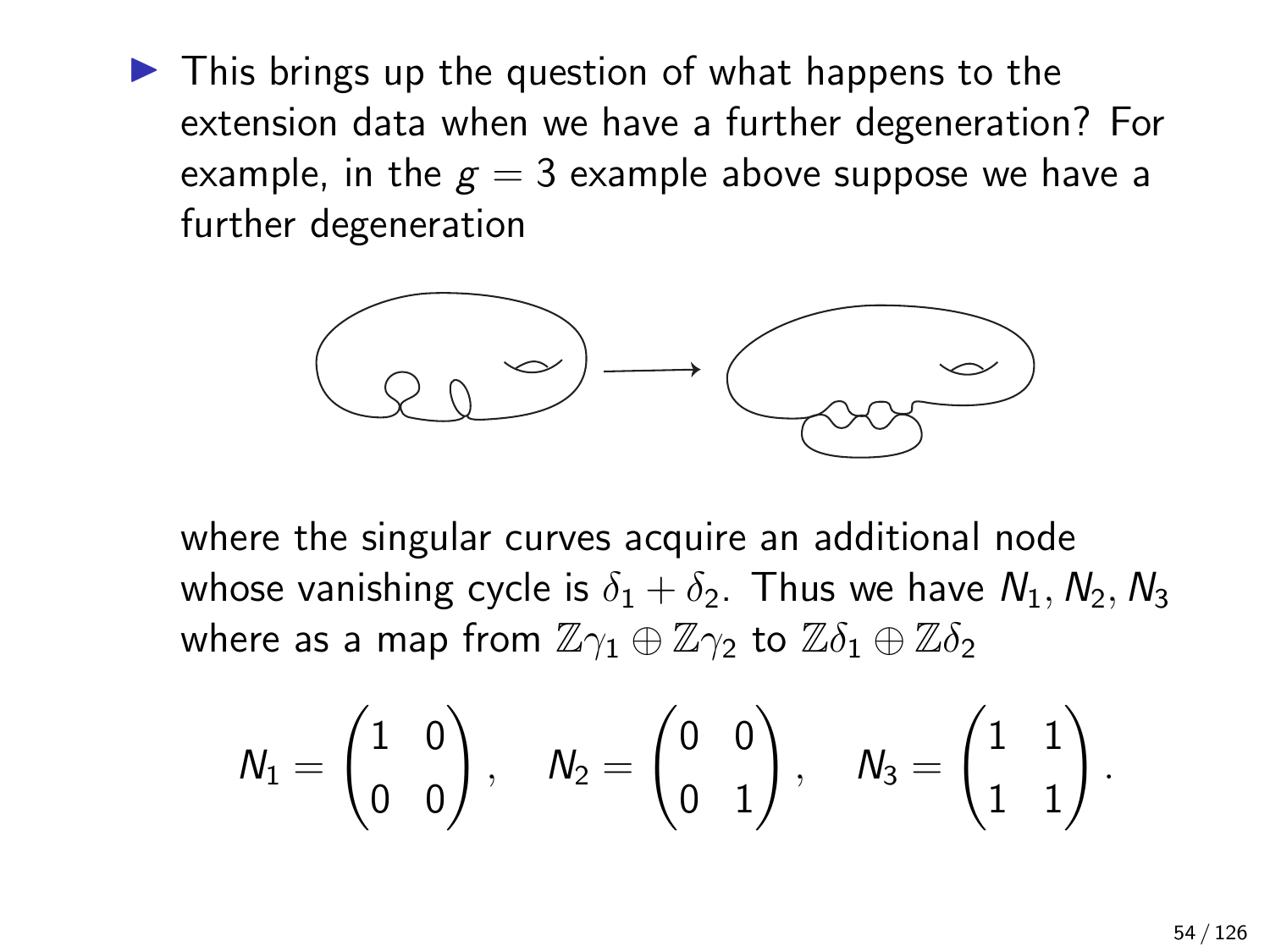Near  $t_1 = t_2 = 0$  but keeping  $t_3 \neq 0$  the B-part of the period matrix is (here omitting the holomorphic terms)

$$
\begin{pmatrix}\ell(t_1)+\ell(t_3)&\ell(t_3)\\ \ell(t_3)&\ell(t_2)+\ell(t_3)\end{pmatrix}
$$

.

Then for the B-part of the period matrix we have

- $\triangleright$  exp( $e_2$ ) = exp( $\ell(t_3)$  + · · · ) is a non-vanishing section of the theta line bundle corresponding to  $\mathcal{N}_1^+ + \mathcal{N}_2^+;$
- ightharpoonup at  $t_3 = 0$  the section vanishes; in order to define it we have to complete  $\mathbb{C}^*$  to  $\mathbb{C}^* \cup \{0\}.$

This is a harbinger of the general story of using the extension data to canonically define toroidal completions of period mappings. Basically the mechanism where the level 2 extension data over open strata maps to a product of  $\mathbb{C}^*$ 's, and when we cross into lower dimensional strata some of the  $\mathbb{C}^*$ 's become  $\mathbb{C}^* \cup \{0\}$ 's, will hold in general.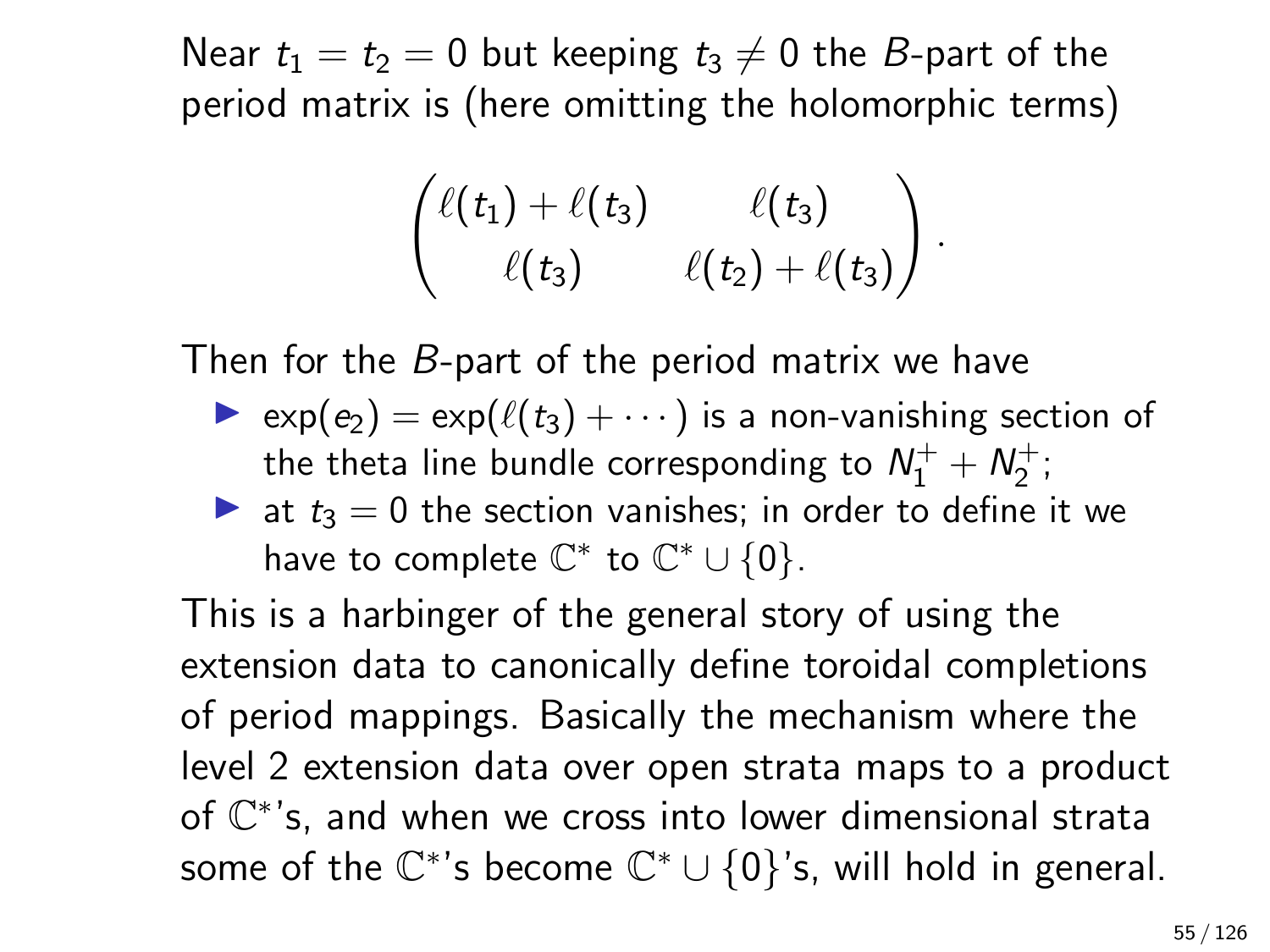**Example:** We let  $X_1, X_2$  be two smooth surfaces each containing a smooth curve C and

$$
X=X_1\cup_C X_2
$$

the surface with a double curve obtained by gluing  $X_1$  and  $X_2$ along C. Then  $H^2(X)$  has a mixed Hodge structure whose weight filtration is obtained from the Mayer-Vietoris sequence of  $\{X, X_2 \amalg X_2, X_1 \cap X_2 = C\}$ . The Hodge filtration will be described below.

However  $H^2(X)$  is generally not part of a limiting mixed Hodge structure  $H_{\text{lim}}^2$ . For this to happen there has to be a smoothing of  $X$ , and in order for there to be such a smoothing  $\mathfrak{X} \stackrel{\pi}{\rightarrow} \Delta$  of  $X$ , where all spaces and maps are smooth and  $X_0 = X$ , a necessary condition due to Bob Friedman is that

$$
(BF) \t\t N_{C/X_1} \cong \check{N}_{C/X_2}.
$$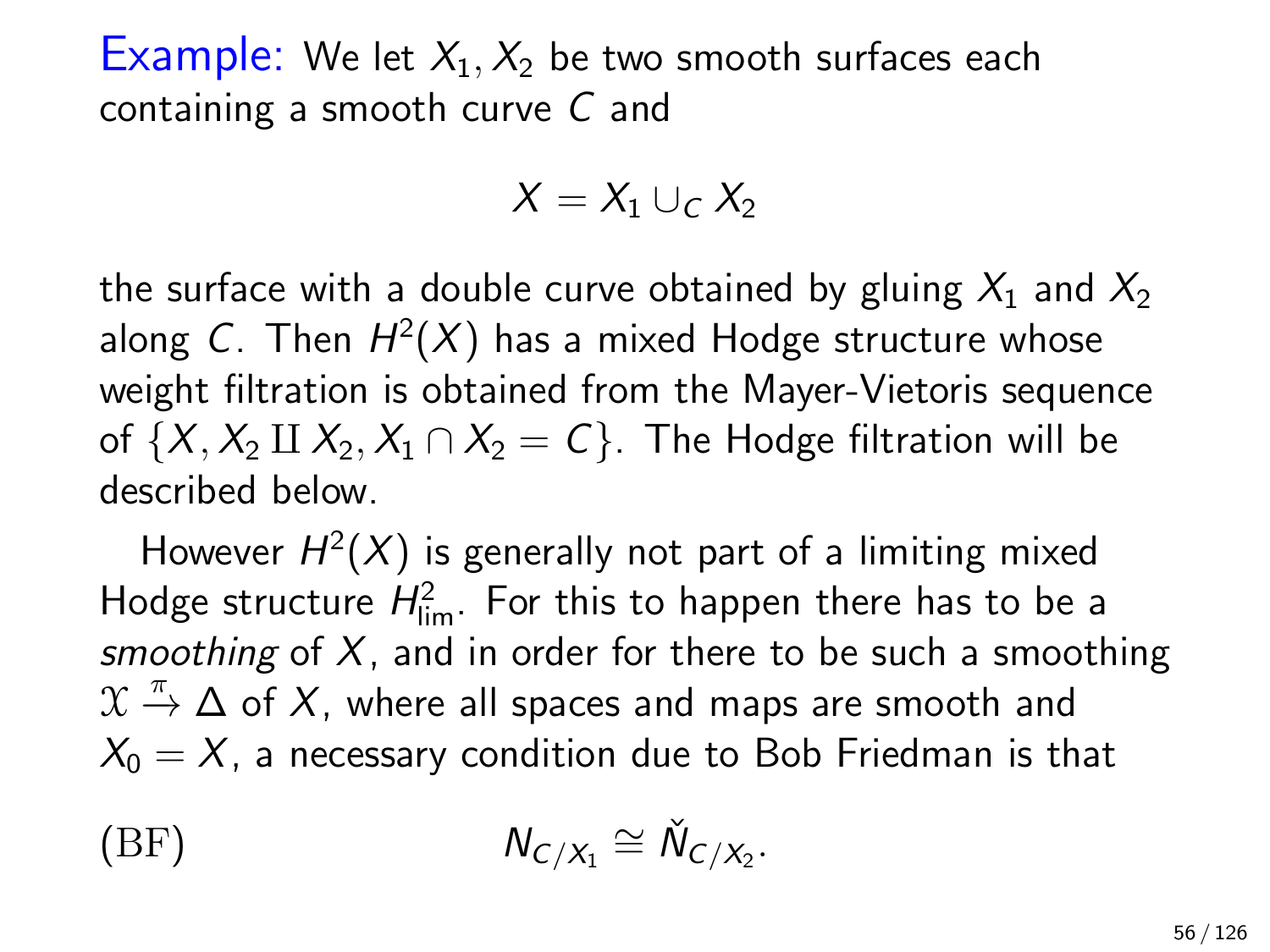If there is a smoothing, then  $dt\big|_{X_0}$  gives a nowhere vanishing section of  $\check N_{C/X_1}\otimes \check N_{C/X_2}$ . Conversely, if (BF) is satisfied, then there is a first order smoothing of  $X$ , and it is known that having only this is sufficient to be able to construct the limiting mixed Hodge structure that would arise from any complete smoothing of  $X$ .

To construct the mixed Hodge structure  $H^2(X)$  we use the Mayer-Vietoris sequence and set

$$
\begin{cases} H^1(C)_0 := H^1(C)/ \{ (\text{image of } H^1(X_1) \oplus H^1(X_2) \} \\ H^2(X)_0 := \ker \{ H^2(X_1) \oplus H^2(X_2) \to H^2(C) \}. \end{cases}
$$

Then we have

$$
0 \to \underbrace{H^1(C)_0}_{W_1} \to H^2(X) \to \underbrace{H^2(X)_0}_{\mathrm{Gr}_2^W} \to 0.
$$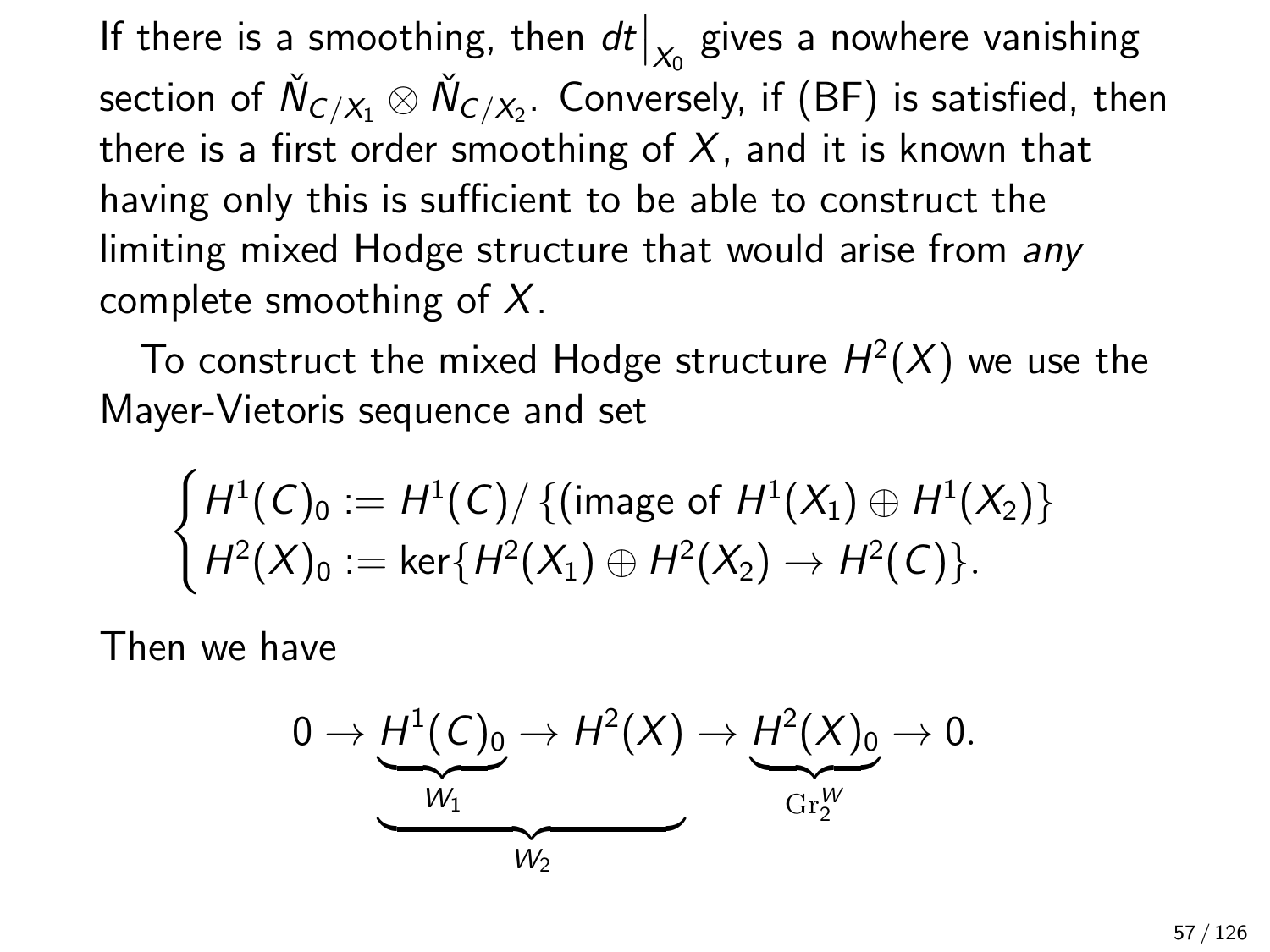The interpretation of the extension data in  $\mathrm{Ext}^1_{\mathrm{MHS}}(H^2({X})_0,H^1(\mathcal{C})_0)$  is very much like that given above for a smooth curve on a single smooth surface. Again we separate  $H^2(X)_0$  into an algebraic part arising from the kernel of the map  $\mathrm{Pic}(X_1) \oplus \mathrm{Pic}(X_2) \rightarrow H^2(\mathsf{C})$  given by  $D_1 \oplus D_2 \rightarrow D_1 \cdot C - D_2 \cdot C$  (note the ordering of 1,2), and a transcendental part. If we deform  $X_1, X_2, C$  keeping the  $\mathrm{Gr}^W_k$   $H^2(X)$  fixed, then as above only the algebraic part will vary.

The Hodge filtration is defined using the isomorphism

$$
H^2(X,\mathbb{C})\cong \mathbb{H}^2\left(\Omega^\bullet_{X_1\amalg X_2}\rightarrow \Omega^\bullet_\mathcal{C}\right),
$$

where the map is the signed restriction, together with the filtration induced by the bétè filtration on the  $\Omega^{\bullet}$ 's. The notation here is that  $\mathbb H$  denotes hypercohomology and  $\Omega^\bullet_{X_1\amalg X_2}\to \Omega^\bullet_\mathcal{C}$  is a 2-term complex.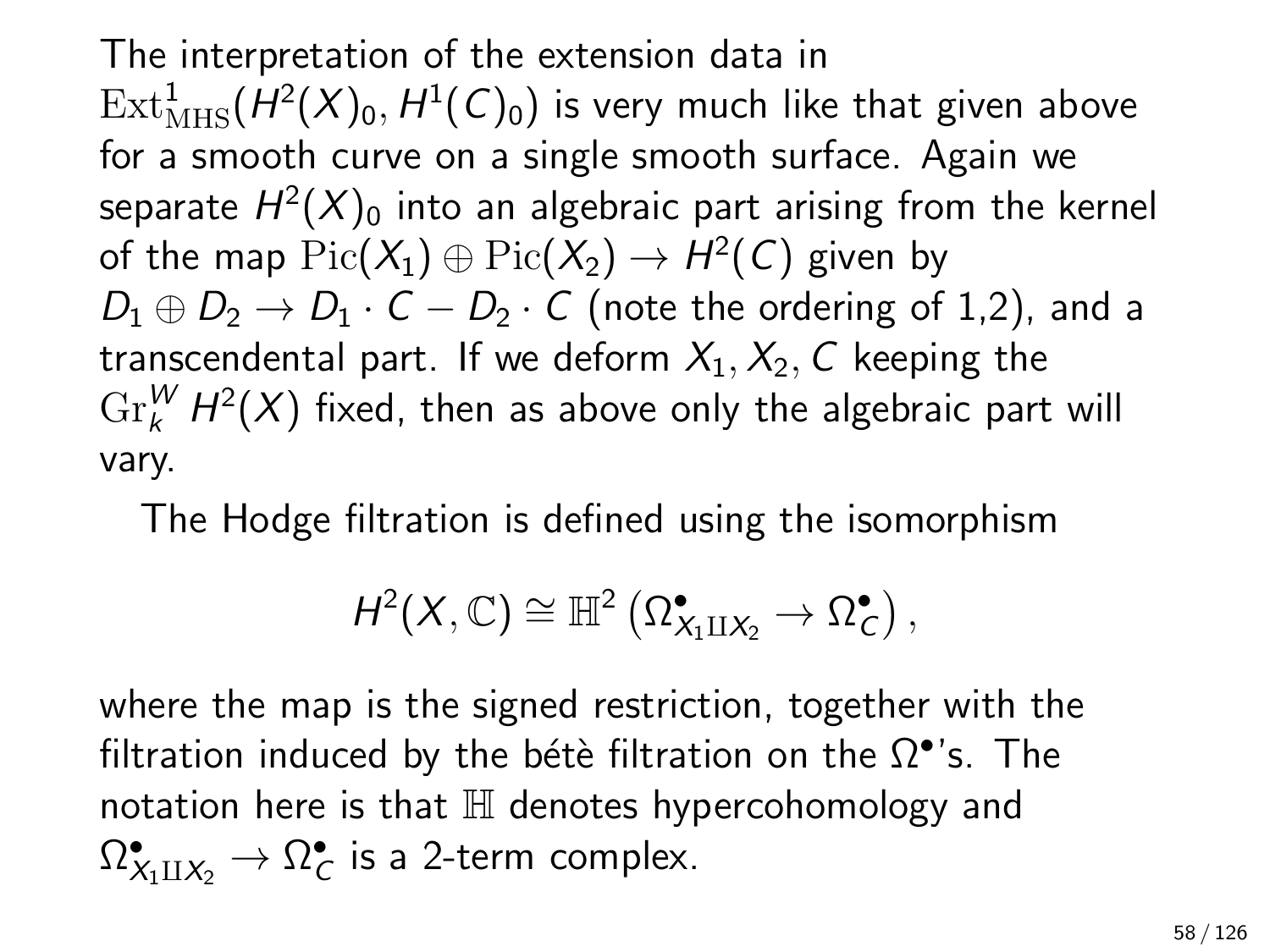Turning to the level 2 extension data the fibre of the map from level  $\leq$  2 extension data to level 1 extension data is  $\mathrm{Ext}^1_{\mathrm{MHS}}(H^1(-1), H^1).$  The tangent space here is a quotient of  $\operatorname{End}\nolimits_{\mathbb C}(H^1)/\mathsf F^0\operatorname{End}\nolimits_{\mathbb C}(H^1).$  The variable part of this again arises from the Hodge part  $\operatorname{End}_{\mathbb Q}(H^1).$  For  $C$  general,  $\operatorname{End}_{\mathbb{Q}}(H^1) \cong \mathbb{Q}.$ 

When we come to the case when  $X$  is to first order smoothable, the (BF) condition comes into play. Writing  $H_{\rm lim}^2 = \{ H^1, H^2, H^1(-1) \}$  we have

H

$$
H1 = \operatorname{coker} \left\{ \bigoplus_{i=1}^{2} \operatorname{H}^{1}(\operatorname{X}_{i}) \to \operatorname{H}^{1}(\operatorname{C}) \right\}
$$

$$
H1(-1) = \ker \left\{ H^{1}(C)(-1) \xrightarrow{G} \bigoplus_{i=1}^{2} H^{3}(X_{i}) \right\}
$$

where  $G$  is the Gysin map. The  $H^2$  is the cohomology at the middle of

$$
H^0(C)(-1)\stackrel{G}{\rightarrow}\mathop{\oplus}\limits_{i=1}^2 H^2(X_i)\stackrel{R}{\rightarrow} H^2(C)
$$

59 / 126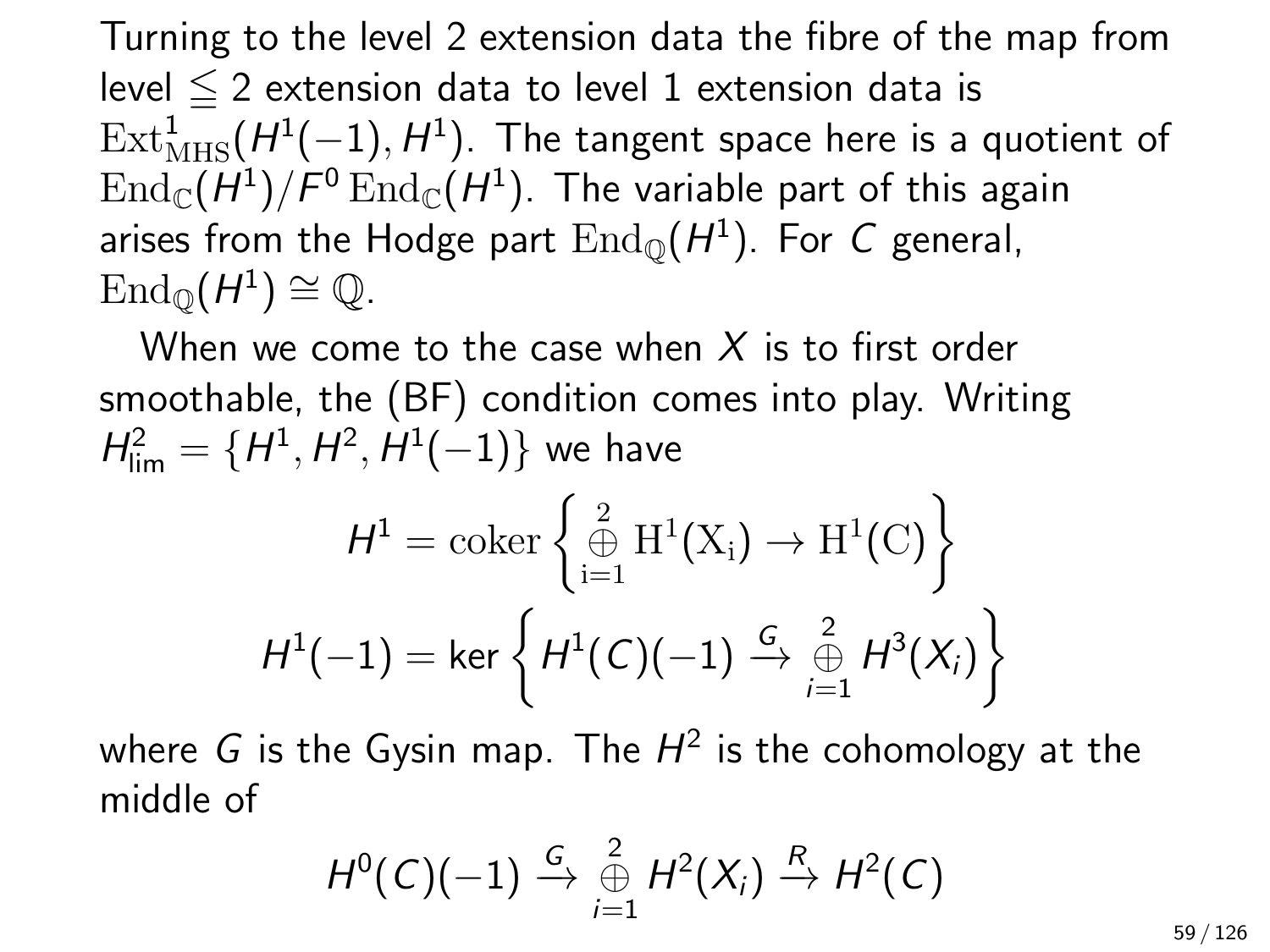with  $R$  being the signed restriction mapping. That this is a complex is due to the topological consequence

$$
\deg(N_{C/X_1})+\deg(N_{C/X_2})=0
$$

of BF.

Of interest is also how one may compute the Hodge filtration on  $H_{\textrm{lim}}^2$ . Using notations that anticipate Lecture III, we set

$$
\begin{cases}\nX^{[1]} = X_1 \amalg X_2 \\
X^{[2]} = X_1 \cap X_2 = C.\n\end{cases}
$$

From the (BF) condition we may think of the first order smoothing as locally given by

$$
t=x_1x_2
$$

where  $t$  and  $dt$  have global meaning along  $X^{[2]}$ . Then

$$
\frac{dt}{t} = \frac{dx_1}{x_1} + \frac{dx_2}{x_2}
$$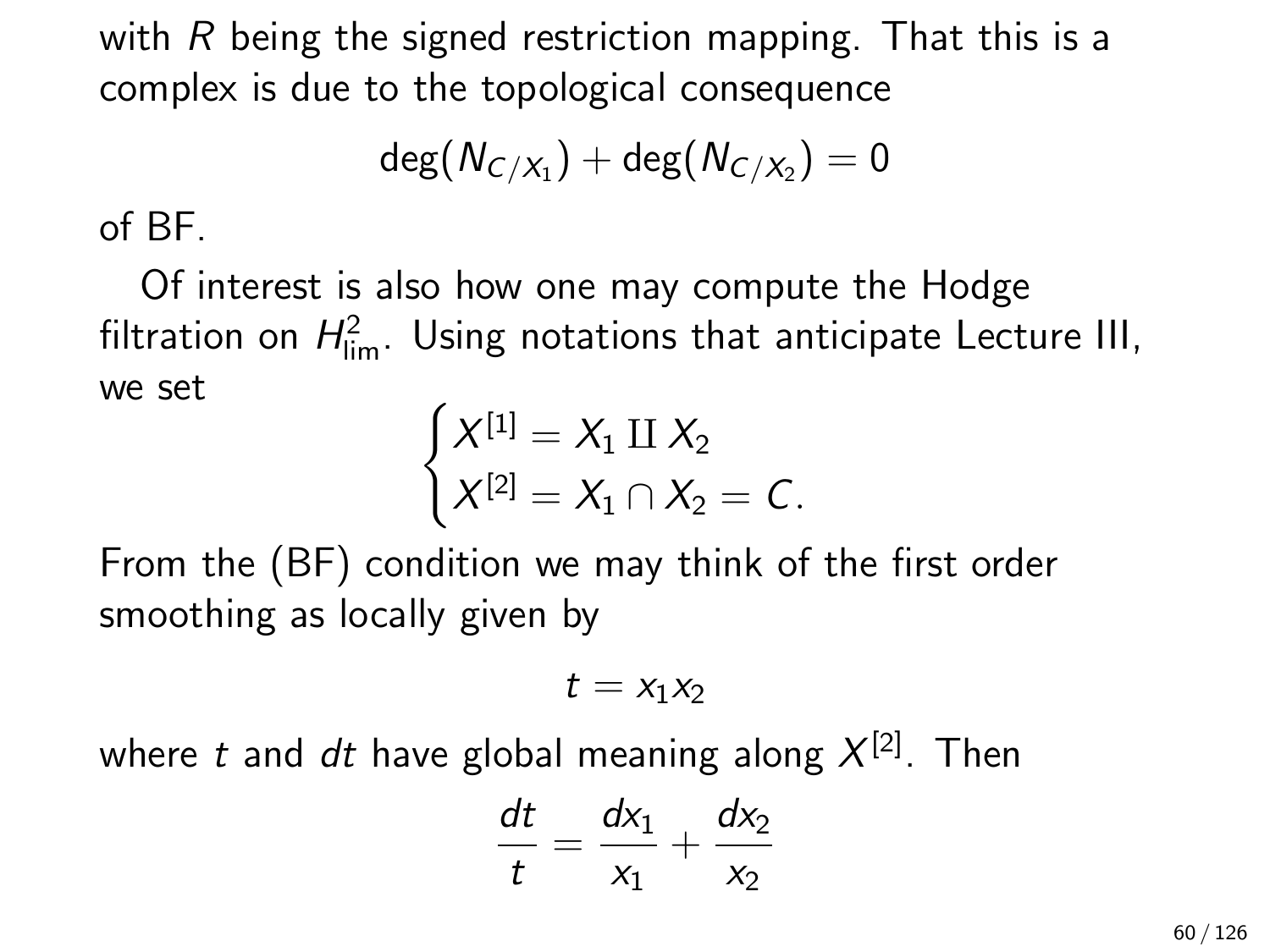from which we may infer that there is a well-defined map of complexes

$$
(II.4) \t\t \t\t \Omega^{\bullet}_{X^{[1]}}(\log X^{[2]}) \xrightarrow{\text{Res} \wedge \frac{dt}{t}} \Omega^{\bullet}_{X^{[2]}}
$$

where  $Res$  is the signed residue map.  $\n <sup>•</sup>$  A basic result is that

<span id="page-60-0"></span>(II.5) 
$$
H_{\lim}^2 \cong \mathbb{H}^2 \left( \Omega_{X^{[2]}}^{\bullet} (\log X^{[1]}) \xrightarrow{\text{Res} \wedge \frac{dt}{t}} \Omega_{X^{[2]}}^{\bullet} \right),
$$

and from this we may define the Hodge filtration on  $H_{\rm lim}^2$  from the bétè filtration on the  $\Omega^{\bullet}$ 's.

To actually describe the Hodge filtration on  $H_{\rm lim}^2$  we use [\(II.5\)](#page-60-0) and also set

$$
\Omega^\bullet_{X^{[1]}}\cup_{X^{[2]}}X^{[2]}=\ker\left(\underset{i=1}{\overset{2}{\oplus}}\Omega^\bullet_{X_i}\left(\log X^{[2]}\right)\to \Omega^{\bullet-1}_{X^{[2]}}\right).
$$

 $\P$ To be precise, we should let  $\mathfrak{X}^{(1)}\stackrel{f}{\to}\Delta(\epsilon)$ ,  $\epsilon^2=0$ , be the first order smoothing of  $X$  and use  $f_*\bigl(\Omega^\bullet_{\mathfrak{X}^{(1)}/\Delta(\epsilon)}(\log X)\bigr)$  along  $\epsilon=0.$ 

61 / 126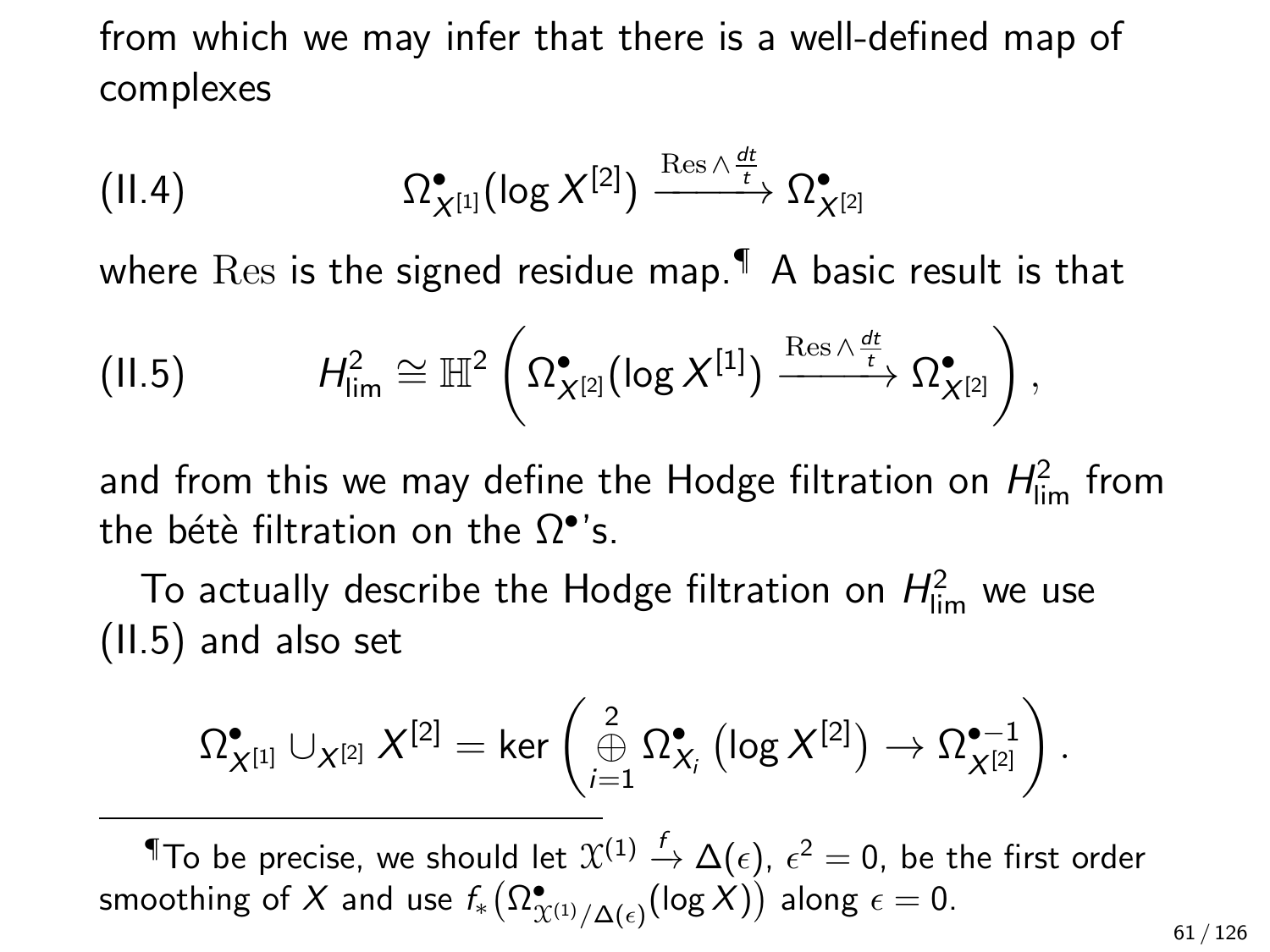Then using this notation the complexification of  
\n
$$
0 \to W_1 \to H_{\lim}^2 \to \text{Gr}_{3}^W \to 0
$$
 is given by  
\n
$$
0 \to \frac{\mathbb{H}^1(\Omega_{X^{[2]}}^{\bullet})}{H^1(\Omega_{X^{[1]}}^{\bullet} \cup_{X^{[2]}} X^{[2]})}
$$
\n
$$
\to H_{\lim}^2 \to \text{ker} \underbrace{\{\mathbb{H}^2(\Omega_{X^{[1]}}^{\bullet} \cup_{X^{[2]}} X^{[2]}) \to \mathbb{H}^2(\Omega_{X^{[2]}}^{\bullet})\}}_{\text{Gr}_{2}^W \cong H^2(X^{[1]} \setminus X^{[2]})} \to 0.
$$

It is the third term that is the analogue of the differentials of the third kind that appeared in the previous example of algebraic curves.

Finally a preview of some of what will be in Lecture III. Suppose we vary  $\lambda_{i,t},\ i=1,2,$  and  $\mathcal{C}_t.$  In order to vary the limiting mixed Hodge structure we must maintain the (BF) condition above. Then this assumption must enter into any cohomological calculation of the variation of the extension data. This will be our next topic.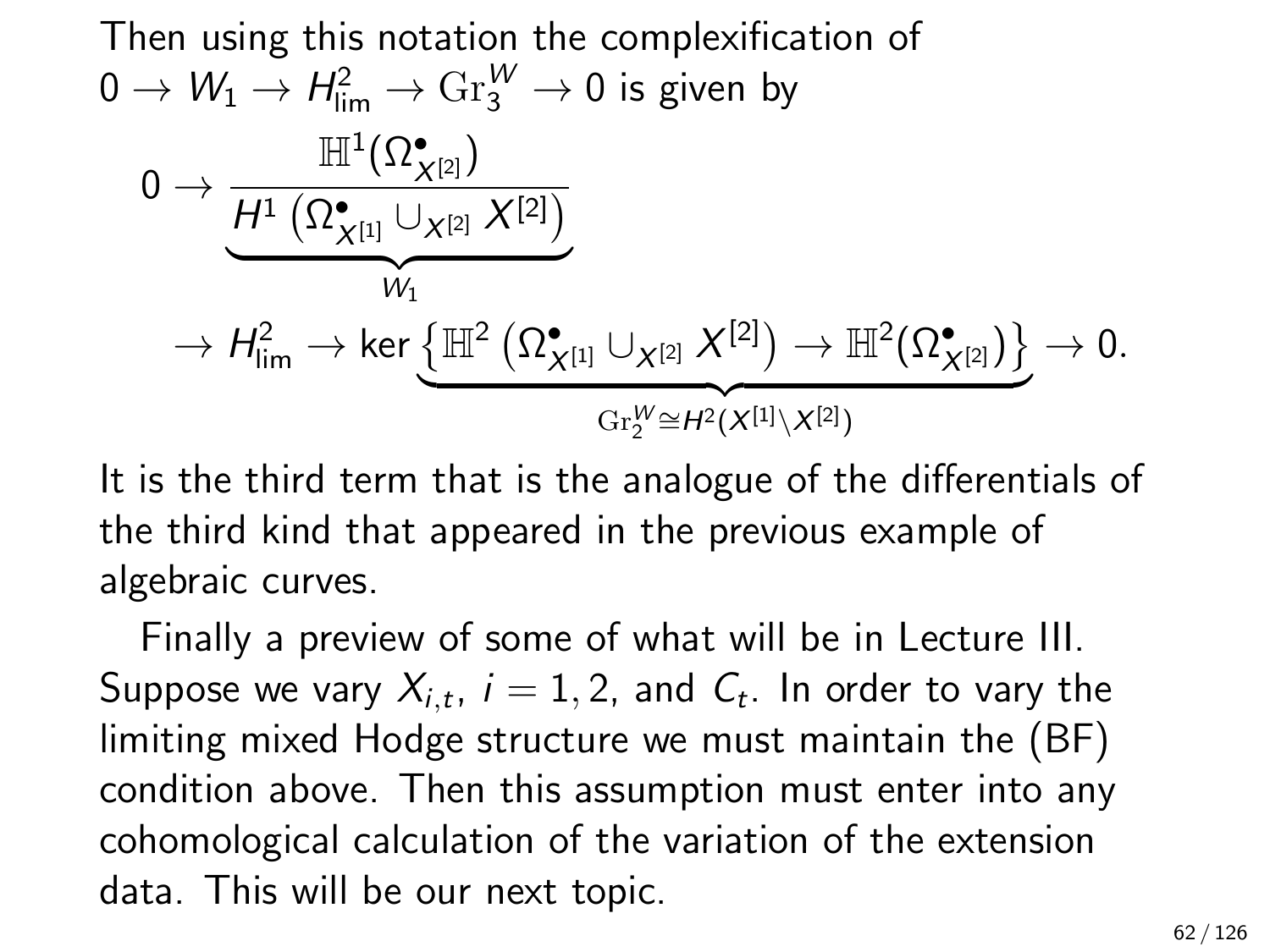## Example: We will give an illustration of Theorem I.8.

- In order to have a LMHS  $H_{\text{lim}}^2$  where there is extension data of level  $\geqq 3$  we must have  $\mathsf{N}^2 \neq 0;$
- $\blacktriangleright$  In the geometric situation where we have a family of surfaces  $\mathfrak{X} \to \Delta$  that is in standard form; i.e.,  $\mathfrak{X}$  is smooth, the  $X_t$  are smooth for  $t \neq 0$  and  $X_0$  is a reduced normal crossing divisor  $\mathcal{X}_i$ , setting

$$
X^{[k]} = \coprod_{l} \left( \bigcap_{j \in l} X_{i_1} \cap \cdots \cap X_{i_k} \right), \quad l = (i_1, \ldots, i_k),
$$

we have

$$
N^k\neq 0 \implies X^{[k+1]}\neq \emptyset;
$$

In order to get non-trivial extension data for  $H_{\text{lim}}^2$  in the geometric case, we must have  $\mathsf{N}^2\neq 0$ , which gives  $X^{[3]} \neq \emptyset$ , i.e. we must have triple points;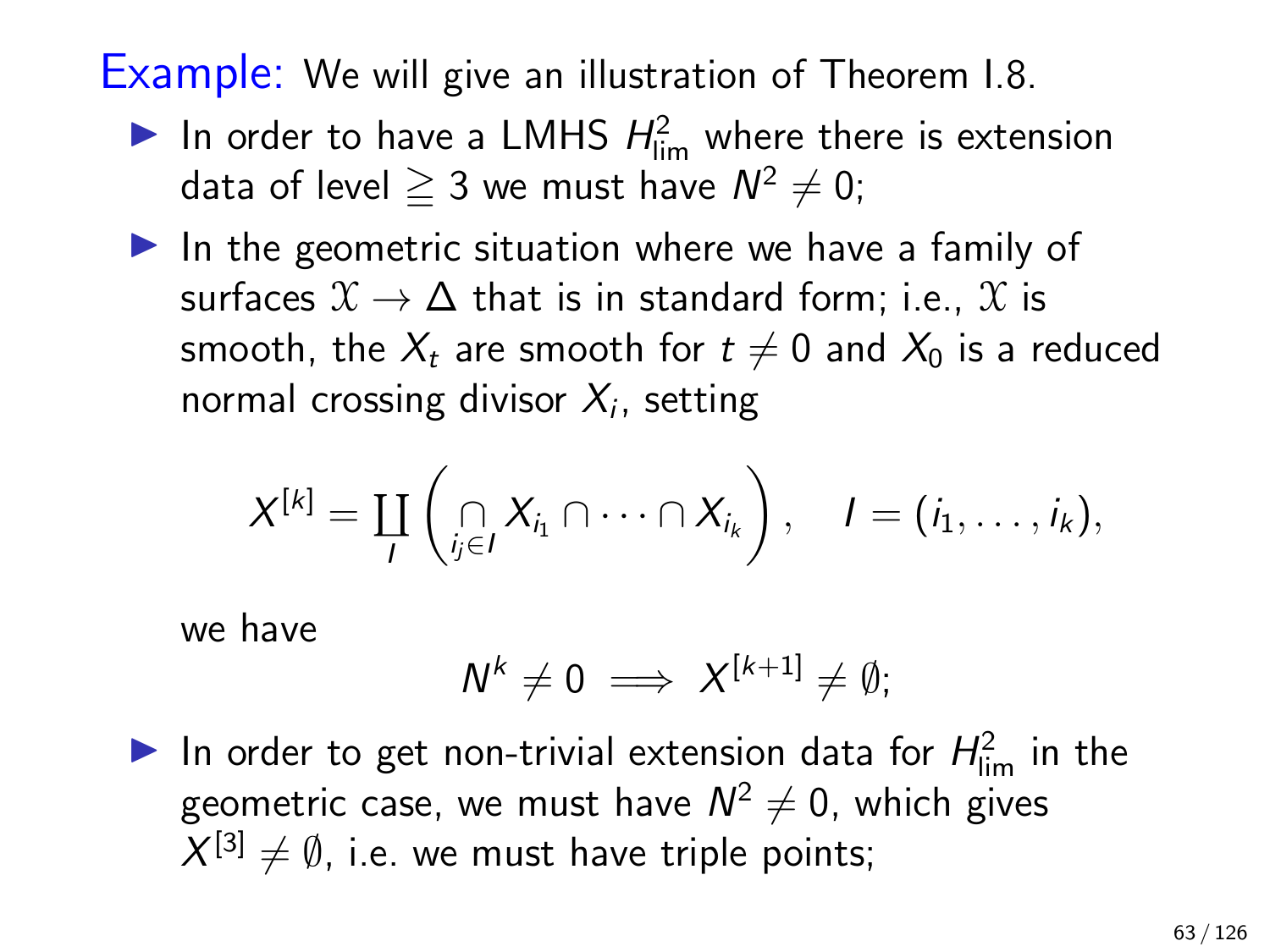The simplest  $H_{\text{lim}}^2$  with  $N^2 \neq 0$  are those of Hodge-Tate type; i.e.,

$$
H_{\text{lim}}^2 = \{H^0, H^0(-1), H^0(-2)\};
$$

- An example of smoothable  $X_0$  with this  $H_{\text{lim}}^2$  is the union  $\cup_{\alpha=1}^m H_{\alpha}$  of  $m\geqq 4$  hyperplane  $\mathbb{P}^2$ 's in general position in  $\mathbb{P}^3$ ;
- If  $\omega_t \in H^0(\Omega^2_{X_t})$  has a limit

$$
\omega_0\in H^0\left(\Omega^2_{X^{[1]}}(\log D)\right)
$$

where  $D$  is the normal crossing divisor induced from  $X^{[2]}$ , then  $\omega_0$  has log poles with opposite residue along the double curve part of  $D$ . At the triple points  $P_{\alpha\beta\gamma} = X_{\alpha} \cap X_{\beta} \cap X_{\gamma}$  the form  $\omega_0$  has double residues  ${\rm Res}^{(2)}_{P_{\alpha\beta\gamma}}(\omega_0)$ ;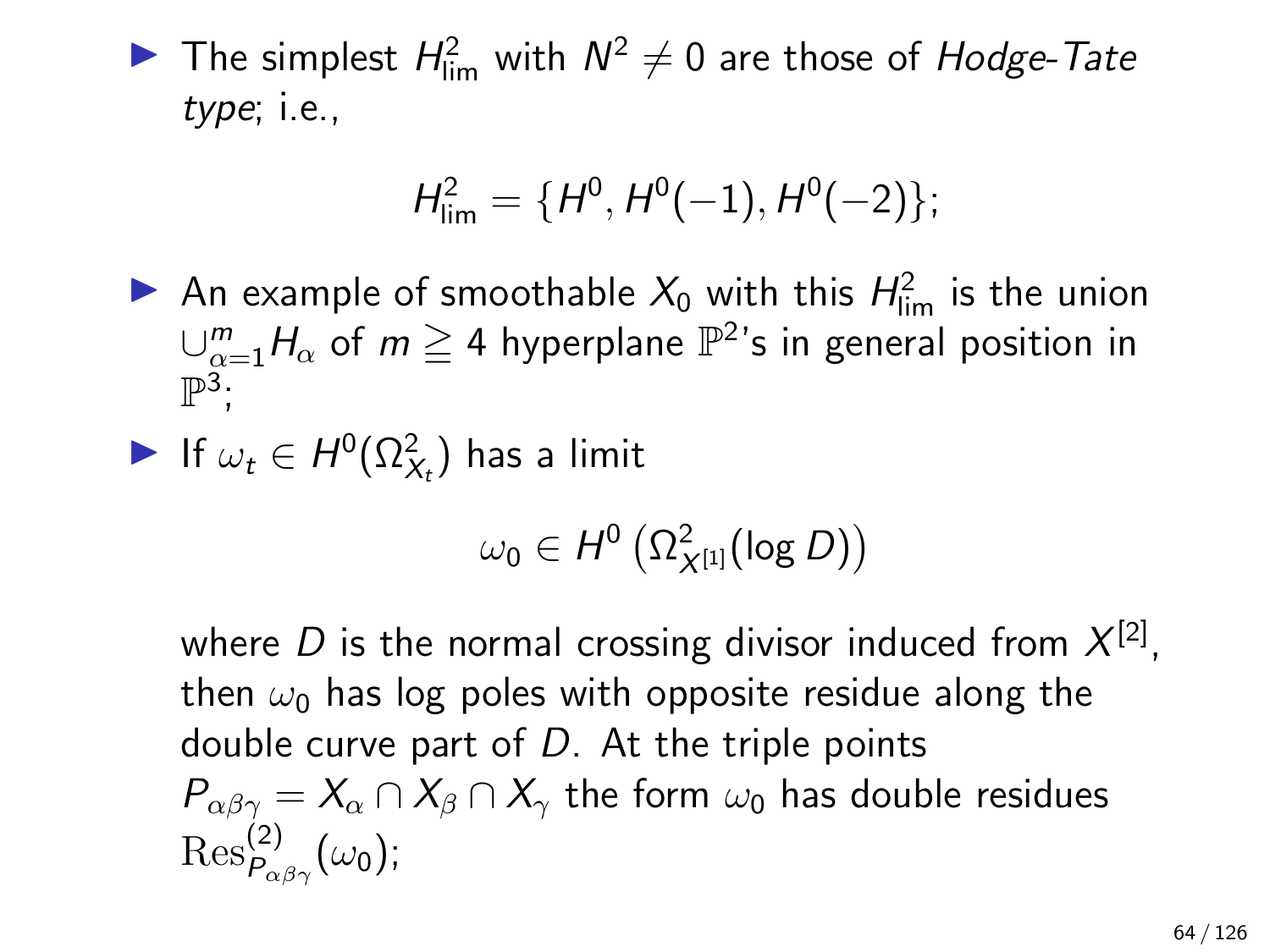▶ Over  $\mathbb{C}$ ,  $H^0(-2)$  is generated by the  $\omega_0$ 's,  $H^0$  is generated by the  $P_{\alpha\beta\gamma}$ 's, and

$$
N(\omega_0)=\sum\mathrm{Res}_{P_{\alpha\beta\gamma}}^{(2)}(\omega_0).
$$

This is the geometric side of the picture. When one extracts from this the period matrix side the essential part, meaning the part

$$
\{H^0, H^0(-1), H^0(-2)\}
$$

of the limiting mixed Hodge structure where  $H^2 = H^0(-1) \oplus H^{'2}$  but the  $H^{'2}$  is not part of the N-string, the resulting period matrix will have the form

$$
\Omega = \begin{pmatrix} I \\ A \\ B \end{pmatrix}, \quad Q = \begin{pmatrix} 0 & 0 & I \\ 0 & -I & 0 \\ I & 0 & 0 \end{pmatrix}, \quad N = \begin{pmatrix} 0 & 0 & 0 \\ I & 0 & 0 \\ 0 & I & 0 \end{pmatrix}
$$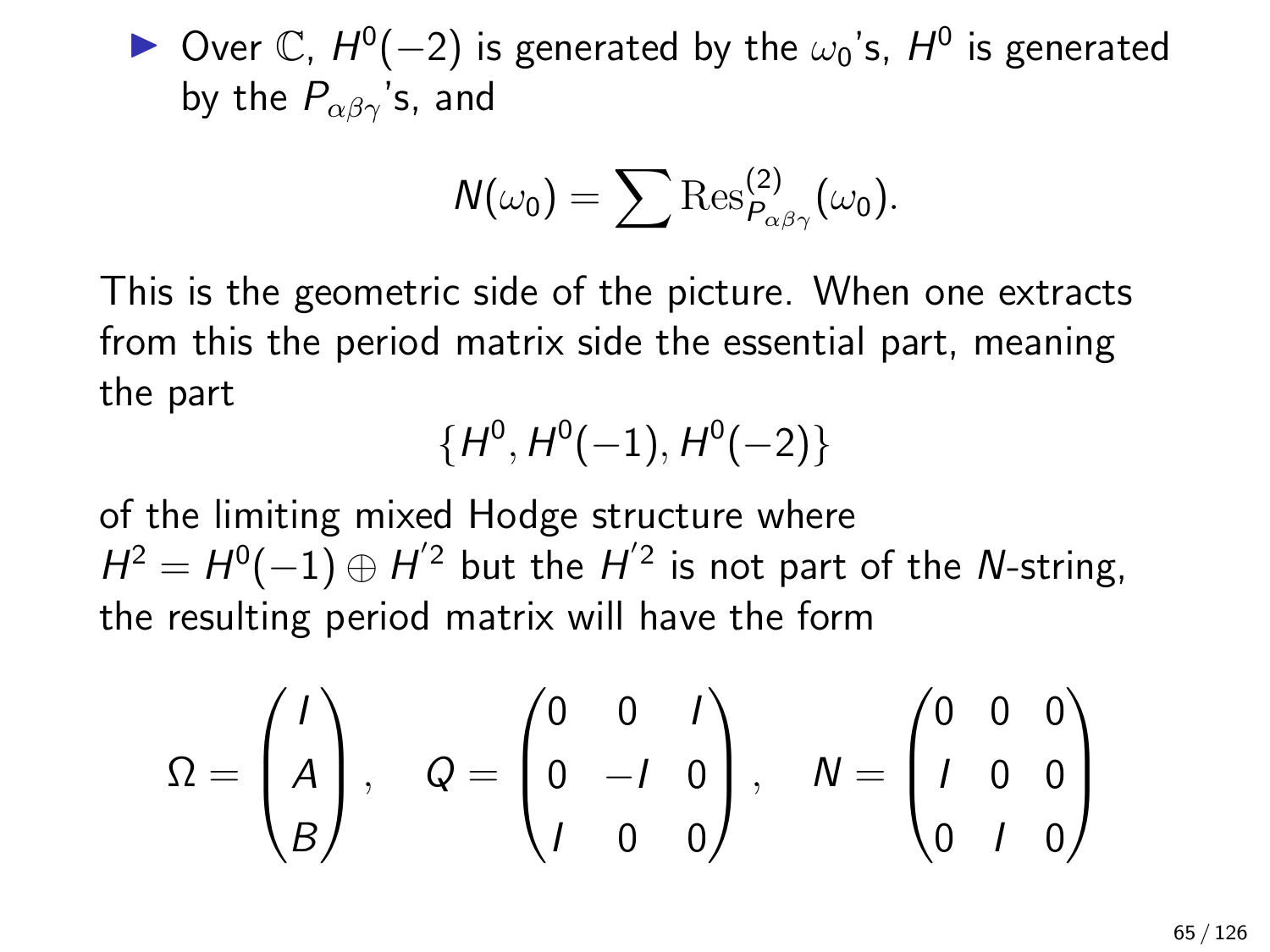where HRI and HRII are satisfied. Thus

$$
\Omega(t) = \begin{pmatrix} I \\ A = \ell(t)I + A_0 \\ B = \frac{\ell(t)^2}{2}I + \ell(t)B_1 + B_2 \end{pmatrix}
$$

where  $A_0$ ,  $B_1$ ,  $B_2$  are holomorphic. The level 2 extension data is given by A, and B gives the level 4 extension data.

 $\parallel$  As a side remark, in general the power of  $\ell(t)$  in level k extension data is  $\lfloor k/2 \rfloor$ .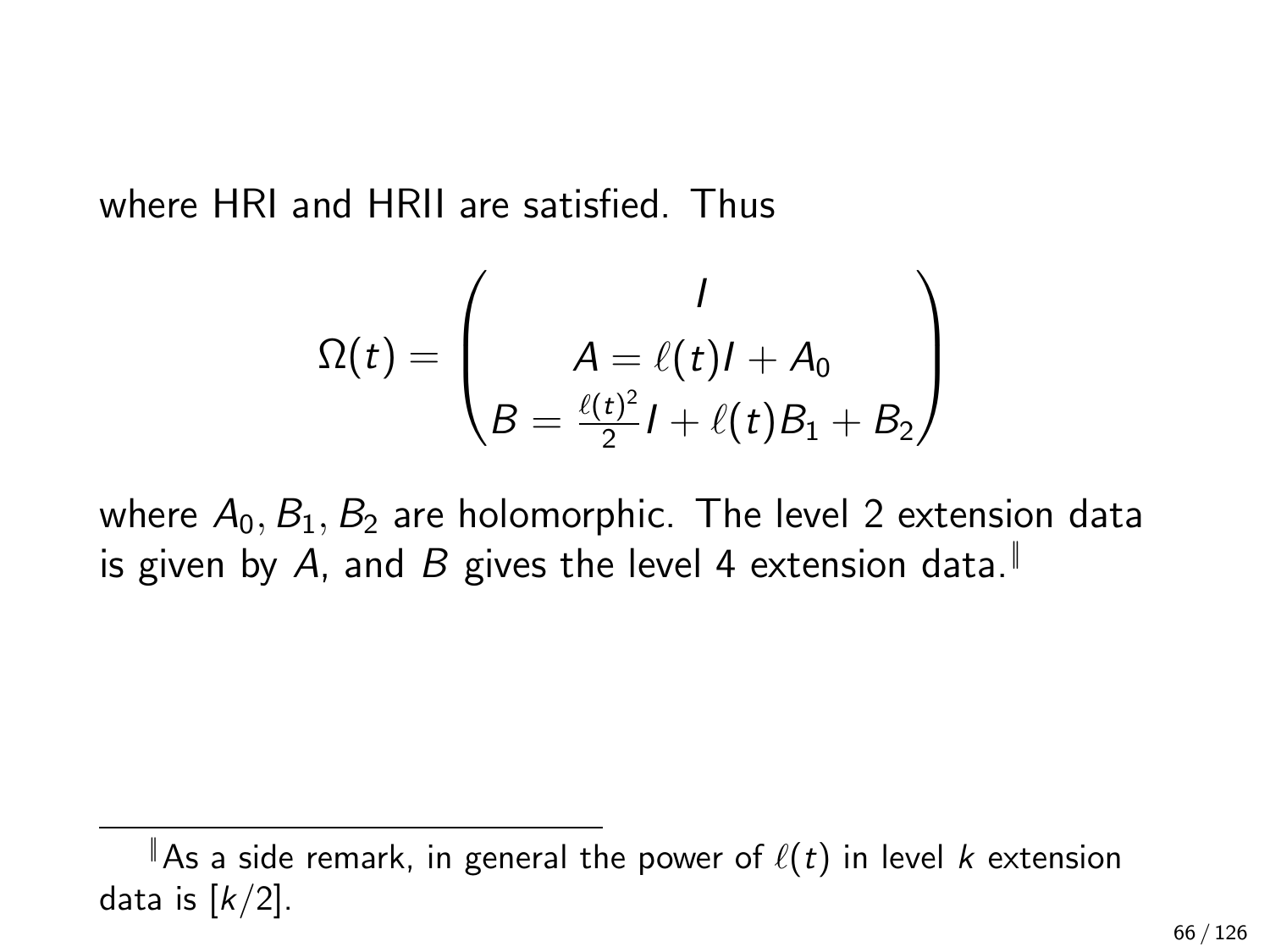Now we come to the main point. HRI gives

$$
B+{}^{t}B={}^{t}AA
$$

so that the symmetric part of the level 4 extension data is determined algebraically from the level 2 part. However the IPR gives

$$
dB={}^tA dA
$$

from which we see that the full level 4 extension data is only determined up to interpretation constants by the level 2 stuff.

Example: For configurations of d hyperplanes in general position in  $\mathbb{P}^2$ ,

 $\triangleright$  for  $d \leq 5$  the configuration is rigid; there are no parameters in the limiting mixed Hodge structures;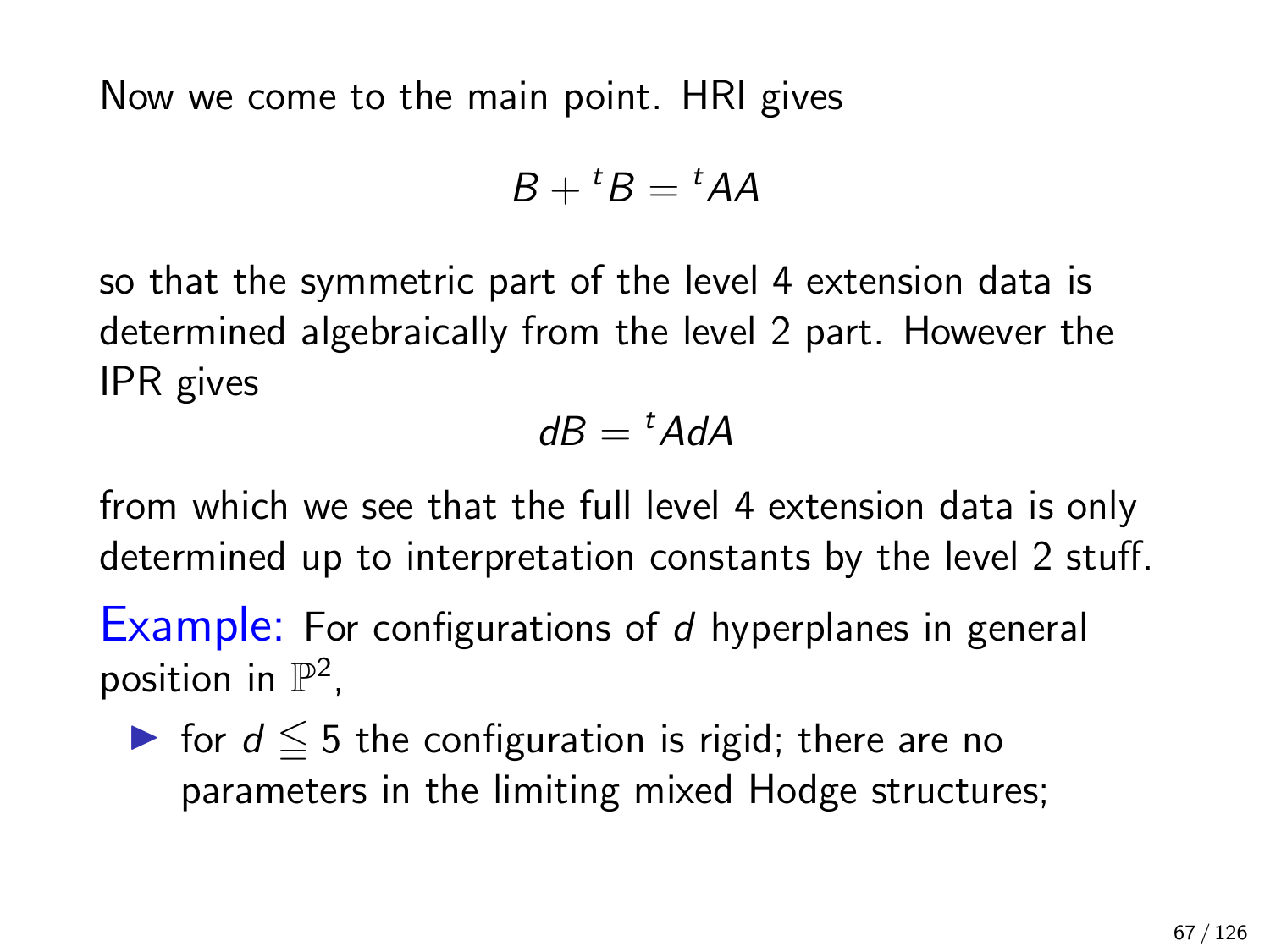- If for  $d \geq 6$  there are parameters. For example, for  $d = 6$  if we pick two of the  $H_{\alpha}$ 's and intersect them to get a  $\mathbb{P}^1$ , then the remaining  $H_{\beta}$ 's meet the  $\mathbb{P}^1$  in four distinct points and the level 2 extension data is the logarithm of their cross ratio. For any  $d \geq 6$  the level 2 extension data is a collection of logarithms of cross ratios;
- $\blacktriangleright$  the level 4 extension data may be expressed as Aamoto integrals, which we will not go into here.

In general there is a vast literature on variations of mixed Hodge structure whose associated graded are of Hodge-Tate type. The arithmetic aspect of this subject is of particular interest. The extension data is expressed explicitly in terms of higher logarithms and the periods are special combinations of values of multi-zeta functions. Some references are given in [GRR].

We are not aware of literature about the special features of variations of limiting mixed Hodge structures.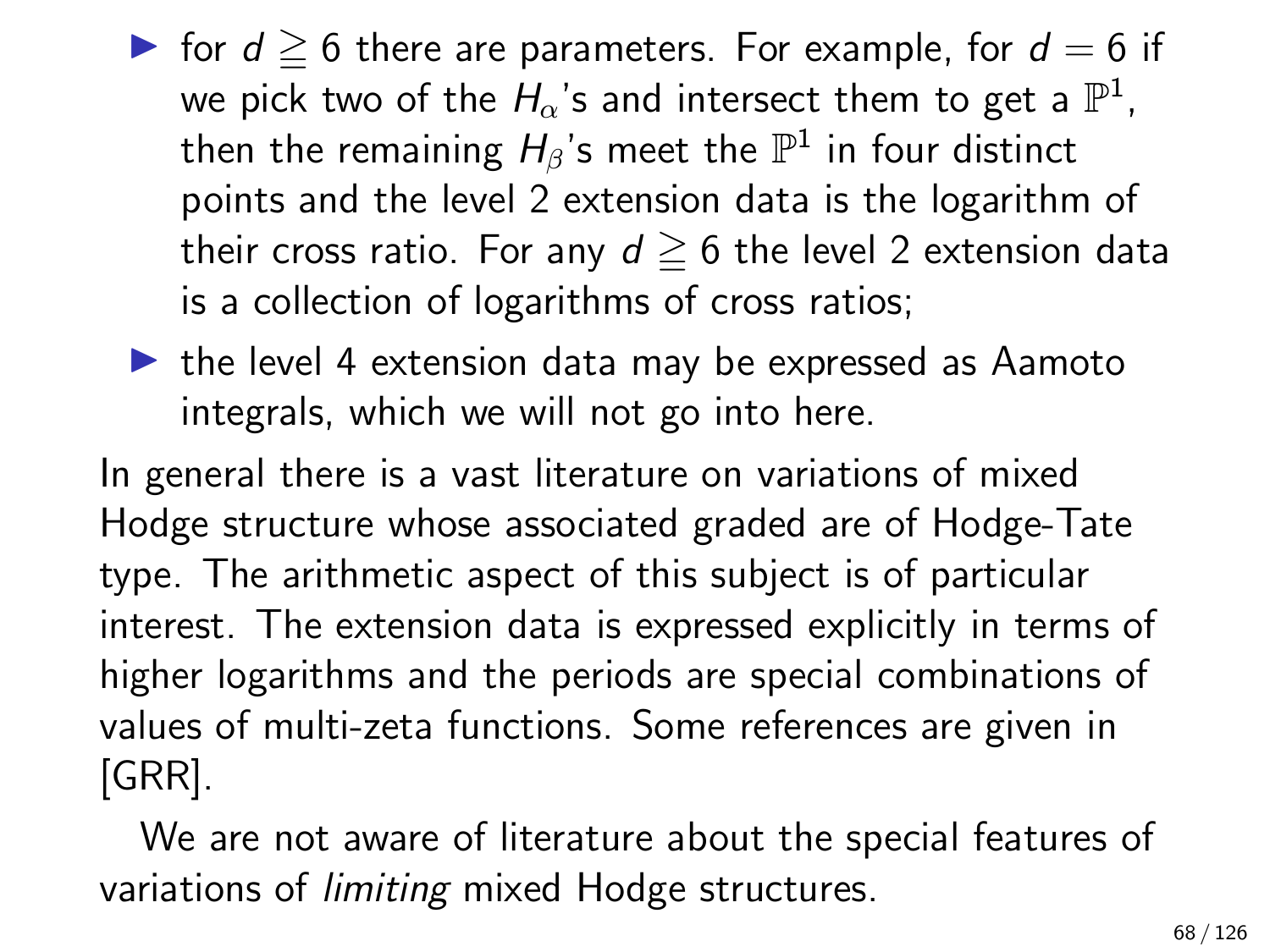## III. First order variation of mixed Hodge structures and the associated extension data

 $\triangleright$  We begin with some general remarks about the use of Hodge theory in algebraic geometry. This was the topic of the lectures given last year (see the references at the end); there the applications of Hodge theory centered around its role in the topology of algebraic varieties. Among other things it was illustrated how just the existence of a functorial Hodge structure on the cohomology of a smooth variety leads to vanishing theorems on cohomology and vice versa. Originally due to Kodaira and Spencer in the 1950s, this technique has been significantly refined over the years.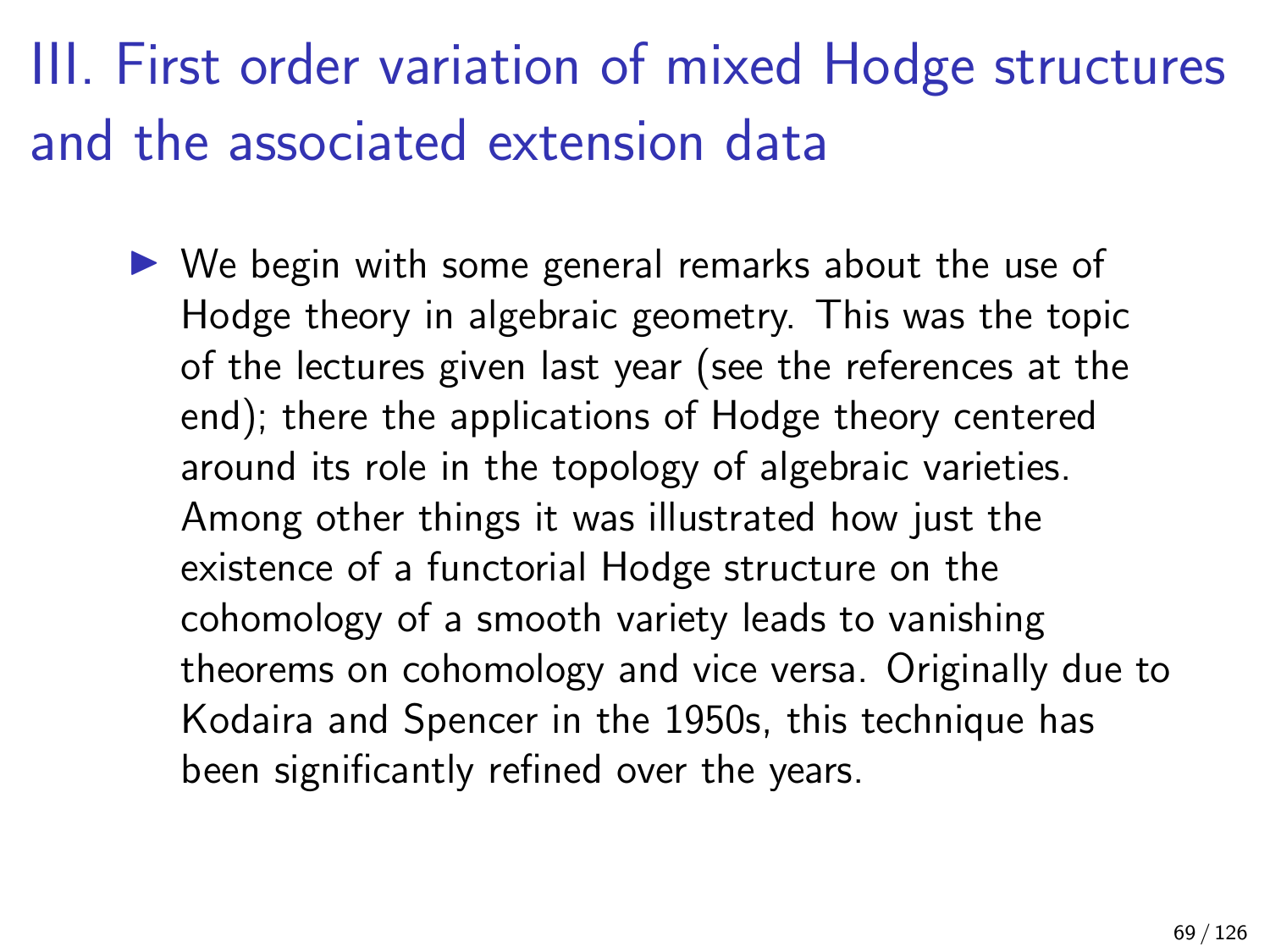Hodge theory may also be used directly in the study of the geometry of algebraic varieties. The classic example here is due to Riemann. Associated to the polarized Hodge structure on  $H^1(\mathsf{C})$  for a smooth algebraic curve, which is a linear algebraic object, Riemann constructed a geometric object given by the theta divisor  $\Theta \subset J(C)$  in the Jacobian variety of the curve. He then showed that much of the geometry of C could be constructed from the geometry of Θ. Among the penultimate results here are the Torelli theorem  $(J(C), Q)$  determines C), and Riemann's singularity theorem relating the singularities of Θ to the special divisors on C.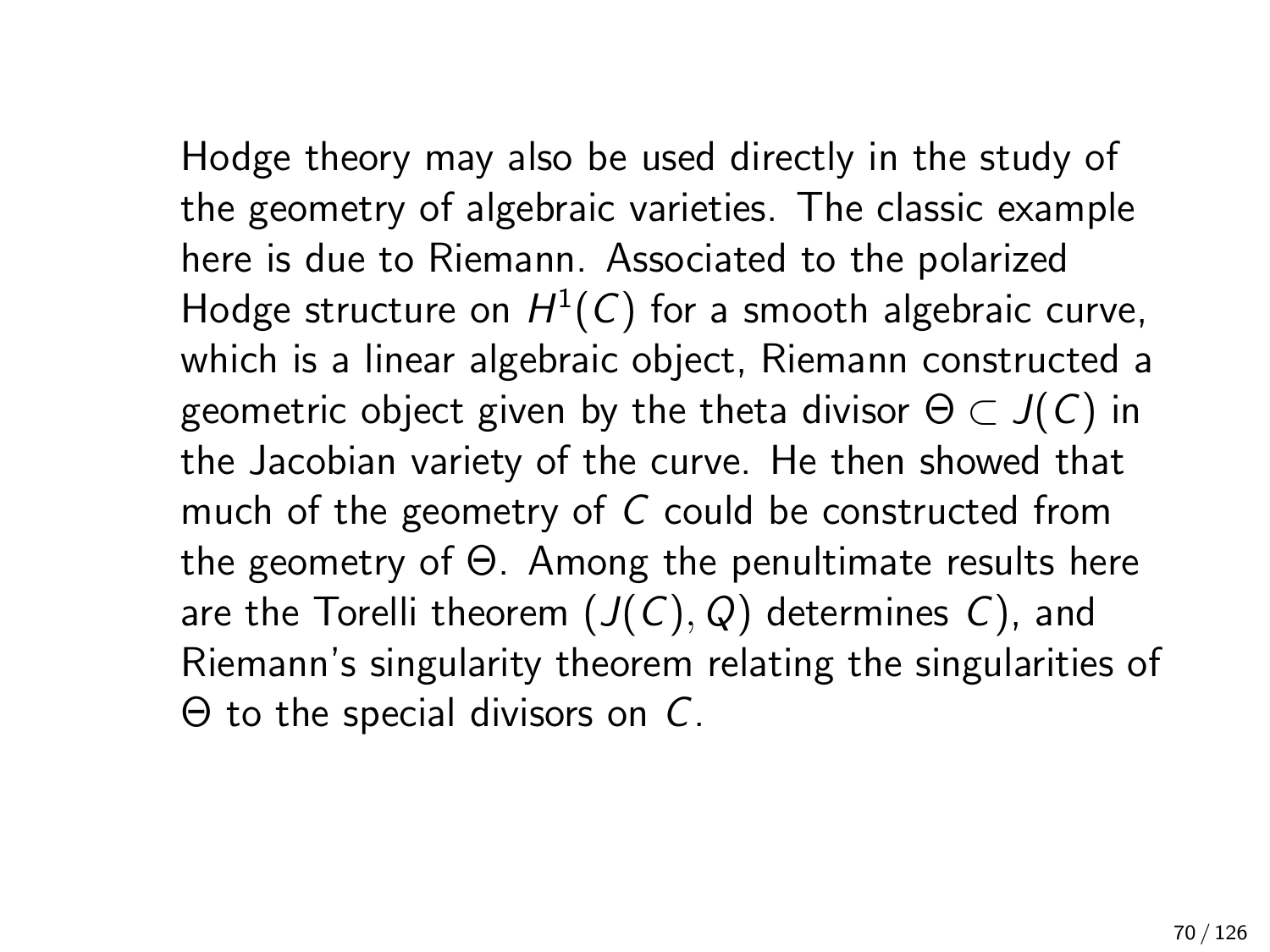However, because of the IPR the method of associating a geometric object to the cohomology of a smooth algebraic variety is only possible when the period domain is Hermitian symmetric (the classical case), which only occurs for very special varieties. Perhaps the central point of these lectures is that to limiting mixed Hodge structures, which arise in families of varieties whose

general member is smooth, one may associate geometric objects arising from the extension data in the limiting mixed Hodge structures. We feel that the geometric applications of this construction are probably in their early days.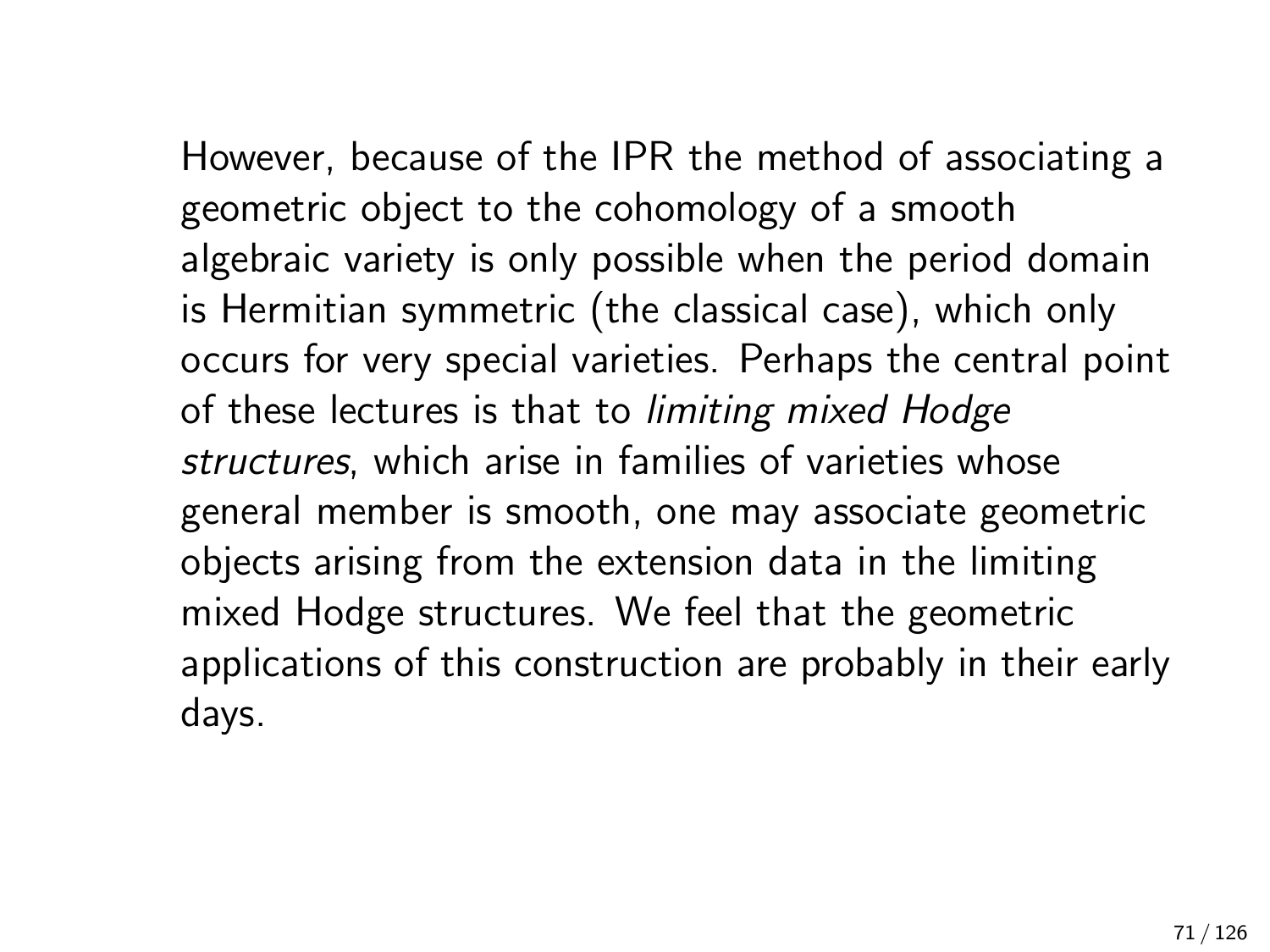Another use of Hodge theory in the study of the geometry of algebraic varieties is to extract geometric information from the linear algebraic data given by the first variation of a Hodge structure, a so-called infinitesimal variation of Hodge structure. Among other things this method has been used to derive Torelli-type results and to study the Noether-Lefschetz loci, defined as the subvarieties of parameter spaces of families of varieties that have special geometric properties, such as the existence of algebraic cycles not present in general members of the family. What has yet to be explored is the use of infinitesimal variations centered at singular varieties  $X_0$  in a family  $\{X_t\}$  whose general member is smooth. Interestingly here there are two rather different cases: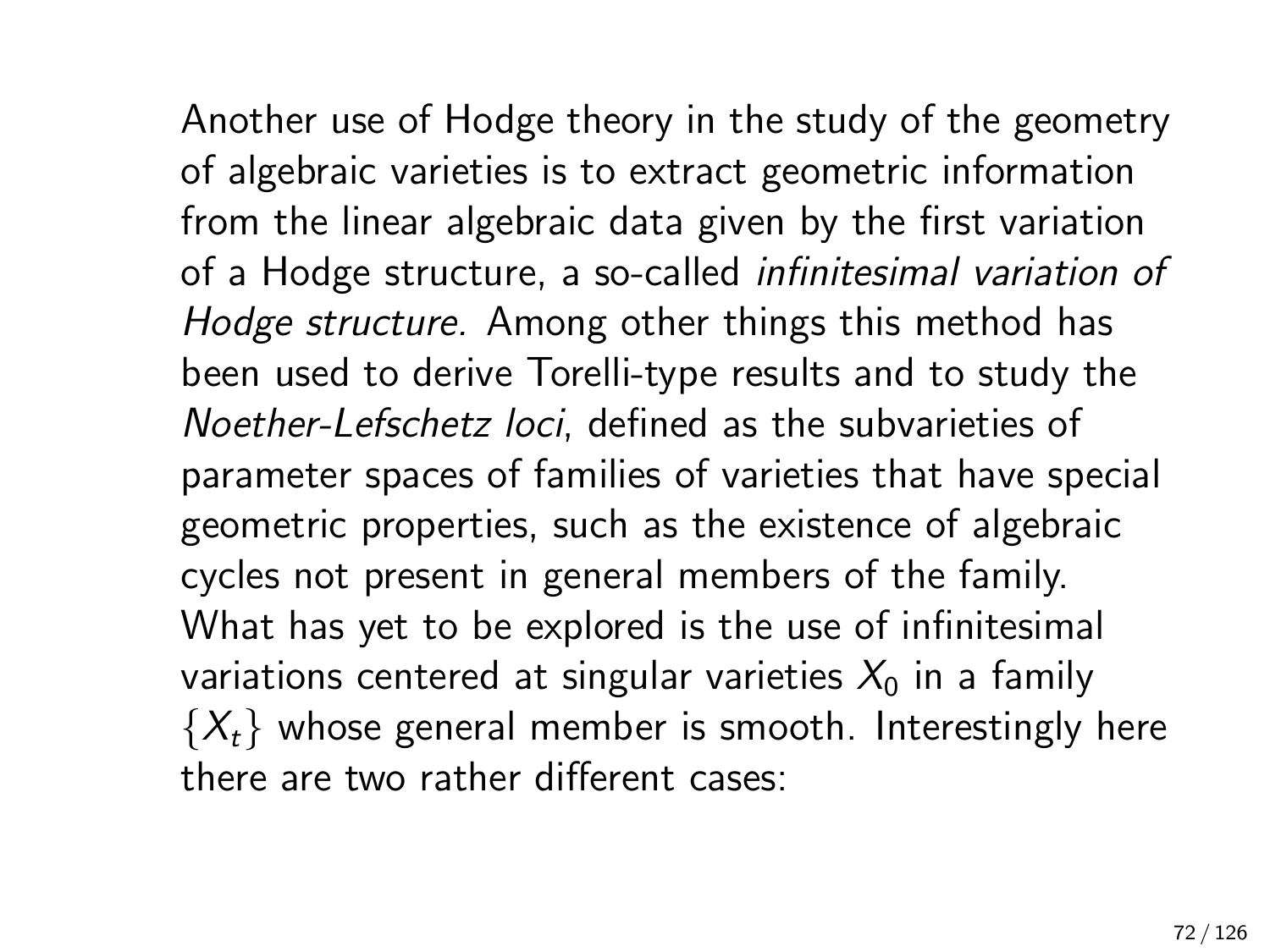- (i) the limiting mixed Hodge structure  $H^n(X_t)_{\text{lim}}$  is a pure Hodge structure;
- (ii) the limiting mixed Hodge structure is not a pure Hodge structure.

Case (i) arises when the action of monodromy on  $H^n(X_t)$ around  $t=0$  is finite; using the above notation  $\, T=\, T_s e^N$ we have  $N = 0$ . This does not necessarily mean that  $H^{n}(X_{0})$  has a pure Hodge structure, at least over  $\mathbb{Z}.^{**}$ 

Roughly speaking case (ii) breaks into three sub-cases: (iia) the study of the associated graded to the limiting mixed Hodge structures when we have a smoothable equisingular deformation of  $X_0$ ;

By a smoothable equisingular deformation we mean an equisingular deformation  $X_{0,s}$  of  $X_0$  such that the  $X_{0,s}$  are smoothable for all s. This case is similar to the study of ordinary period mappings.

\*\*However for many varieties with quotient singularities,  $H^n(X_0)$  has a pure structure over Q.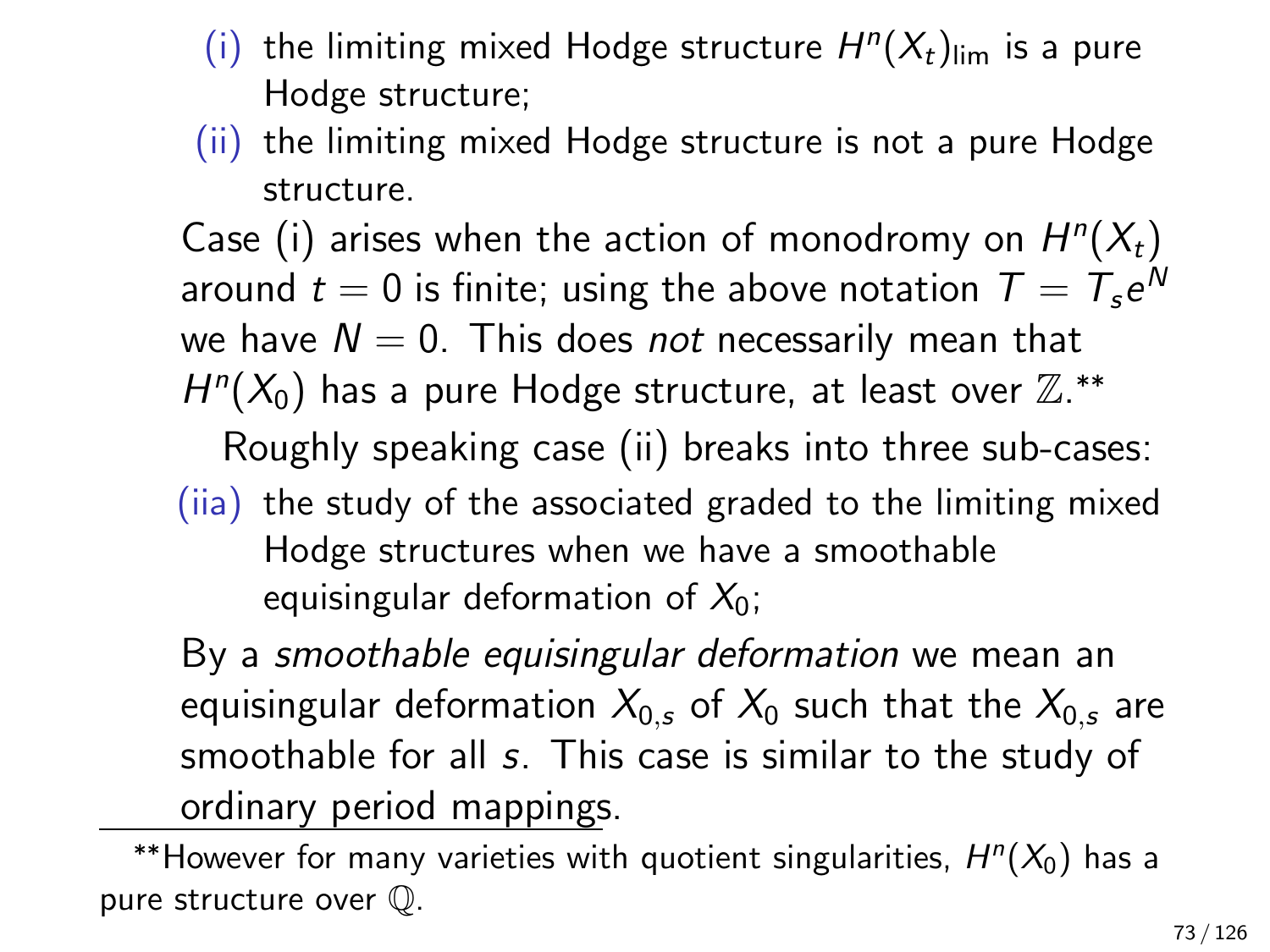(iib) The study of the variation of the extension data when we have an equisingular deformation of  $X_0$  whose associated limiting mixed Hodge structures have constant associated graded pure Hodge structures; (iic) a smoothing deformation of  $X_0$ . Although there are well-developed cohomological

techniques for using variational methods centered around a smooth variety, this is not the case when the variety is singular. In order to be able to carry out calculations in the singular case it is necessary to be able to compute the limiting mixed Hodge structure. For this the traditional method is to use semi-stable reduction (SSR).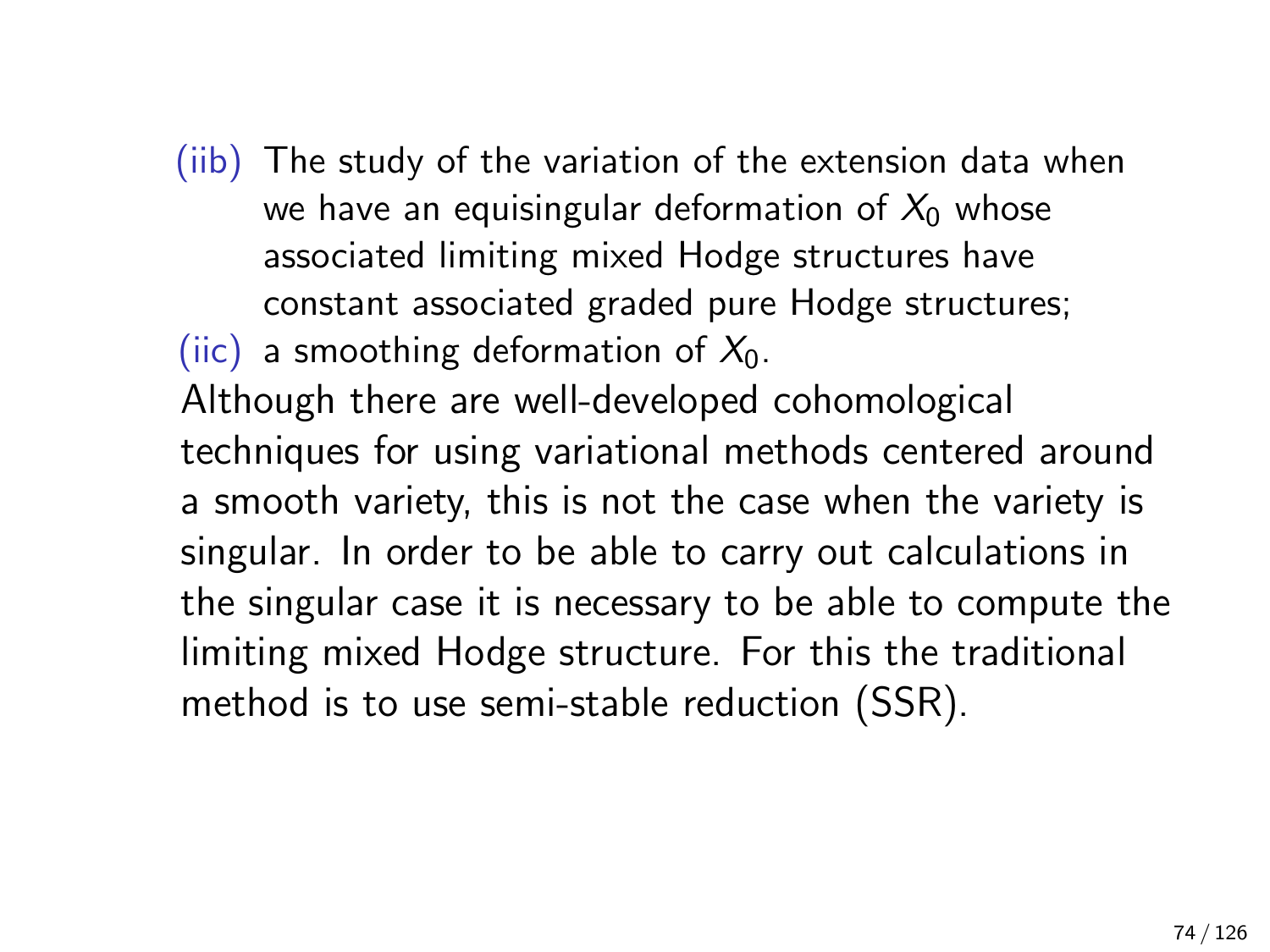Given a family  $\mathfrak{X}' \xrightarrow{\pi'} \Delta'$  that is smooth over  $\Delta^{'\ast}$ , SSR is the process of using blowing up, base change and normalization to arrive at a picture

$$
\begin{array}{ccc}\n\chi & \xrightarrow{\pi} & \Delta & \ni t \\
\downarrow & & \downarrow \\
\chi' & \xrightarrow{\pi'} & \Delta' & \ni t' = t^{\mu}\n\end{array}
$$

which is a cyclic unbranched curving over  $\Delta^* \to \Delta^{'*};\, \mathfrak{X}$  is smooth and  $\mathit{X}_0=\cup\mathit{X}_i$  is a reduced normal crossing divisor.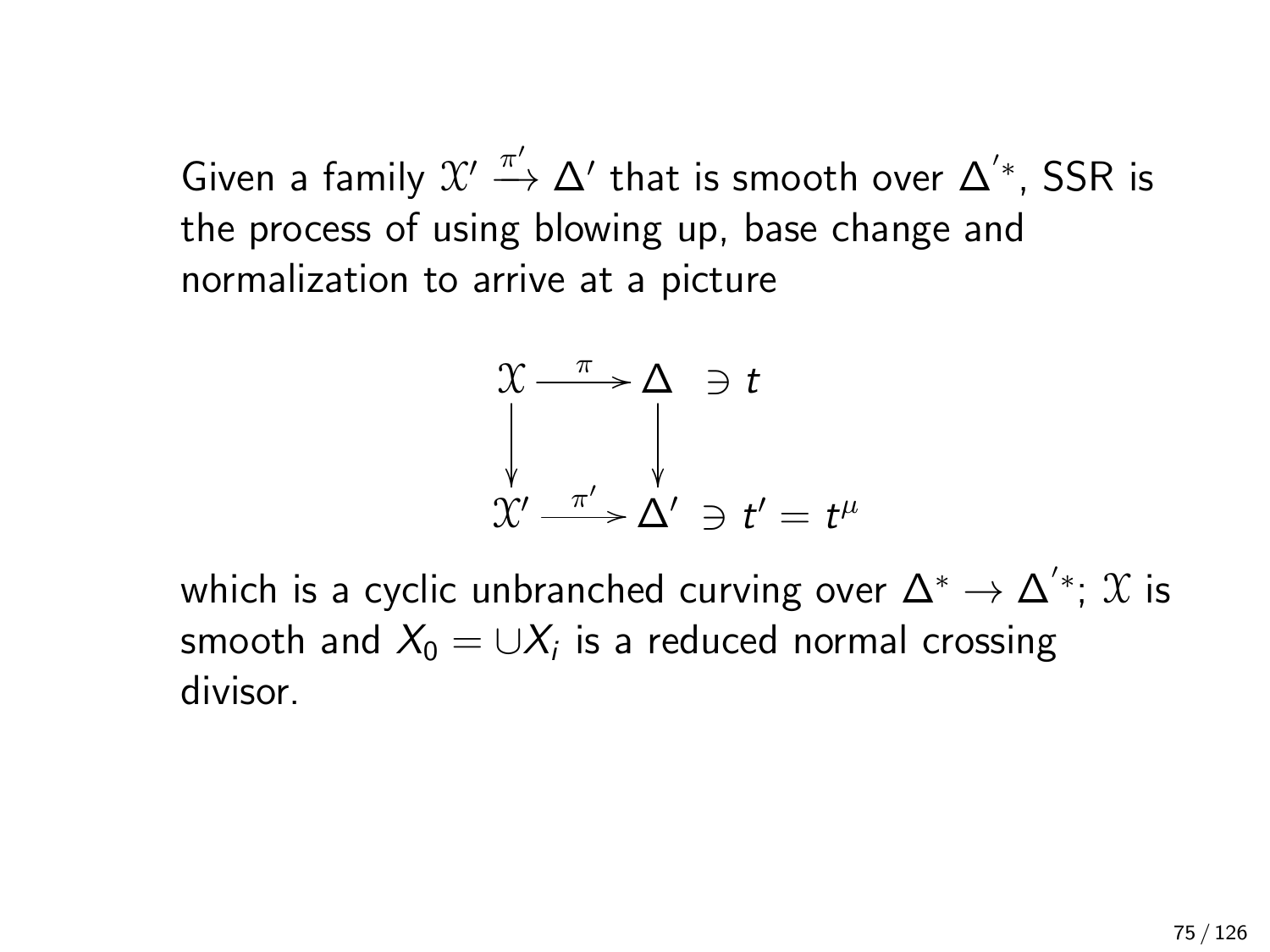Computation of limiting mixed Hodge structures: We will give an algorithm that is useful in practice for computation of limiting mixed Hodge structures. We use the notations

$$
X^{[1]} = \coprod_{i} X_{i} = \widetilde{X}
$$
  

$$
X^{[2]} = \coprod_{i < j} X_{i} \cap X_{j} = \widetilde{X}_{0, \text{sing}}
$$
  

$$
X^{[3]} = \coprod_{i < j < k} X_{i} \cap X_{j} \cap X_{k}
$$
  
...

(normalization of  $X_0$ )

(normalization of  $X_{0.\text{sing}}$ )

and

$$
D=\sum_i X_i=\text{ divisor on }X_0.
$$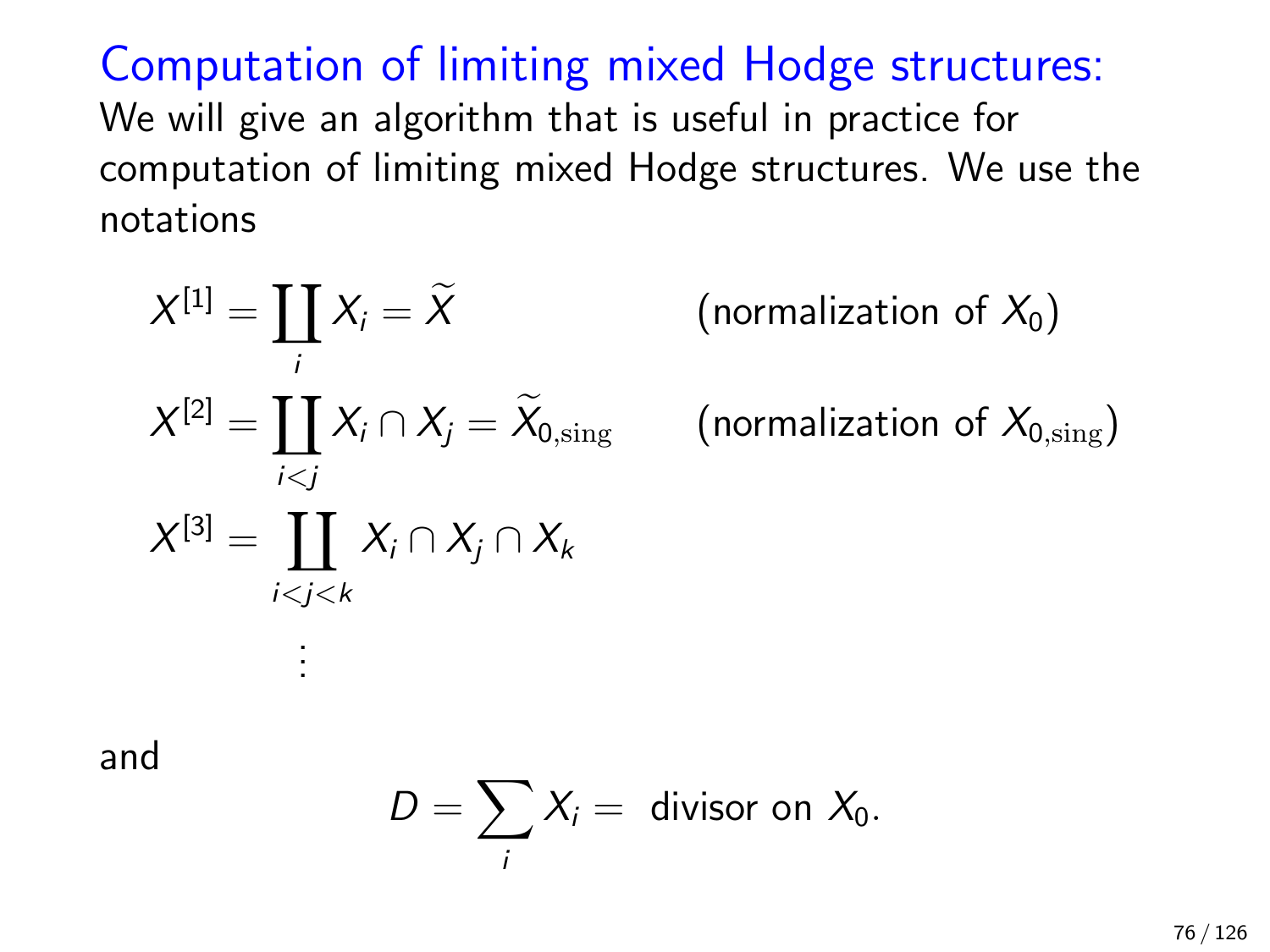Given a normal crossing variety  $X_0$  as above, there is the (BF) condition that  $X_0$  be smoothable to first order. This means that there is a smooth scheme  $\mathfrak{X}_\epsilon \to \Delta(\epsilon)$ ,  $\epsilon^2=$  0, and with  $\mathcal{X}_{\epsilon, \text{red}} = X_0$ . Concretely it means that local smoothings

$$
x_{i_1}\cdots x_{i_k}=\epsilon
$$

of  $X_0$  can be patched together modulo  $\epsilon^2$  to give a global smoothing. The (BF) condition is:

If a smoothing  $\mathfrak{X} \to \Delta$  exists, then dt gives a global non-vanishing section of the co-normal bundle  $\mathfrak{I}_{X_0}/\mathfrak{I}_{X_0}^2;$ thus

<span id="page-76-0"></span>(III.1) 
$$
\mathcal{O}_D(X_0) = (\mathcal{I}_{X_0}/\mathcal{I}_{X_0}^2)^* \otimes \mathcal{O}_D \cong \mathcal{O}_D.
$$

 $\triangleright$  For any normal crossing variety  $X_0$  the *infinitesimal* normal bundle  $\mathcal{O}_D(X_0)$  may be defined, and [\(III.1\)](#page-76-0) is the necessary and sufficient condition that there exist a first order smoothing of  $X_0$ .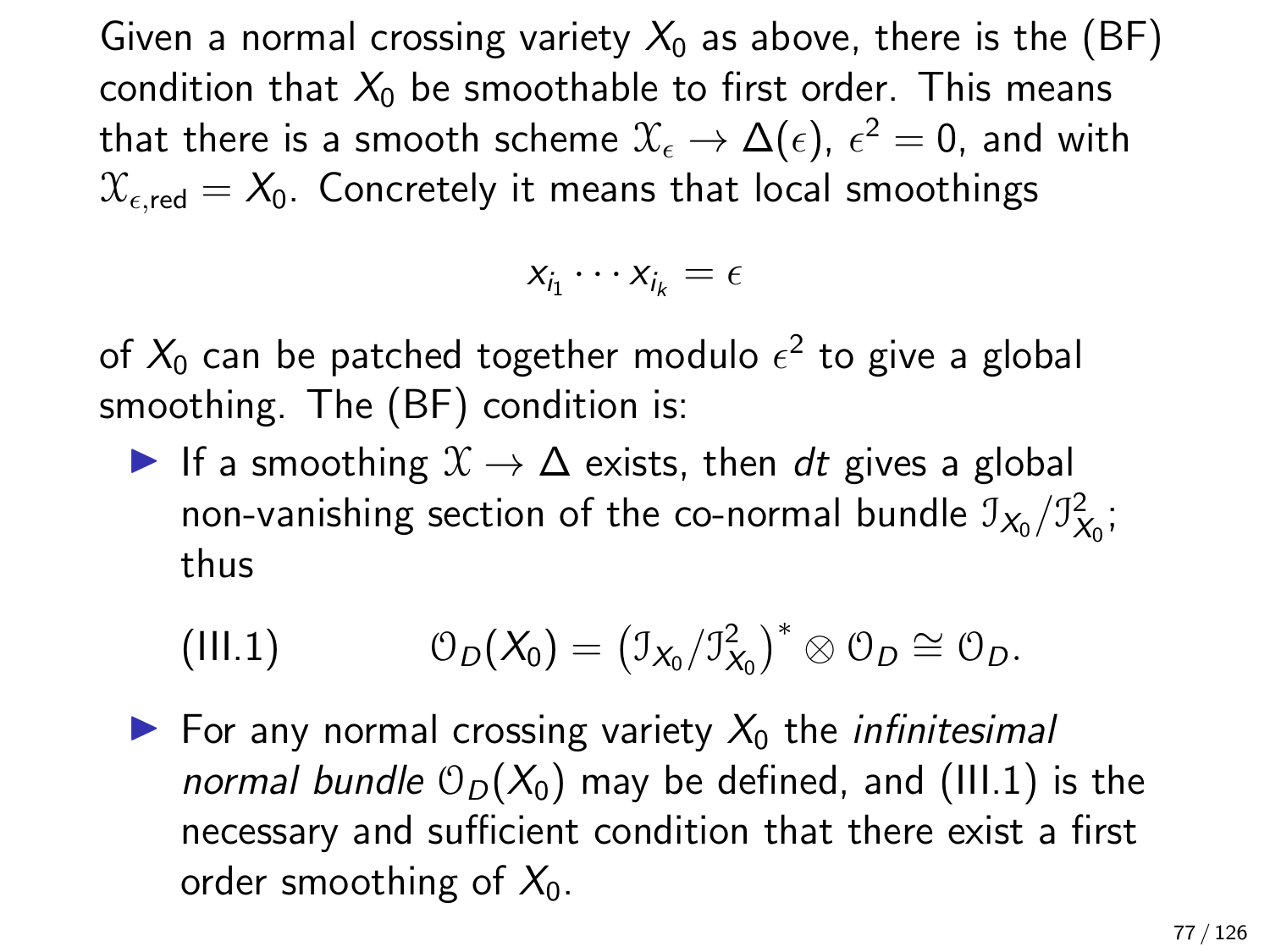$\blacktriangleright$  To define  $\mathcal{O}_D(X_0)$ , from the exact sequence

$$
0\to \mathcal{I}_{X_0}/\mathcal{I}_{X_0}^2\to \Omega^1_{\mathcal{X}}\otimes \mathcal{O}_{X_0}\to \Omega^1_{X_0}\to 0
$$

where  $\Omega^1_{\chi}$  and  $\Omega^1_{\chi_0}$  are the Kähler differentials, one may show that as  $\mathfrak{O}_{\mathcal{X}_0}$ -modules

$$
\operatorname{Ext}^1_{\mathcal{O}_{X_0}}\big(\Omega^1_{X_0},\mathcal{O}_{X_0}\big)\cong \big(\mathfrak{I}_{X_0}/\mathfrak{I}_{X_0}^2\big)^*\otimes \mathcal{O}_D.
$$

We then define the *infinitesimal normal bundle* by

$$
\mathcal{O}_D(X_0)=\operatorname{Ext}^1_{\mathcal{O}_{X_0}}\left(\Omega^1_{X_0},\mathcal{O}_{X_0}\right),
$$

and [\(III.1\)](#page-76-0) is the condition for  $X_0$  to have a first order smoothing.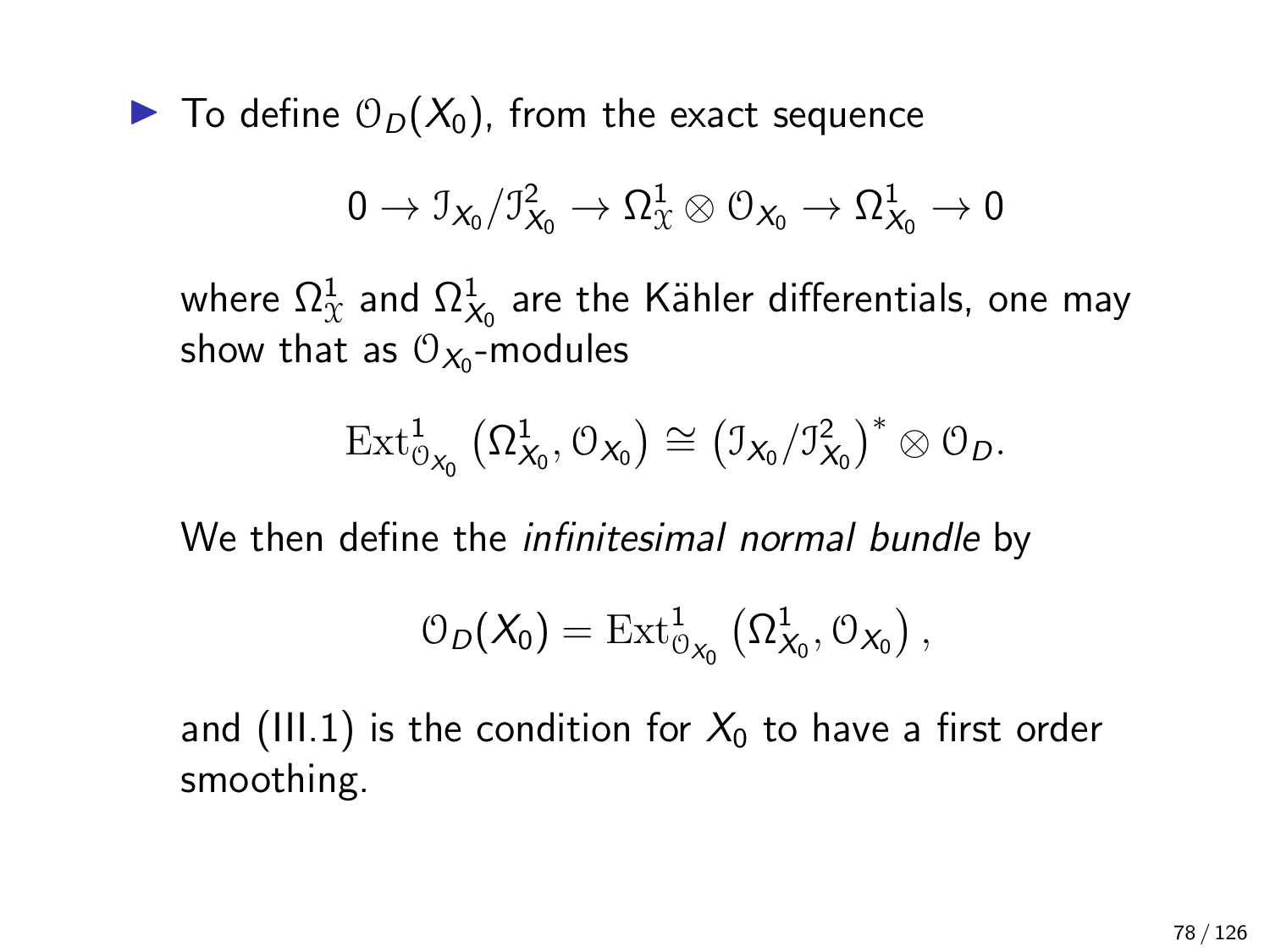One part of the main computational techniques that will be used is that if the condition [\(III.1\)](#page-76-0) is satisfied, then in terms of the groups  $H^a(X^{[b]})(-c)$  one may compute what would be the associated graded and extension data to the limiting mixed Hodge structure if a smoothing exists. More precisely,

- $\triangleright$  if [\(III.1\)](#page-76-0) is satisfied, then there exists a limiting mixed Hodge structure whose associated graded may be computed from the  $H^a(X^{[b]})(-c)$ 's;
- $\blacktriangleright$  this limiting mixed Hodge structure is well defined upon the choice of a trivialization  $\mathcal{O}_D(X_0) \cong \mathcal{O}_D$ ; and it is the limiting mixed Hodge structure associated to any smoothing  $\mathfrak{X} \to \Delta$  if such exists:
- $\triangleright$  the fibres of the mappings  $E_k \rightarrow E_{k-1}$  constructed from the extension data may also be computed from the  $H^a(X^{[b]})(-c)$ 's.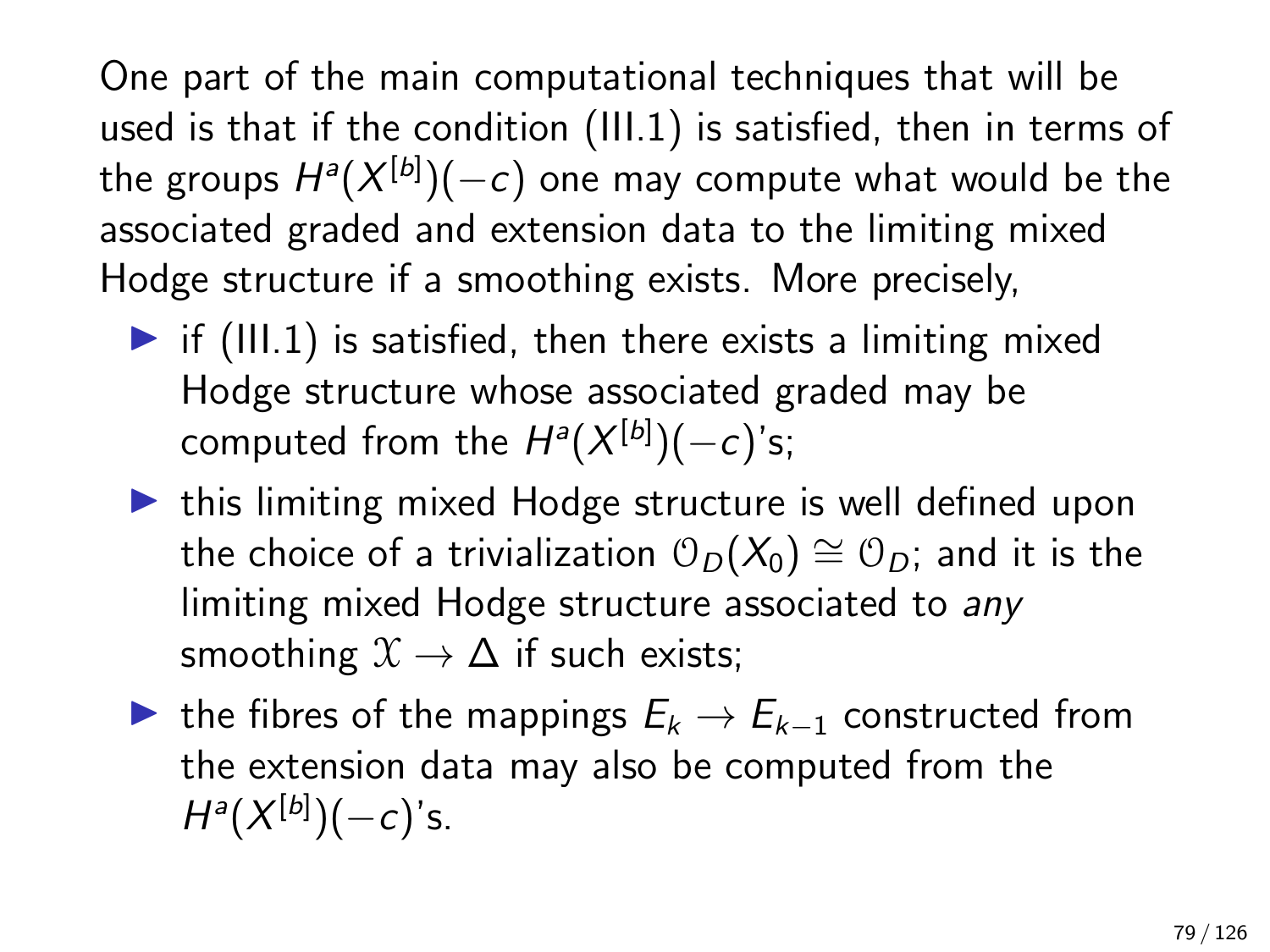If we have a semi-stable reduction  $\mathfrak{X} \to \Delta$ , then there is an equivalence class of limiting mixed Hodge structures at the origin. The above asks for a description of this limiting mixed Hodge structure in terms of cohomology groups computed from the components  $X_i$  of the normal crossing divisor  $\mathcal{X}_0 = \cup \mathcal{X}_i$ . In brief outline this goes as follows.

(i) For the associated graded to the limiting mixed Hodge structure we shall describe a pre-complex constructed from the groups  $H^q(X^{[p]})(-r)$  and where the differential is given by a sum of mappings  $R + G$  where R is a signed restriction mapping and  $G$  is a Gysin mapping. The condition

$$
(R+G)^2=0
$$

that the pre-complex be a complex is a consequence of the condition [\(III.1\)](#page-76-0) that  $X_0$  be to first order smoothable. In [\(III.2\)](#page-81-0) below for the case  $n = 2$  we shall give a schematic algorithm that describes how in practice one may carry out this computation.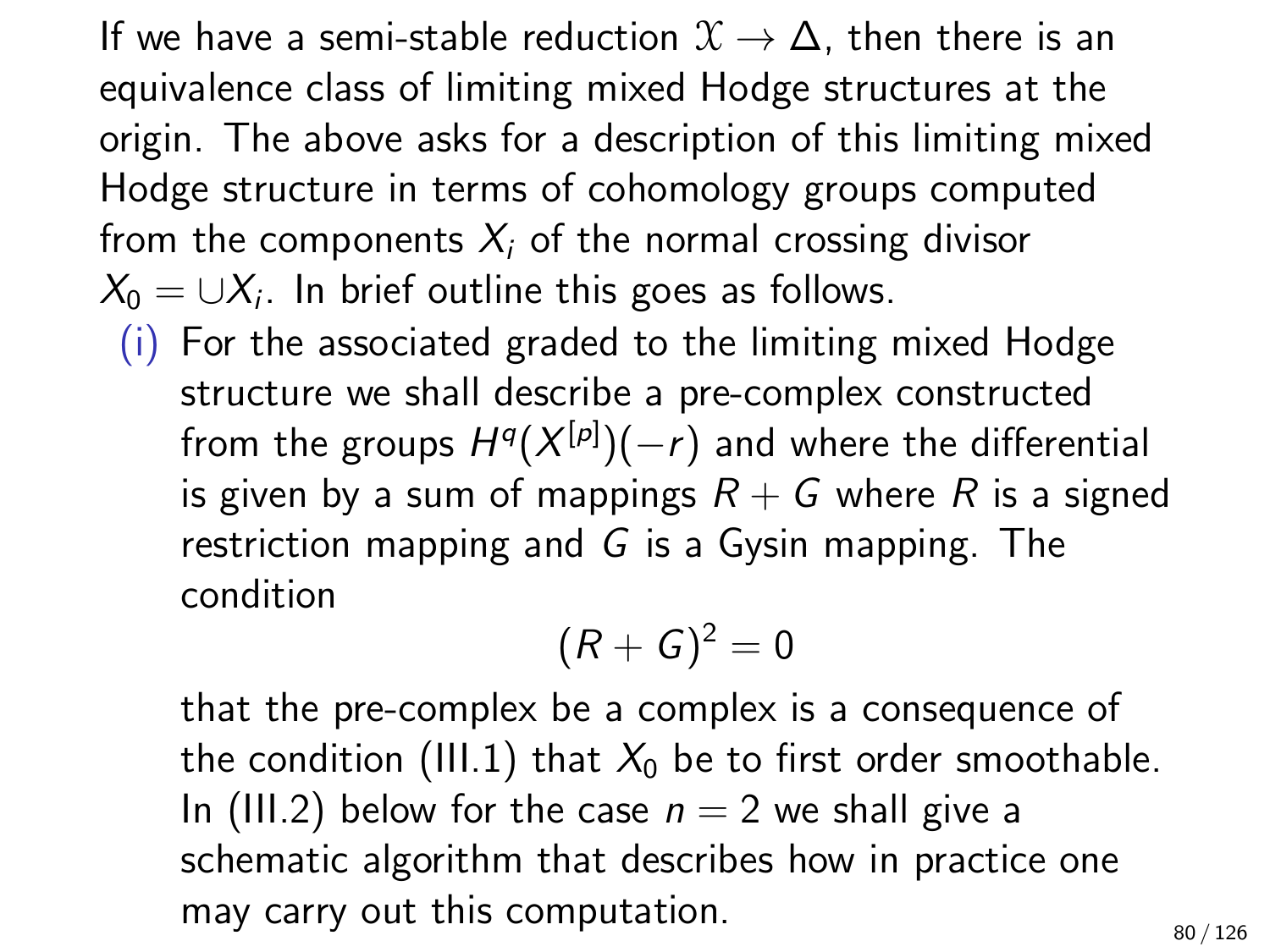- (ii) The level 1 extension data can be described in terms of the relative cohomology groups  $H^q(X^{[p]},X^{[p+1]})(-r)$ . We will not give the general formula but will describe how it may be derived and then we shall use that description in the special cases that arise later.
- (iii) The level 2 extension data may also be described in terms of relative cohomology groups arising from the stratification given by the  $X^{\left[ p\right] }$ 's. Again we shall not give the general formula but shall use special cases as the need arises in the examples.
- (iv) Finally, as has been seen in Lecture II, it will not be necessary to consider extension data of levels  $k \geq 3$ . Assuming the condition [\(III.1\)](#page-76-0) we will give a diagram that describes pictorially how in general one may compute the associated graded to the limiting mixed Hodge structure  $H_{\sf lim}^2$ for a family  $\mathfrak{X} \to \Delta$  of surfaces in which we have semi-stable-reduction. Following that we will discuss a couple of special cases that illustrate the general situation.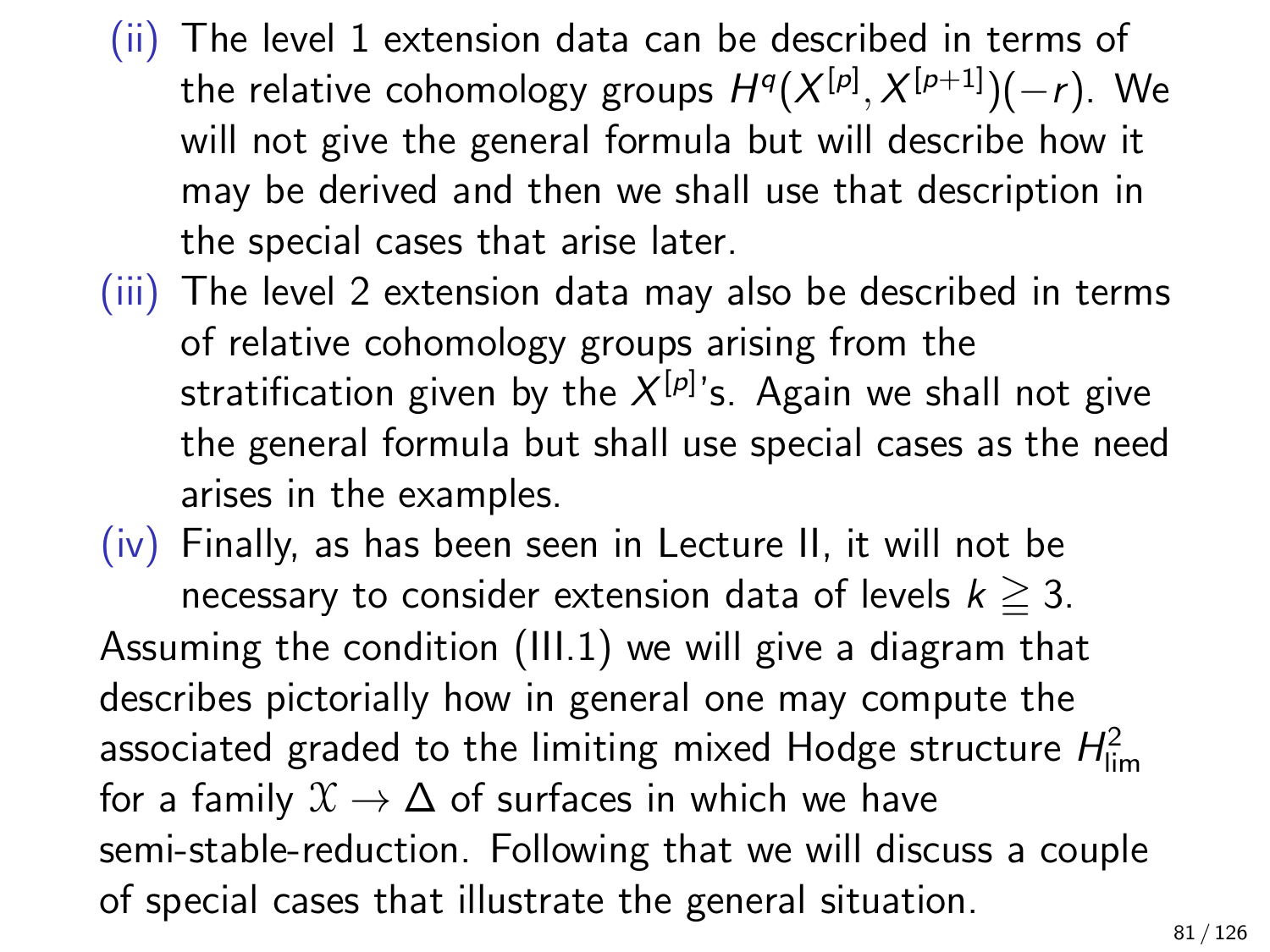(III.2)  
\n
$$
\text{Gr}_{0}^{W} \qquad \qquad \underbrace{H^{0}(X^{[1]}) \to H^{0}(X^{[2]}) \to H^{0}(X^{[3]})}_{\text{Gr}_{1}^{W}} \qquad \qquad H^{1}(X^{[1]}) \to H^{1}(X^{[2]})
$$

<span id="page-81-0"></span>
$$
\mathrm{Gr}_2^W \quad \underbrace{H^0(X^{[2]})(-1)} \to \underbrace{H^2(X^{[1]}) \oplus H^0(X^{[3]})(-1)} \to \underbrace{H^2(X^{[2]})}
$$

| **z**  ${z}$ 

 $\overline{\phantom{a}}$ 

$$
\operatorname{Gr}_{3}^{W} \qquad \qquad \underbrace{H^{1}(X^{[2]})(-1)} \rightarrow \underbrace{H^{3}(X^{[1]})}
$$

 $\text{Gr}_{4}^{W}$  $A^{\mu}$   $H^0(X^{[3]})(-2)$  $\overline{\phantom{a}}$  $\rightarrow H^2(X^{[2]})(-1)$  $\overline{\phantom{a}}$  $\to H^4(X^{[1]})$  $\overline{\phantom{a}}$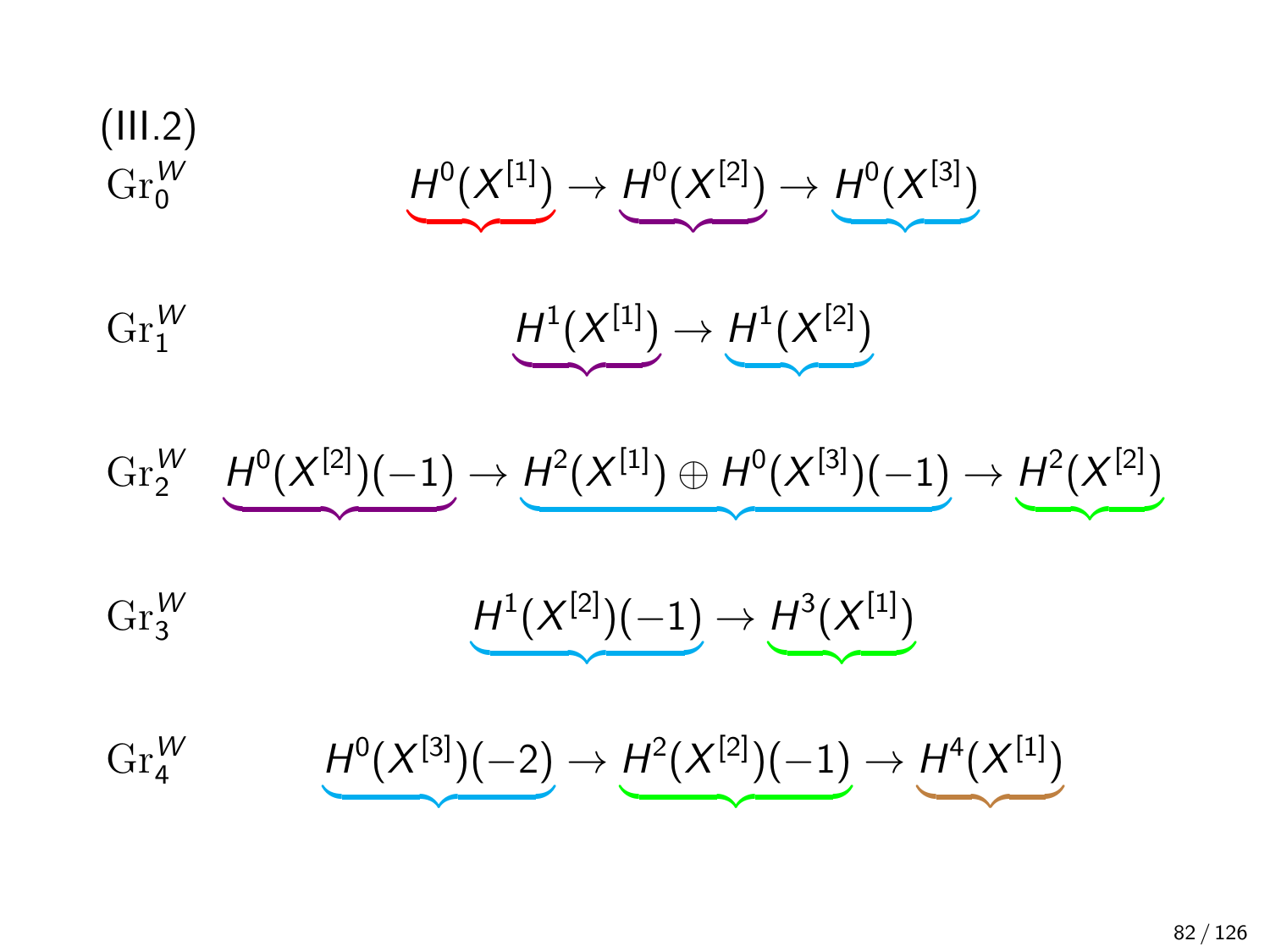

The N maps are given by all arrows  $H^a(X^{[b]})(-c-1) \rightarrow H^a(X^{[b]})(-c)$  that can be drawn and that are between non-zero groups. The rules are

 $\blacktriangleright$  the horizontal rows form complexes where the maps are either " $R =$  signed restriction" or " $G =$  Gysin," whichever makes sense at a particular spot.

Example 1: The top row is all  $R$ 's and the bottom row is all G's.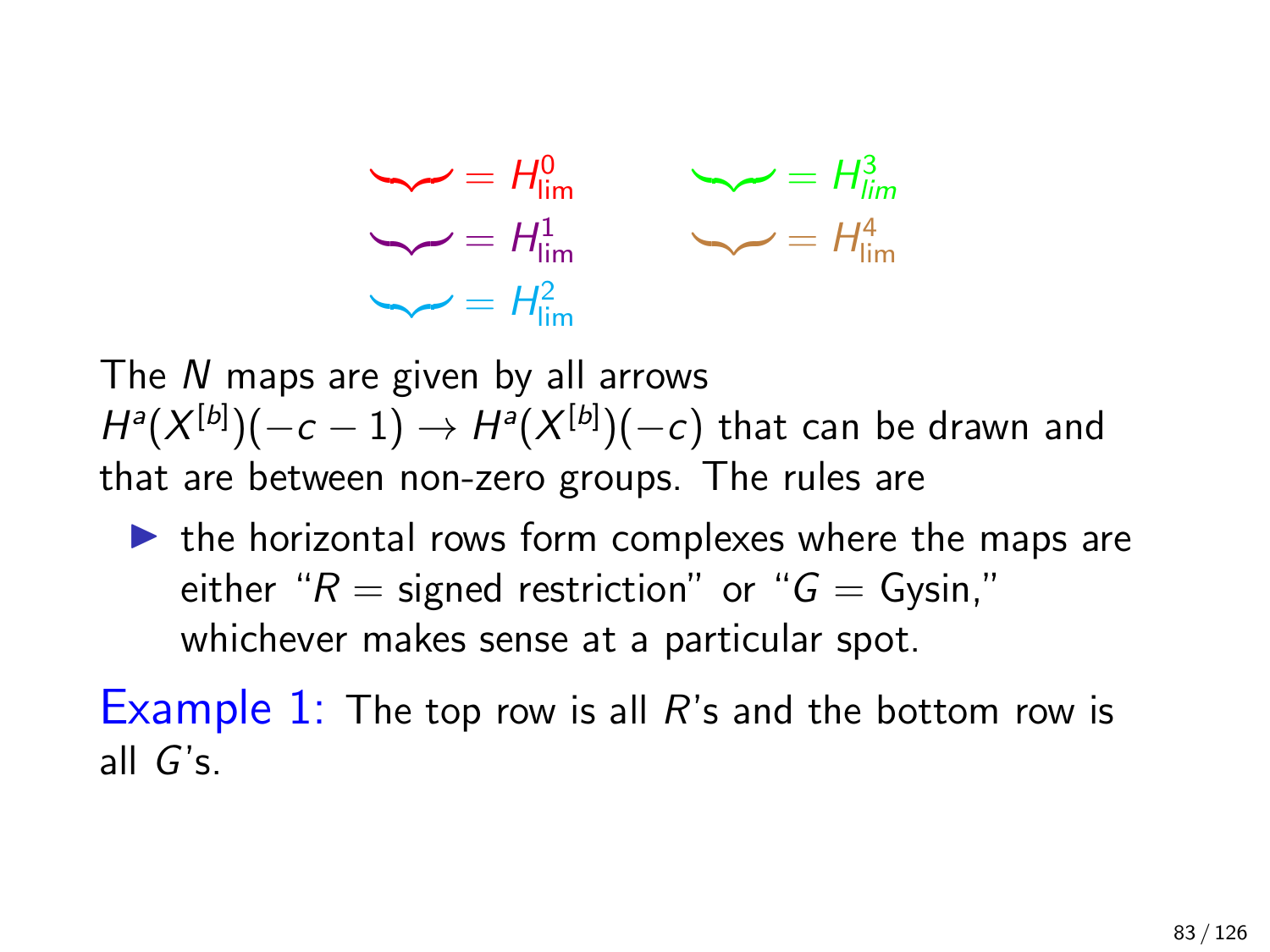Example 2:



<span id="page-83-0"></span>where

$$
H^0(X^{[2]})(-1)\ni\alpha\to\begin{pmatrix}G\alpha\\ R\alpha\end{pmatrix}
$$

and

$$
H^2(X^{[1]})
$$
  
\n
$$
\oplus \qquad \qquad \ominus \qquad \bigg(\beta' \bigg) \rightarrow R\beta' + G\beta''.
$$
  
\n
$$
H^0(X^{[3]})(-1)
$$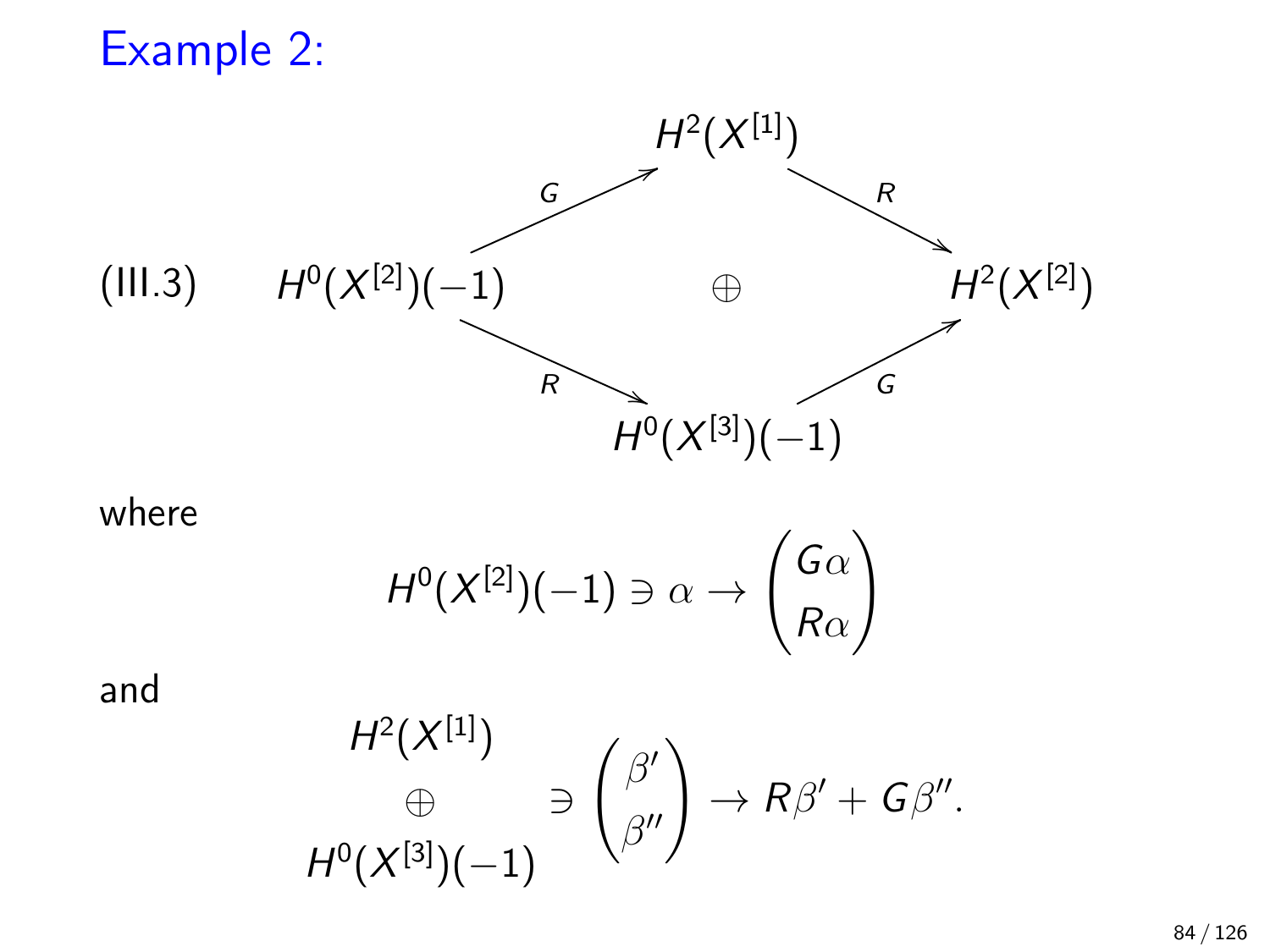## The cohomology of these complexes at the appropriate color gives the associated gradeds of the corresponding  $H_{\text{lim}}^q$  's. Example 1:

$$
\begin{aligned} &\mathrm{Gr}^W_0 \, H^0_{\mathrm{lim}} = \mathsf{ker}\{H^0(X^{[1]}) \to H^0(X^{[2]})\},\\ &\mathrm{Gr}^W_0 \, H^1_{\mathrm{lim}} = \mathsf{ker}\{H^0(X^{[2]}) \to H^0(X^{[3]})\}/\mathrm{im}\{H^0(X^{[1]}) \to H^0(X^{[2]})\},\\ &\mathrm{Gr}^W_0 \, H^2_{\mathrm{lim}} = H^0(X^{[3]})/\mathrm{im}\{H^0(X^{[2]}) \to H^0(X^{[3]})\}. \end{aligned}
$$

Example 2: We will only illustrate the main case

 $\text{Gr}_2^W$   $H^2_{\text{lim}} = \{\text{cohomology at the middle spot of (III.3)}\}.$  $H^2_{\text{lim}} = \{\text{cohomology at the middle spot of (III.3)}\}.$  $H^2_{\text{lim}} = \{\text{cohomology at the middle spot of (III.3)}\}.$ 

**Special case:**  $X = X_1 \cup_{\Omega} X_2$  where  $X_1, X_2$  are smooth surfaces and  $D = X_1 \cap X_2$  is a smooth double curve. Then

$$
\begin{aligned}\n\operatorname{Gr}_{1}^{W} H_{\lim}^{2} &\cong H^{1}(D) / \operatorname{Im}\{H^{1}(X_{1}) \oplus H^{1}(X_{2})\}, \\
\operatorname{Gr}_{2}^{W} H_{\lim}^{2} &\cong \text{cohomology of (III.3)}, \\
\operatorname{Gr}_{3}^{W} H_{\lim}^{2} &\cong \ker\{H^{1}(D)(-1) \to H^{3}(X^{[1]})\}.\n\end{aligned}
$$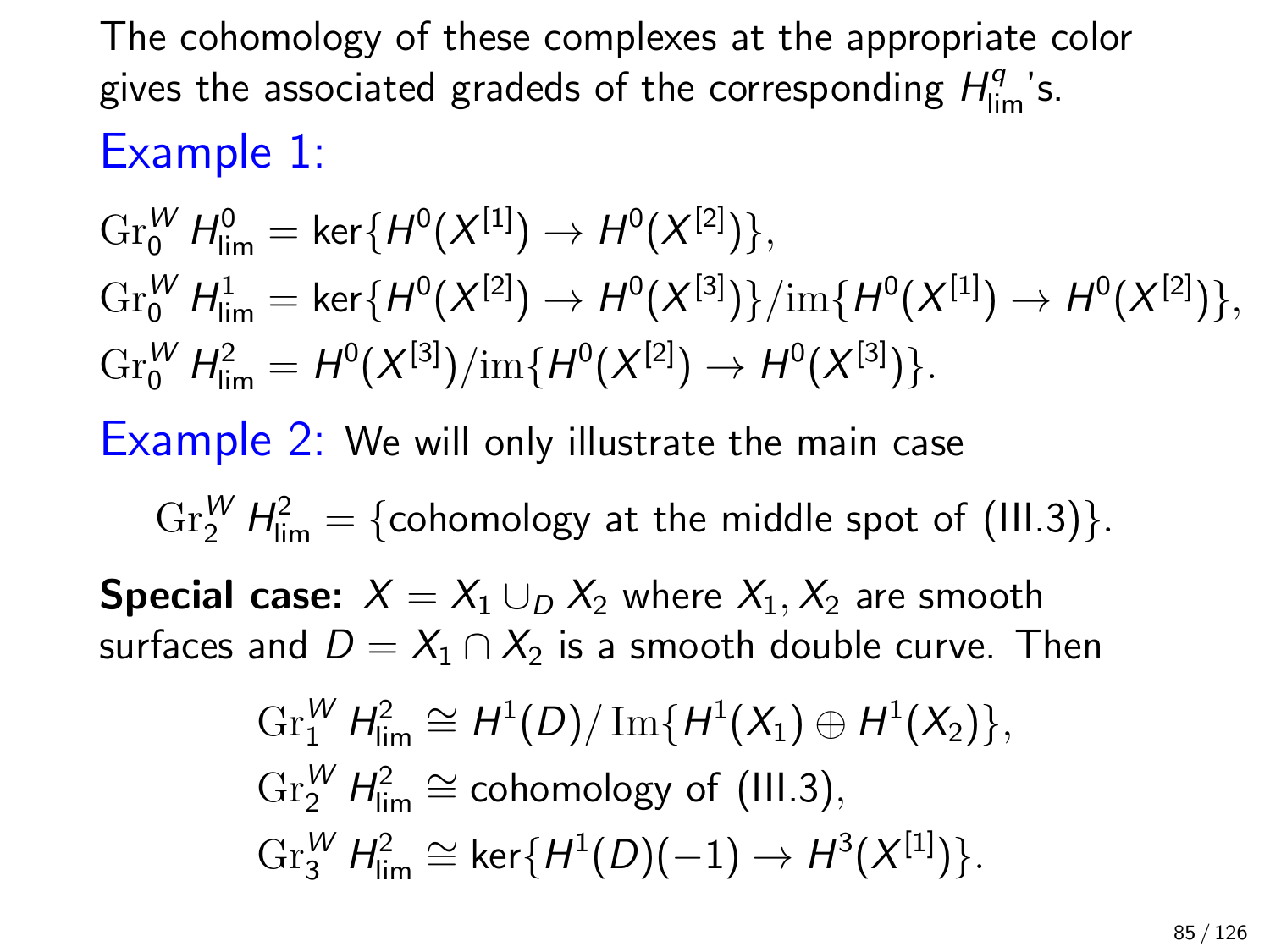$\blacktriangleright$  The final rule is that map N is given by the process described above where all non-zero maps  $H^a(X^{[b]})(-c-1) \rightarrow H^a(X^{[b]})(-c)$  are used.

As a final note we remark that when  $X = X_1 \cup X_2 \cup X_3$  the condition that [\(III.3\)](#page-83-0) be a complex reduces to the triple point formula.

Extensions of period mappings Given a pair  $(\overline{B}, Z)$  and a variation of Hodge structure  $(\mathcal{V}, \mathcal{F}, \nabla; B)$ <sup>††</sup>

<span id="page-85-0"></span>(III.4) 
$$
\Phi: B \to P \subset \Gamma \backslash D
$$

with unipotent monodromy generators around the branches  $Z_i$ of Z there is the canonical Deligne extension  $(\mathcal{V}_{\sigma}, \mathcal{F}_{\sigma}, \nabla_{\sigma}; \overline{B})$ of the variation of Hodge structure to  $\overline{B}$ . We will be primarily interested in the case where  $\overline{B}$  is projective, so we assume this to be the case.

<sup>††</sup>Notations are from [GGR].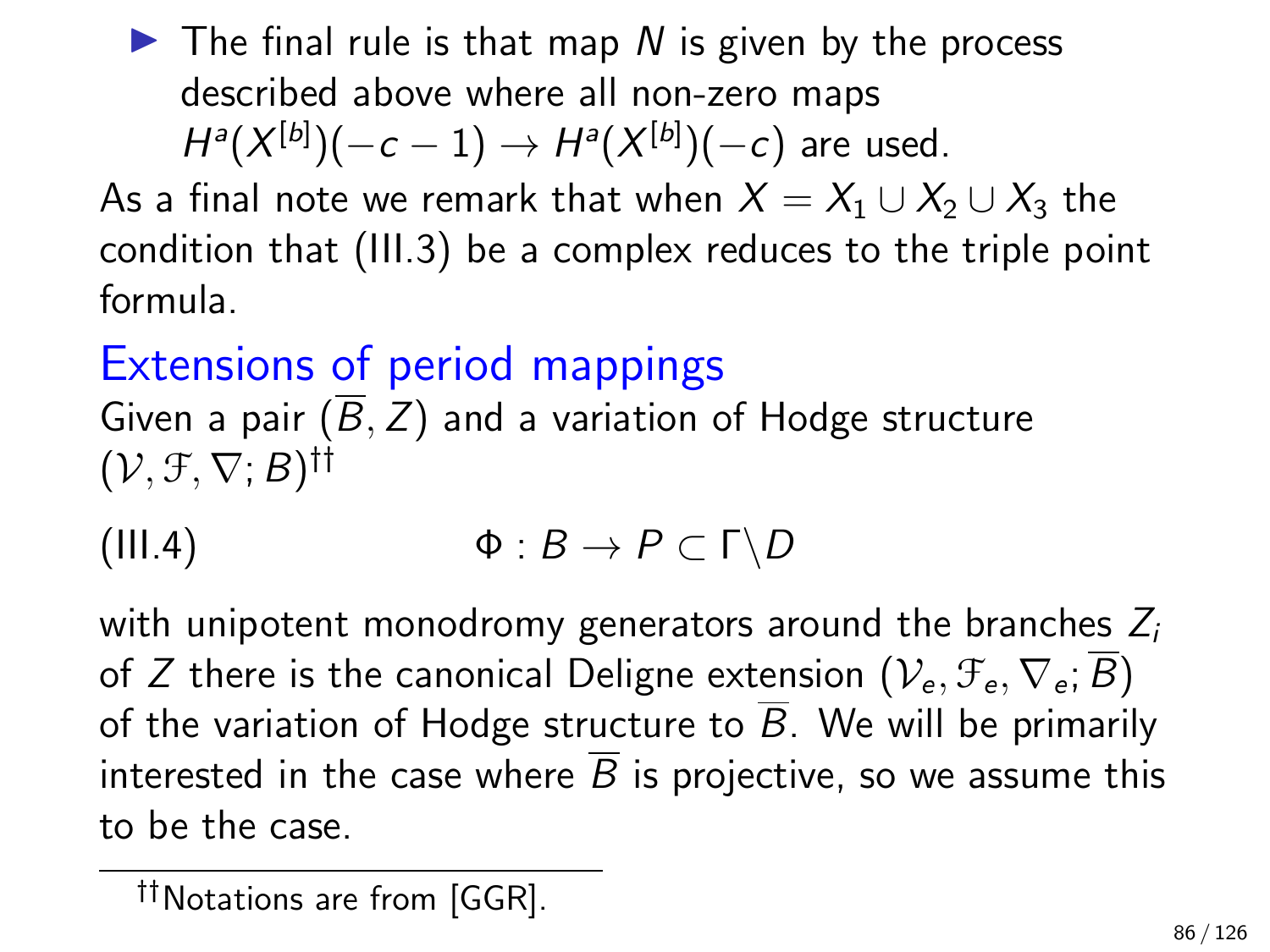There are two canonical extensions

(III.5) 
$$
\begin{cases} \Phi^{\mathcal{T}} : \overline{B} \to \overline{P}^{\mathcal{T}} \\ \overline{\Phi}^{\mathcal{S}} : \overline{B} \to \overline{P}^{\mathcal{S}} \end{cases}
$$
 (maximal extension)

of [\(III.4\)](#page-85-0). We will define these at the set-theoretic level. It is conjectured, and proved in some special cases, that each of  $\overline{P}^{\mathcal T}$  and  $\overline{P}^{\mathcal S}$  are projective algebraic varieties. This result is not needed here; basically we will use  $\overline{P}^{\mathcal T}$  and  $\overline{P}^{\mathcal S}$  as guides as what to expect for the boundary of moduli spaces and for partial desingularizations of that boundary.

Definitions  $III.6$ : (i)  $\overline{P}^T$  is the set of equivalence classes of limiting mixed Hodge structures arising from the canonical extension  $(\mathcal{V}_e, \mathcal{F}_e, \nabla_e, \overline{B})$  of the variation of Hodge structure over  $B_{\cdot}$  (ii)  $\overline{P}^{S}$  is the set of associated graded polarized Hodge structures arising from the limiting mixed Hodge structures arising from  $(\mathcal{V}_e, \mathcal{F}_e, \nabla_e; \overline{B})$ .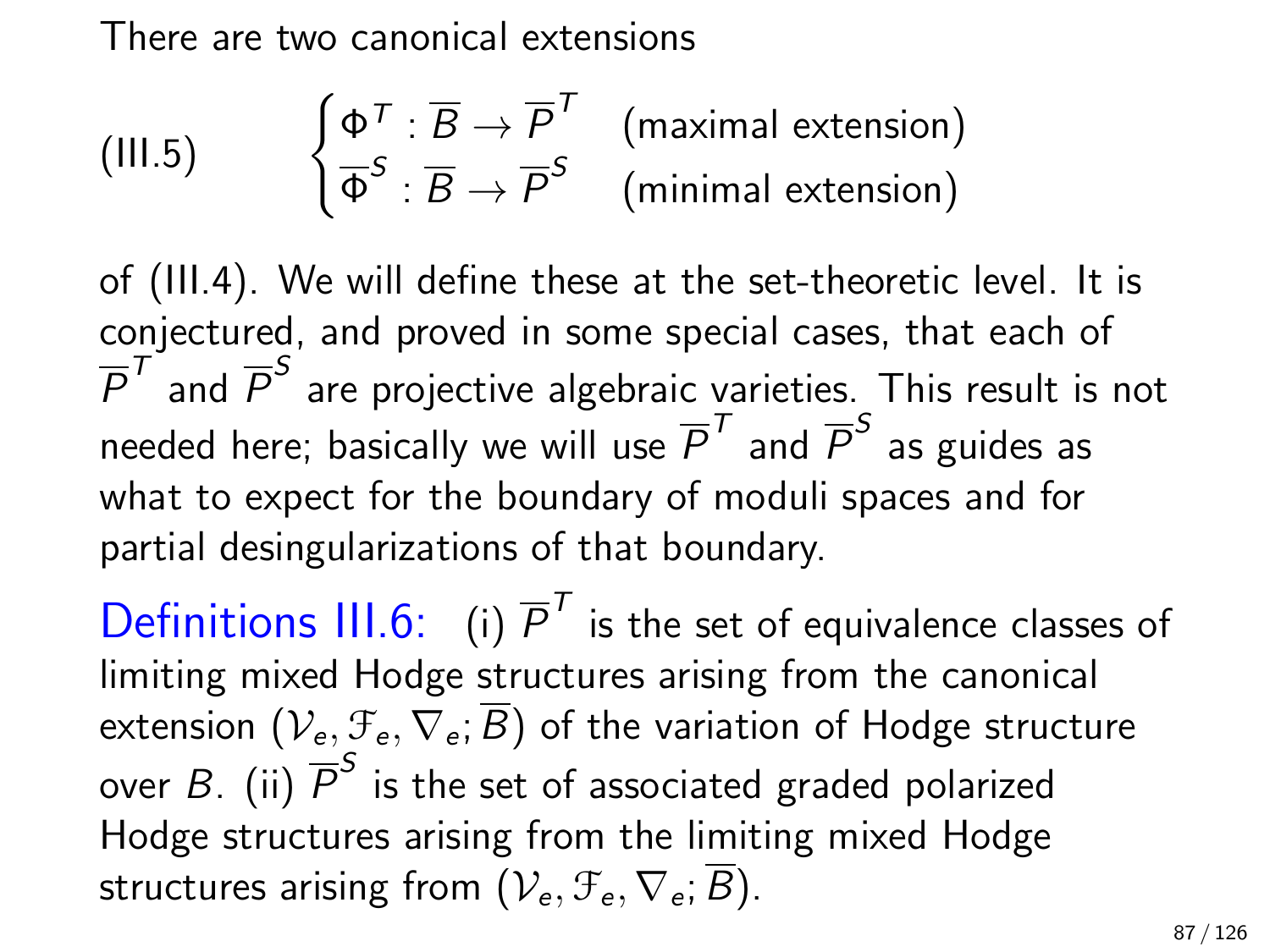### Remarks:

- $\blacktriangleright$  Both  $\overline{P}^T$  and  $\overline{P}^S$  may be given the structure of compact Hausdorff topological spaces in which  $P$  is a dense open set. In [GGR] it is proved that the normalization  $\hat{\overline{P}}^{\,T}$  may be defined and is a compact complex analytic variety (conjecturally  $\hat{\overline{P}}^{\,T}=\overline{P}^{\,T}).$
- $\triangleright$  By passing to the associated gradeds of the limiting mixed Hodge structures there are period mappings

$$
\Phi_I:Z_I^*\to P_I\subset \Gamma_I\backslash D_I
$$

such that  $\overline{P}^S = P \cup (\bigcup_I P_I)$  is a compact Hausdorff space stratified by complex analytic varieties. In the classical case and when Γ is an arithmetic group, by using Borel's extension theorem  $\overline{\mathcal{P}}^{\mathcal{S}}$  may be identified with the Satake-Baily-Borel completion of P.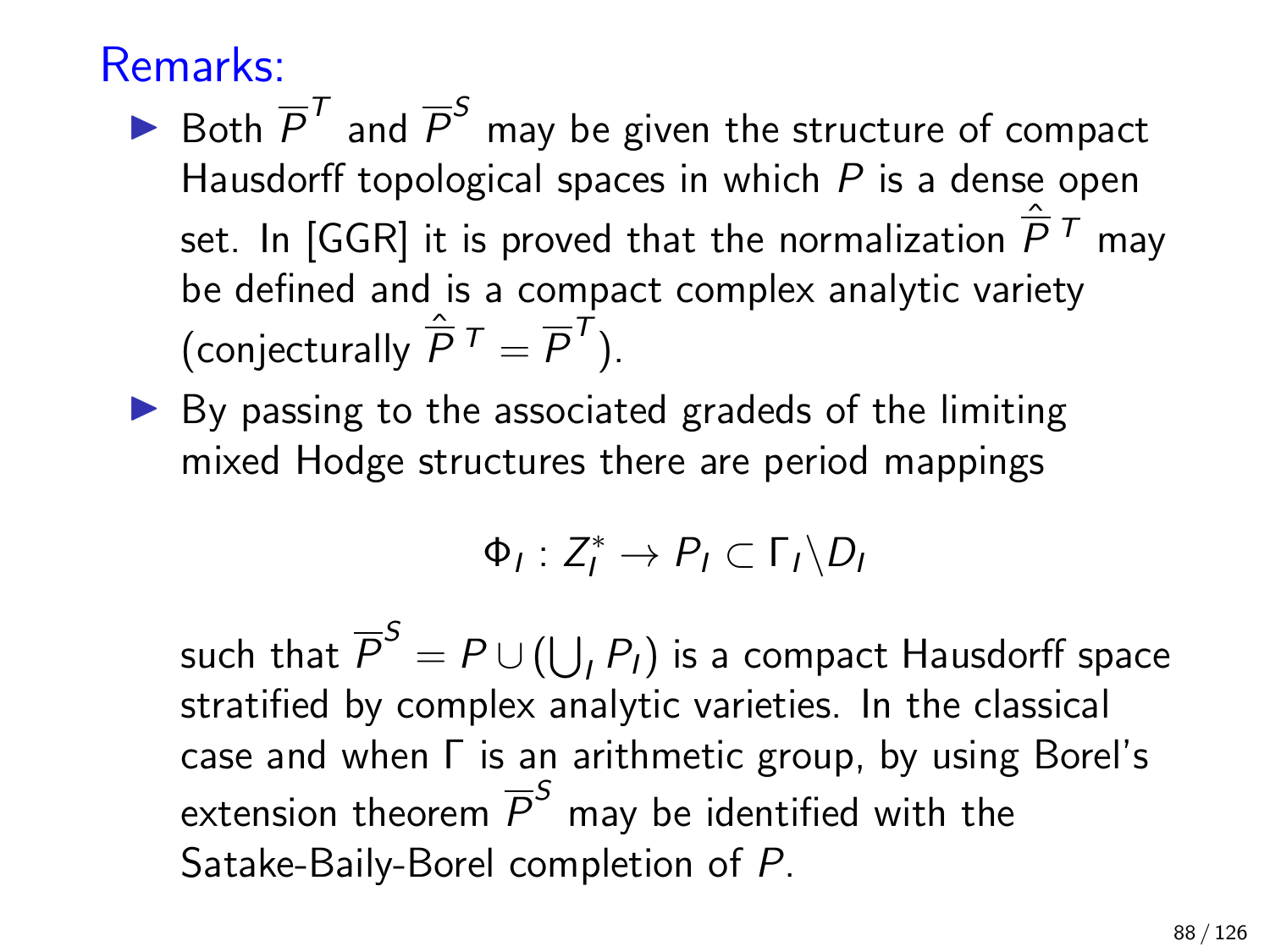We shall refer to  $\overline{\mathcal{P}}^{\mathcal{S}}$  as the *Satake-Baily-Borel completion* of the image  $P\subset \Gamma\backslash D$  of the period mapping, and to  $\overline{P}^{\mathcal T}$  as the toroidal-like completion of P.

 $\blacktriangleright$  There is a diagram of set-theoretic maps

<span id="page-88-0"></span>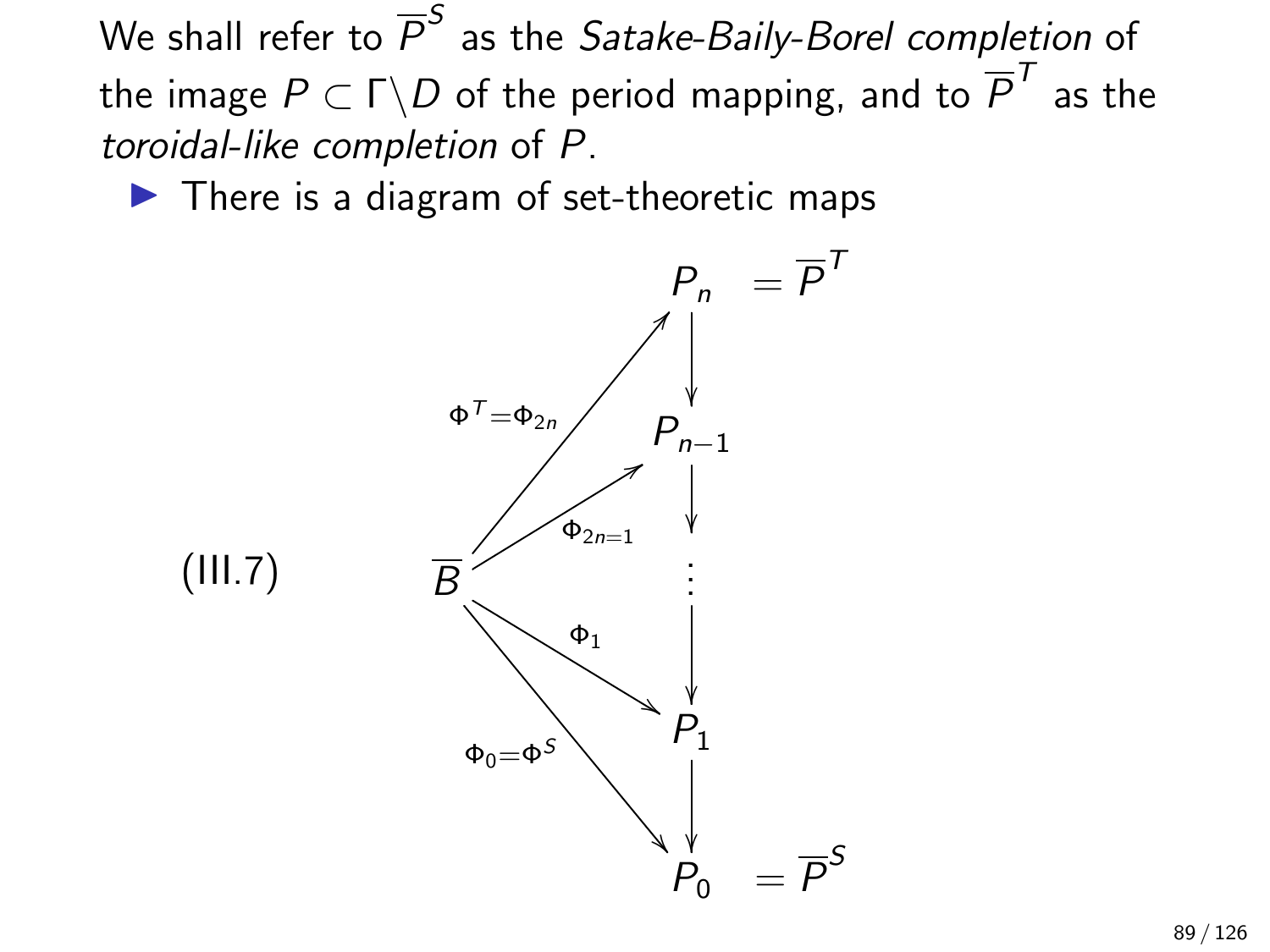where

 $\Phi_m(b) = \begin{cases}$  set of extension data of level  $\leq m$  in the limiting mixed Hodge structure at  $b \in Z$  $\mathcal{L}$ .

Then from Lecture II we have

- The restriction of  $\Phi_1$  to a fibre of  $\Phi_0$  maps the closure of that fibre to an abelian variety; (III.8)
- The restriction of  $\Phi_2$  to a fibre of  $\Phi_1$  maps to a product of  $\mathbb{C}^*$ 's; (III.9)
- (III.10) In the classical case  $n = 1$ . In general the mappings  $\Phi_m$ ,  $m \geq 3$ , are determined up to "integration" constants" by  $\Phi_0$ ,  $\Phi_1$ ,  $\Phi_2$ .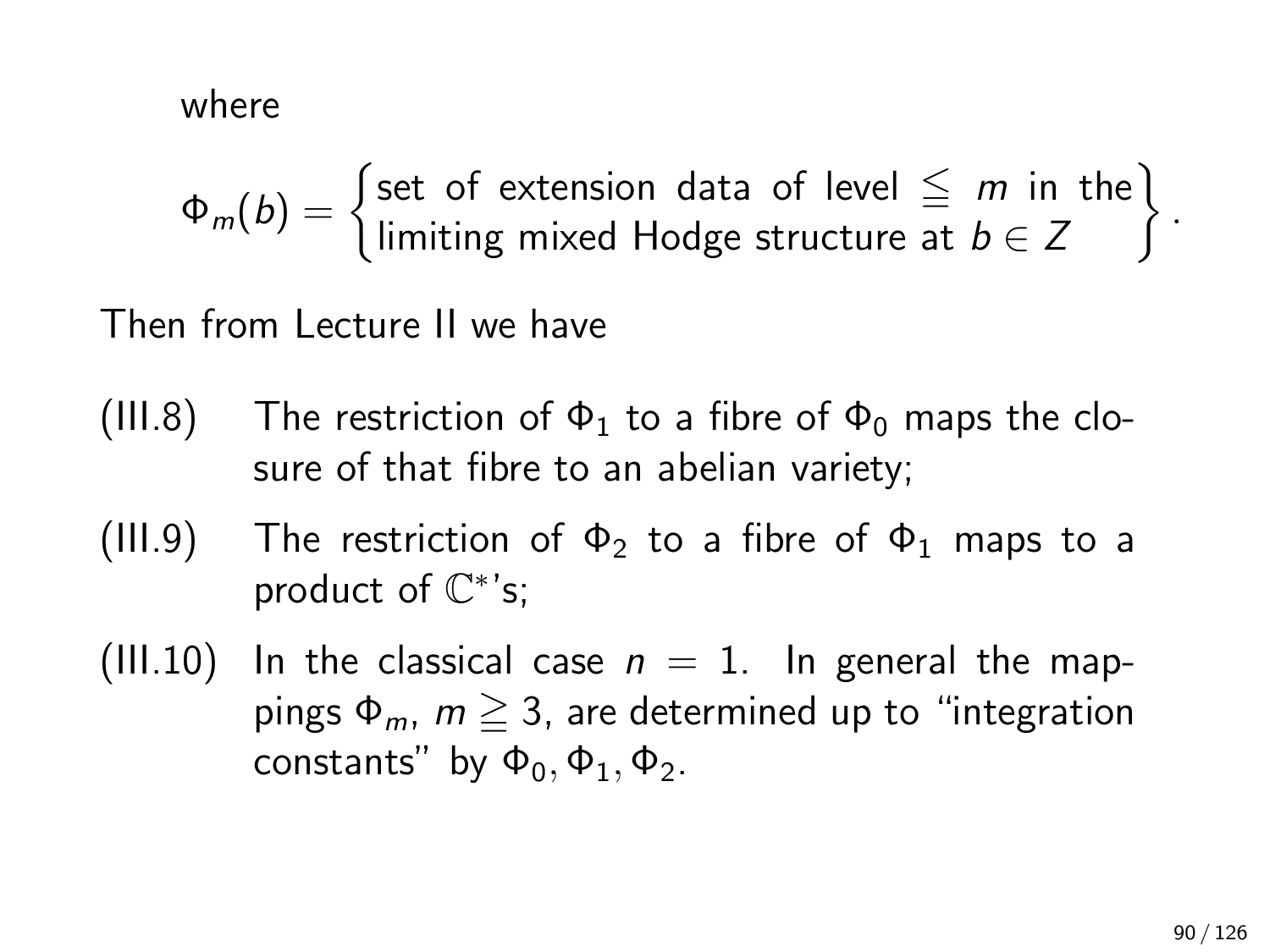Below we will give a schematic for computing the differential of  $\Phi^\mathcal{T}.$  More precisely, the differential maps to a filtered object and the induced maps on the associated graded will be described and illustrated in a geometric example.

# Differential of the period mapping and deformation theory

We recall the basic setup from [\(III.7\)](#page-88-0) above:

<span id="page-90-0"></span>(III.11)

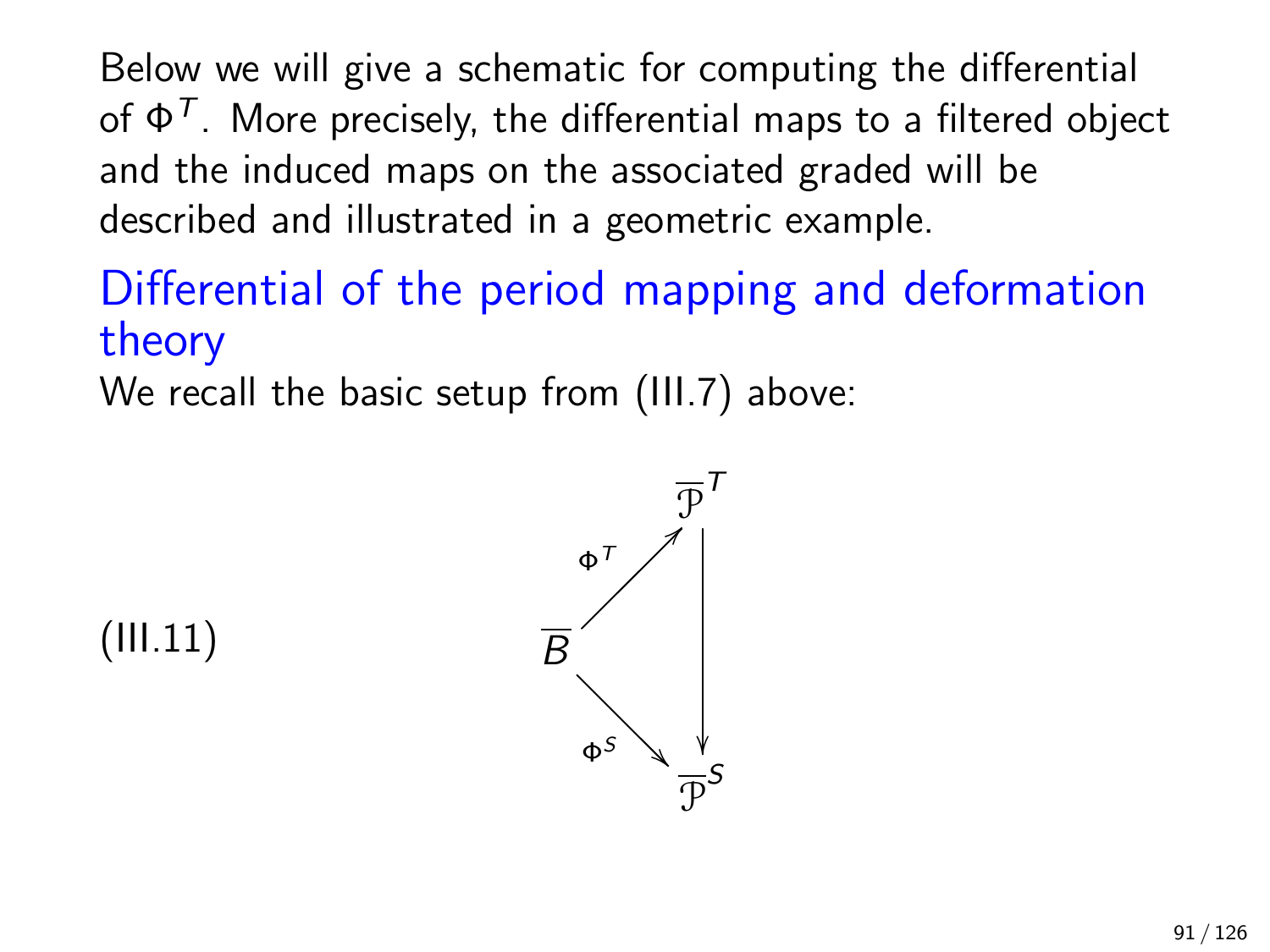where  $(\overline{B},\overline{Z})$  is a pair where  $\Phi^\mathcal{T}$  and  $\Phi^\mathcal{S}$  are the canonical extensions of a period mapping

<span id="page-91-0"></span>(III.12)  $\Phi: B \to P \subset \Gamma \backslash D$ 

with  $B = \overline{B} \backslash Z$ . Typically B will be a Zariski open in a desingularized KSBA moduli space M and  $\overline{B}$  will be a desingularization of the canonical completion  $\overline{M}$  of M. A significant method in the general study of period mappings [\(III.12\)](#page-91-0) has been the use of the differential of Φ. In the geometric case when there is a family  $\mathfrak{X} \rightarrow B$  the differential of the period mapping has a cohomological expression whose geometric interpretation has been instrumental in many of the applications of Hodge theory to algebraic geometry.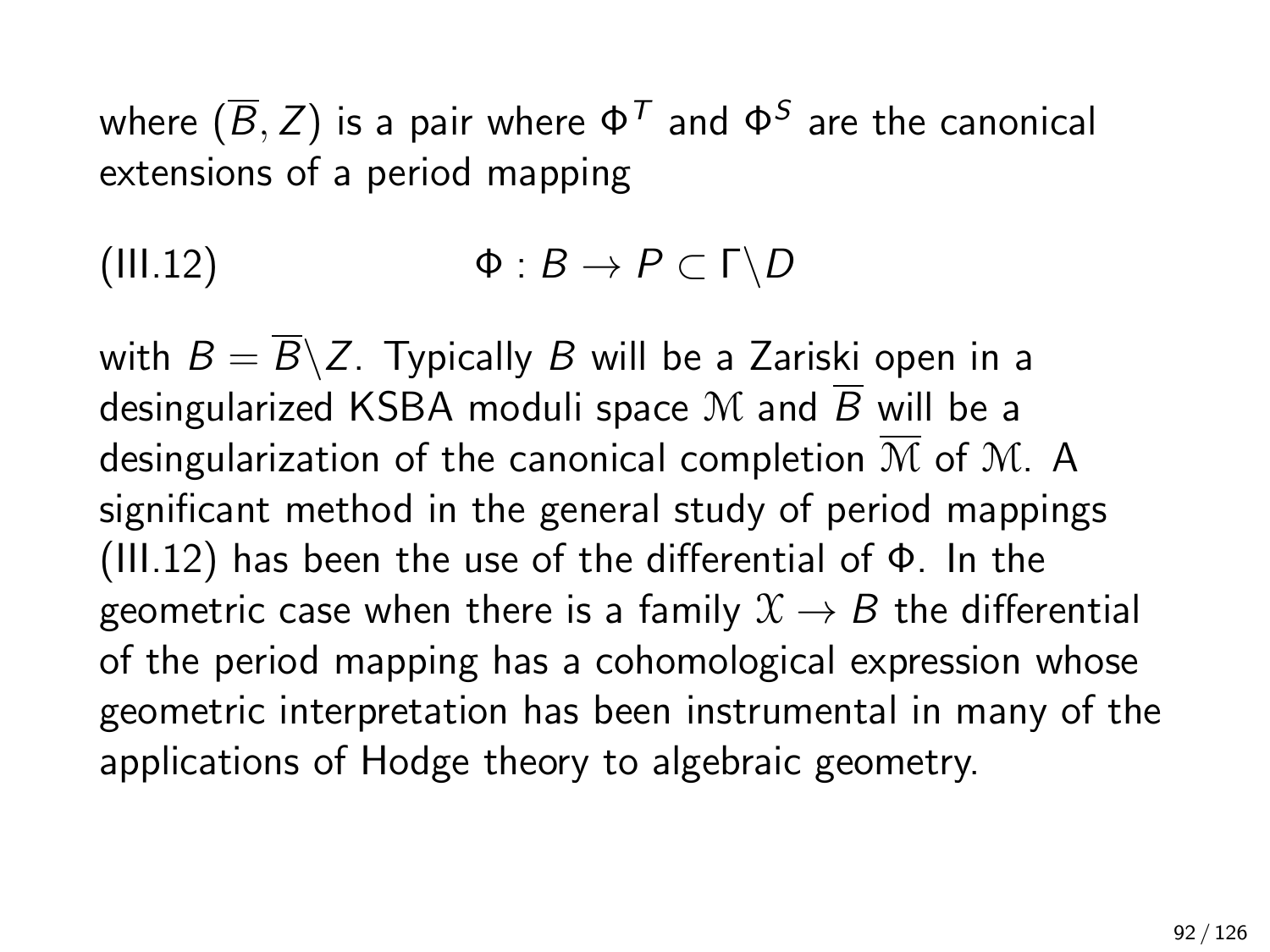It is natural to first seek to extend the definition of the differential to the completed map in [\(III.11\)](#page-90-0), and then in the geometric case to express the extended differential map cohomologically and use its geometric interpretations to derive properties about the boundary structure of  $\overline{B}$  and subsequently about that of  $\overline{M}$ . Here we shall summarize the main points used in the study of the boundary structure of moduli spaces of surfaces of general type.

Specifically, over  $B$  there are two equivalent approaches to the study of a family of Hodge structures. One is via variations of Hodge structure (and the associated Higgs bundle construction), and the other is via period mappings.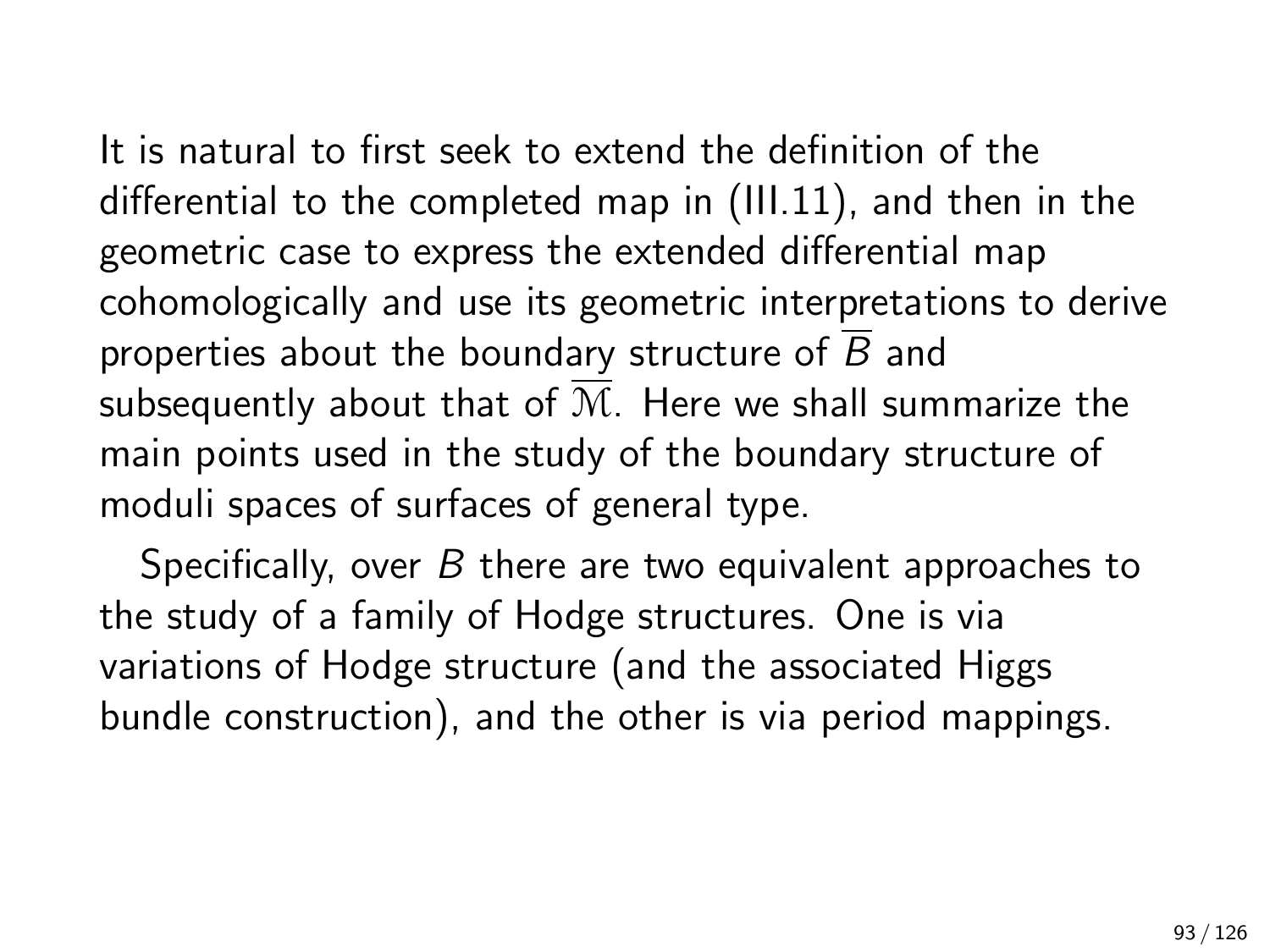The first order information (differential) in each is equivalent. Assuming unipotent monodromies around the branches of Z when we extend the variation of Hodge structure to  $\overline{B}$  there is the canonical extension  $(\mathcal{V}_e, \mathcal{F}_e, \nabla_e, \overline{B})$  and corresponding Higgs bundle construction, and there are the extended period mappings [\(III.11\)](#page-90-0). In the first order variation of each there is an additional ingredient, namely the induced weight filtrations on each.

For the purposes of these lectures we shall define the differential at  $b \in \overline{B}$  to be the mapping

(III.13) 
$$
\mathcal{T}_{\overline{B}}(-\log Z)_{b} \stackrel{\delta}{\rightarrow} F^{-1}\operatorname{End}(\mathcal{E}_{e,b})
$$

where  ${\mathcal E}_{\bm e} = \mathrm{Gr}_{{\mathcal F}_{\bm e}}({\mathcal V}_{\bm e}).$  This formulation will be particularly useful for computation of geometric examples.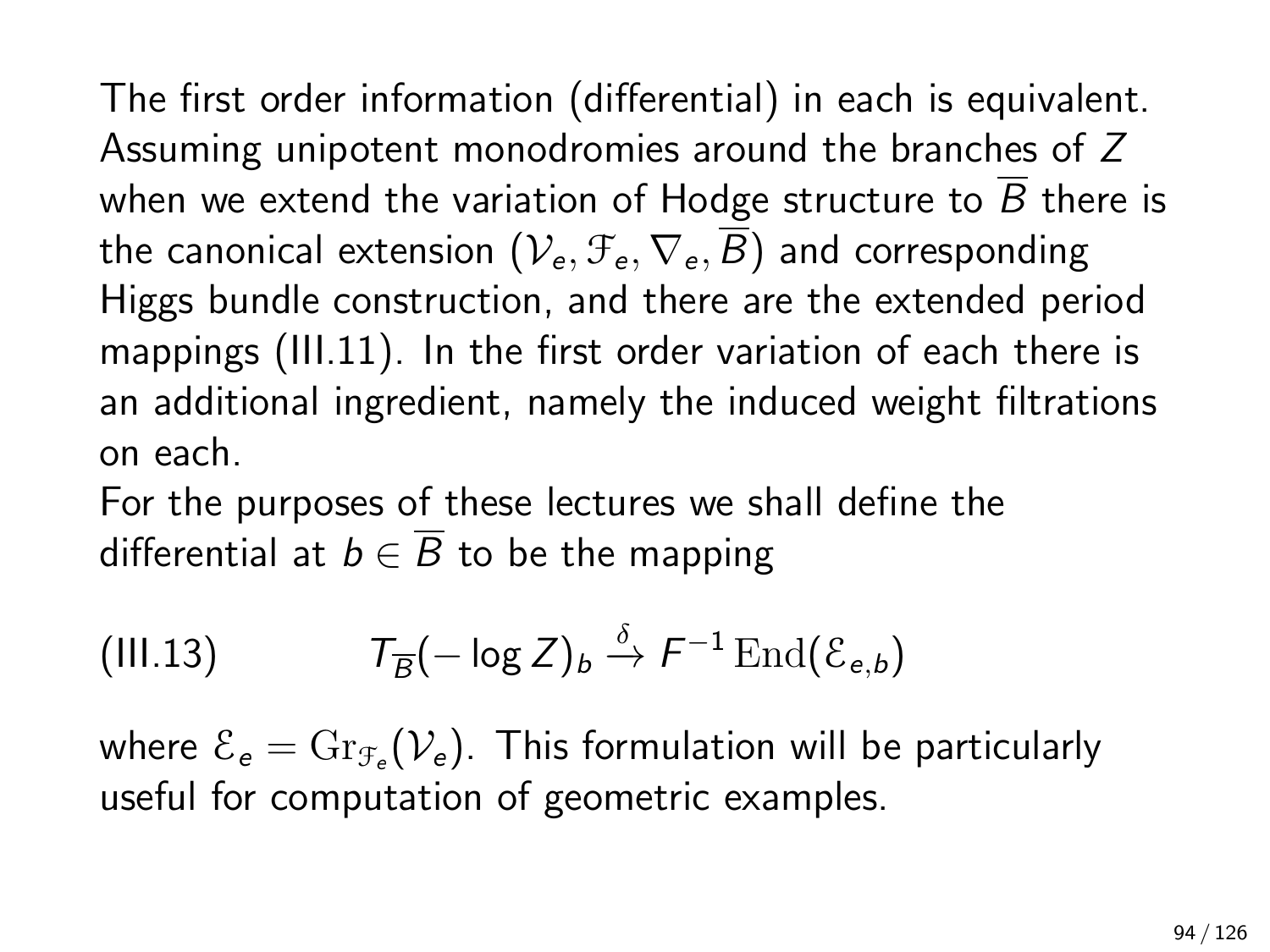We shall summarize the resulting structure in the cases of weights 1 and 2. At a point of the boundary  $Z = \overline{B} \backslash B$  the differential of the mapping  $\Phi^T$  has a weight filtration. For weight *n* the weights  $w$  of  $\Phi_*^{\mathcal{T}}$  satisfy  $-(n+1) \leq w \leq +(n-1)$ . The associated graded to the weight w part of the differential is given by maps

$$
I^{p,q} \to I^{p-1,q+w+1}
$$

in the Deligne decomposition of the limiting mixed Hodge structure at the point of Z. For the cases  $n = 1, 2$  we shall give a schematic depicting this structure. In the geometric case the  $I^{p,q}$  are interpreted cohomologically and this leads to a Kodaira-Spencer type interpretation of the graded pieces of the differential of the extended period mapping. An application of this will be a cohomological expression for the first order variation of the level  $k$  extension data when that data of levels less than  $k$  are held constant.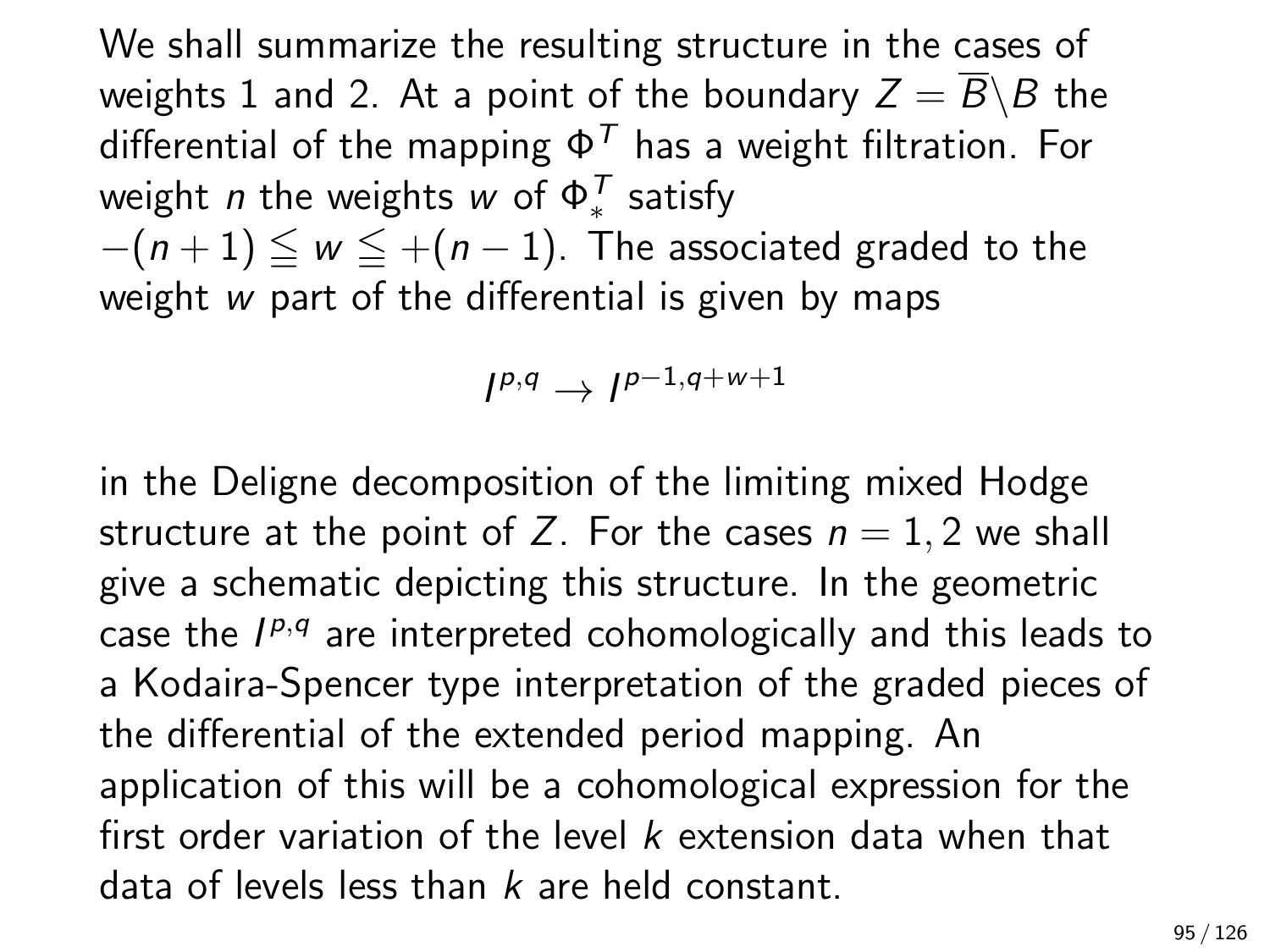We note that for an ordinary period map to polarized Hodge structures of weight  $n$ , the differential is determined by the maps  $V^{(n-p,p)}\to V^{(n-p-1,p+1)}$  for  $0\leqq p\leqq \left(\frac{n}{2}\right)$  $\frac{n}{2}$ ). Here for the cases of curves and surfaces the differential will be determined by the maps

$$
I^{n,q} \to I^{n-1,q+w+1}, \qquad 0 \leq q \leq n
$$

and so we shall only depict those:

<span id="page-95-0"></span>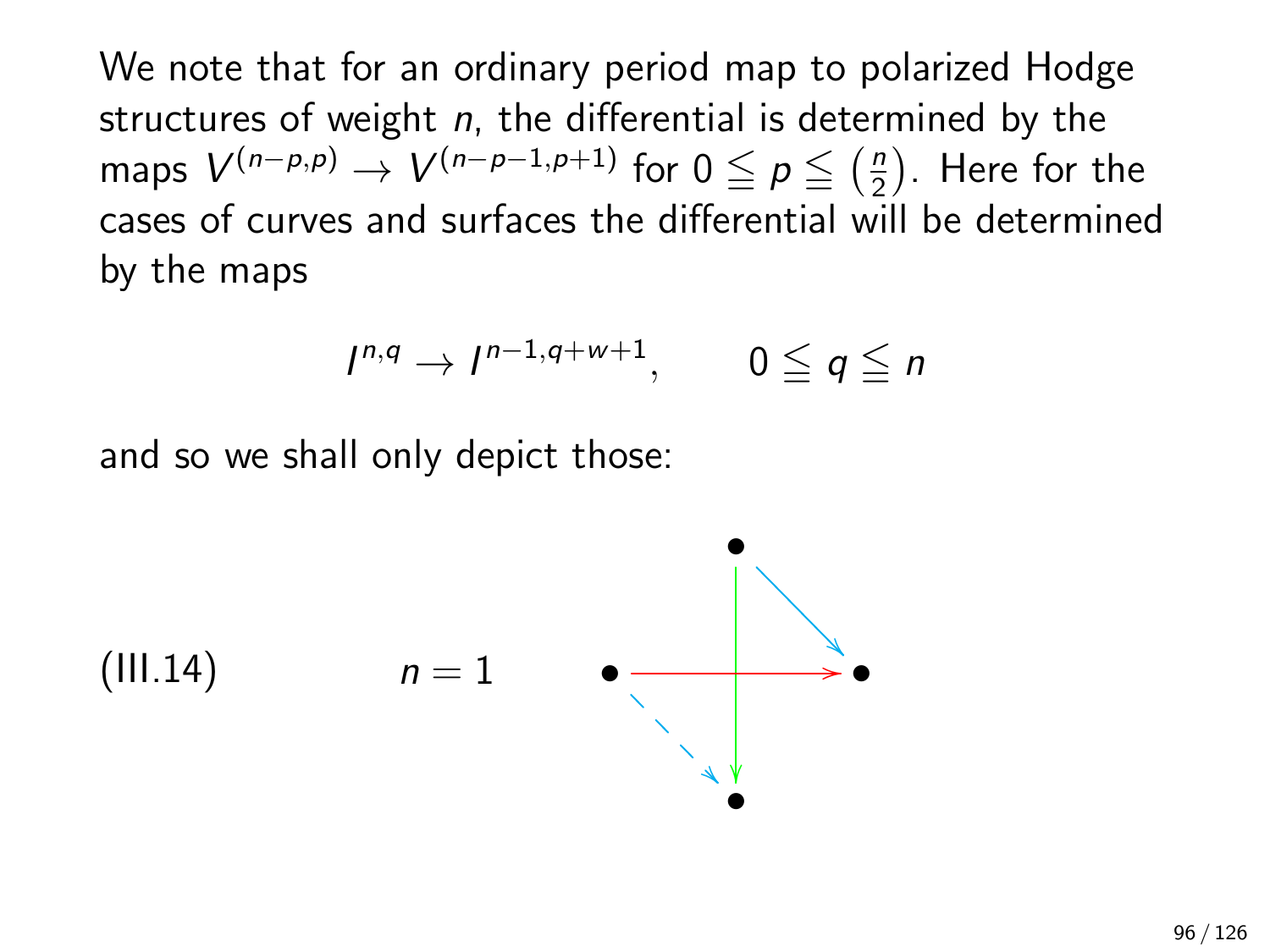#### The interpretations are

- $\longrightarrow$  is weight 0 and reflects the first order variation of the associated graded to the limiting mixed Hodge structure; thus the map  $\Phi^{\mathcal{S}}_*$  is given by  $\longrightarrow$  in the above schematic.
- $\rightarrow$  is weight  $-1$  and reflects the first variation in the level 1 extension data whose associated graded to the limiting mixed Hodge structures are held constant;
- $\rightarrow$  contains the same information, albeit in dual form, as  $\setminus$ ;
- $\rightarrow$  is weight  $-2$  and reflects the first variation in the level 2 extension data when the associated graded to the limiting mixed Hodge structures and the level 1 extension data are held constant.

We note that there are no elements of positive weight in [\(III.14\)](#page-95-0) and that the lowest weight is  $-2$ . These properties are characteristic of the classical case. The differential of the map  $\overline{P}^{\mathcal T} \to \overline{P}^S$  is represented pictorially by mapping [\(III.14\)](#page-95-0) to the red arrow  $\longrightarrow$ .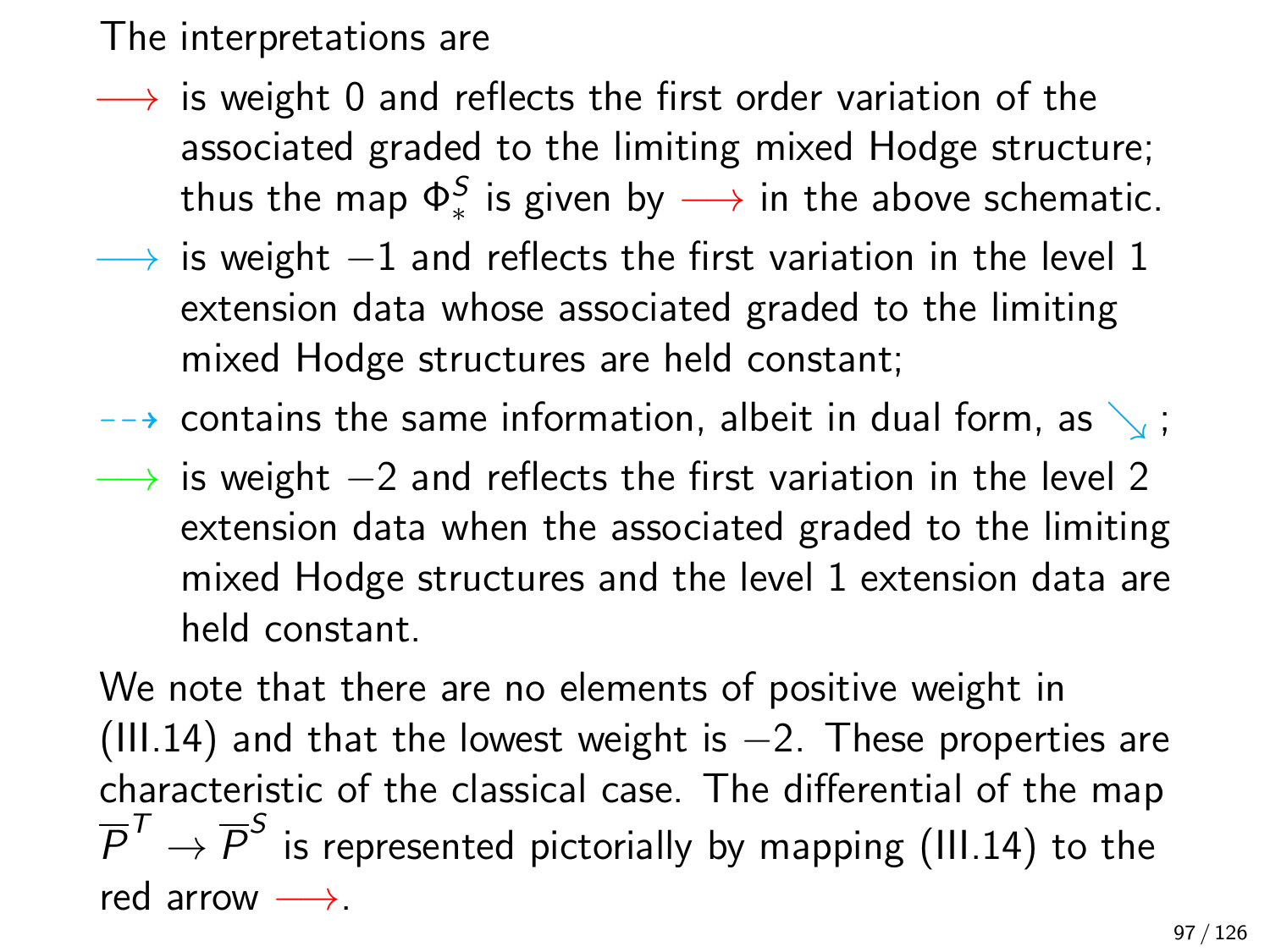We next turn to the  $n = 2$  case



<span id="page-97-0"></span>The interpretations are

 $\rightarrow$  has weight  $+1$ . It is not present in the classical case, and has the Lie-theoretic interpretation that to first order the point  $\Phi^{\mathcal{T}}(b) \in \check{D}$  moves out of the Schubert cycle in which it lies.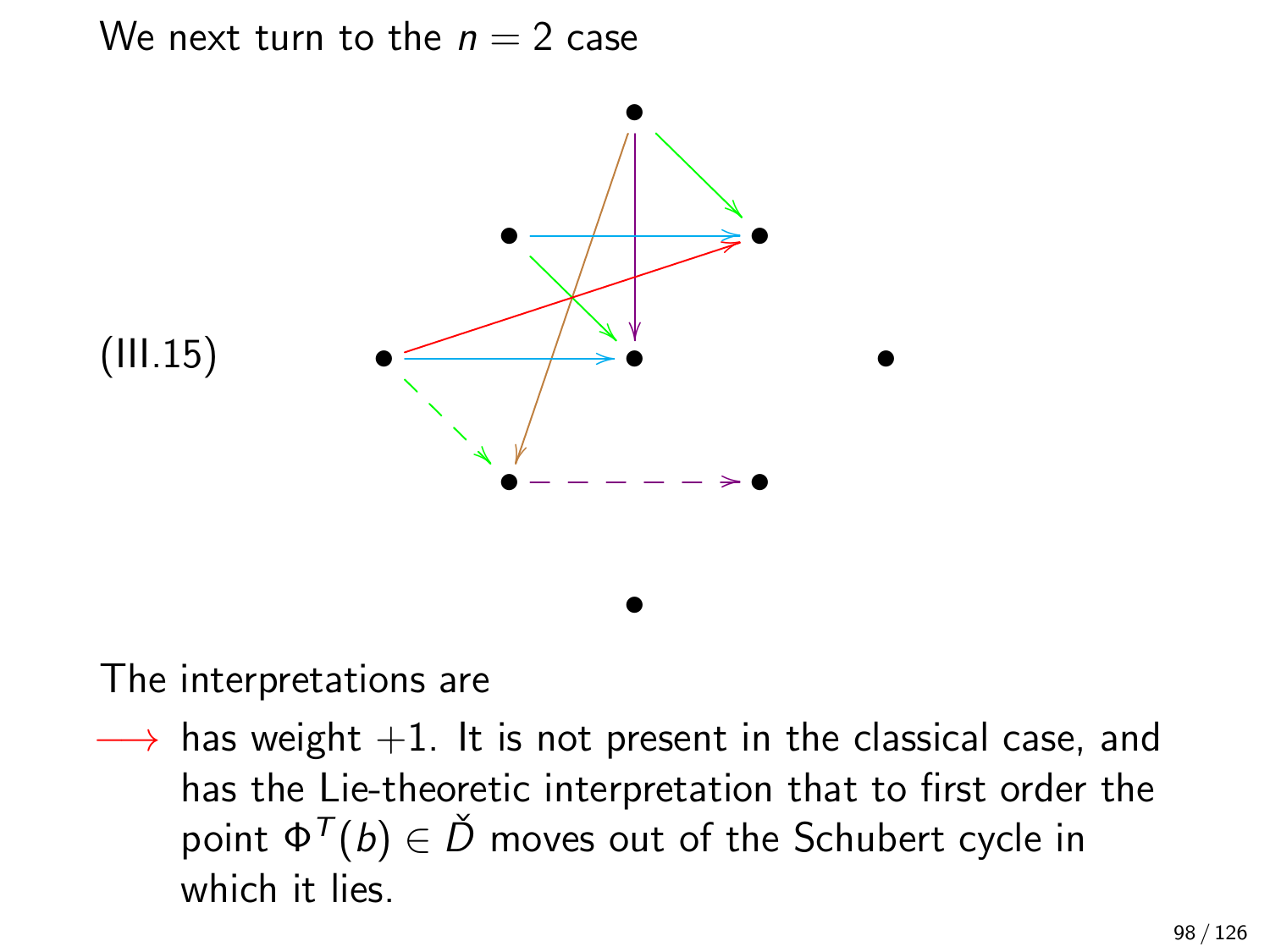The arrows  $\longrightarrow$ ,  $\longrightarrow$  and  $\longrightarrow$  have the same interpretation as in the  $n = 1$  case. The  $→$  has weight  $-3$  and reflects the first order variation of the level 3 extension data when to first order  $\Phi^{\mathcal{T}}(b)$  remains in its Schubert cycle, and the associated graded to the limiting mixed Hodge structure together with the first two levels of extension data remain fixed. We have seen that as a consequence of the IPR it is determined by the arrows of lower weight.

The differential of the map  $\overline{P}^{\mathcal T} \to \overline{P}^S$  at  $\Phi_{\mathcal T}(b)$  is given pictorially by



•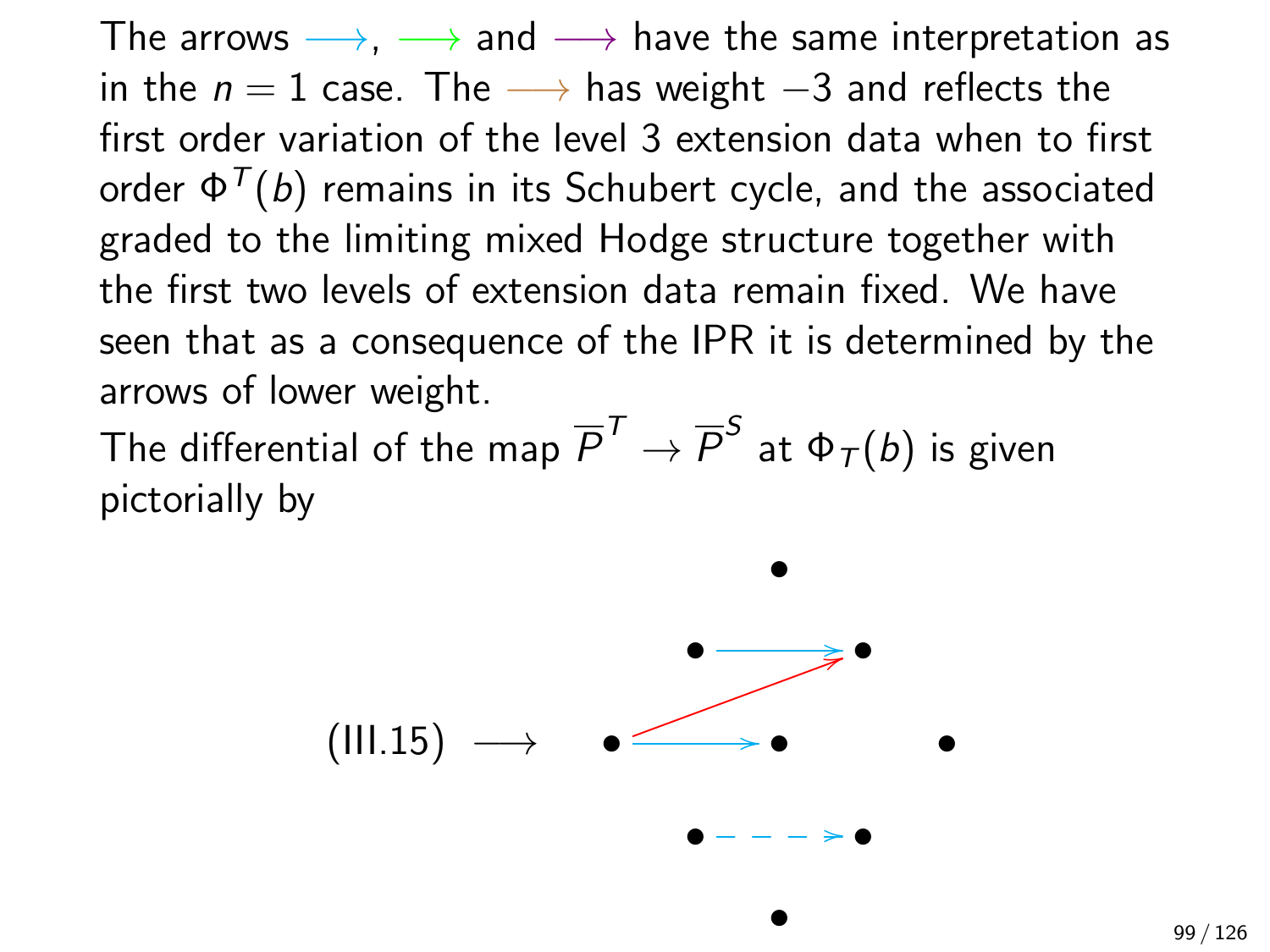In the geometric case the  $I^{p,q}$ 's are given by the algorithm represented pictorially in [\(III.2\)](#page-81-0). The maps giving these arrows will then be expressed by multiplication by Kodaira-Spencer type cohomology classes, and we now illustrate one of these.

Example: We will cohomologically interpret the arrows  $\longrightarrow$ ,  $\rightarrow$  and  $\rightarrow$  in [\(III.15\)](#page-97-0) in the case when

$$
X=X_1\cup_C X_2
$$

consists of two smooth surfaces  $X_1, X_2$  joined along a double curve C. We use  $\mathcal{C}_i \subset X_i$  for the curve  $C$  in the surface  $X_i$  $(i = 1, 2)$ . The condition [\(III.1\)](#page-76-0) is

$$
\textit{N}_{C_1/X_1}\cong \check{\textit{N}}_{C_2/X_2},
$$

or equivalently

(III.16)  $\mathcal{O}_C(C_1) \cong \mathcal{O}_C(-C_2).$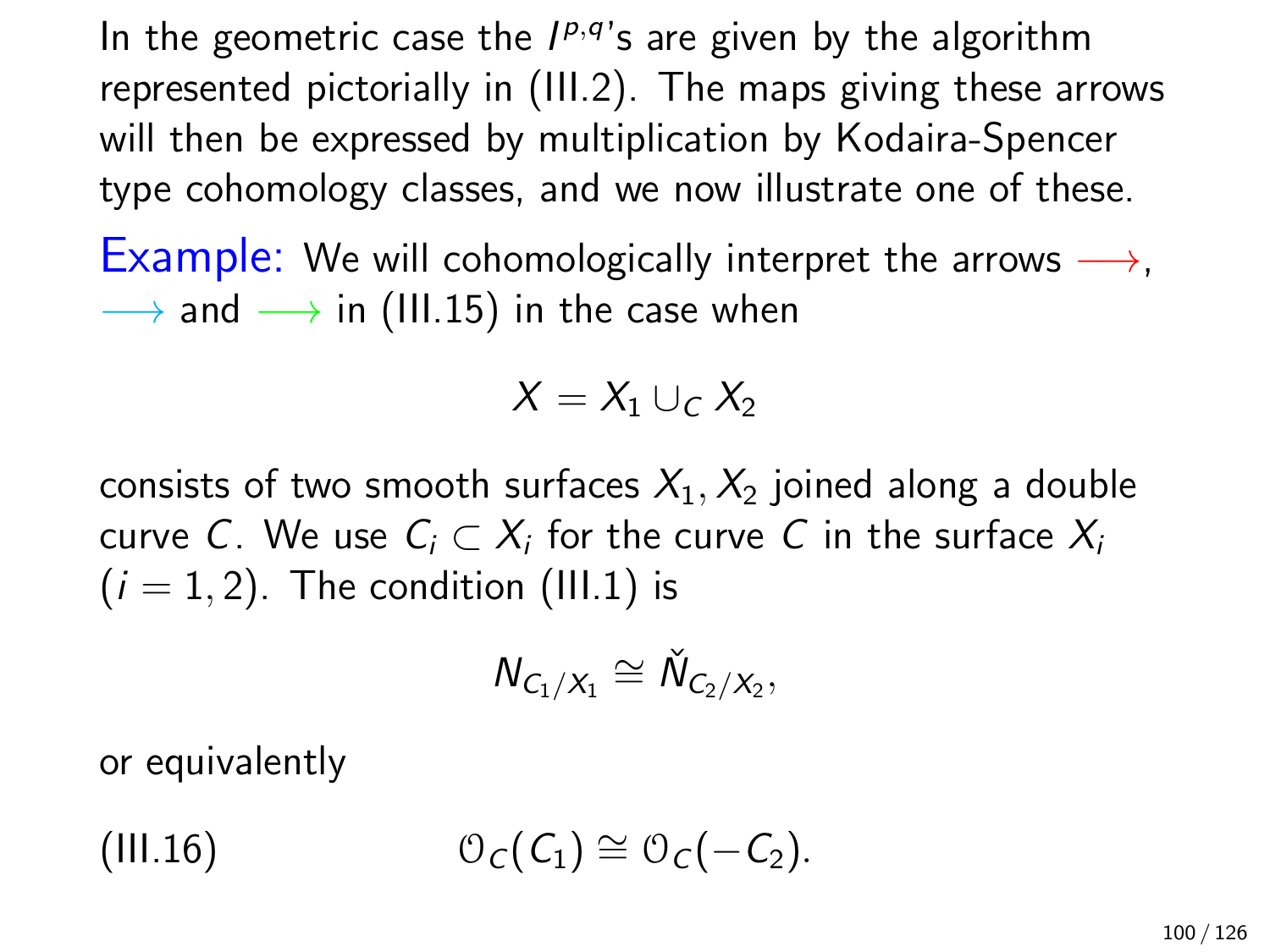The relevant parts of [\(III.15\)](#page-97-0) are



The dots are given by the prescription below [\(III.2\)](#page-81-0). Using this a part of the red arrow will be a mapping

<span id="page-100-0"></span>
$$
(III.17) \tH^0(\Omega^2_{X_1}) \to H^1(\mathcal{O}_C)(-1)/H^1(\Omega^1_{X_2}).
$$

Note the exchange between  $X_1$  and  $X_2$ ; this will be a reflection of [\(III.1\)](#page-76-0).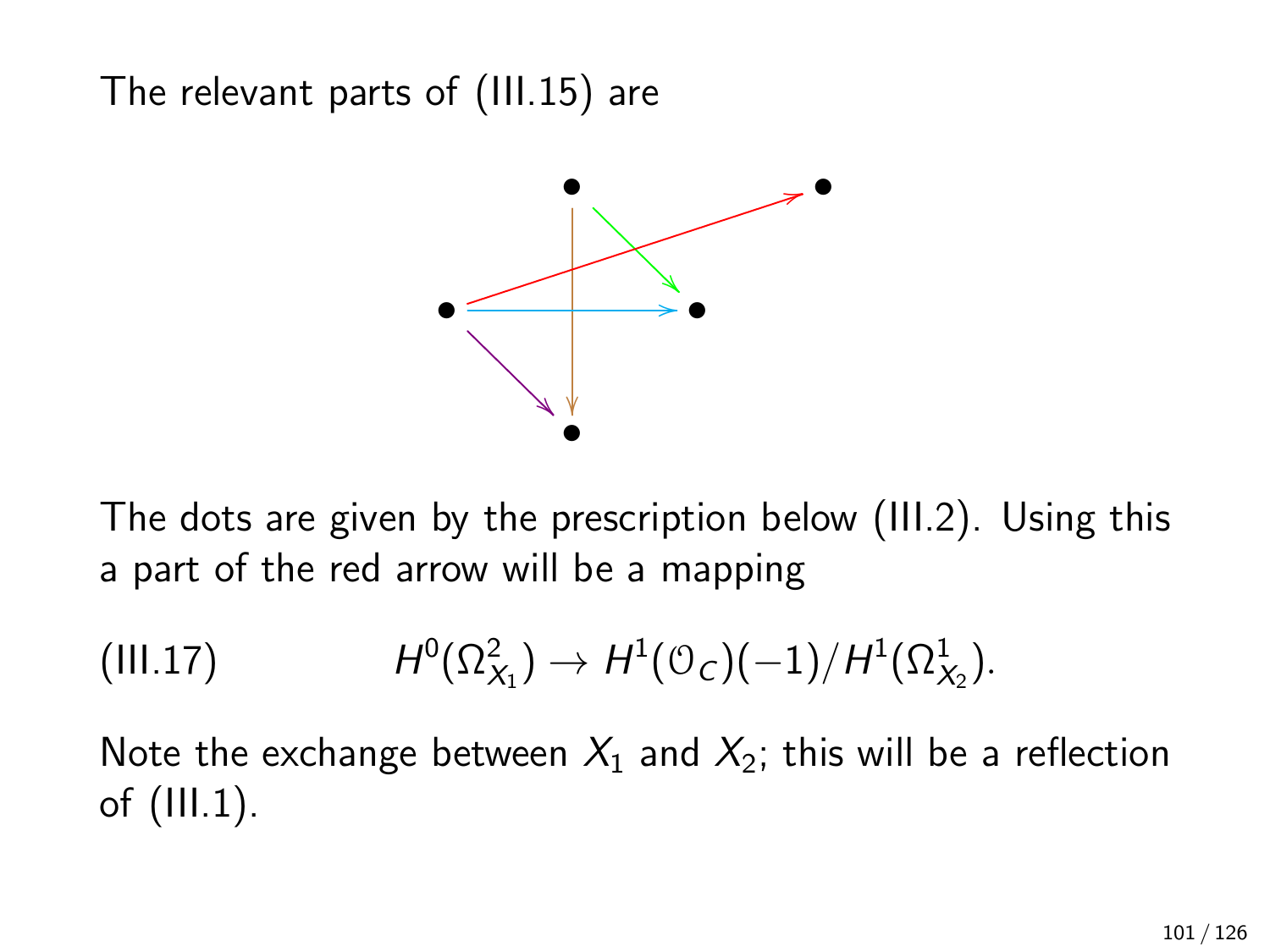To describe [\(III.17\)](#page-100-0) we will use the cohomology mappings arising from the commutative diagram

$$
\begin{array}{ccc}\n\Omega^2_{X_1}&\to&\Omega^2_{X_1}\big|_{C_1}&\cong&\Omega^1_{C_1}(-C_1)\\
&0&&\downarrow&\\
\Omega^1_{X_2}&\downarrow&&\\
0&\to&\Omega^1_{X_2}(\log C_2)&\to&\Omega^1_{X_2}(C_2)&\to&\Omega^1_{C_2}(C_2)&\to&0\\
&\downarrow&&\\
&\mathbb{O}_{C_2}(-1)&\\
&\downarrow&&\\
&0.\end{array}
$$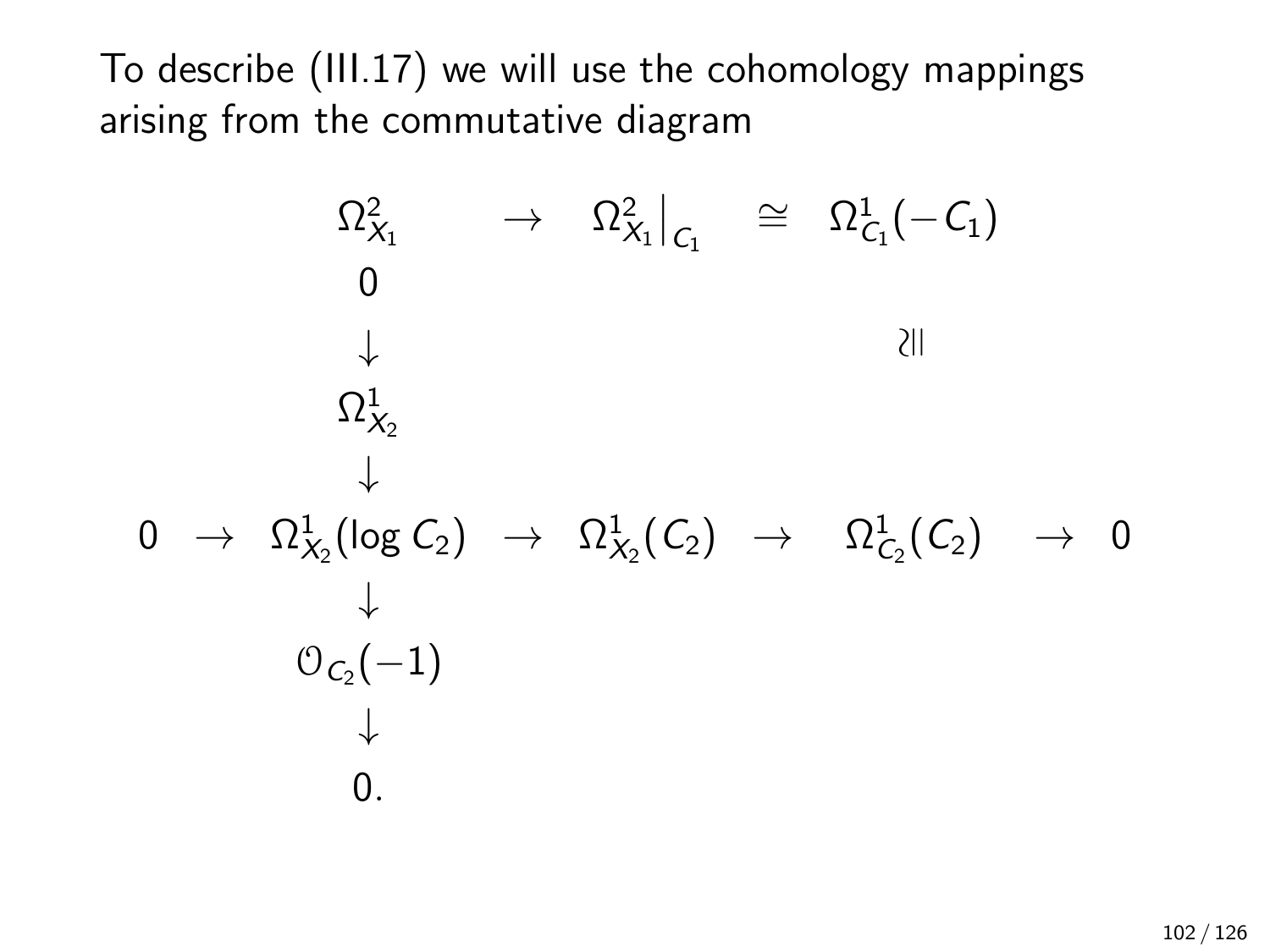The horizontal isomorphism on the top is adjunction, and the vertical isomorphism on the right uses [\(III.1\)](#page-76-0). The composition of the maps on cohomology give the map

$$
H^{0}(\Omega^{2}_{X_{1}}) \longrightarrow \ker \{ H^{1}(\mathcal{O}_{C_{2}})(-1) \to H^{2}(\Omega^{1}_{X_{2}}) \}
$$
\n
$$
\qquad \qquad \cap
$$

 $1^{2,0}$  $1^{,2}$ 

An explicit example where this map is non-zero is given by an I-surface having a simple elliptic singularity.

We next turn to the mapping  $\longrightarrow$ . In general this mapping is defined only if the mapping  $\longrightarrow$  is zero, which will be the case if  $N = 0$ . Thus one may think of X as giving an equi-singular deformation  $X_t = X_{1,t} \bigcup_{\mathcal{C}_t} X_{2,t}.$  Then

$$
\longrightarrow\; H^0(\Omega^2_{X_1})\to H^1(\Omega^1_{X_1})
$$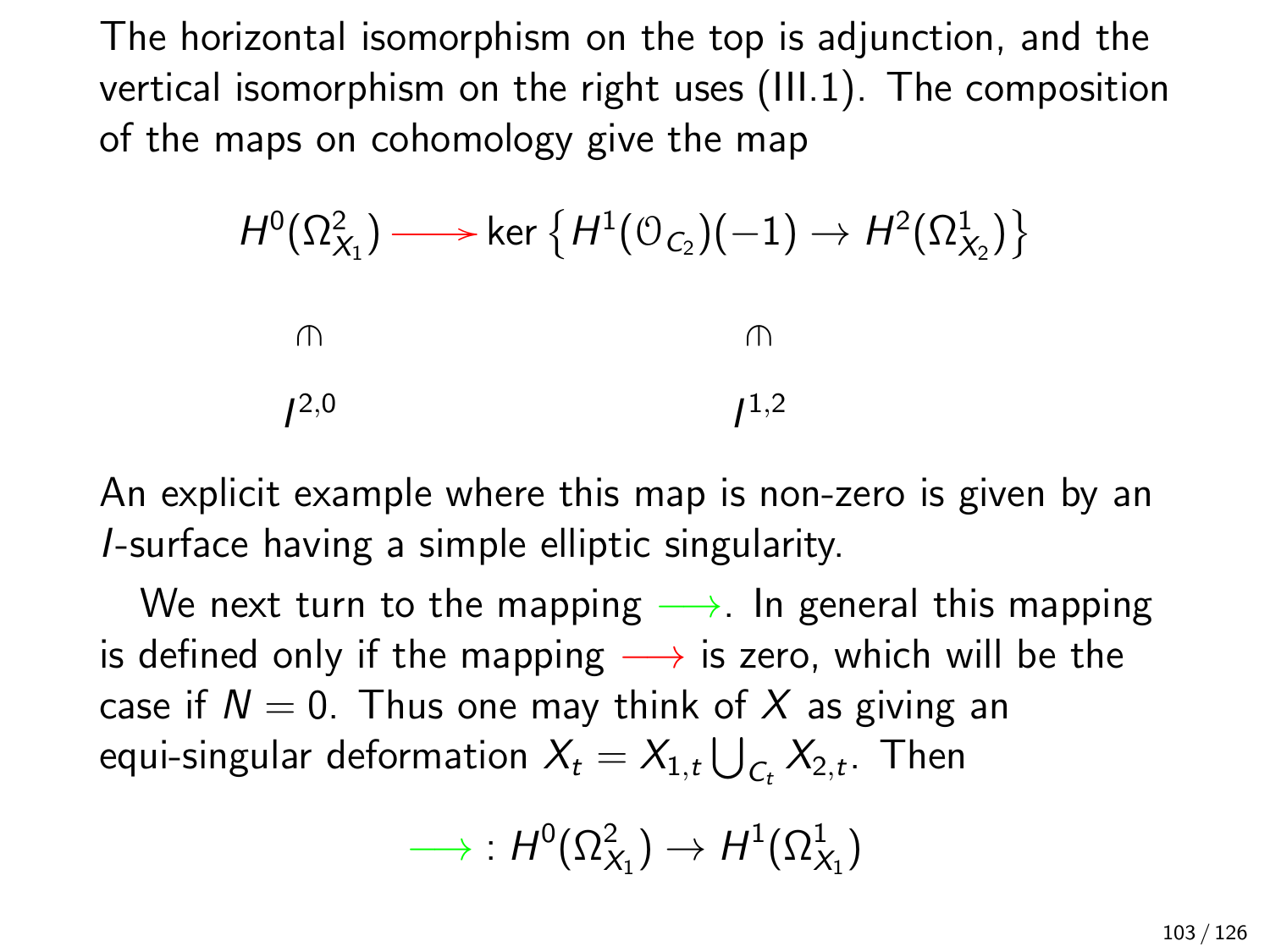is the usual derivative of a period mapping. We note that the image of this mapping lies in

$$
(\mathcal{C}_1)^{\perp} \subset H^1(\Omega^1_{X_1})
$$

reflecting the assumption that  $C_1$  deforms along with  $X_1$ . For the mapping

$$
\text{(III.18)} \qquad \qquad \searrow: l^{2,1} \to l^{1,2}
$$

we first note that it is defined when both  $\longrightarrow$  and  $\longrightarrow$  are zero. Geometrically we imagine a family

<span id="page-103-0"></span>
$$
X_t = X_1 \bigcup_{t,C} X_2
$$

where  $X_1, X_2, C$  are constant but the gluing of  $X_1$  and  $X_2$ along  $C$  varies with  $t$ .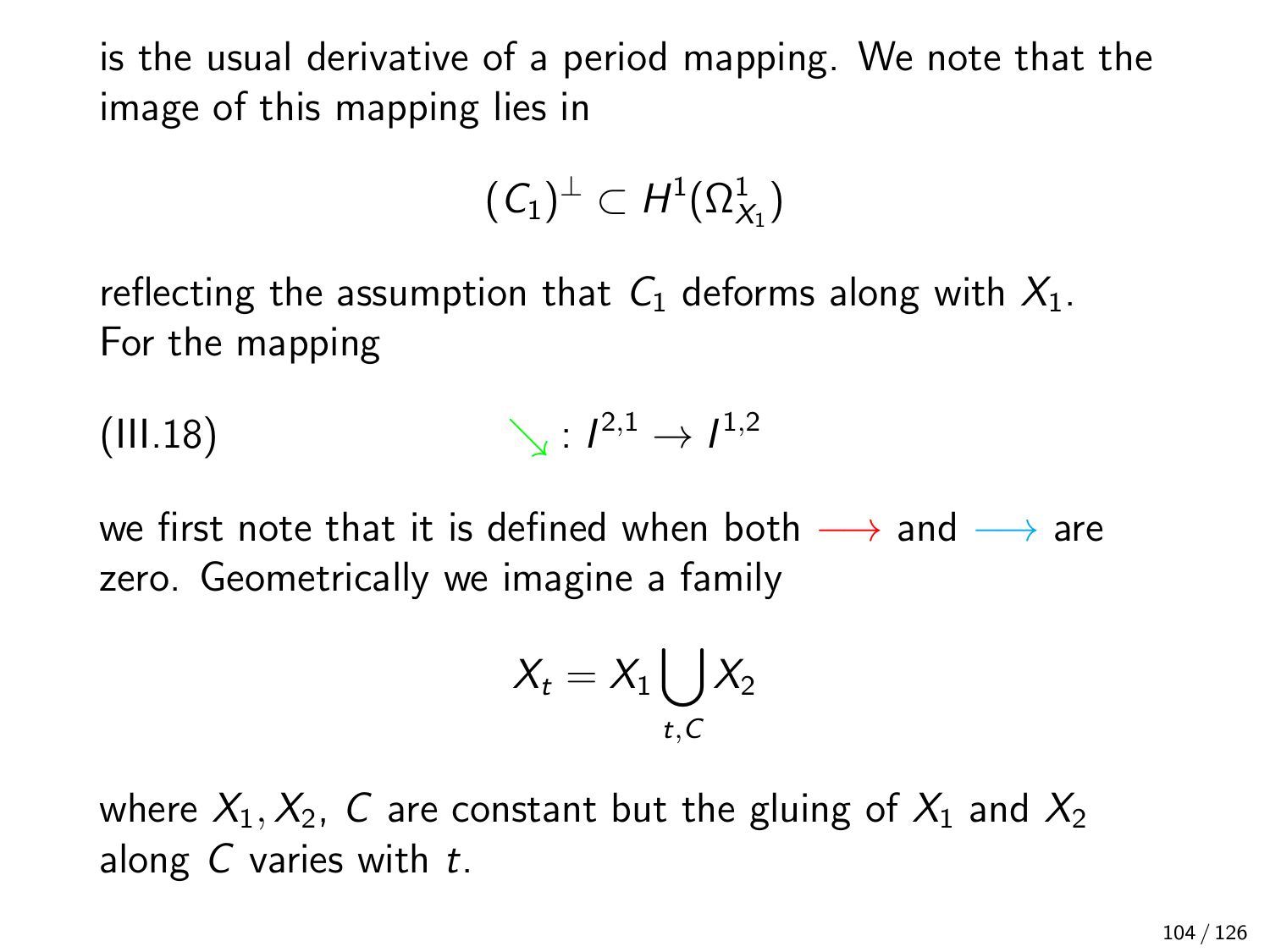#### Now

$$
\text{Ext}^1_{\text{MHS}}(H^1(-1),H^2)\cong \frac{H^1\widetilde{(-1)}\otimes H^2}{F^0(H^1\widetilde{(-1)}\otimes H^2)+ (H^1\widetilde{(-1)}\otimes H^2)_{\mathbb{Z}}}
$$

This is a compact complex torus having a summand that is an abelian variety  $J$  with tangent space

$$
\mathcal{T}J\cong \mathrm{Hom}(I^{0,1},I^{2,2}_\mathbb{Z}\otimes \mathbb{C}).
$$

Using the duality  $\check{I}^{0,1} \cong I^{2,1}$  we shall give the geometric interpretation of [\(III.18\)](#page-103-0) under the simplifying assumption that the  $H^1(X_i)=0$  for  $i=1,2.$  Then  $J=J(\mathsf{C})$  is the Jacobian variety of C. We set

$$
(\mathrm{Pic} X_1\oplus \mathrm{Pic} X_2)^0=(C_1\oplus C_2)^{\perp}.
$$

.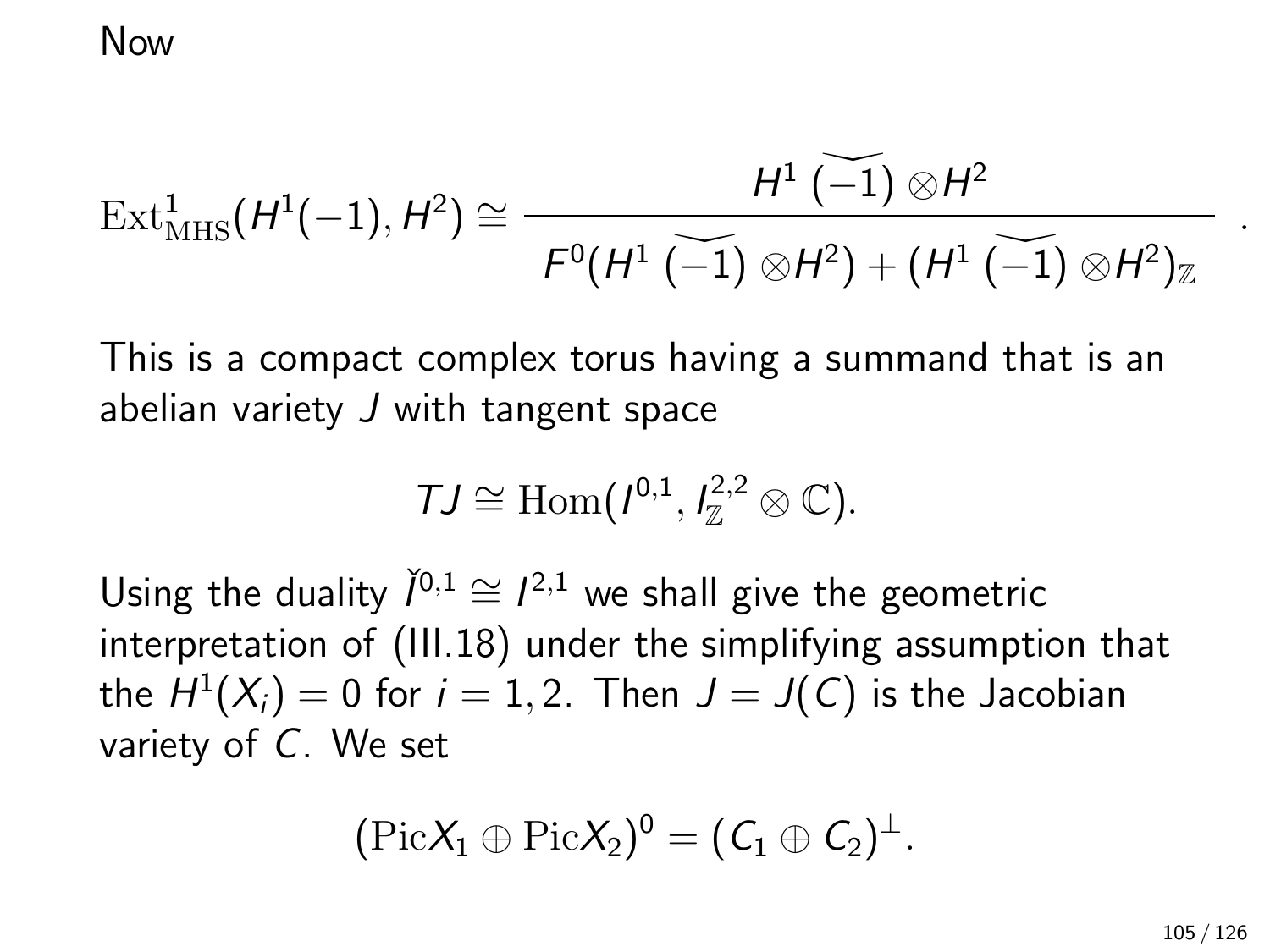For the family of embeddings  $j_t:\mathsf{C}\hookrightarrow \mathsf{X}_1\times \mathsf{X}_2$  there is a mapping

$$
\alpha_t : (\mathrm{Pic} X_1 \oplus \mathrm{Pic} X_2)^0 \to J(C)
$$

and unwinding the definitions the mapping  $\longrightarrow$  may be identified with the derivative of  $\alpha_t.$  In words

Fixing  $X_1, X_2, C$  and mapping the gluing of  $X_1, X_2$ along a family of different embeddings of C in these surfaces, a part of the variation in the first order extension data is measured by the variation when the  $Pic(X_i)$  map to  $J(C)$ .

From a different perspective this result was discussed in Lecture II.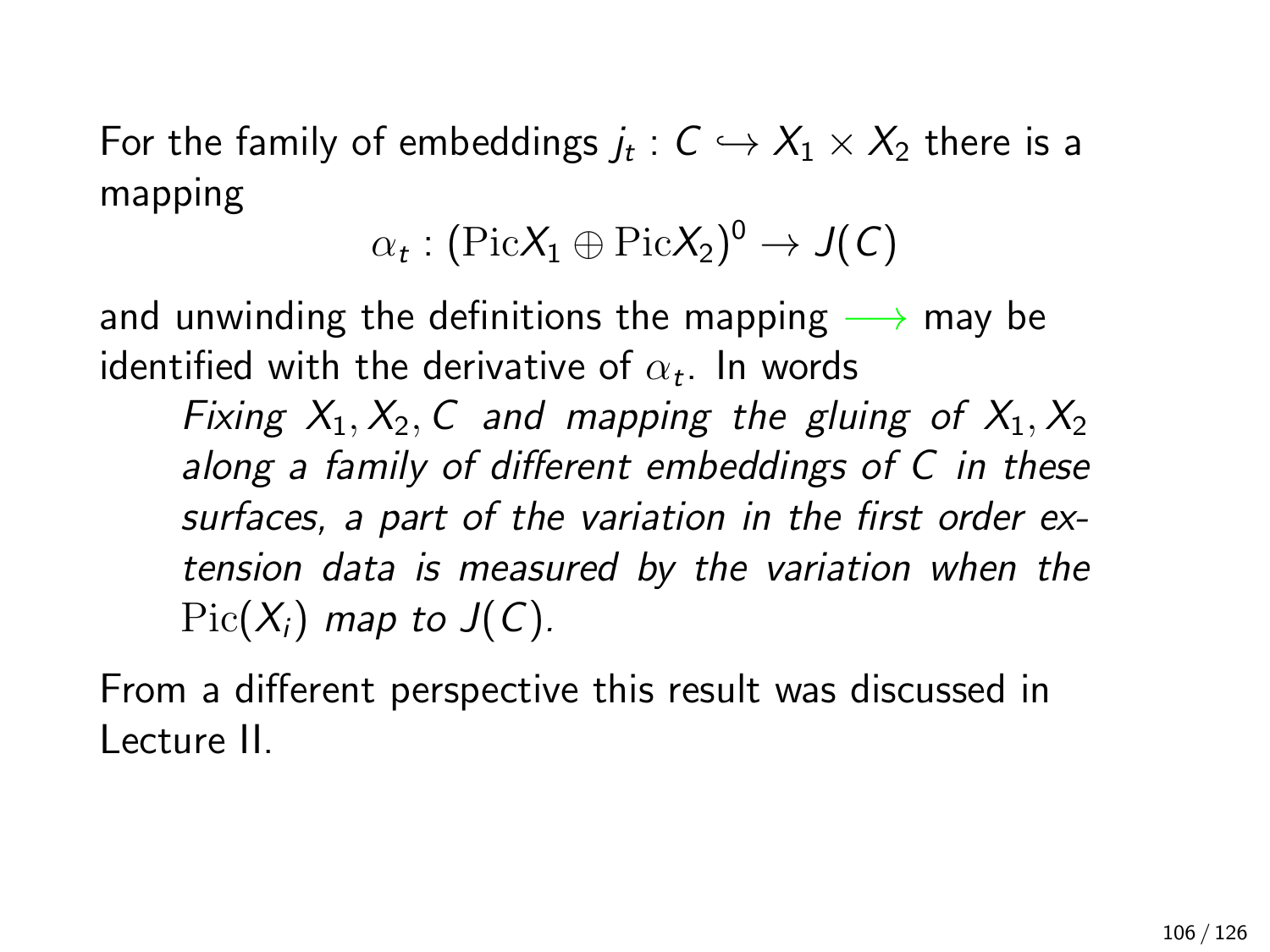To interpret the arrow  $\searrow$  we note that because we have a limiting mixed Hodge structure there is a duality between  $\mathrm{Ext}^1_{\mathrm{MHS}}(H^1(-1), H^2)$  and  $\mathrm{Ext}^1_{\mathrm{MHS}}(H^2, H^1)$ . Thus this arrow contains no new information beyond  $\searrow$ .

That leaves the interpretation of ↓. Here we recall from Lecture II that it is shown that for a variation of Hodge structure on  $\overline{B} \backslash B$  the level 1 extension data gives a cone  $\sigma$  of line bundles over a compact complex torus  $T$  and that the fibres of  $\Phi^S$  map to a sub-torus J of T over which the line bundles  $L \in \sigma$  are ample. The level 2 extension data then maps the fibres of  $\Phi_1$  to nowhere vanishing sections of these line bundles.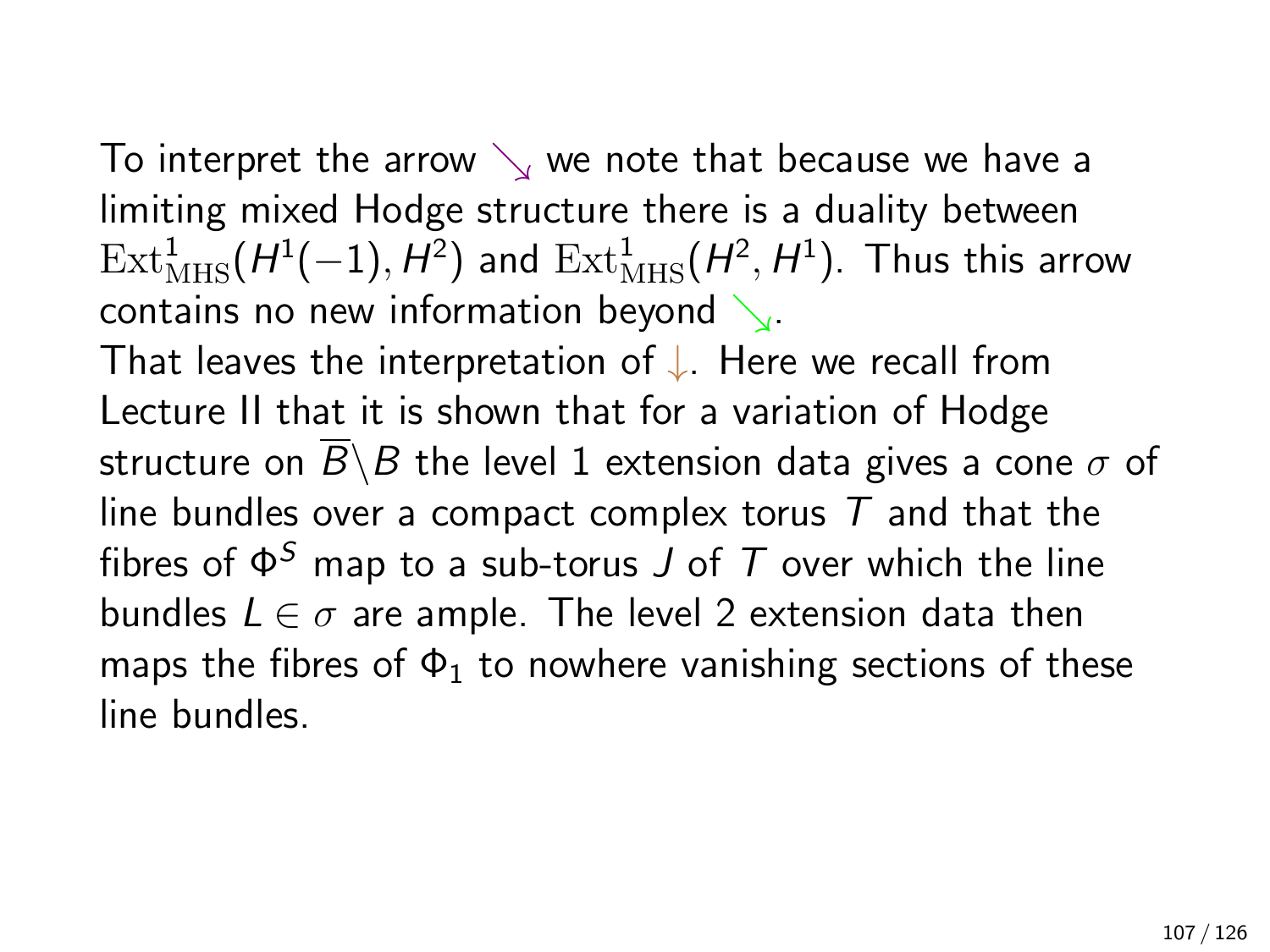## Derivative of the period mapping when the monodromy is finite

The above has been concerned with the differential of the period mapping when the monodromy is unipotent so that there is a limiting mixed Hodge structure. In the uses of Hodge theory to study moduli there are many interesting cases where a family of smooth varieties acquires singularities with finite, even perhaps trivial, monodromy. What can one say about the period mapping and its differential in these cases? Here we shall give a brief discussion and geometric illustration of this question.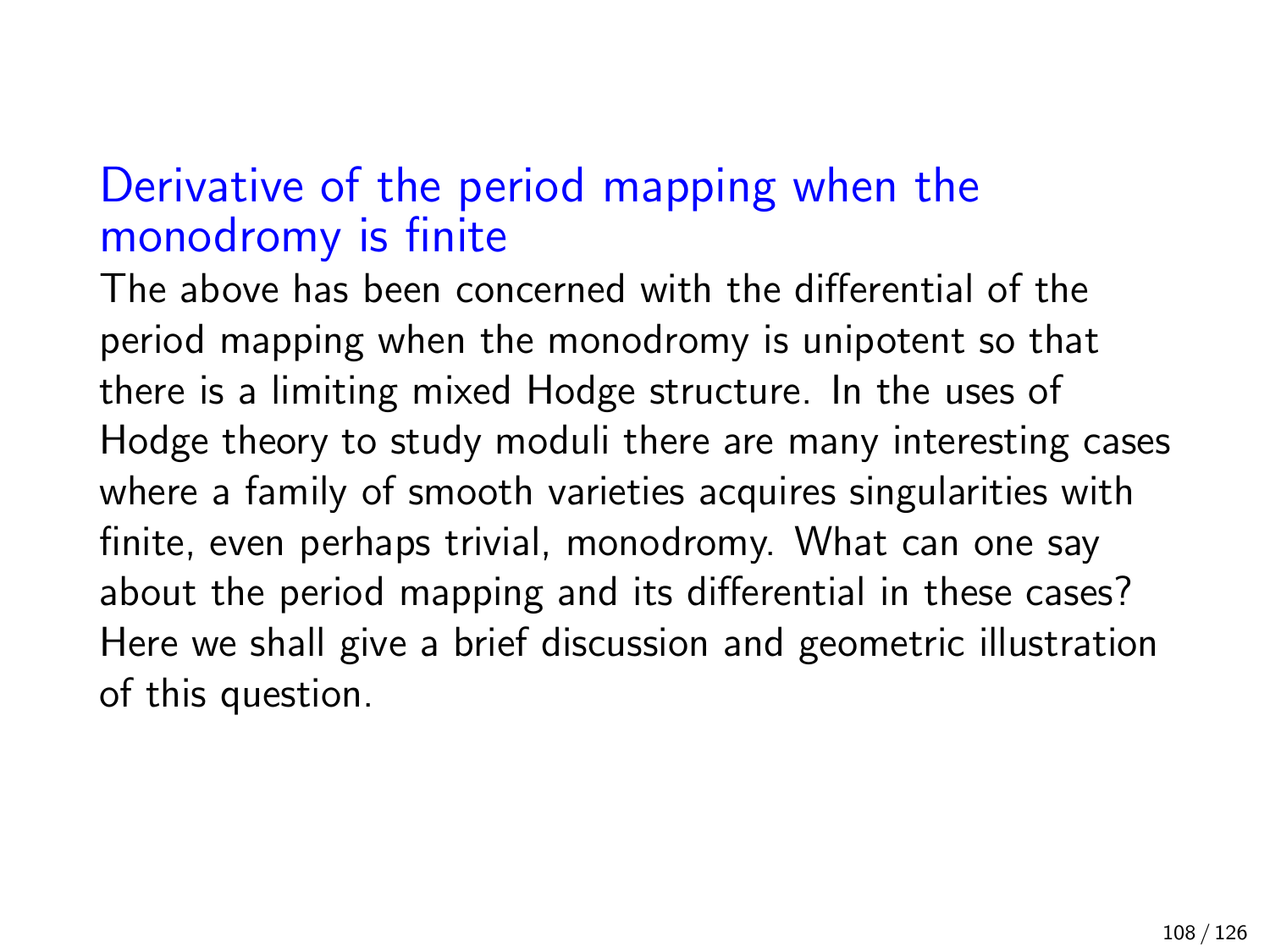The Hodge-theoretic situation is typically given by a period mapping

<span id="page-108-0"></span>(III.19)  $\Phi : \Delta^* \to \Gamma \backslash D$ 

where  $\Gamma$  is generated by a semi-simple  $T = T_s$  where  $T^m =$  Id; i.e., the eigenvalues of T are  $m^{\text{th}}$  roots of unity. In the geometric case we might have a family of smooth surfaces  $\mathfrak{X}^*\to \Delta^*$  that fills in to  $\mathfrak{X}\to \Delta$  where the central fibre  $\mathcal{X}_0$  has a canonical or a quotient singularity. In the first case  $X_0$  may be considered as an interior point in a moduli space whereas in the second case it may correspond to a boundary point.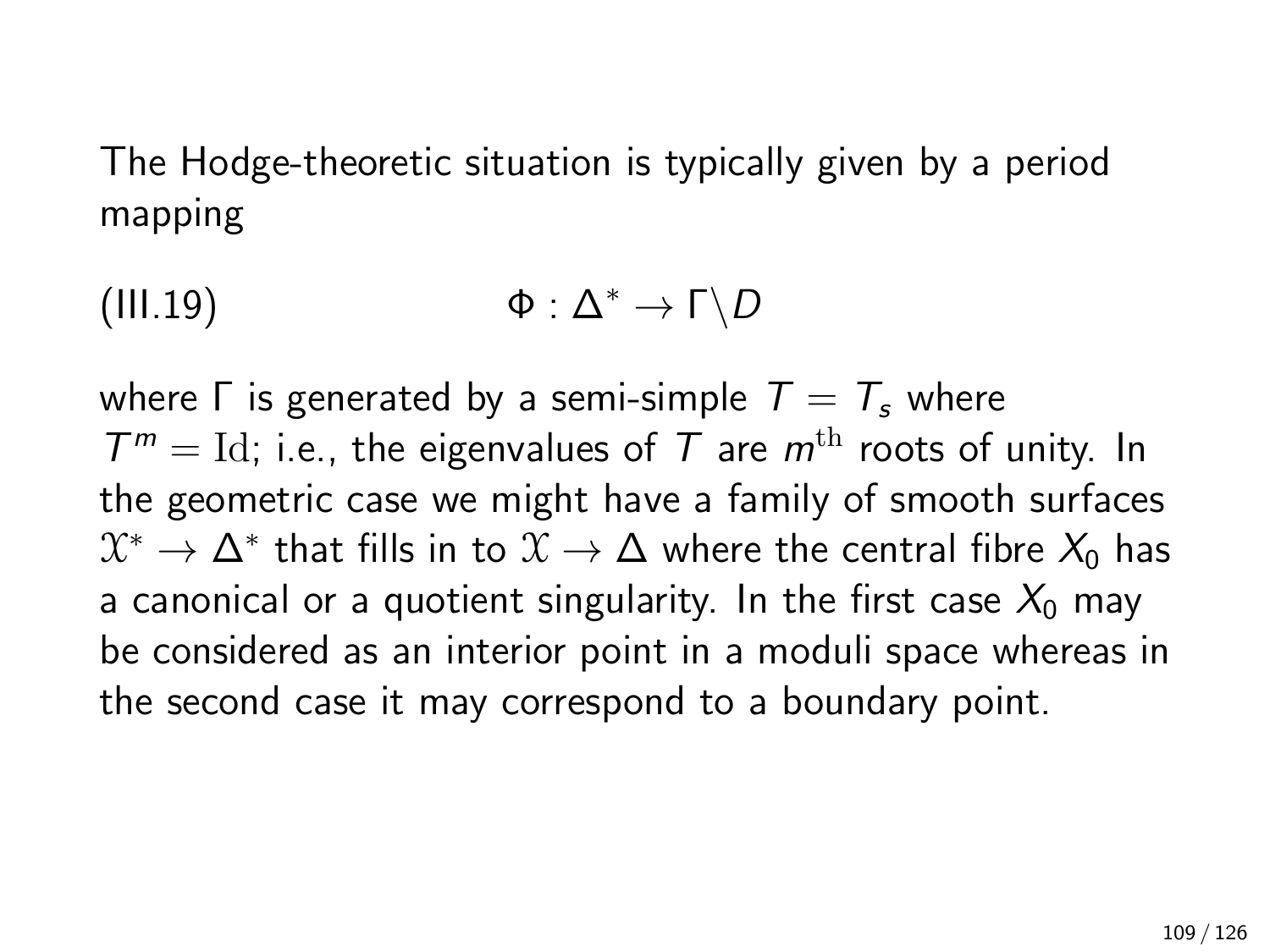<span id="page-109-0"></span>Given [\(III.19\)](#page-108-0) there is a diagram



where  $\Delta^* \to \Delta^*$  is the finite cyclic covering given by  $t = \tilde{t}^m$ . As will be illustrated later, in the geometric case even if  $m = 1$ it may be necessary to do a base change to have a semi-stable reduction that is necessary in order to carry out the calculations (e.g., a Wahl singularity).

Given [\(III.20\)](#page-109-0) it is a classical result from Hodge theory that the mapping  $\widetilde{\Phi}: \widetilde{\Delta}^* \to D$  extends to

$$
\widetilde{\Phi}: \widetilde{\Delta} \to D.
$$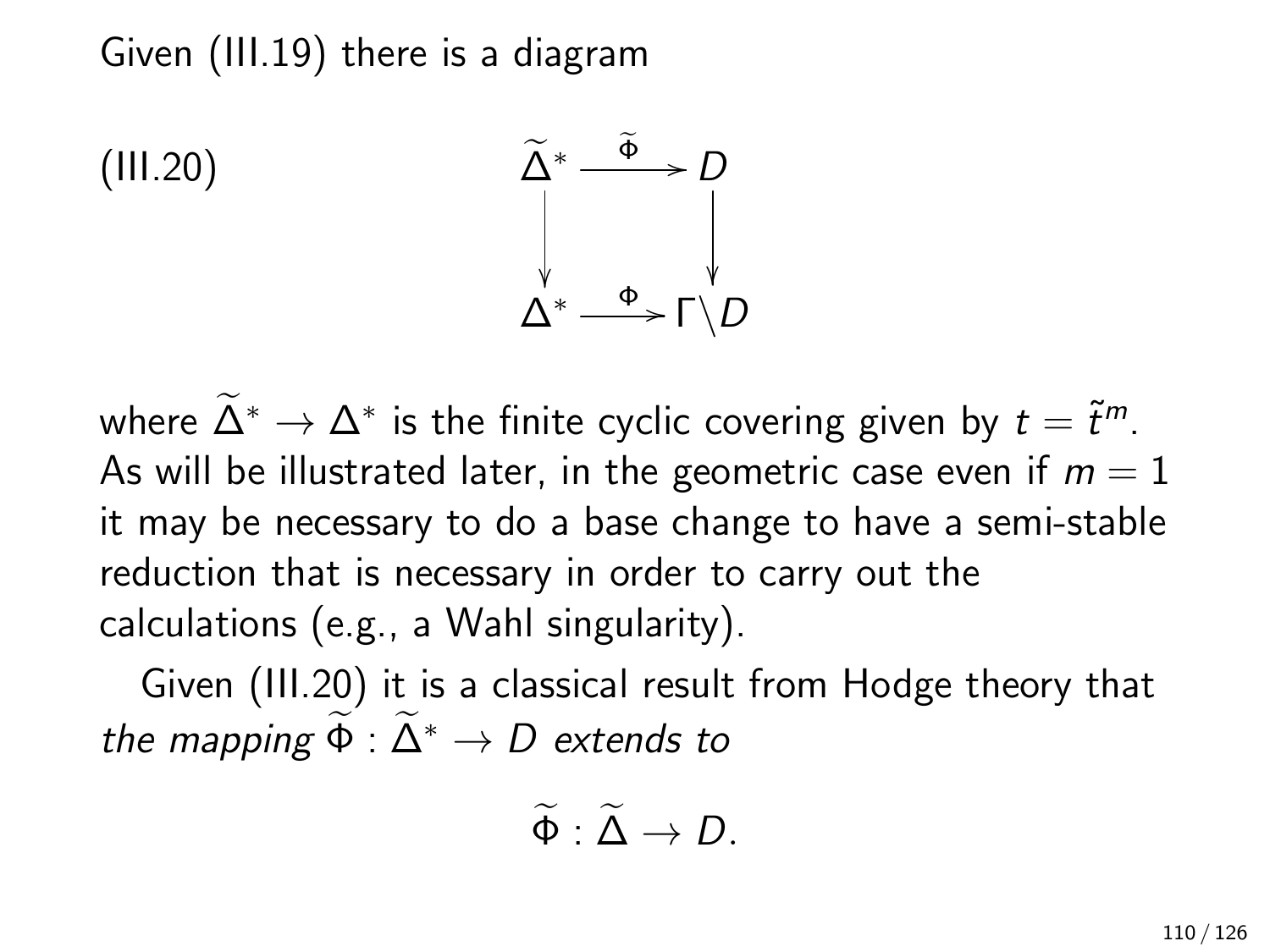In other terms,  $\Gamma \backslash D$  is what is sometimes referred to as a V-manifold, and [\(III.19\)](#page-108-0) extends to a holomorphic mapping from the complete disc  $\Delta$  to this V-manifold.

 $(III.21)$  Provisional definition: The differential of  $(III.19)$ at the origin is given by  $\widetilde{\Phi}_*$  :  $T_{\{0\}}\widetilde{\Delta} \to T_{\widetilde{\Phi}(0)}D$ .

We say provisional because the correct definition has not yet been fully worked out. Perhaps it should use the framework provided by the theory of stacks.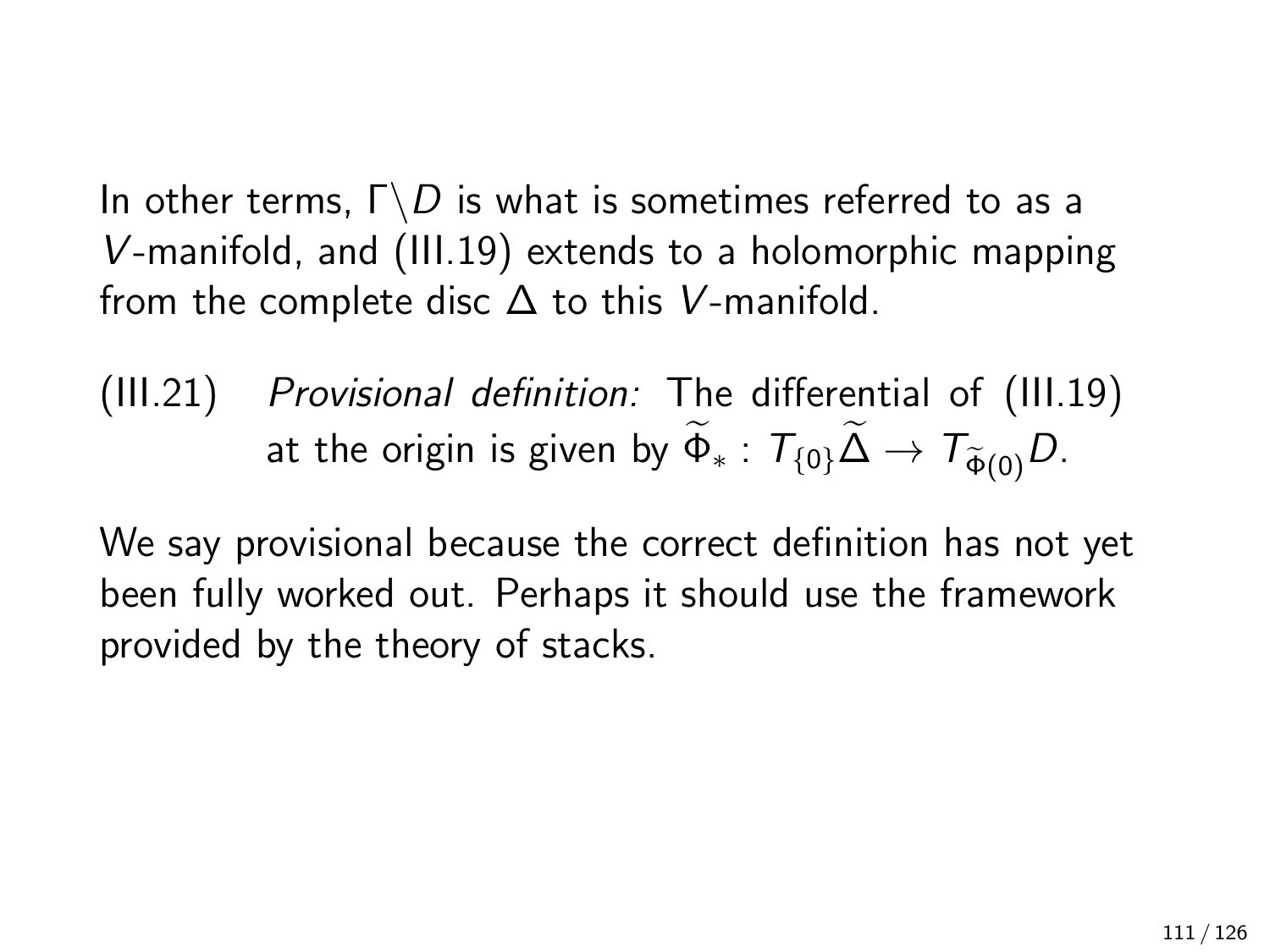Example: Suppose that  $\mathfrak{X} \to \Delta$  is a family of surfaces where  $X_t$  is smooth for  $t\neq 0$  while  $X_0$  has an ordinary double point  $p$  (an  $A_1$ -singularity). Then the monodromy is a Picard-Lefschetz transformation and  $m = 2$ . In this case the standard semi-stable reduction gives a family  $\widetilde{\mathfrak{X}}\stackrel{\tilde{\pi}}{\rightarrow}\widetilde{\Delta}$  where  $\widetilde{\mathfrak{X}}$ is smooth and the central fibre

$$
\tilde{\pi}^{-1}(0)=X_1\bigcup_C X_2
$$

where  $X_1$  is the standard desingularization of  $X_0, X_2 = \mathbb{P}^2$  and  $C \cong \mathbb{P}^1$ . The curve  $C_1 \subset X_1$  is a curve with  $C_1^2 = -2$  and  $C_2 \subset \mathbb{P}^2$  is a conic with  $C_2^2 = 2$ .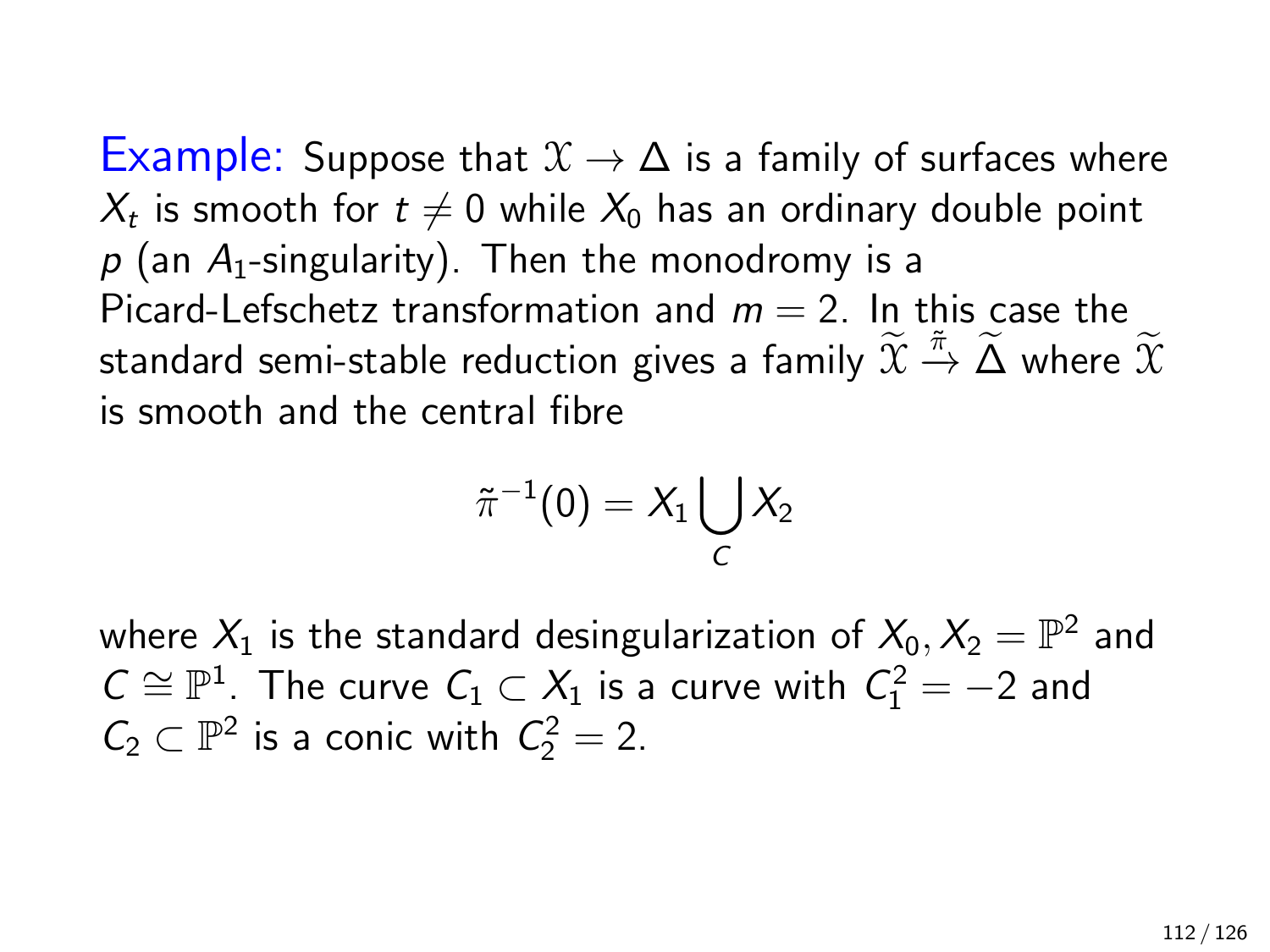Using methods similar to those in [\(III.17\)](#page-100-0) above, the derivative of the period mapping is computed from the cohomology of the diagram

<span id="page-112-0"></span>

$$
0 \longrightarrow \Omega^1_{X_2} \longrightarrow \Omega^1_{X_2}(\log C_2) \longrightarrow \mathcal{O}_{C_2}(-1) \longrightarrow 0.
$$

For the bottom row, if  $(x, y)$  are local coordinates in  $\mathbb{P}^2$  such that  $C_2 = \{y = 0\}$ , then the first mapping is the inclusion and the second map is

$$
a(x,y)\frac{dx}{y}+b(x,y)dy \rightarrow a(x,0).
$$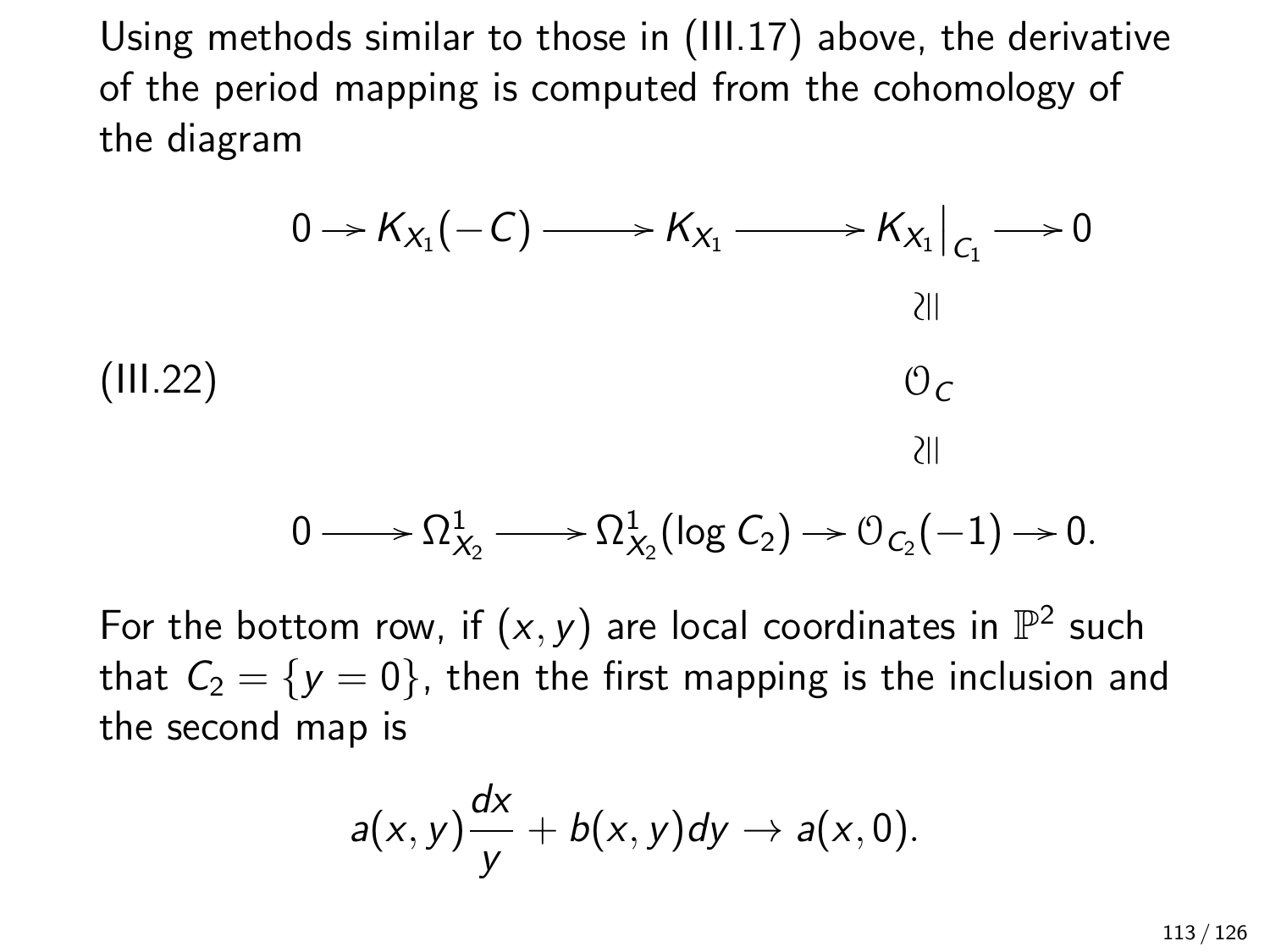The cohomology of [\(III.22\)](#page-112-0) gives

$$
H^0(K_{X_1})(-C_1)\rightarrow H^0(K_{X_2})\rightarrow H^0(\mathbb{O}_{C_2}(-1))\overset{\delta}{\rightarrow} H^1(\Omega^1_{X_2})
$$

where  $\delta(1) = [C_2]$  is the fundamental class of  $C_2$ . The composition

$$
H^0(K_{X_1}) \to [\mathcal{C}_2]
$$

is the image of  $d/dt$  under  $\Phi_{\ast}$ .

Application: We let  $X$  be a smooth surface of general type with  $p_{\sigma}(X) \neq 0$ . Let M be the corresponding KSBA moduli space and suppose that a point  $x \in \mathcal{M}$  corresponds to a surface  $X_0$  with an  $A_1$ -singular point p. Then

If p is not a base point of the canonical series  $|K_{X_0}|$ , in a neighborhood of  $x$  in  $M$  the locus of surfaces having an  $A_1$ -singularity is a reduced divisor.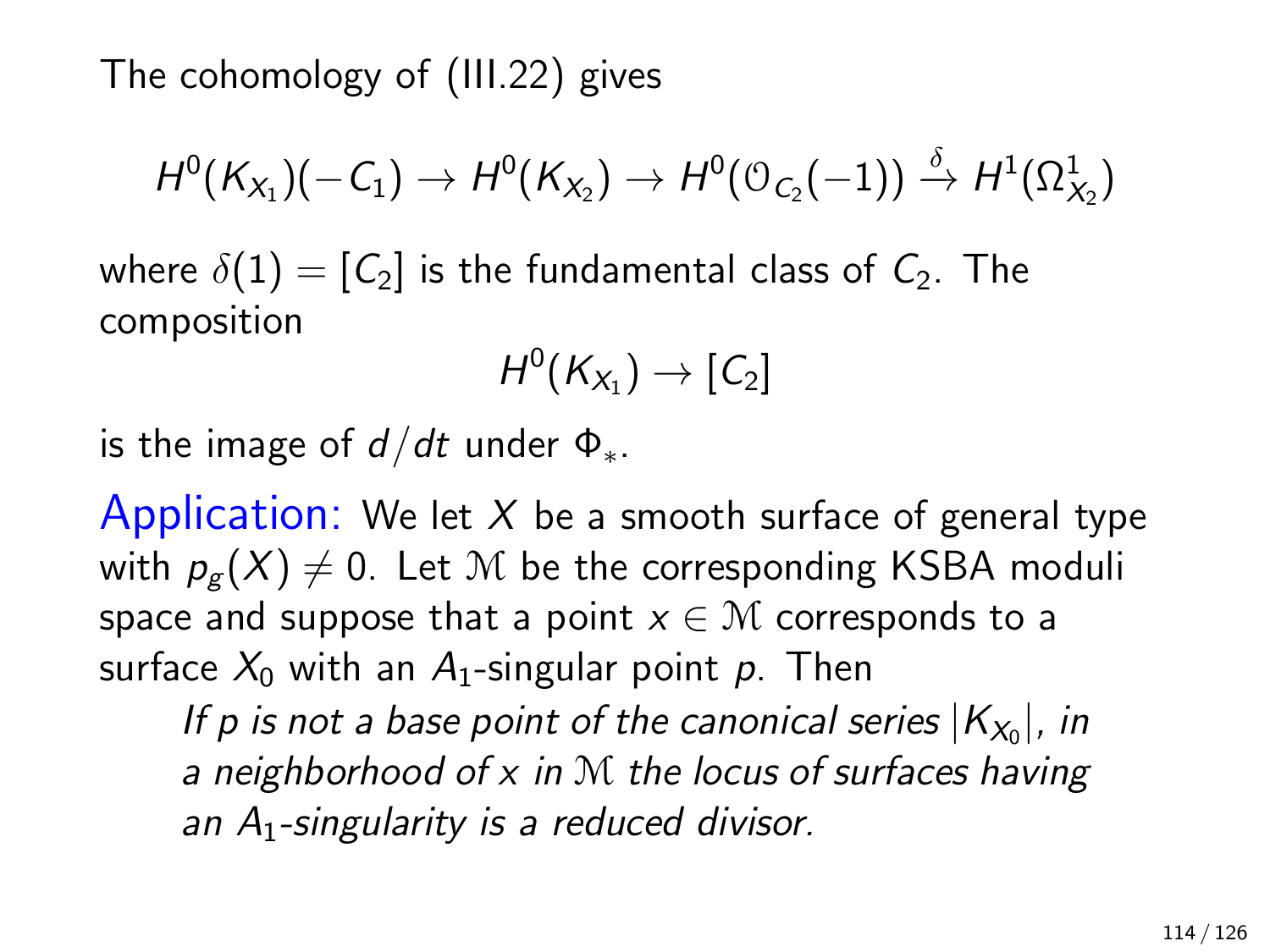To complete the argument for this statement one has to show

- $(i)$  in the moduli space M the condition that the Chern class of the line bundle  $L_1 \rightarrow X_1$  remain a Hodge class is a reduced divisor in M; and
- (ii) under a 1-parameter deformation  $L_{1,t} \to X_{1,t}$  of  $L_1 \to X_1$ , the section  $s \in H^0(\mathbb{O}_{X_1}(L_1))$  that defines  $\mathcal{C}_1$  deforms to a section  $s_t \in H^0(\mathcal{O}_{X_{1,t}}(L_{1,t}))$ .

It is the condition (i) that results from the above cohomological calculation. The condition (ii) may be proved by a standard argument.

The above is what one expects. The interest is not so much the result itself but rather the method of proof that is much more generally applicable.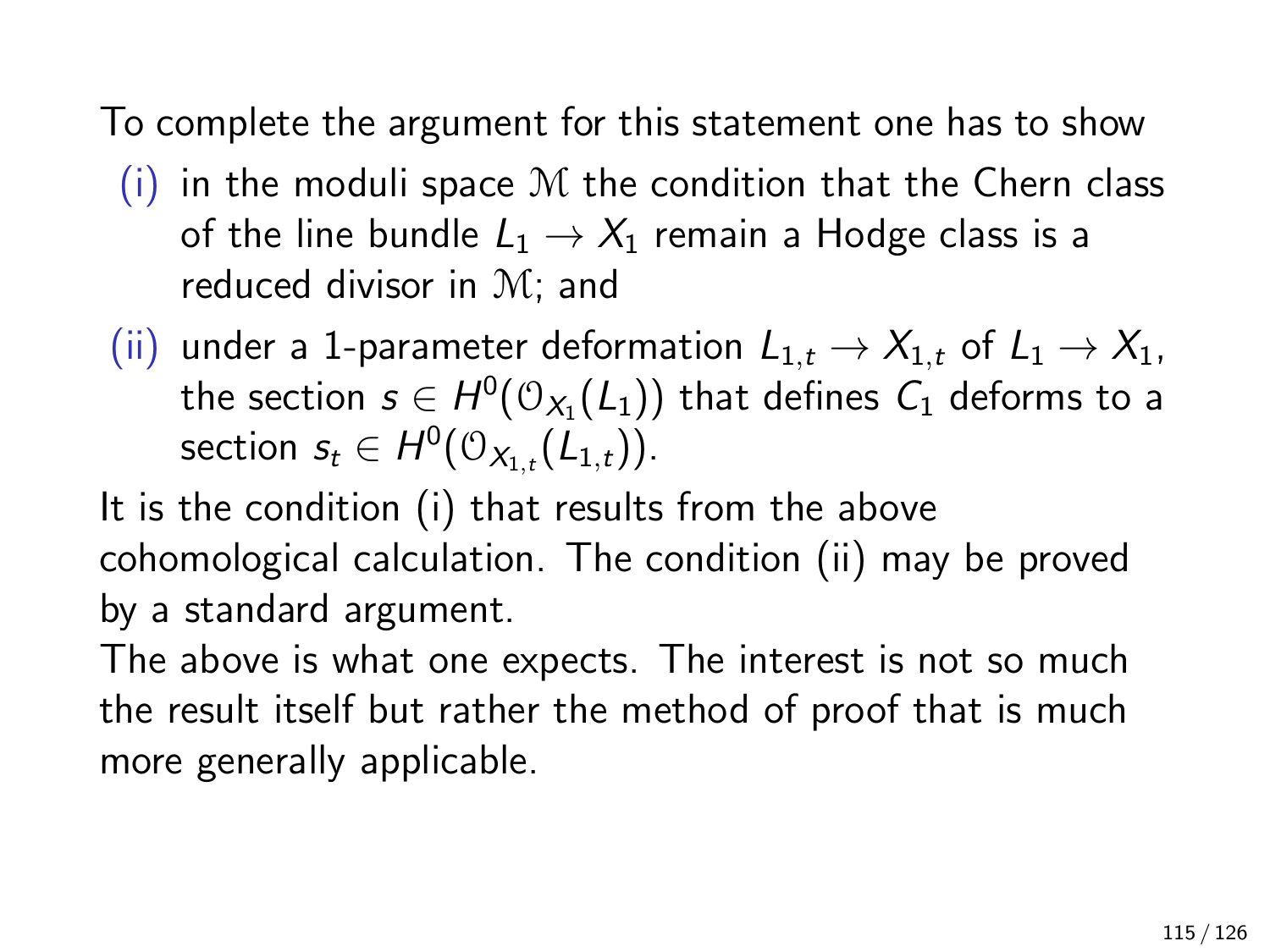One intuition behind that above definition of the derivative of the period mapping is this: In the above example if  $\delta_t \in H_2(X_t, \mathbb{Z})$  is the vanishing cycle and  $\omega_t \in H^0(\Omega^2_{X_t})$ , then the period

$$
\int_{\delta_t} \omega_t = \omega_0(p) \cdot t^{1/2} + \text{(higher order terms)}
$$

$$
= \omega_0(p)\tilde{t} + \mathcal{O}(\tilde{t}^2).
$$

Thus the derivative at  $t = 0$  is just  $\omega_0(p)$ .

Example: Let X be an *I*-surface with a  $\frac{1}{4}(1,1)$  singularity p. Recall that there are several ways to construct  $(X, p)$ . To describe one of these we use the following notation: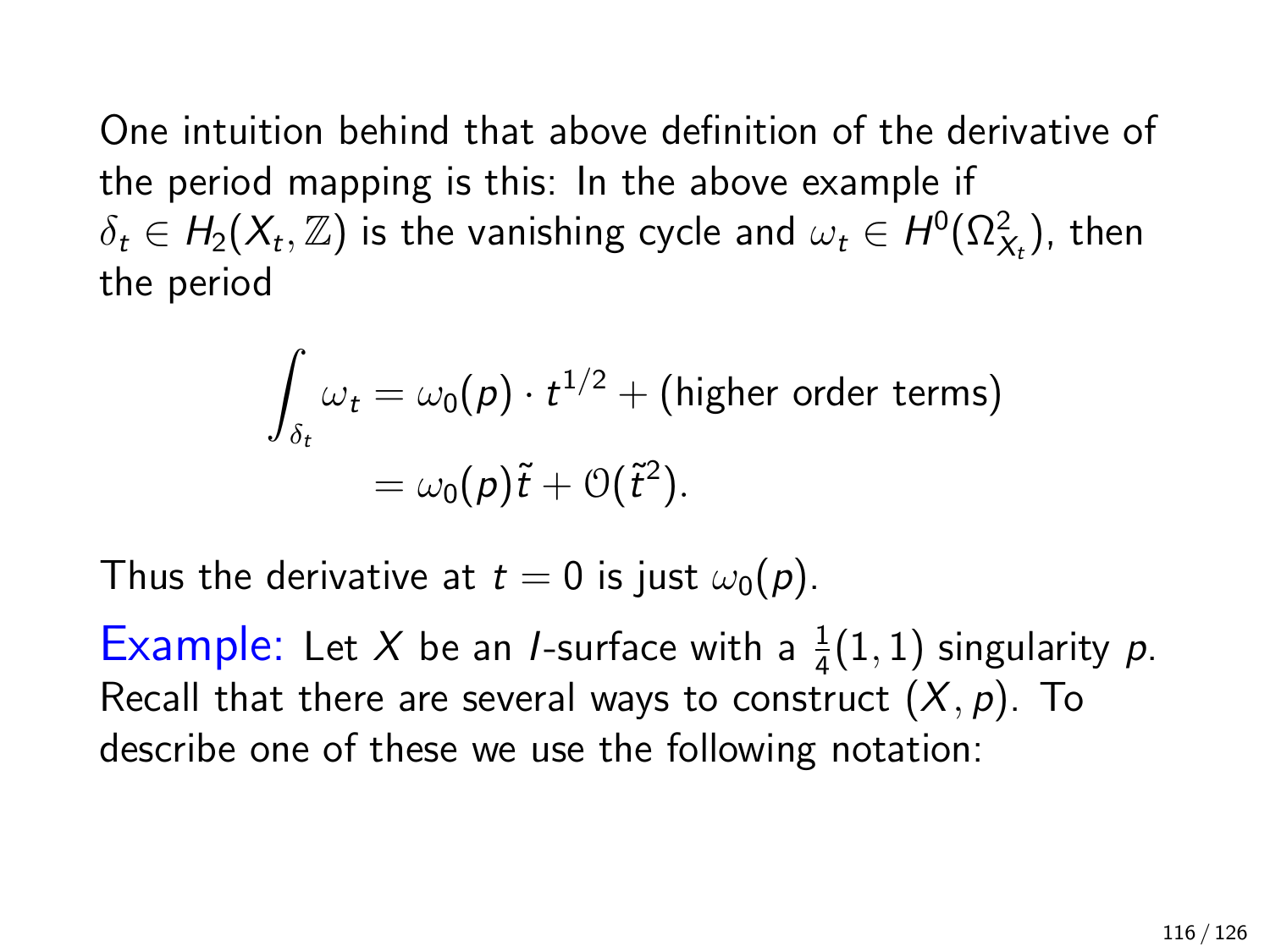$\blacktriangleright$   $\mathbb{P}(1,1,2)$  has coordinates  $(x_1, x_2, y)$  and is embedded in  $\mathbb{P}^3$  as a quadric cone with vertex  $P$ 



 $\blacktriangleright$   $\mathbb{P}(1, 1, 2, 5)$  has coordinates  $(x_1, x_2, y, z)$ ; any non-singular Gorenstein I-surface Y has the equation

$$
z^2 = a_0y^5 + a_2(x_1, x_2)y^4 + \cdots + a_{10}(x_1, x_2)
$$

where  $a_{2k}(x_1, x_2)$  is homogeneous of degree 2k and  $a_0 \neq 0$ . This is because for Gorenstein *I*-surfaces X the pluricanonical ring  $R(X)=\oplus H^0({\it mK}_X)$  has the postulated form; i.e., generators and relations appear only in places where they are forced to do so.

$$
\triangleright \ \ Y \to \mathbb{P}(1,1,2) \subset \mathbb{P}^3 \ \text{is branched over a quintic} \\ V \in |\mathbb{O}_{\mathbb{P}^3}(5)| \ \text{where} \ P \notin V.
$$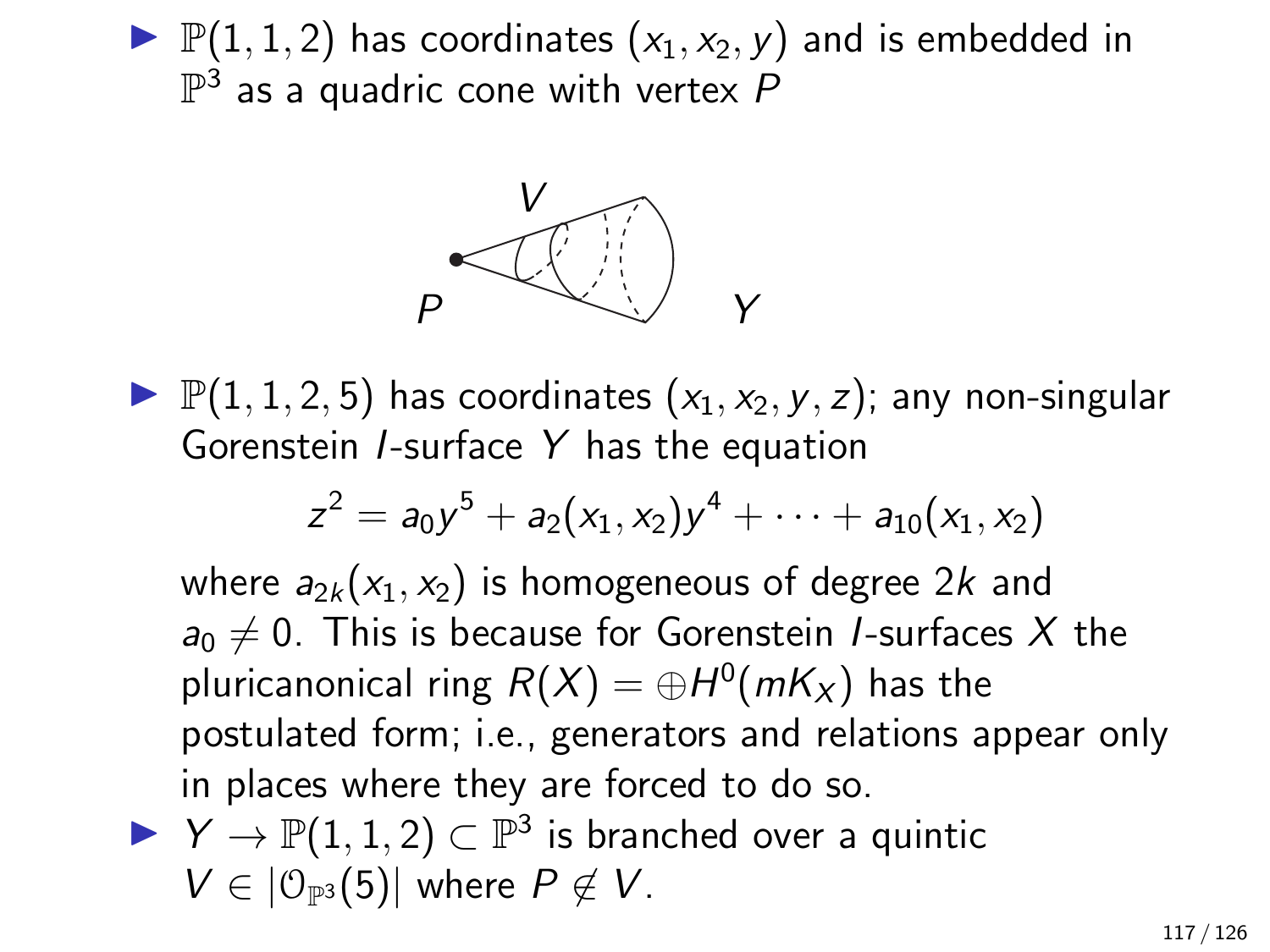As  $a_0 \rightarrow 0$  the quintic V passes through the vertex  $P = (0, 0, 1, 0)$  and the limit surface X ceases to be Gorenstein but acquires a  $\frac{1}{4}(1,1)$  singularity over P. For  $a_0 = 0$  and  $(x_1, x_2) \neq (0, 0)$  over the fibre of projection  $\mathbb{P}(1,1,2)\rightarrow \mathbb{P}^1$  we have a double cover of a quartic intersection with the line over  $(x_1, x_2)$ . The discriminant of the quartic has terms like  $a_2^3a_{10}^3$ ,  $a_4^2a_6^2a_0^2, \ldots$  ;; they all have the same degree  $3 \cdot 2 + 3 \cdot 10$ ,  $2 \cdot 4 + 2 \cdot 6 + 2 \cdot 8$ ,  $\cdots = 36$ . Hence, when  $a_0 = 0$  outside of what happens at P we have a 2:1 covering of  $\mathbb{P}(1,1,2)$  with four branch points over the intersection of V with the rulings of the quadric. In general there are 36 such rulings where two of the branch points come together; i.e., the corresponding curves acquire nodes.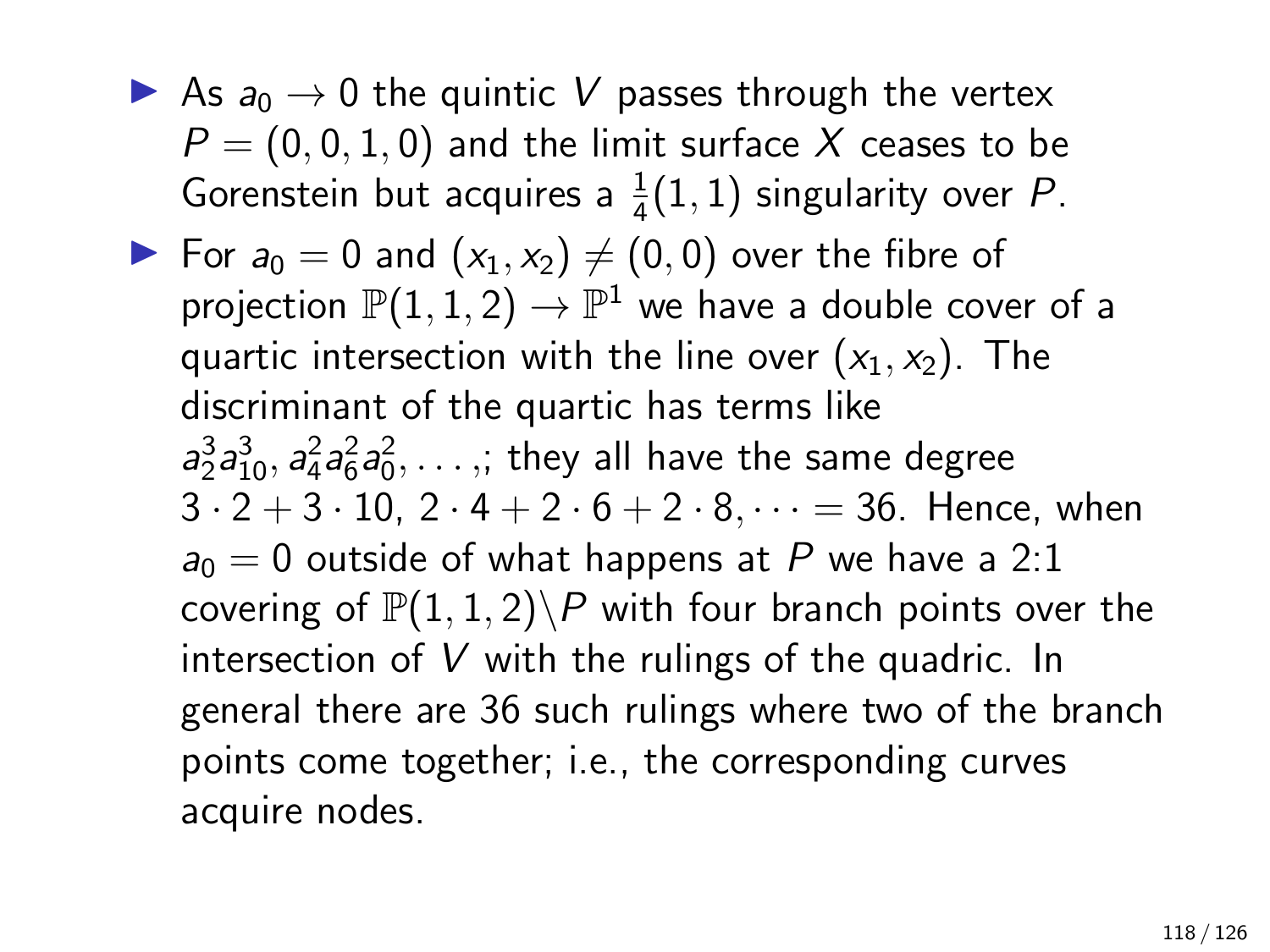$\triangleright$  Over  $x_1 = x_2 = 0$  we have  $z = 0$  which gives the singular point  $(0,0,1,0)$  on X. Here  $\mathbb{P}(1,1,2,5)$  has a  $\frac{1}{2}(1,1,1)$ singularity of index 2. A weighted blowup puts in a Veronese surface  $X_2$  under the map

 $(x_1, x_2, 0, z) \rightarrow \{$ all quadratic monomials in  $x_1, x_2, z\}$ ;

the blown up surface  $X_1$  intersects the Veronese  $X_2$  in the conic hyperplane section C given by  $z^2 - a_2(x_1, x_2) = 0$ . Here we assume  $a_2$  is non-degenerate. The conic C maps 2:1 to the  $\mathbb{P}^1$  coming from  $x_1, x_2$ ; i.e., we have  $z=\pm\sqrt{a_2(x_1,x_2)}.$ 

▶ Thus  $X \stackrel{f}{\rightarrow} \mathbb{P}^1$  is an elliptic surface having a bi-section



with branch points at the zeroes of  $a_2(x_1, x_2)$ .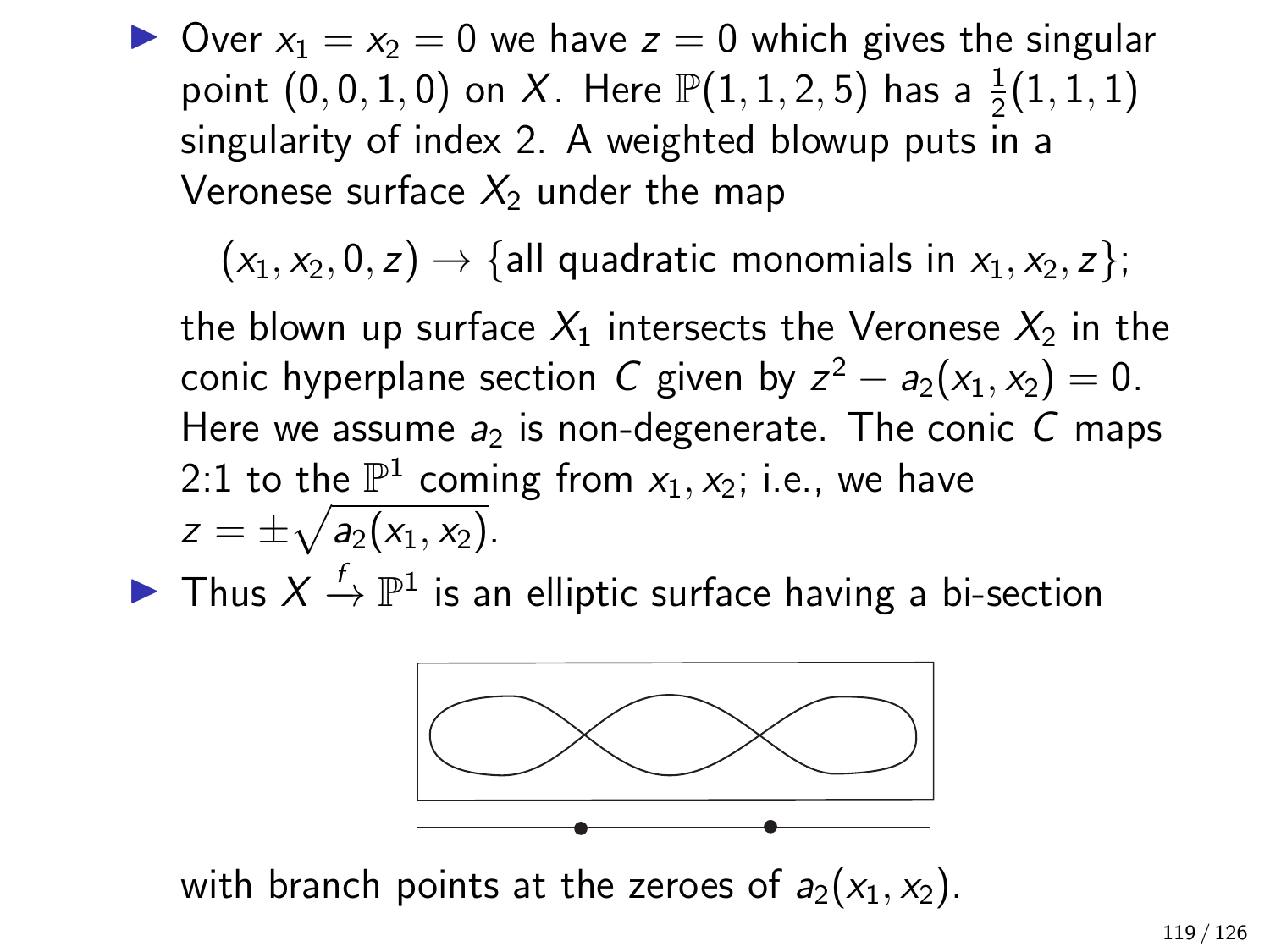► For the numerology we have for  $C_{X_i} = C \subset X_i$ 

$$
\begin{aligned}\n\triangleright \begin{cases}\nC_1^2 &= -4 \\
C_2^2 &= 4\n\end{cases} \\
\triangleright \begin{cases}\nK_{X_1} \cdot C_{X_2} &= 2 \text{ (thus } K_{X_1} \cdot C_{X_1} + C_{X_1}^2 = -2) \\
\triangleright \begin{cases}\nf_* \omega_{X_1 / \mathbb{P}^1} & \text{if } \mathbb{P}(\mathbb{P})\n\end{cases}\n\end{aligned}
$$

We know that  $p_g(X_1) = 2$  since the monodromy  $T = Id$ . We now denote by  $C$  the  $\mathbb{P}^1$  in either  $X_1$  or  $X_2$  and consider the surface  $X_0 = X_1 \cup_C X_2$ . Then  $H_{\sf lim}^2$  is the cohomology of

$$
H^0(C)(-1) \xrightarrow{G} H^2(X_1) \oplus H^2(X_2) \xrightarrow{R} H^2(C)
$$

where G is the direct sum of Gysin maps and R is the sum of signed restriction maps. Thus in the diagram [\(III.15\)](#page-97-0) the image of the dotted arrow is spanned by

$$
[\mathcal{C}]^{\perp} \in H^1(\Omega^1_{X_1}) \cong H^2(\mathsf{Veronese}) \cong \mathbb{C}^2.
$$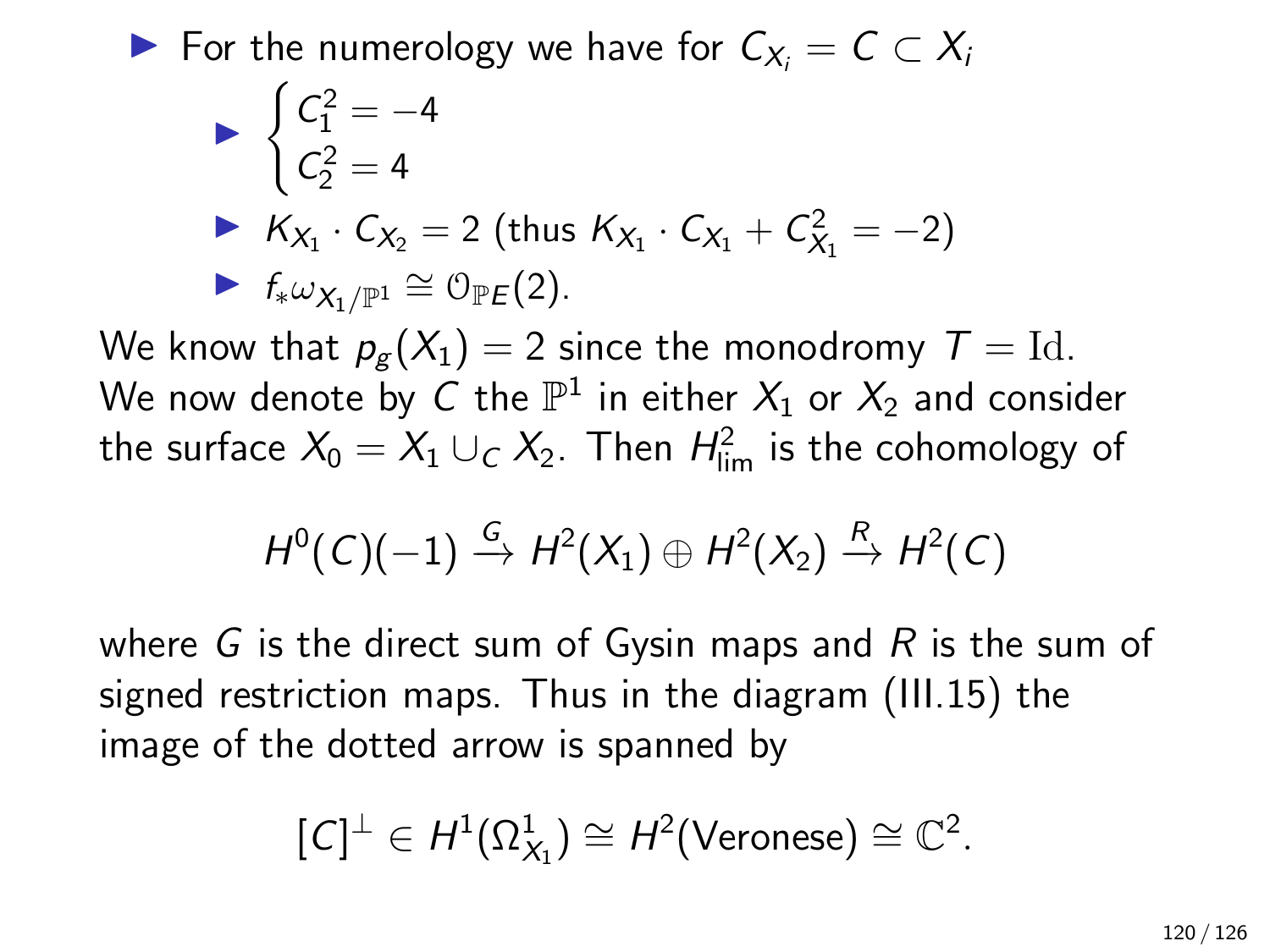This has dimension 1, from which we may conclude For the moduli of I-surfaces there is 1-condition to have a  $\frac{1}{4}(1,1)$  singularity. This condition is detected Hodge theoretically by the presence of an additional Hodge class in  $\Phi(0) = H_{\text{lim}}^2$ .

Note: There is an interesting dimension count going on here. Namely,

lullet elliptic surfaces Y with  $q(Y) = 0$ ,  $p_g(Y) = 2$  have  $30 = 10 \cdot \chi(\mathcal{O}_Y)$  moduli. Specifically, in the case at hand (here  $T_x =$  tangent bundle)

$$
h^1(T_Y) = 30
$$
 and  $h^0(T_Y) = 0$ ;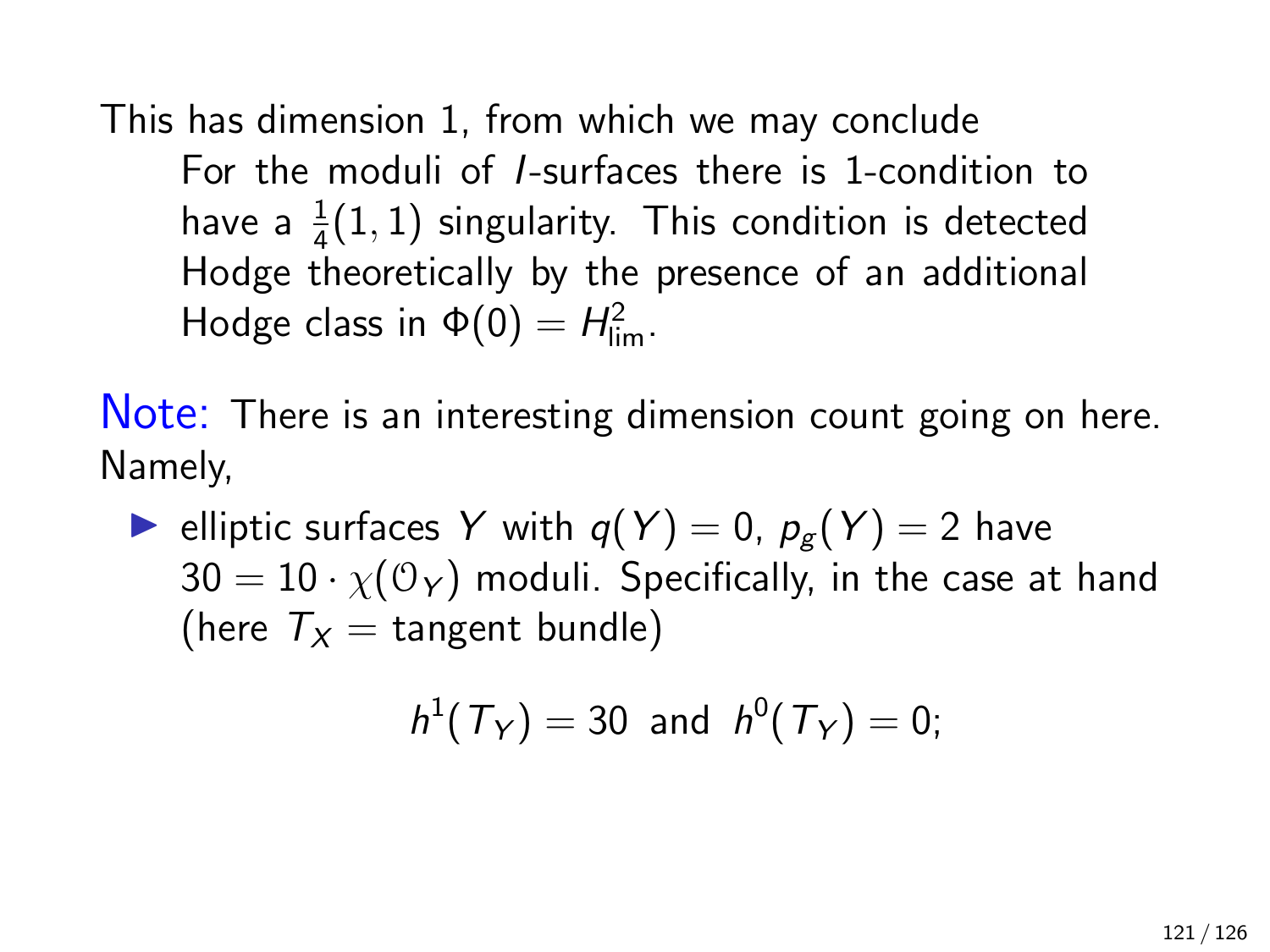If the "expected codimension"<sup> $\ddagger\ddagger$ </sup> in moduli for Y to have a line bundle  $L \rightarrow Y$  with

$$
L^2 = -4, \quad L \cdot K_Y = 2
$$

is  $p_{g}(Y) = 2$ ; if  $h^0(L) \neq 0$ , then  $h^0(L) = 1$  and there is a unique curve  $C \in |L|$ ; from

$$
C^2=-4,\quad C\cdot K_Y=2
$$

we infer that the arithmetic genus  $p_a(C) = 0$ , and one expects that generically  $\mathcal{C}=\mathbb{P}^1;$ 

‡‡By "expected codimension" we mean that quantity given by a naive dimension count ( $p_{\varphi}$  conditions in this case). In many interesting cases a correction to the expected dimension count must be added. This is an example of an improper intersection of the image of a period mapping with a Mumford-Tate subdomain. (Actually we should refer to "codimension counts," where the naive one gives an upper bound on the codimension of the subvariety in quotations.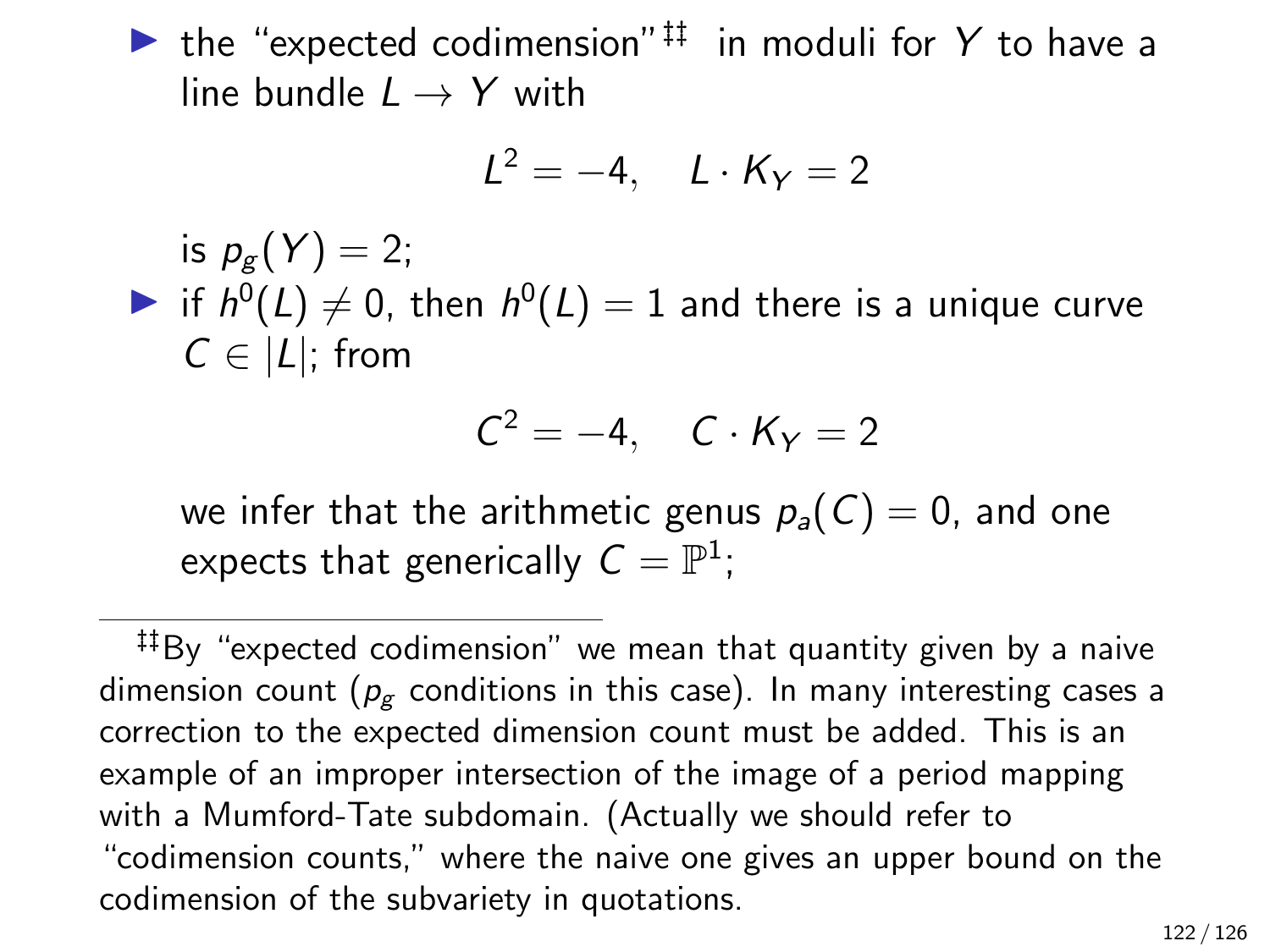$\triangleright$  for  $(Y, C)$  as above we may contract C to give an *I*-surface with a  $\frac{1}{4}(1,1)$  singularity.

With the details to be given elsewhere, one has

- dim{pairs  $(Y, L)$  as above} = 30 2 = 28;
- among such pairs  $(Y, L)$  it is one condition to have  $h^0(L) \neq 0;$
- the space of pairs  $(Y, C)$  has dimension 27;
- but dim  $M_1 = 28$ , so the above explains why imposing a 1  $\frac{1}{4}(1,1)$  singularity is one condition in moduli of I-surfaces.<sup>∗</sup>

<sup>∗</sup>This is an example where there is one condition that the Hodge class remain effective under a deformation of the desingularization of an I-surface where the Hodge class also deforms.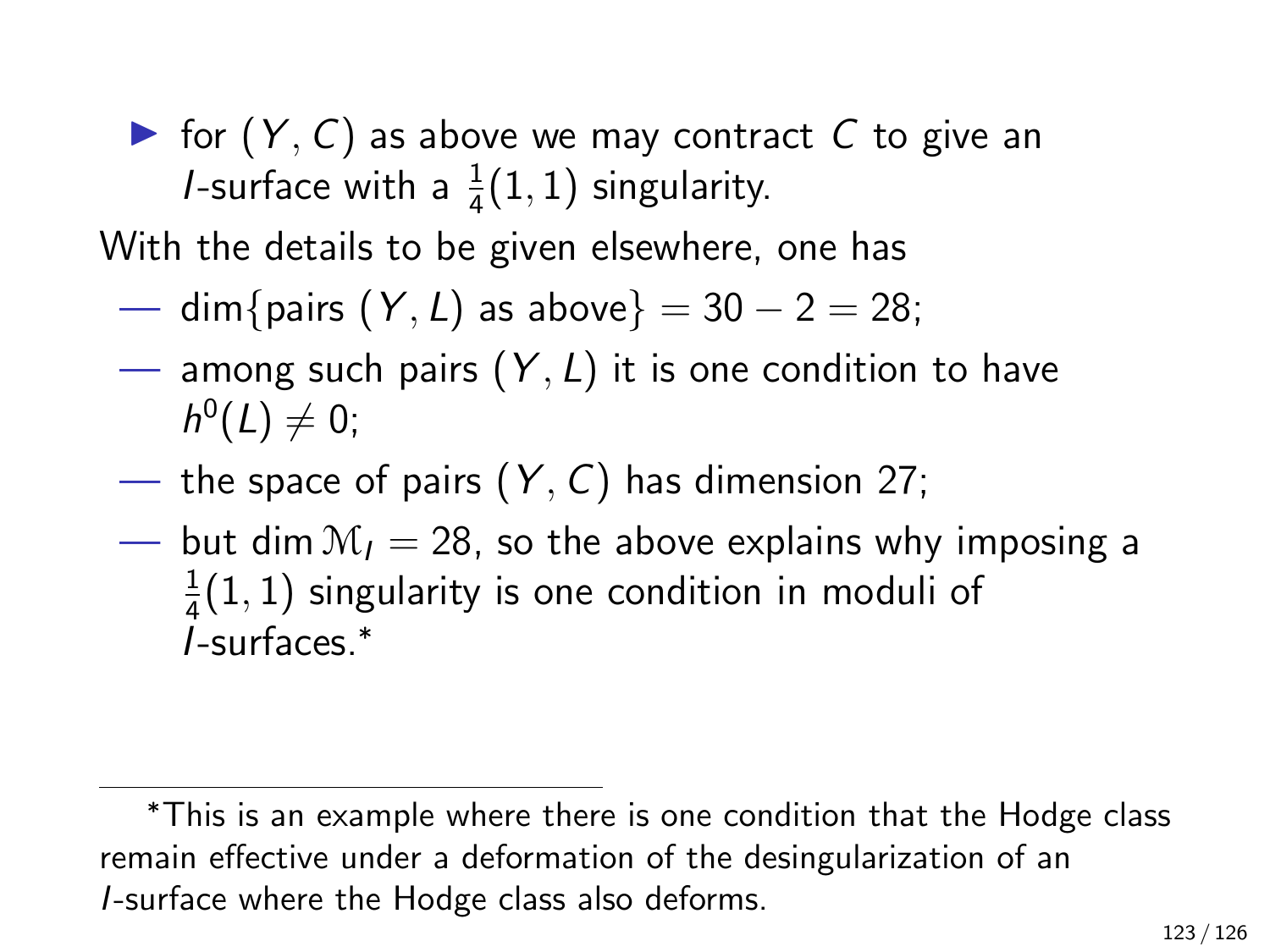$\mathsf{Note:}\,$  In general there is one condition on  $\omega\in H^0(\mathcal{K}_{X_1})$  that

$$
(d/dt)(\omega) = 0 \text{ in } [C]^{\perp} \subset \text{Hg}^{1}(X_{2}) \cong \mathbb{Z}^{2}.
$$

For *I*-surfaces with a  $\frac{1}{4}(1,1)$  singularity,  $|K_X|$  is in 1-1 correspondence with the rulings of the quadric, and the above condition is equivalent to the corresponding ruling being tangent to the quintic at the vertex.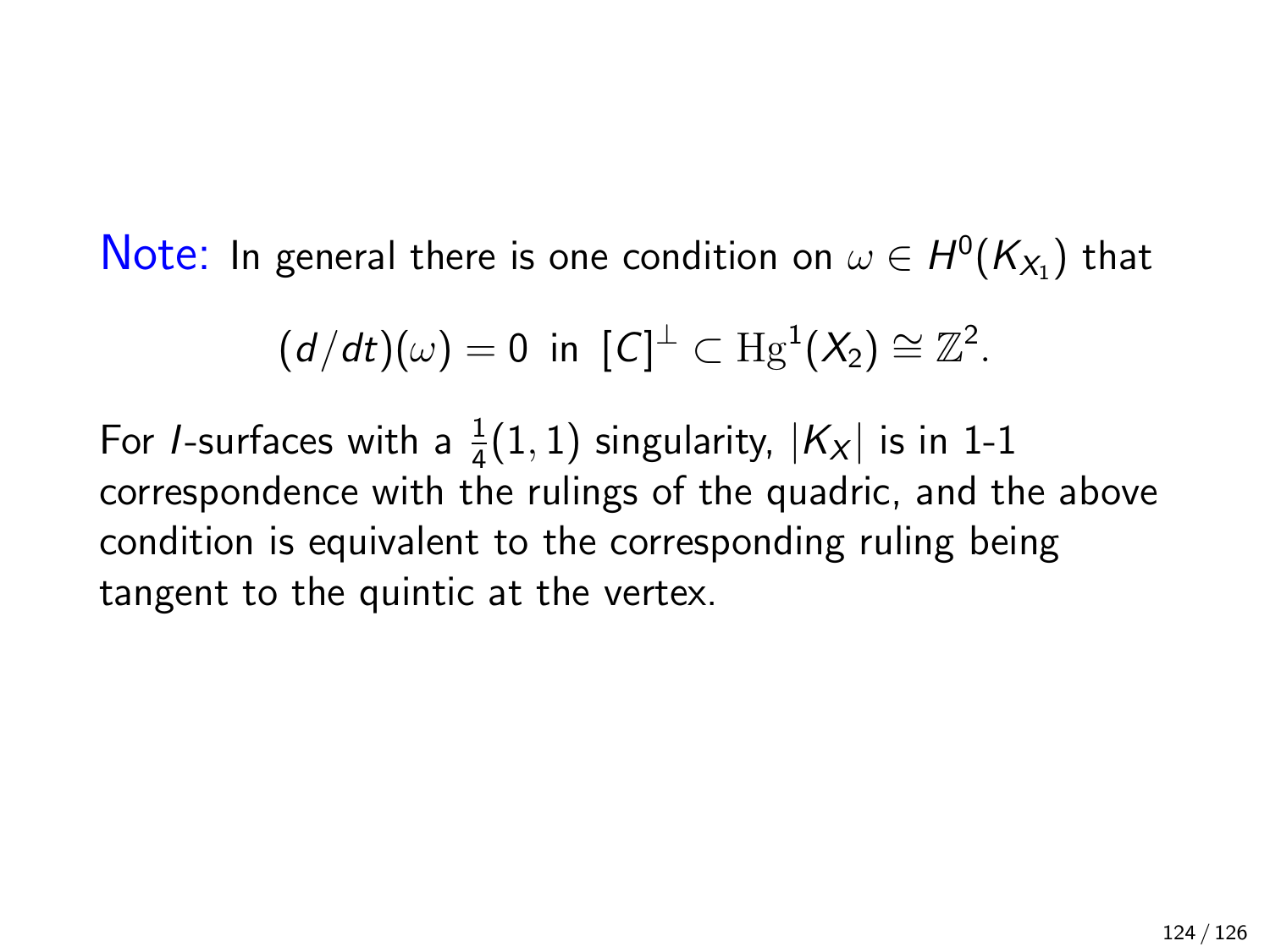## References

[GGR] Mark Green, Phillip Griffiths, and Colleen Robles, Towards a maximal completion of a period map. arXiv:2010.06720 Additional references that provide background for some of the material in these lectures:

> Isolated Hypersurface Singularities. Lectures given at the University of Miami during April, 2019. https://albert.ias.edu/handle/20.500.12111/7867

Using Hodge theory to detect the structure of a compactified moduli space. Talk given on November 27, 2019 at the IMSA conference held at IMATE at UNAM, Mexico City. https://hdl.handle.net/20.500.12111/7873